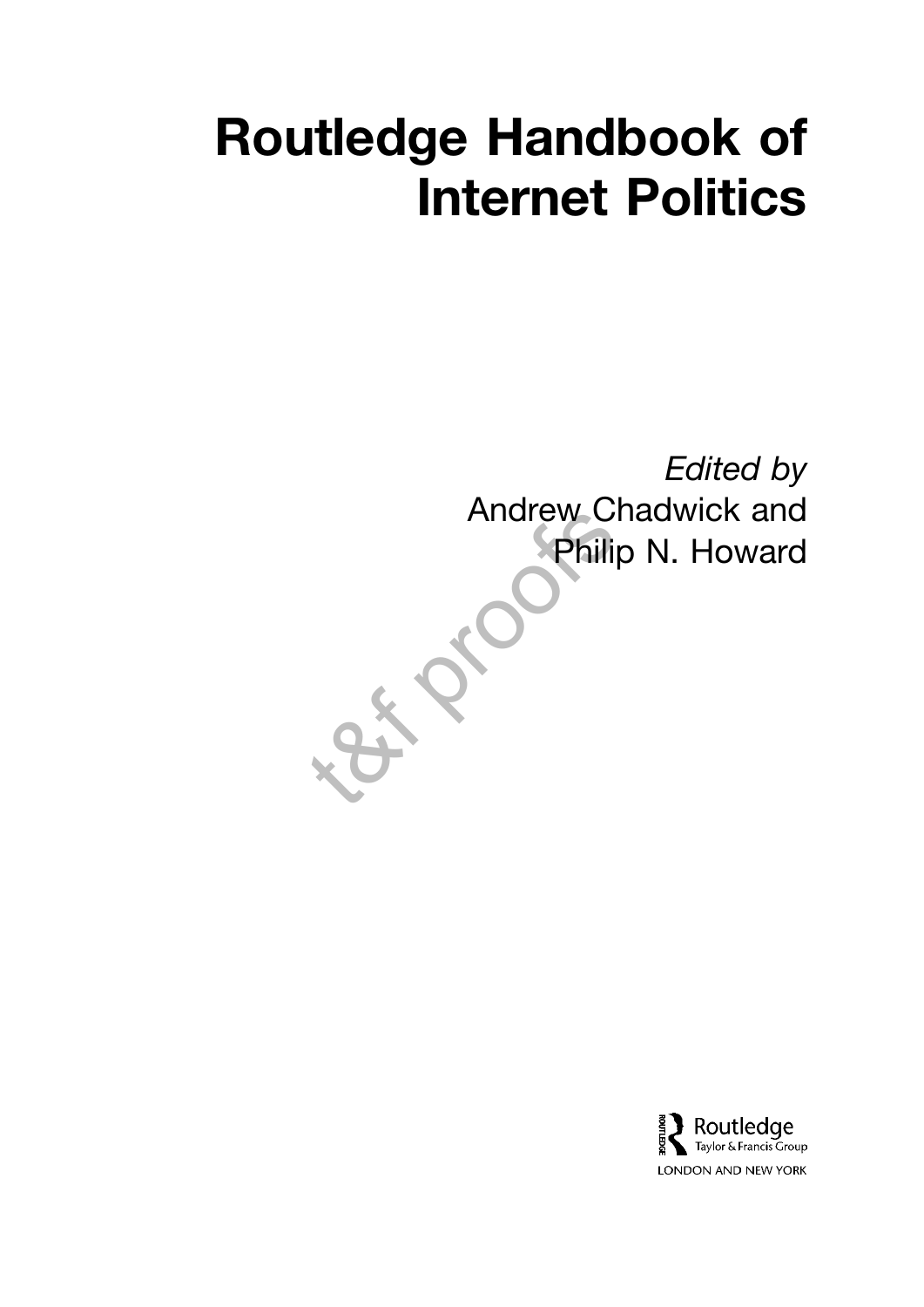First published 2009 by Routledge 2 Park Square, Milton Park, Abingdon, Oxon OX14 4RN

Simultaneously published in the USA and Canada by Routledge 270 Madison Avenue, New York, NY 10016

Routledge is an imprint of the Taylor & Francis Group, an Informa business

© 2009 Editorial selection and matter, Andrew Chadwick and Philip N. Howard; individual chapters the contributors

Typeset in Times New Roman by Taylor & Francis Books Printed and bound in Great Britain by MPG Books Ltd, Bodmin

Taylor & Francis Group, an Informa business<br>
and matter, Andrew Chadwick and Philip N. F<br>
ributors<br>
man by<br>
Britain by<br>
of this book may be reprinted or reproduced<br>
iic, mechanical, or other means, now known c<br>
pying and r All rights reserved. No part of this book may be reprinted or reproduced or utilized in any form or by any electronic, mechanical, or other means, now known or hereafter invented, including photocopying and recording, or in any information storage or retrieval system, without permission in writing from the publishers.

British Library Cataloguing in Publication Data A catalogue record for this book is available from the British Library

Library of Congress Cataloging in Publication Data

Routledge handbook of Internet politics / edited by Andrew Chadwick and Philip N. Howard.

p. cm.

Includes bibliographical references and index.

1. Internet – Political aspects. 2. Political participation – computer network resources.

3. Communication in politics – computer network resources. I. Chadwick, Andrew.

II. Howard, Philip N. III. Title: Handbook of Internet Politics. IV. Title: Internet Politics. HM851.R6795 2008

320.0285'4678 – dc22 2008003045

ISBN 978-0-415-42914-6 (hbk) ISBN 978-0-203-96254-1 (ebk)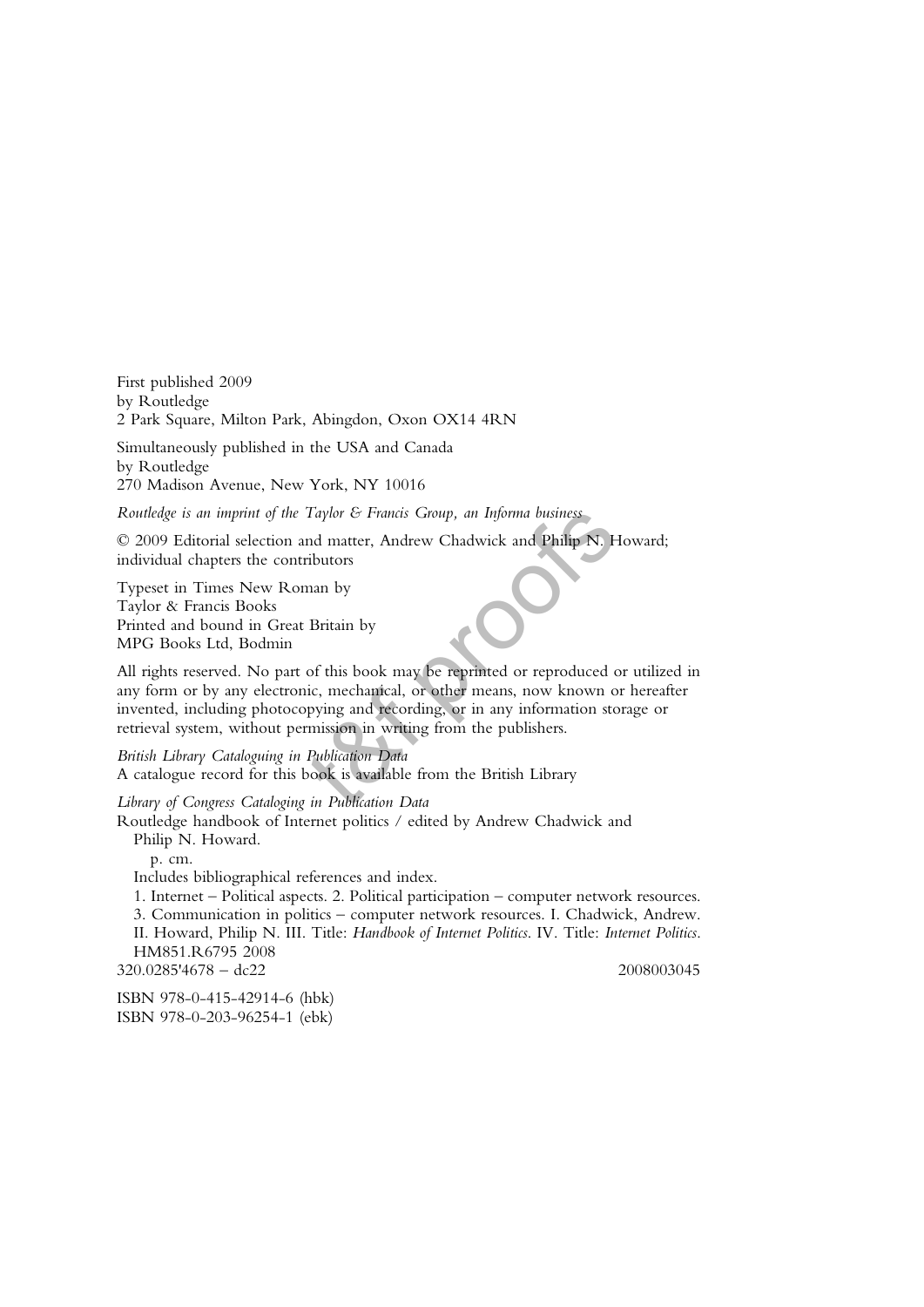# **Contents**

<u> 1989 - Johann Stoff, deutscher Stoffen und der Stoffen und der Stoffen und der Stoffen und der Stoffen und der</u>

|   | List of figures                                                                                                                                                                                                                                             | ix               |
|---|-------------------------------------------------------------------------------------------------------------------------------------------------------------------------------------------------------------------------------------------------------------|------------------|
|   | List of tables                                                                                                                                                                                                                                              | $\mathbf X$      |
|   | List of contributors                                                                                                                                                                                                                                        | $\overline{X11}$ |
|   | Acknowledgments                                                                                                                                                                                                                                             | xvi              |
| 1 | Introduction: new directions in internet politics research<br>Andrew Chadwick and Philip N. Howard                                                                                                                                                          | $\mathbf{1}$     |
|   | Part I: Institutions                                                                                                                                                                                                                                        | 11               |
| 2 | The internet in U.S. election campaigns                                                                                                                                                                                                                     | 13               |
|   | Richard Davis, Jody C Baumgartner, Peter L. Francia, and<br>Jonathan S. Morris                                                                                                                                                                              |                  |
| 3 | European political organizations and the internet: mobilization,<br>participation, and change<br>Stephen Ward and Rachel Gibson                                                                                                                             | 25               |
| 4 | Electoral web production practices in cross-national perspective: the<br>relative influence of national development, political culture, and web genre<br>Kirsten A. Foot, Michael Xenos, Steven M. Schneider, Randolph Kluver, and<br>Nicholas W. Jankowski | 40               |
| 5 | Parties, election campaigning, and the internet: toward a comparative<br>institutional approach<br>Nick Anstead and Andrew Chadwick                                                                                                                         | 56               |
| 6 | Technological change and the shifting nature of political organization<br>Bruce Bimber, Cynthia Stohl, and Andrew J. Flanagin                                                                                                                               | 72               |

v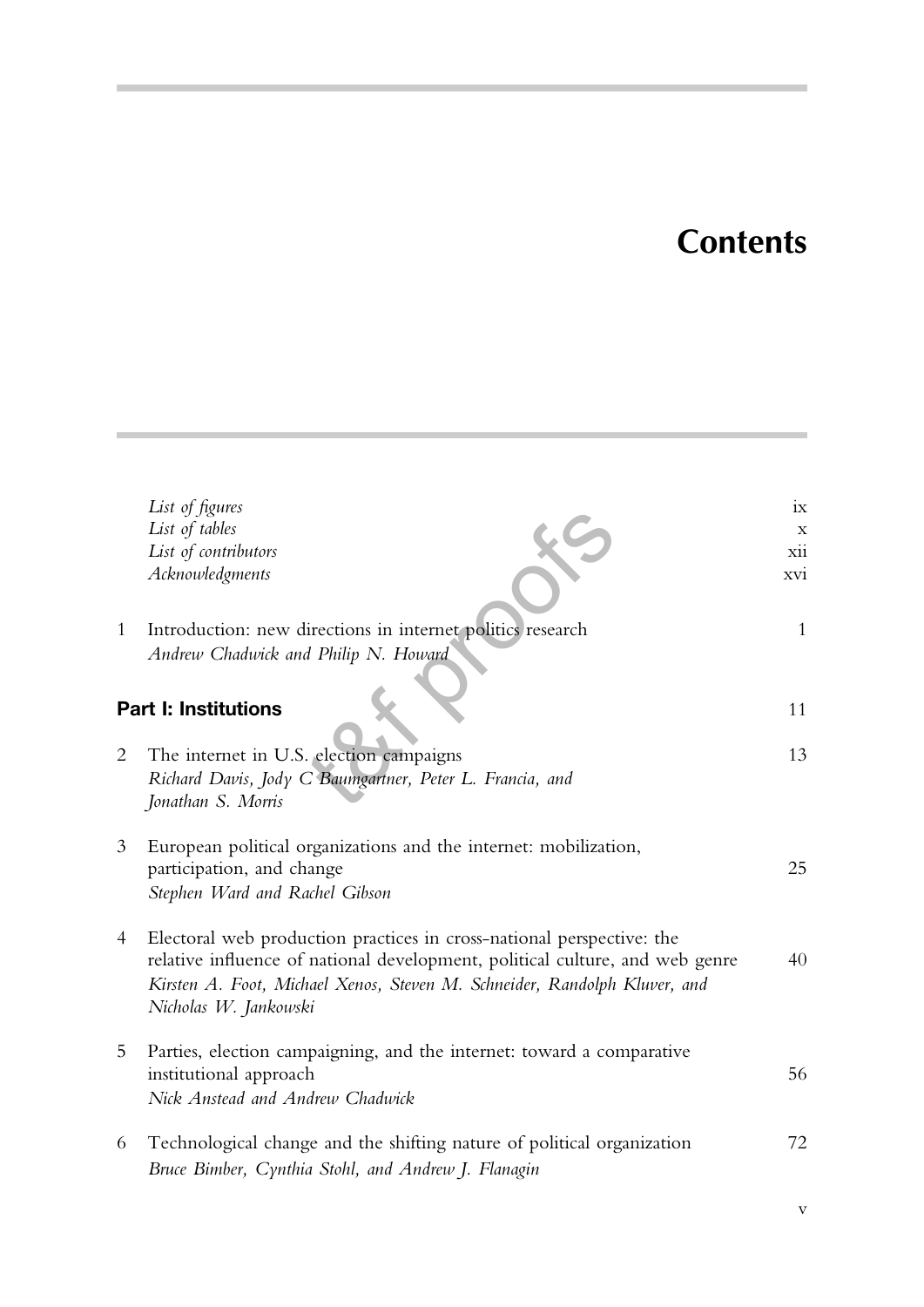| 7                  | Making parliamentary democracy visible: speaking to, with, and for the<br>public in the age of interactive technology<br>Stephen Coleman                                        | 86  |
|--------------------|---------------------------------------------------------------------------------------------------------------------------------------------------------------------------------|-----|
| 8                  | Bureaucratic reform and e-government in the United States: an<br>institutional perspective<br>Jane E. Fountain                                                                  | 99  |
| 9                  | Public management change and e-government: the emergence of<br>digital-era governance<br>Helen Margetts                                                                         | 114 |
|                    | Part 2: Behavior                                                                                                                                                                | 129 |
|                    | 10 Wired to fact: the role of the internet in identifying deception during<br>the 2004 U.S. presidential campaign<br>Bruce W. Hardy, Kathleen Hall Jamieson, and Kenneth Winneg | 131 |
|                    | 11 Political engagement online: do the information rich get richer and the<br>like-minded more similar?<br>Jennifer Brundidge and Ronald E. Rice                                | 144 |
|                    | 12 Information, the internet and direct democracy<br>Justin Reedy and Chris Wells                                                                                               | 157 |
|                    | 13 Toward digital citizenship: addressing inequality in the information age<br>Karen Mossberger                                                                                 | 173 |
|                    | 14 Online news creation and consumption: implications for modern<br>democracies<br>David Tewksbury and Jason Rittenberg                                                         | 186 |
|                    | 15 Web 2.0 and the transformation of news and journalism<br>James Stanyer                                                                                                       | 200 |
| Part 3: Identities |                                                                                                                                                                                 | 215 |
|                    | 16 The internet and the changing global media environment<br>Brian McNair                                                                                                       | 217 |
| 17                 | The virtual sphere 2.0: the internet, the public sphere, and beyond<br>Zizi Papacharissi                                                                                        | 230 |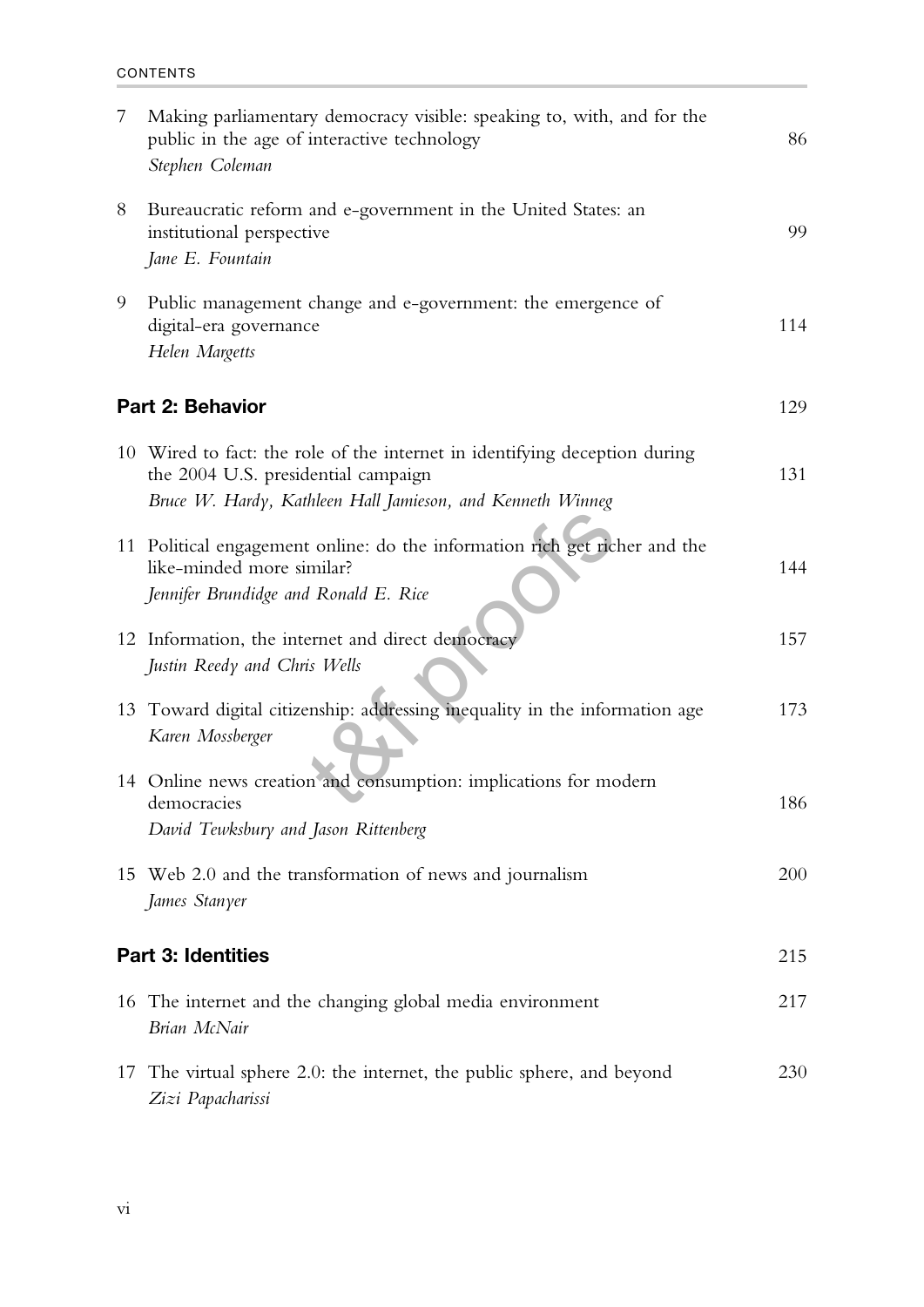| 18 Identity, technology, and narratives: transnational activism and social<br>networks<br>W. Lance Bennett and Amoshaun Toft                                         | 246 |
|----------------------------------------------------------------------------------------------------------------------------------------------------------------------|-----|
| 19 Theorizing gender and the internet: past, present, and future<br>Niels van Doorn and Liesbet van Zoonen                                                           | 261 |
| 20 New immigrants, the internet, and civic society<br>Yong-Chan Kim and Sandra J. Ball-Rokeach                                                                       | 275 |
| 21 One Europe, digitally divided<br>Jan A. G. M. van Dijk                                                                                                            | 288 |
| 22 Working around the state: internet use and political identity in the<br>Arab world<br>Deborah L. Wheeler                                                          | 305 |
| Part 4: Law and policy                                                                                                                                               | 321 |
| 23 The geopolitics of internet control: censorship, sovereignty, and cyberspace<br>Ronald J. Deibert                                                                 | 323 |
| 24 Locational surveillance: embracing the patterns of our lives<br>David J. Phillips                                                                                 | 337 |
| 25 Metaphoric reinforcement of the virtual fence: factors shaping the<br>political economy of property in cyberspace<br>Oscar H. Gandy, Jr. and Kenneth Neil Farrall | 349 |
| 26 Globalizing the logic of openness: open source software and the global<br>governance of intellectual property<br>Christopher May                                  | 364 |
| 27 Exclusionary rules? The politics of protocols<br>Greg Elmer                                                                                                       | 376 |
| 28 The new politics of the internet: multi-stakeholder policy-making<br>and the internet technocracy<br>William H. Dutton and Malcolm Peltu                          | 384 |
| 29 Enabling effective multi-stakeholder participation in global internet<br>governance through accessible cyber-infrastructure<br>Derrick L. Cogburn                 | 401 |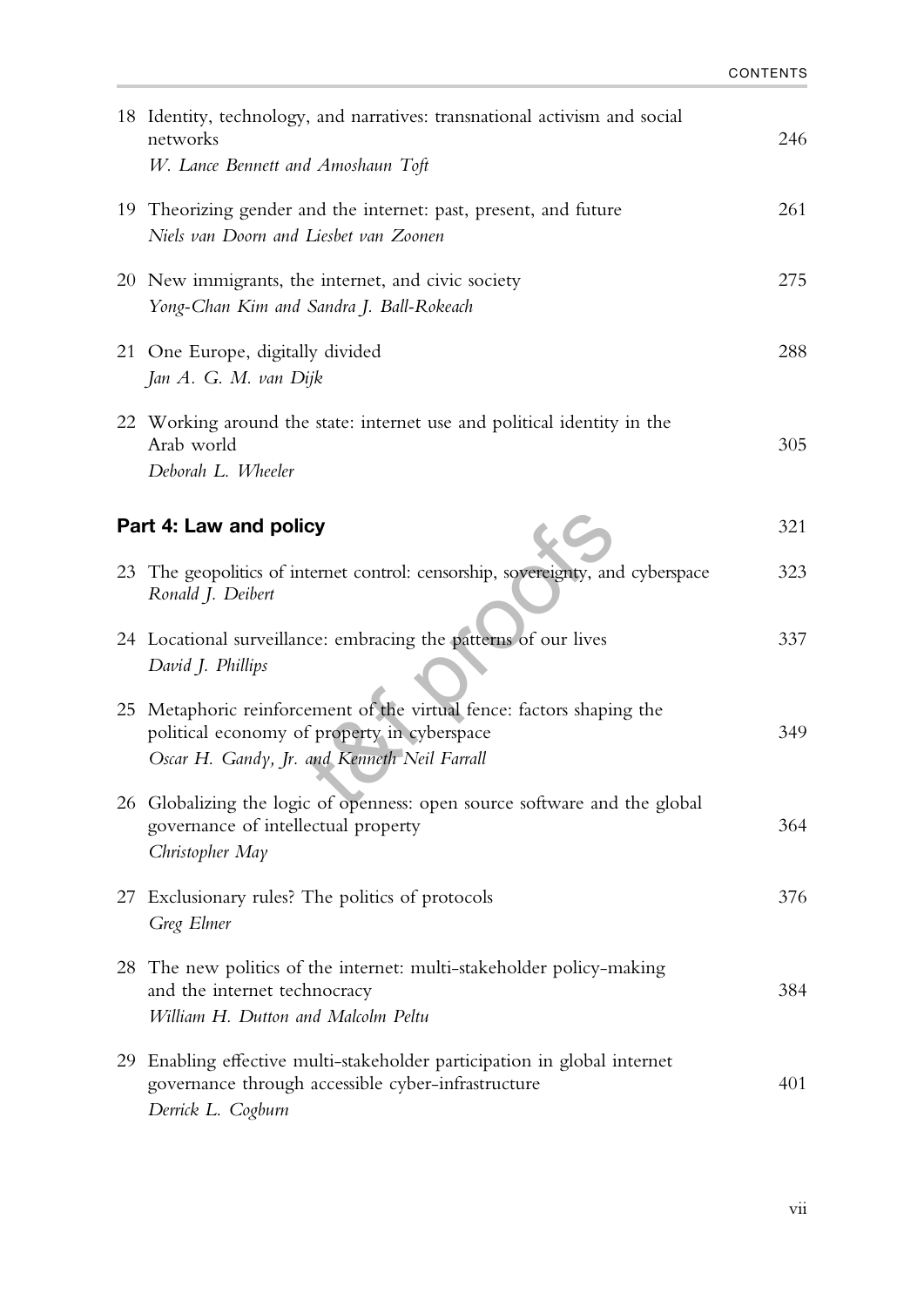#### CONTENTS

| 30 Internet diffusion and the digital divide: the role of policy-making and<br>political institutions | 415 |
|-------------------------------------------------------------------------------------------------------|-----|
| Kenneth S. Rogerson and Daniel Milton                                                                 |     |
| 31 Conclusion: political omnivores and wired states<br>Philip N. Howard and Andrew Chadwick           | 424 |
| Bibliography                                                                                          | 435 |
| Index                                                                                                 | 487 |

tex proofs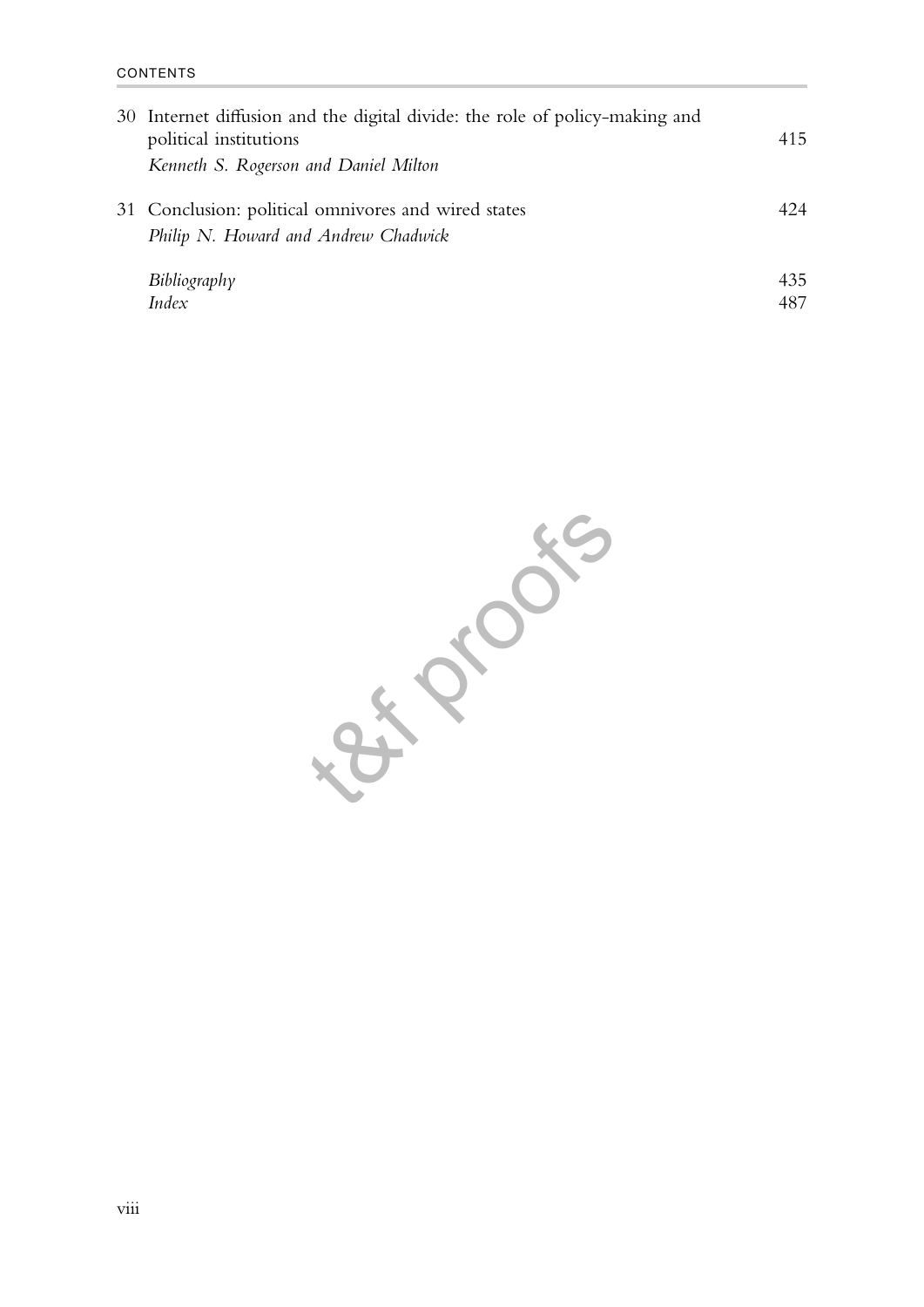# 6

# Technological change and the shifting nature of political organization

# Bruce Bimber, Cynthia Stohl, and Andrew J. Flanagin

resources and formal coordinating mechanism<br>retical approach to this rich variety of collective<br>we advance a conception of collective action a<br>l model of collective action space, comprising<br>and (b) the mode of engagement t Underpinning the study of politics is an understanding of organizational dynamics and their relation to collective action. This chapter addresses ways in which new communication technologies enable the development of a diverse array of organizational forms in the pursuit of collective interests. Taking advantage of the internet's ability to reduce transaction costs, blur private and public boundaries, and enable accessibility to information and new types of knowledge management systems, actors have available new strategic possibilities for organizing. These options are no longer dependent upon the complex array of material resources and formal coordinating mechanisms needed in the past. We propose an integrative theoretical approach to this rich variety of collective action and forms of organizing. Toward this end, we advance a conception of collective action as communicative in nature, and offer a two-dimensional model of collective action space, comprising dimensions for (a) the mode of interpersonal interaction, and (b) the mode of engagement that shapes interaction. Conclusions address the implications of this new theoretical framework for contemporary organizations, organizing, and organizational membership.

It should come as little surprise that so many aspects of politics have been touched in some way by the internet and related technologies. Much of politics, from the highly democratic to the rigidly authoritarian, is fundamentally communicative and informational in nature, and the internet is central to changes in the environment of communication and information that are of historic proportions. In the disciplines where politics is studied, questions of change and stasis associated with the internet appear across many topics: public opinion and behavior, campaigns and elections, political institutions, social movements, global political economy, security studies, and democratization, to name only a few.

Among the most compelling topics associated with the internet and politics is political organization and its relationship to collective action. Because so many political dynamics involve collective action, from voting for city council to adopting a global warming treaty, and because so much political action is achieved through some form of organization, the nexus of organization and collective action is one of the underpinnings of the study of politics.

Indeed, over the past 35 years, the organizational nature of collective action has been a recurrent subject of research (Davis et al., 2005; Oberschall, 1973; Tilly, 1978). Formal organizations provide the mechanisms through which political issues are articulated, participants are recruited, targets, locations, and timing of collective actions are determined, complex tasks and strategies are coordinated,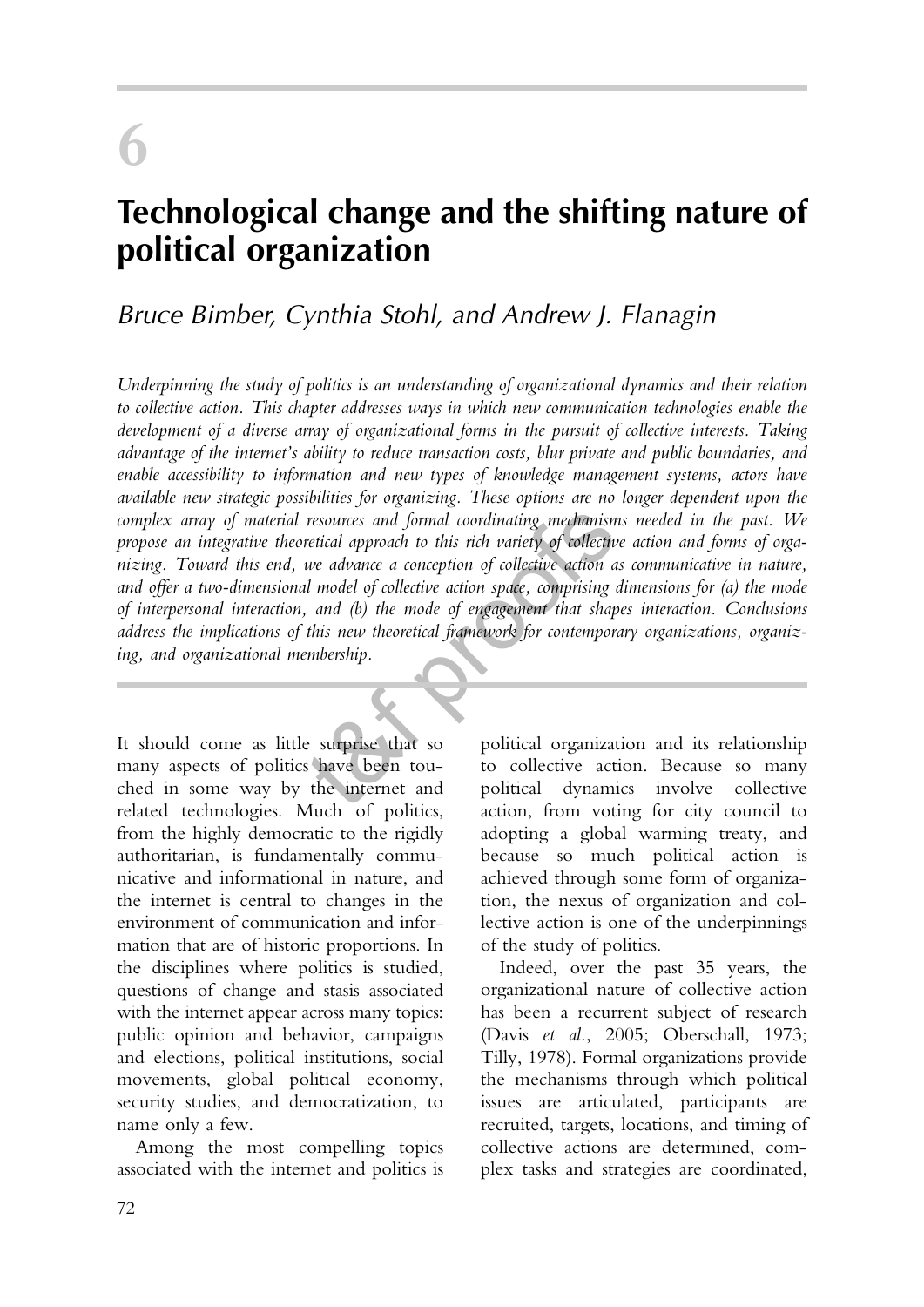and methods and tactics are selected. To varying degrees, these elements of collective action appear in research on topics from social movements (Nagel, 1981) to political parties (Aldrich, 1995). Across political systems, organizational affiliations and identification provide underlying motivations for individuals to respond positively to incentives and sanctions that help ameliorate the ubiquitous free-rider problem found in collective action efforts (Olson, 1965).

ing not associated Fulk, 1999). Gloventy ing changes in the space compression traditional interest<br>traditional interest events, and increased traditional interest events, and increased<br>traditional interest events, and incr In the decade following the mid 1990s, research on organization and collective action associated with the internet focused on several topics, for example, demonstrating the efficacy of "online" collective action, documenting the appearance of novel forms of organizing not associated with traditional interest groups (Gurak, 1996, 1997), and describing changes in the strategy or structure of traditional interest groups, non-governmental organizations (NGOs), and social movements (Bennett, 2003; Bimber, 2003). Because the internet and related technologies reduce transaction costs of all kinds, blur boundaries between public and private realms (Bimber et al., 2005), and make information-intensive tasks and communicative processes and products readily accessible, those actors pursuing the organization of collective action have available to them many alternative forms and strategies. These alternatives are less dependent than in the past on constraints associated with material resources, expertise, location, and target of the organizing.

A dominant theme to emerge from the first decade or so of this research might be described as "organizational fecundity." In their examination of the history of civic association in the U.S., Crowley and Skocpol (2001, 819) describe the Progressive Era as the most "organizationally fecund" period in American history, because of the profusion of various civic groups in response to the structural

changes in society at that time. The recent literature on organizing and collective action employing the internet suggests that the current period, close to a century from the height of that wave, may well surpass it with regard to the proliferation of organizations and groups.

The fecundity of contemporary political organization is addressed in several literatures that have heretofore remained relatively distinct. For example, organizational and management scholars have explored the technological, social, and economic contingencies associated with the development of organic, self-organizing, postbureaucratic, and networked organizations (Ghoshal and Bartlett, 1990; Heckscher and Donnellon, eds., 1994; Monge and Fulk, 1999). Globalization theorists have identified underlying dynamics of time/ space compression, disembeddedness of events, and increased global consciousness that are associated with a plethora of contemporary organizational forms (Castells, 1996; Giddens, 1999; Stohl, 2005). Theories of social capital, particularly the work of Putnam (2000), acknowledge the emergence of new forms of social interaction and association and lament the decline of traditional organizations, which by virtue of providing regularized face-toface interaction among known others have a politically beneficial effect that other classes of organization do not.

There are two chief contributors to the proliferation and productive nature of new organizing forms, as described in the literature on the internet. The first is the growth of uncountable instances of civic association and organization online, through e-mail lists, discussion groups, commoninterest groups at social networking sites such as MySpace, MeetUp, and the like. The focus of many of these groups is political and oriented toward problems of public goods. The second contributor is the expanding portfolio of strategies, linkages, and ways of engaging citizens on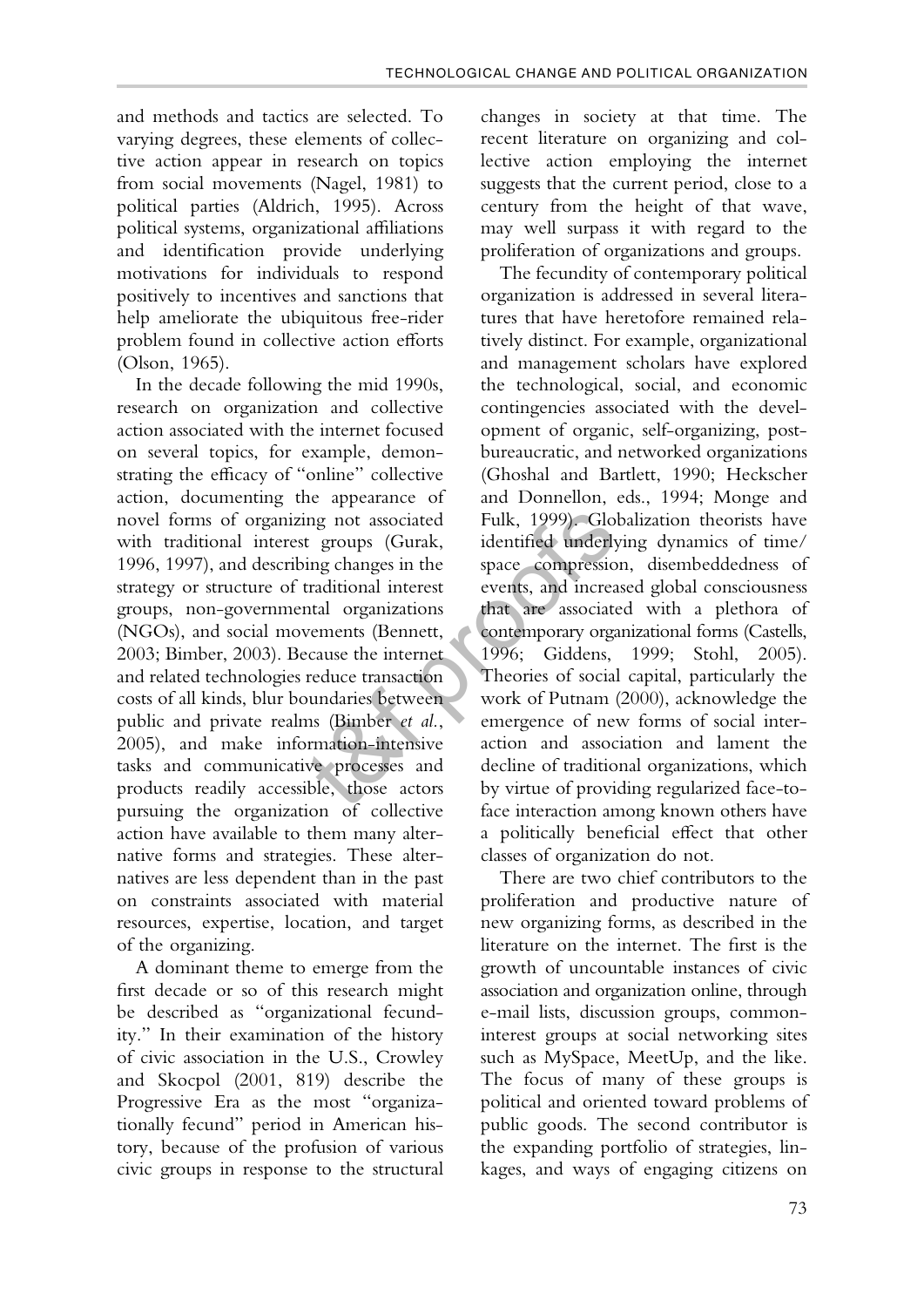Id ways, and old<br>
International among organization<br>
elopments raise a<br>
questions about<br>
onceptualized and<br>
on in structures is<br>
what underlying<br>
tions of social<br>
ng rise to these<br>
1998), voting b<br>
Krueger, 2004; I<br>
meworks the part of traditional interest groups and political organizations, many of which date to the period described by Crowley and Skocpol (2001). Long-established groups are attracting online "members," and some of those rooted in historically anonymous forms of membership now facilitate citizens engaging with one another personally in discussion boards, or faceto-face. Clusters of smaller face-to-face groups can now sometimes readily band together to engage in larger scale action, creating new types of alliances across time and space. In these and other ways, the landscape of political organization and collective action shows change: many new types of organizations are doing new things in new ways, old organizations are doing old things in old ways, and old organizations are doing new things in new ways. These developments raise a number of theoretical questions about how organizations are conceptualized and categorized, how variation in structures is explained, and about what underlying processes may be giving rise to these developments.

Across theoretical frameworks, organizational fecundity presents a central problem of explaining organizational heterogeneity and efficacy. Researchers lack a vision of organizing that sufficiently accounts for the variety of contemporary membership groups in existence, and that also accommodates the multiple perspectives addressing collective engagement and interaction. In this chapter, we propose a model that reformulates and synthesizes a variety of relevant theoretical perspectives, while also taking into account the diversity of organizational forms used to achieve collective action efforts today. We then situate existing work on various forms of collective action within this integrative model, and draw conclusions about contemporary organizations, organizing, and organizational membership.

#### Organizational fecundity in the contemporary media environment

The issue of increased organizational fecundity emerges in several literatures, including work on collective action, organizational structure and form, social capital, and interest groups. Developments since the internet's emergence have drawn some theories in sharper relief than ever, but have also in some cases presented some empirical exceptions. In others the internet highlights tantalizing connections among theories. Synthesizing observations and findings across these literatures yields a new perspective on the nature of interaction and engagement among organizations and their members.

## Collective action

Theories of collective action are central to politics of all kinds, appearing in explanations of social movements (Tarrow, 1998), voting behavior (Acevedo and Krueger, 2004; Downs, 1957), membership in interest groups (Berry, 1984; Olson, 1965), and the operation of the NATO alliance (Olson and Zeckhauser, 1966). These and many other phenomena share the problem of the free rider: namely, that under certain common conditions, individual actors with an interest in an outcome can enjoy its benefits regardless of whether or how much they contribute to it. Actors in such situations may be an individual citizen favoring one candidate over another in an election, or a nation favoring a treaty reducing global carbon emissions. The body of theoretical work defining conditions under which free-riding occurs is enormous, as is empirical work debating its extent in real politics.

One of the original elements of collective action theory as formulated by Olson (1965) is the proposition that organizations are central to the achievement of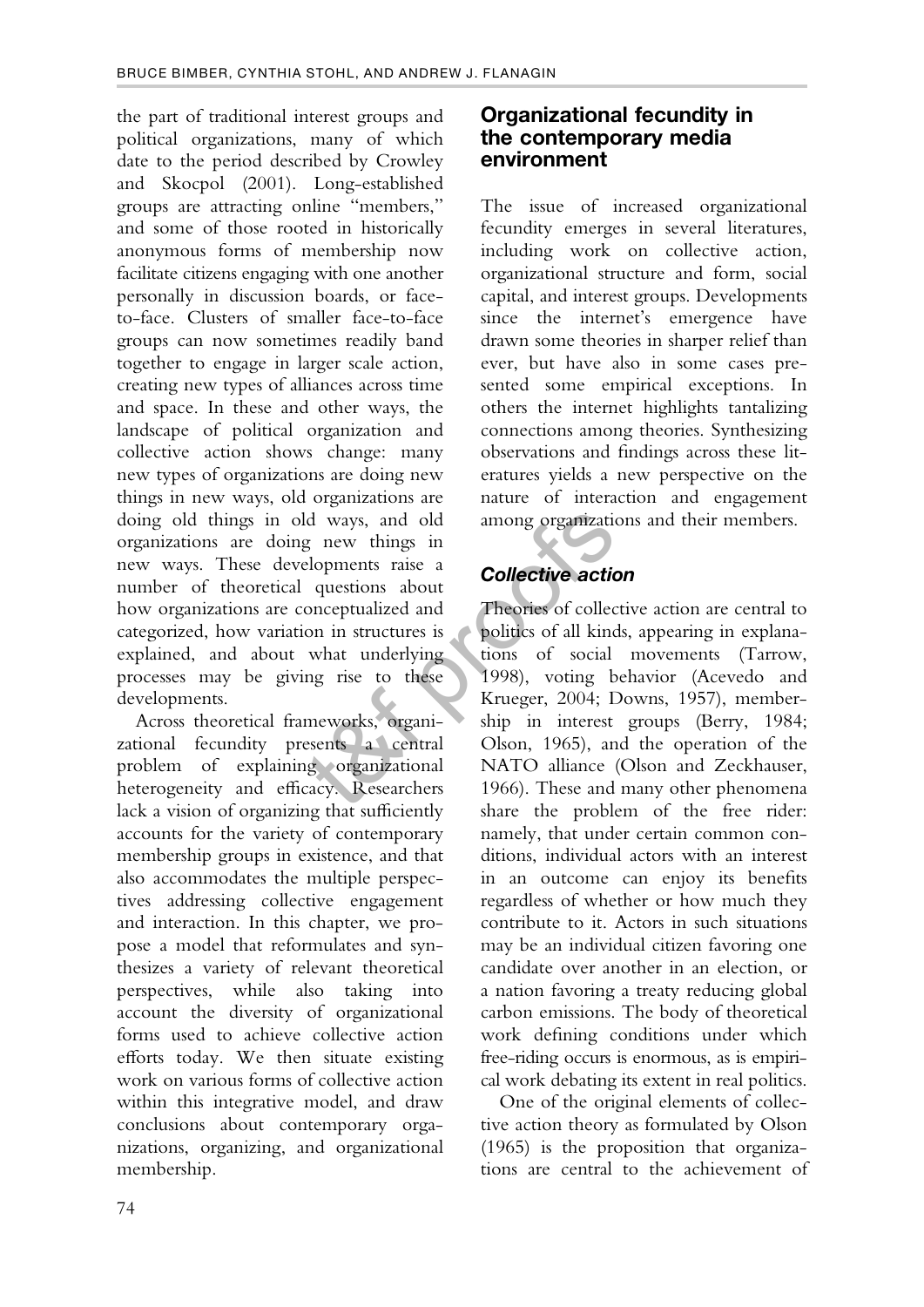collective goals. Organizations serve to locate and contact potential participants in collective action efforts, motivate them to make private resources publicly available, persuade them to remain involved despite short-term setbacks and long-term risks, and coordinate their efforts appropriately. That is, the chief way that free-riding is overcome and collective action achieved is through the action of organizations. Indeed, Olson argued that "most (though by no means all) of the action taken by or on behalf of groups of individuals is taken through organization" (p. 5).

ch as the assump-<br>
or is dominated by<br>
wikis, sharing of le<br>
le of organization cultural goods, are<br>
in many ways a<br>
data through tagg<br>
ght of new tech-<br>
building. In man<br>
tion and informa-<br>
for collective action<br>
increasi Over the decades, a great deal of work on collective action theory has come to take its organizational character for granted, or has focused on more controversial aspects of the theory, such as the assumption that human behavior is dominated by self-interest. Yet the role of organization in collective action is in many ways a resurgent problem in light of new technologies of communication and information. Researchers have increasingly been reporting instances of collective action that appear not to rely on formal organization. A plethora of communication and information tools, including electronic mail, the web, chat rooms, weblogs, bulletin board systems, databases, portable computing devices, and mobile devices, are increasingly being invoked to create and sustain collective efforts among a diversity of interest groups, formal and informal, enduring and ephemeral.

Uses of technology in novel collective actions have been reported in many contexts around the world, from Indonesia to the Middle East (Kalathil and Boas, 2003; McCaughey and Ayers, 2003) to Iraq (Arieanna, 2005) to Mexico (Ferdinand, 2000). These cases appear to challenge the old tenet of a fundamental nexus between formal organization and the solving of free-riding problems, a tenet that at this point has become part of the background of much social science theory. Use of the

internet in politics suggests that, at the very least, the scope of collective action addressed by theory should be expanded sufficiently to incorporate these efforts alongside the more traditional actions that are typically the focus of the literature, such as writing to public officials, displaying yard signs or bumper stickers, volunteering, and joining interest groups. Of particular interest is self-organized political action in the absence of a previously defined interest group or other central coordinators, and participation in online organizations in the absence of well-defined "membership" boundaries. No less important is the voluntary contribution of informational goods, which includes posting of civically useful information on websites, contributions to wikis, sharing of music, imagery, or other cultural goods, and the creating of metadata through tagging and social networkbuilding. In many such cases, organizing for collective action is not associated with formal organizations dedicated to the specific collective goal at hand (Bimber et al., 2005).

One prominent example was the 1999 "Battle in Seattle," in which a far-flung network of groups from several nations interested in everything from human rights to the environment to women's issues used e-mail, the web, and chat rooms to engage in a largely self-organizing protest against the policies of the World Trade Organization (Bimber, 2003; Kahn and Kellner, 2004). This case involved a loosely coupled network without central financing or a fixed structure for leadership, decision-making, and recruitment. Instead, the network employed low-cost communication and information systems to focus attention on the objective of protesting the WTO meeting and to sustain practices of self-joining and horizontal coordination. As the literature describing events such as these has grown over the last ten years or so, it has become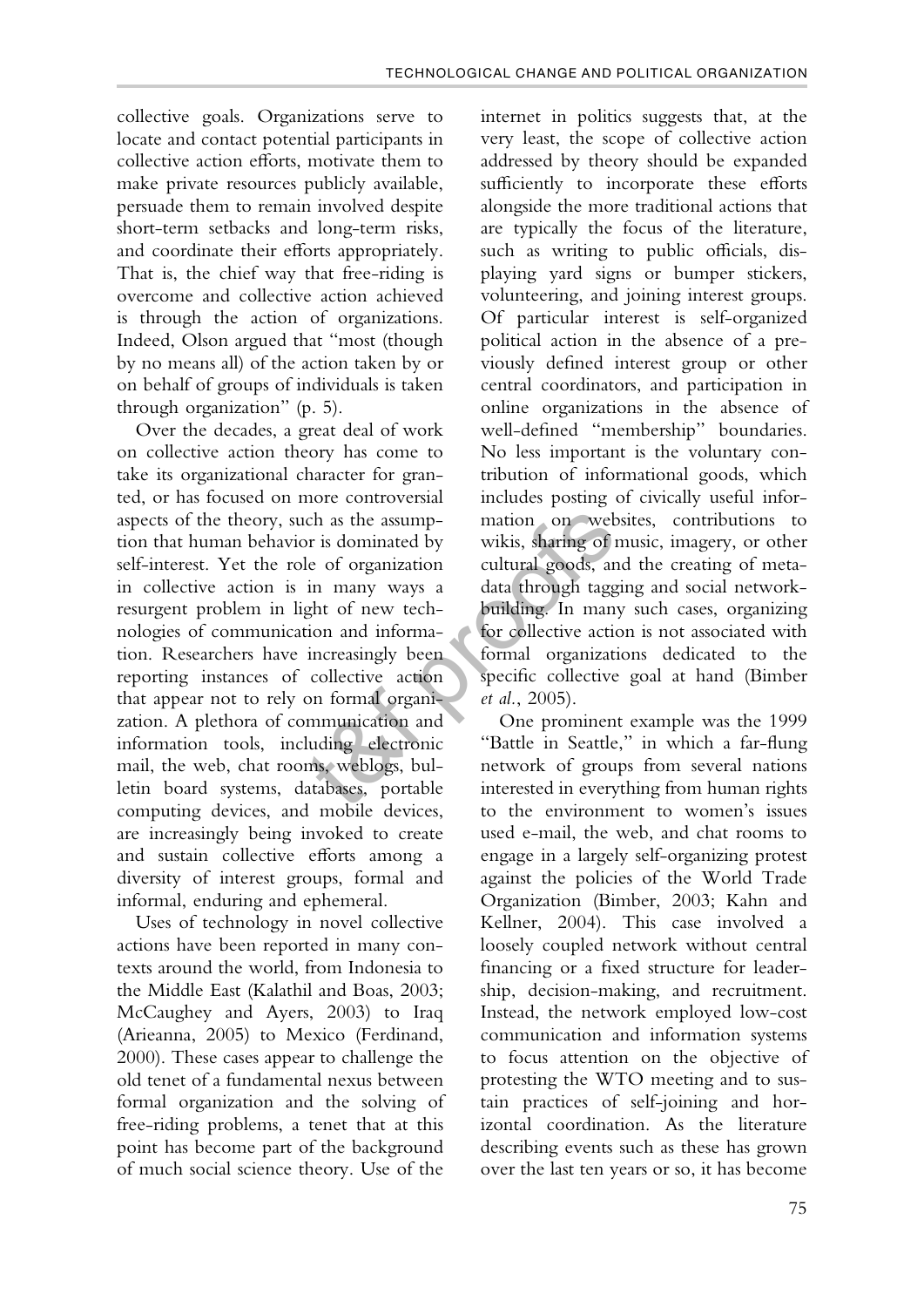clear that many cases exist that strain the explanatory capacity of traditional collective action theory, if not violating one or another tenet outright (Lupia and Sin, 2003).

One key theoretical issue that arises in these cases of internet politics is that the classic binary free-riding decision metric is not obvious, such as in the posting of publicly useful information online and participation in various groups and public forums where people's useful contributions emerge from an interactive process rather than the explicit pursuit of a goal. In these cases it is difficult for an observer to identify a discrete choice to contribute or to free-ride, which confounds collective action theory. Another key issue is the pursuit of collective action either completely or largely in the absence of formal organization, such as the WTO protest, and the global anti-Iraqi war marches in February, 2003 (Bimber et al., 2005; Flanagin et al., 2006). The theoretical challenges go beyond the longstanding debate over the extent of rationality of people's action (Green and Shapiro, 1994).

#### Organizational structures

The theoretical issues raised by the internet for organization theory are somewhat different from those in the collective action literature, and they help point the way toward a synthesis. The last several decades have drawn increasedattention to the interaction of technologies and organizational structure. Understanding contemporary forms of mobilization and collective action requires understanding the ways in which organizing processes and structures are being transformed in response to rapidly changing social, task, and technological environments. Nonetheless, for the most part the organization literature has not explicitly considered collective action despite the centrality of the proposition that collective action requires organization.

Traditionally, organizational theories of convergence posit mechanisms that explain how and why organizations are becoming similar worldwide (e.g., DiMaggio and Powell, 1983; Hickson et al., 1974; Scott, 1995; Scott and Meyer, 1994). Depending upon the theory, convergence mechanisms are rooted in the increased competitiveness and interconnectedness of the global market, the dynamics of globalization, and/or the institutional mechanisms related to legitimacy (coercive mechanisms), modeling behavior (mimetic mechanisms), and the increasing professionalism and standardization of professional norms (normative mechanisms).

ive action either<br>
the absence of<br>
characteristics of<br>
characteristics of<br>
characteristics of<br>
characteristics of<br>
characteristics of<br>
anti-Iraqi war<br>
resulting in new 1<br>
members, leaders,<br>
6). The theoretical<br>
A theory of However, the contemporary media environment provides many opportunities for emergent forms that combine the characteristics of traditional organization forms with non-hierarchical networks resulting in new forms of relations among members, leaders, and other stakeholders. A theory of collective action organizing must simultaneously account for the efficacy of bureaucratic as well as network forms of organizing and the possibility that organizations exhibit several types of structures across time and constituencies.

Indeed, in the case of the internet and politics, there is mounting evidence for the coexistence of a myriad of organizational structures. For example, new organizations are emerging that have few organizational levels, simple management and coordination structures, and yet have large memberships that exert considerable political power. Other organizations have retained their formal structures, hierarchical management techniques, and traditional emphases. In yet other cases, hybrid forms of organizing have emerged: large bureaucratic organizations are reconstituted as networked forms where coalitions and alliances cross organizational sectors, types, and domains (Chadwick, 2007). The fluidity, blurring of boundaries, and diverse membership inherent in these dynamic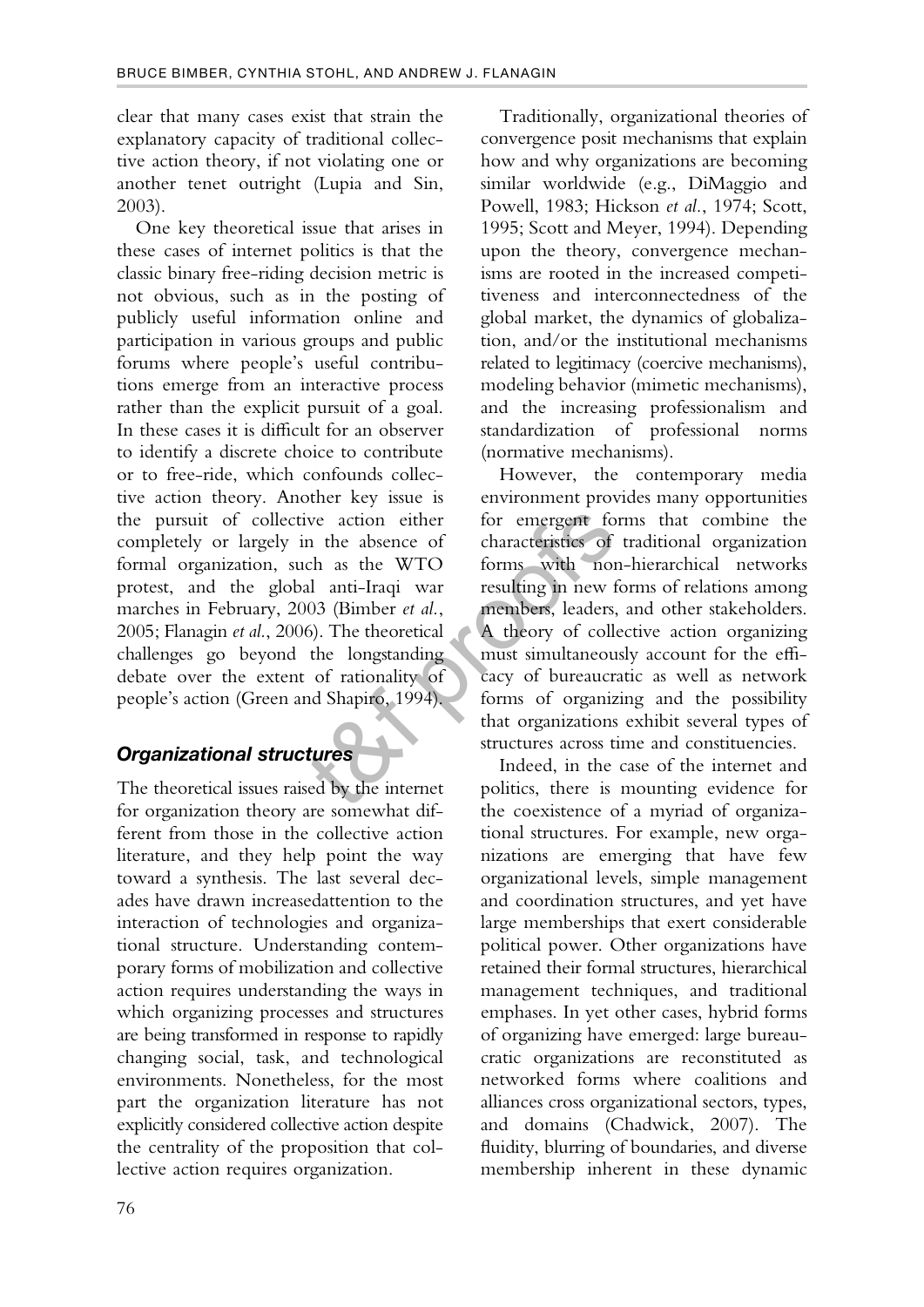TECHNOLOGICAL CHANGE AND POLITICAL ORGANIZATION

networks are evidenced in the rapid appearance, transformation, and dissolution of organizations and organizational relationships across the political spectrum.

ty of perturbations<br>
the environment<br>
the environment<br>
the environment<br>
lows: American s<br>
ex, organizational<br>
shift in dominance<br>
1. This proposition,<br>
in decline provides<br>
ticipatory organization<br>
the environment revoluti Contingency theories of organizing help address the variability in organizational forms associated with social mobilization, by focusing on strategies organizations develop to best fit the environmental conditions they face. In brief, contingency theory posits information as the critical organizational problem (Stinchcombe, 1990) and asserts that the way to cope with diverse and uncertain information is to create appropriate variety in organizational structures. By means of sufficient "requisite variety" (Ashby, 1956) in organizational structure, organizations are able to accommodate a variety of perturbations within the environment. This leads to the expectation that as the environment becomes more complex, organizational structures and growth strategies will become more diversified. This proposition, which like collective action theory dates to a time well before the current revolution in media technology, offers a potentially helpful theoretical grasp on the internet in politics. Addressed to a class of organization not typically within its purview, namely the membership organization or interest group, it suggests a way to account for some of the problems in collective action theory with respect to organizational form by offering an explanation for why the kinds of organizations involved in collective action should be diversifying.

#### Social capital

The literature on social capital constitutes a kind of conceptual crossroads where a number of theoretical traditions intersect. Early work on social capital took a dubious stance toward questions of the internet and politics. Robert Putnam explored the hypothesis that people's use of the internet might contribute positively toward social

capital, and twice returned equivocal but skeptical answers (Putnam, 2000; Putnam, Feldstein and Cohen, 2003). Yet a number of studies relying on individual-level measurement of attitudes have shown that internet use can generate social capital (Jennings and Zeitner, 2003; Kim et al., 2004; Lin, 2001; Mossberger et al., 2008; Shah, Kwak and Holbert, 2001).

Of particular concern for problems of political organization are two propositions in this literature. The first is that greater stocks of social capital help people overcome free-riding challenges and achieve collective action; the second is that social capital is built in organizations and forms of association of a particular kind (Putnam, 2000). The classic argument by Putnam that generated so much discussion can be restated only slightly as follows: American society has undergone a shift in dominance from one class of participatory organization to others. The class in decline provides regularized face-toface interaction among known others, and thereby exerts a remarkable and obvious variety of socially and politically beneficial effects, including fostering collective action and the achievement of political goals. At the same time, classes of organization in ascendance, especially the anonymous membership groups that came to dominance in the U.S. in the mid and later twentieth century, contribute to collective action in other ways but do not build the rich, communitybased stocks of social capital formed in face-to-face associations. Social capital theory therefore returns us to the connection between organization and politics via a different route, raising the question of how the internet shapes forms of political organization.

#### Interest group mobilization

A fourth body of literature relevant to these questions is that dealing with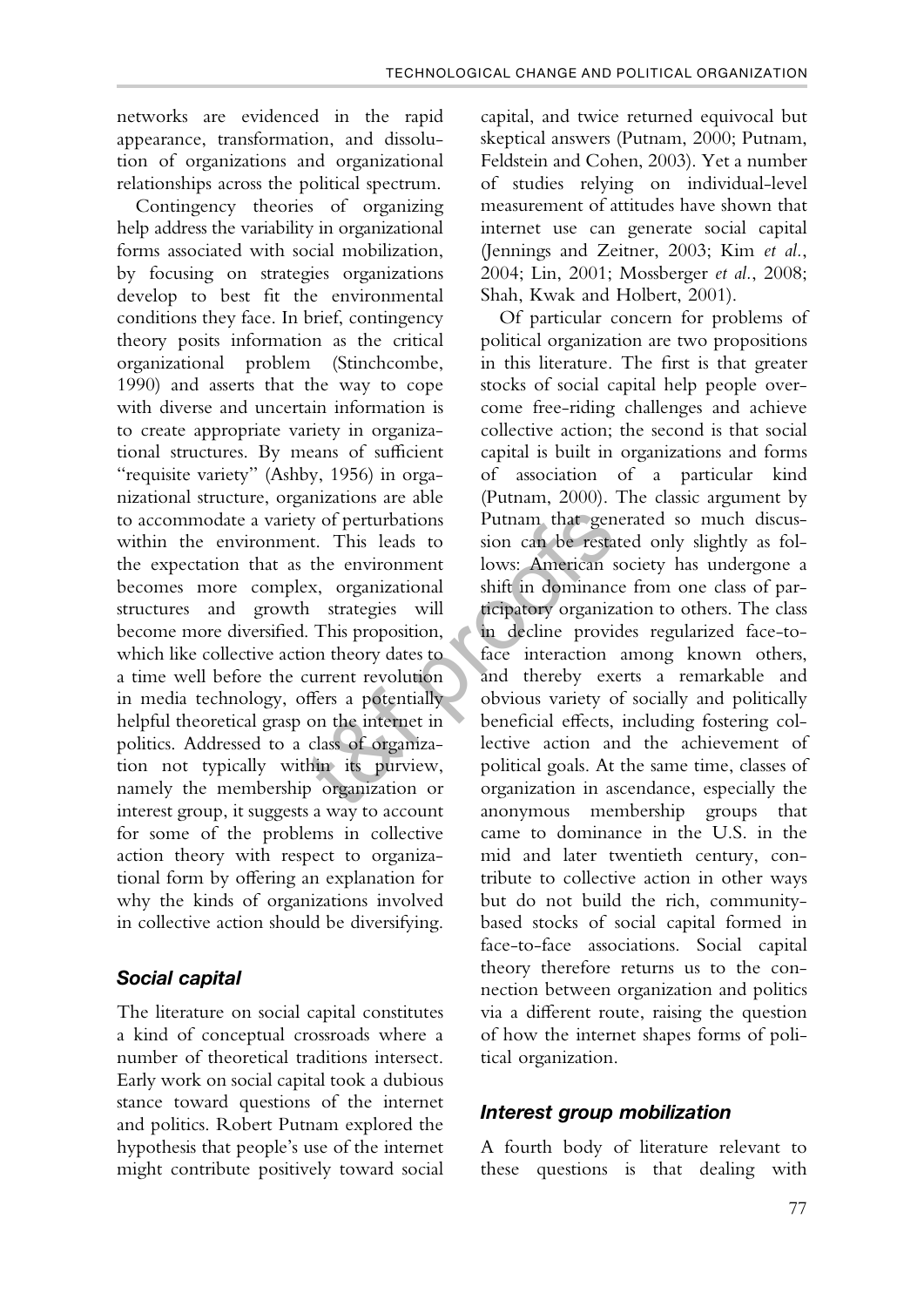interest groups. It is a commonplace observation that interest groups and related associations grew extremely rapidly in the U.S. during the last three to four decades of the twentieth century, prior to the rise of the internet. Baumgartner and Leech (1998) reported that the number of groups grew from about 5800 in 1950 to over 23,000 in 1995. Some of the important foci in this literature, in addition to the longstanding problem of inequality, are the presence of interest niches and networks, the extent of competition and response of groups to variations in competitive pressure, various tactical and strategic choices among groups, and the distribution of activity across policy areas (Baumgartner and Leech, 1998, 2001; Goldstein, 1999; Gray and Lowery, 1996; Heinz, 1993; Walker, 1991).

nd Lowery, 1996;<br>
991).<br>
has a great deal to<br>
represent publics,<br> **across perspersion across perspersion**<br>
ment, compete,<br>
gage the policy-<br>
we believe that<br>
y seek to influ-<br>
dynamics connect<br>
evelopment of brings these d While this literature has a great deal to say about how groups represent publics, respond to their environment, compete, occupy niches, and engage the policymaking institutions they seek to influence, it has given only perfunctory notice to technology. The development of computerized direct mail in the 1970s is well recognized as a boon to interest group activity, since it facilitated mediumto large-scale communication with memberships and potential recruits. Yet this literature has treated communication technology as simply one of an organization's tools, rather than conceptualizing information and communication as central features of politics that might be fundamental to the reasons for the existence or transformation—of groups in the first place. Perhaps for this reason, the literature on interest groups has had little of theoretical note to say about the internet, viewing it as simply a less expensive means for accomplishing an old task, and indeed a means whose efficacy is not yet demonstrated. Not the least of the questions posed by the internet for interest group theory is the problem of specifying

the conditions in which a traditional interest group is more effective or successful than other organizational forms. Another problem is that people's use of the internet in collectivities sometimes confounds the distinction between "interest group" and "civic association" that has been so crucial in the literature on social capital, interest groups, and collective action. Large, anonymous interest groups sometimes now offer their members ways to interact in personal ways with others online, or even to find and meet other members located nearby. And discussion groups online, which can attain a substantial level of personal familiarity, readily convert to advocacy groups when relevant issues arise.

## Theoretical integration across perspectives

We believe that common underlying dynamics connect these various problems, and that the use of the internet in politics brings these dynamics into greater relief for researchers. Understanding better how these phenomena may reflect common processes is likely to provide a promising terrain for theoretical development in the social sciences for years—at least as much as further elaboration of each intellectual domain in relative isolation. We advocate several steps in that direction.

#### Organizing and organization

We begin by drawing a distinction that is simple but that provides immediate purchase on several theoretical issues at once: the distinction between organizing and organization. The central challenge of organizational fecundity for researchers is the proliferation of categories by social scientists for describing types of organization. A list of only a few types described in the various literatures would include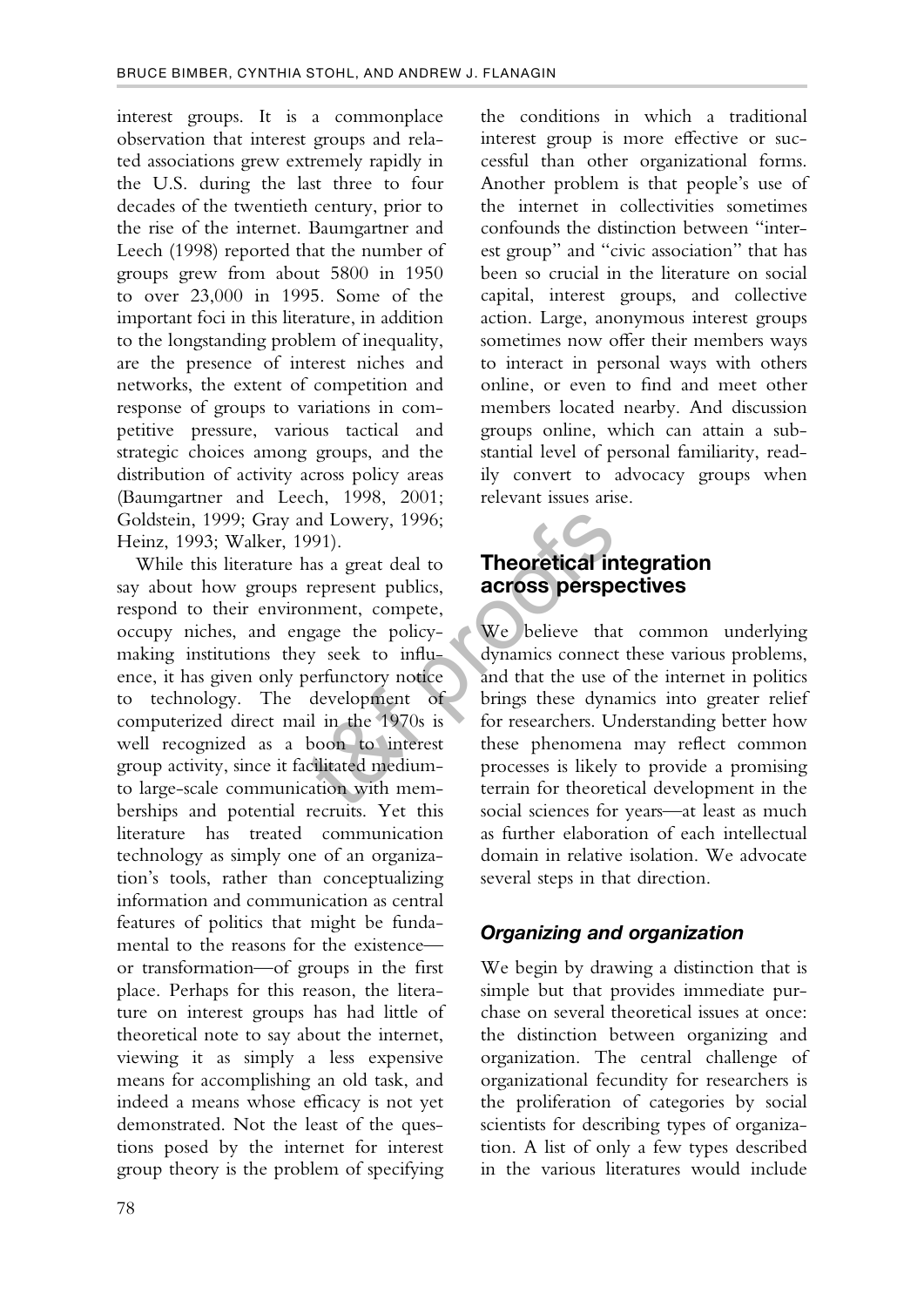damental process. instances of collect the detections: identifying experience, which<br>citions: identifying experience, which<br>eir concerns, con-<br>action and mode<br>ses of developing *et al.*, 2006). Thes<br>st or for purposes ping the following: membership organization, civic organization, civic association, bureaucratic organization, post-bureaucratic organization, collective action organization, interest group, secondary and tertiary associations, and online organization. The multiplication of categories in an attempt to contain the profusion of online and traditional organizations creates a need for greater theoretical clarity. By distinguishing between the fundamentals of organizing, which are common to most classes of organization in politics and the specific forms of organization that manifest themselves in specific cases, it is possible to see linkages across theoretical domains. For many problems connected to the internet and politics, organizing human action and interaction is the fundamental process. Organizing involves a set of informational and communication functions: identifying interested people and their concerns, contacting them for purposes of developing common identity or trust or for purposes of sending appeals and requests, establishing agendas, and coordinating action or engagement.

It should be clear that organizing can occur through a number of organizational forms, and even in some cases without an organization. Given the variety of organizational forms now possible, it becomes facile to claim, as Olson (1965), Walker (1991), and others have, that collective action requires "organization." As we have argued elsewhere (Bimber et al., 2005), the classic argument that collective action requires "organization" is in fact a special case of the more general claim that collective action requires organizing. Various conditions give rise to different organizational forms. The type of interest group typically envisioned in the literature on that topic represents the manifestation of organizing suited to conditions of high costs of information and communication, few avenues for horizontal interaction among citizens who are not proximate to

one another, and targets for organizing that involve large, slow-moving, policymaking institutions. But all these conditions can vary: costs of information and communication can be low, for example, and the targets of organizing may not be cumbersome institutional processes. In such case, and in others, we would expect organizing to take on other organizational characteristics.

One important feature of the distinction between organizing and organization is that it focuses attention on the individual's experience of organizing or of being organized, rather than on the particular attributes of the organization that might happen to be at hand. Regardless of organizational form, all people engaged in instances of collective organizing must encounter at least two dimensions of experience, which we call mode of interaction and mode of engagement (Flanagin et al., 2006). These are important to mapping the main concerns of the literature described above.

#### Interaction

Mode of interaction can be thought of as a dimension describing the extent to which people's interaction with others is personal. Personal interaction involves repeated, organized interaction with known others over time. Its chief characteristic is the development of interpersonal relations where the identities of others matter, and where relational development and relationship-sustaining activities are important to participation. Personal interaction may itself be the collective action of interest, or it may entail skills and norms important to other actions.

Interaction lacking entirely these attributes is impersonal. In such cases, interaction entails communication and exchange of information about goals, concerns, interests, strategies, or logistics of participation. Entirely impersonal interaction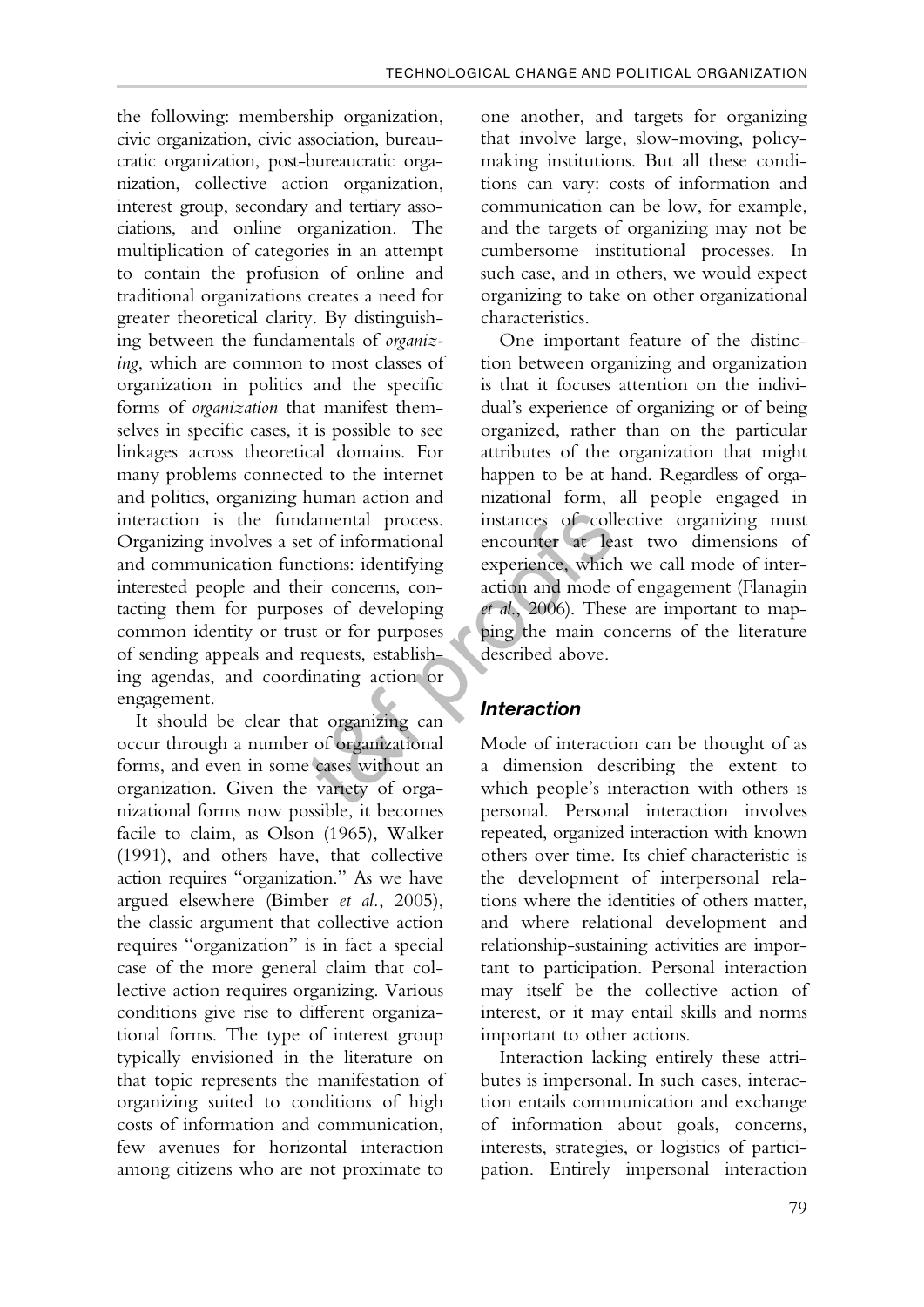involves no personal, direct interaction with known others, who therefore remain unknown despite shared affiliation. In cases of impersonal interaction, occasional face-to-face contact might occur at events, or online interaction may occur among people who know one another, but this is incidental to the goals of the group and its members.

Traditionally, theories have maintained relatively sharp distinctions between personal and impersonal interaction. The social capital literature, for example, emphasizes personal interaction as generative of trust and norms of reciprocity that constitute social capital. It is, indeed, a literature about personal interaction. The interest group literature, on the other hand, describes interaction that is impersonal: citizens join groups, and the relevant relationships are between each member as an individual and the central group.

Especially within the collective action literature, a distinction between groups brokering one or the other mode of interaction is typical. Yet many collective action efforts feature elements of both interaction modes. This is especially true of federated organizations, such as Amnesty International, the Sierra Club, and the American Legion. In such cases, members may be organized by the group to become involved in large-scale activities that are anonymous to other group members, such as letter-writing campaigns and making individual financial contributions. At the same time, local chapters often have volunteer events, social get-togethers, fund-raising activities, and chapter meetings characterized by substantial personal interaction. The existence of hybrid personal–impersonal groups suggests the presence of a continuum rather than discrete categories. In practice groups may be more or less personal in the kinds of interaction they offer members, and indeed may offer a range of modes of engagement. Conceptualizing interaction as a

dimension rather than a pair of categories is helpful for modeling change and innovation in groups, and it is especially useful for considering organizing practices associated with the internet. Doing so allows consideration of collective action organizing at any point along the continuum, and facilitates analysis of continuous change over time, as organizations adapt and shift.

### Engagement

and the relevant<br>and the relevant<br>and the relevant<br>and the relevant<br>and the relevant<br>and the relevant<br>and the terms entity<br>and the terms of described<br>and collective action of leadership-driven<br>between groups and collective Similar features of continuous variation are associated with the second dimension of organizing: mode of engagement. This dimension represents the degree to which participants' individual agendas may be enacted within the group context. We use the terms entrepreneurial and institutional to describe the extremes of this dimension. Typically, analysis of interest groups and collective action assumes that mobilizing organizations are centralized, leadership-driven structures that accumulate resources and make decisions hierarchically (Johnson, 1998; Walker, 1991). This we label institutional, in order to highlight what it means for the experience of participation enjoyed by members, namely the paucity of opportunities for individual members to shape the agenda of the organization, and institutional structures that are generally hierarchical and bureaucratic (Bimber, 2003).

In groups with institutional engagement, central leadership makes decisions and rules for the group, and typically is in control of resource accumulation and expenditure, mobilization, and other classic aspects of organization. Institutional engagement is also typically well bounded, in that membership is clearly defined, and distinctions between staff and members are sharp. The interest group is a classic example. It presents members with opportunities for engagement, through donating, contacting public officials, or participating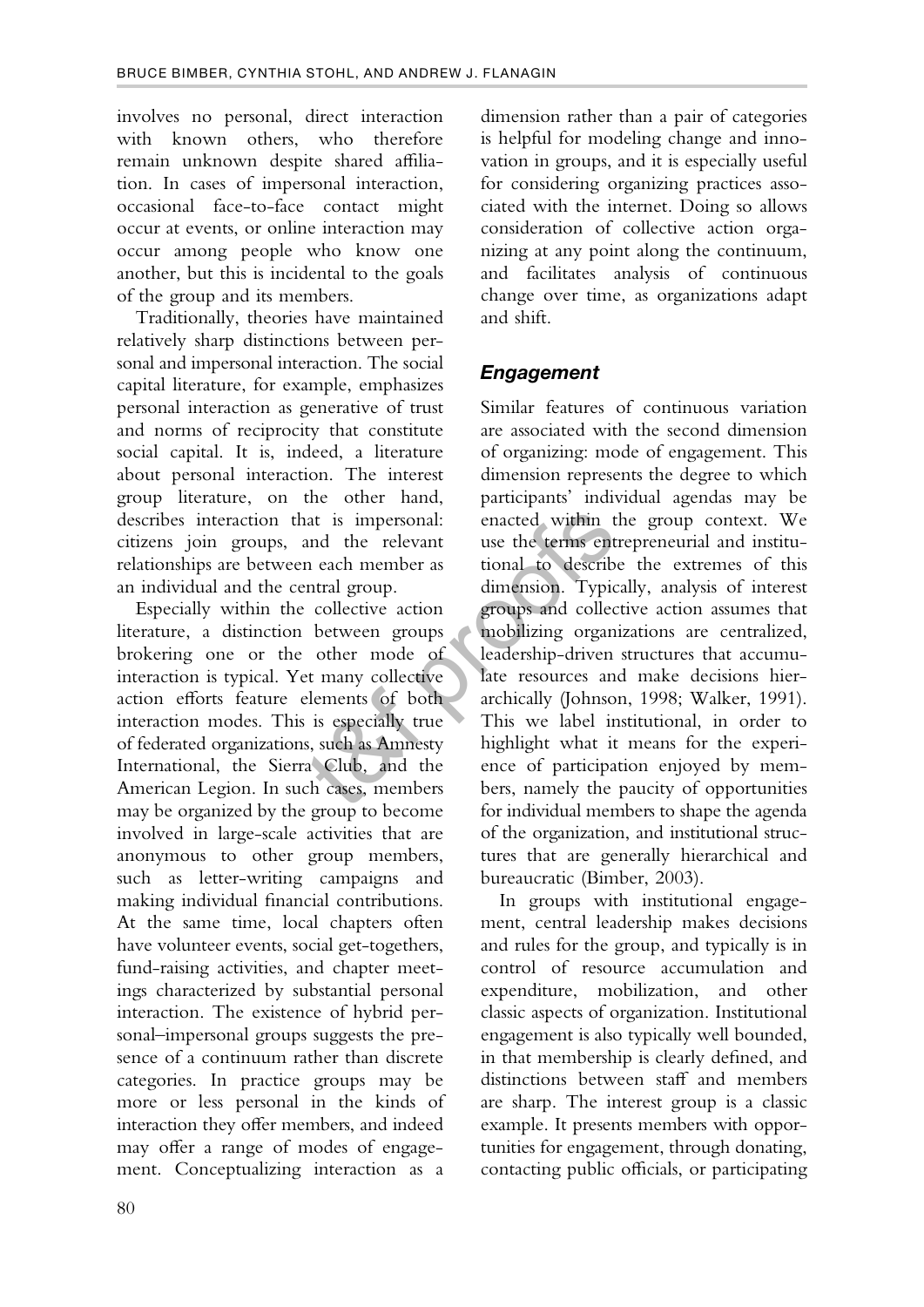in events; members decide whether to participate, and how much, but the opportunities are created by the institution rather than organizational members. Members of the NRA, for instance, traditionally respond to, rather than create, the organizational calls for action intended to further the collective interests of members.

Form and in some decomposition of the same of the same that is a more than the specific forms (Fulk, claims can be plicallective organization). A number of the collective organization is the specific forms (Fulk, claims ca Many forms of organization deviating from the bureaucratic type are well known (Davidow and Malone, 1992; Drucker, 1988; Galbraith and Kazanjiam, 1988; Heckscher and Donnellon, eds., 1994; Nohria and Berkley, 1994; Powell, 1990). Key features of these are a diversity of organizational roles that may change over time and space, flexible leadership, a high degree of horizontal communication (Monge and Contractor, 2003), boundaries arising from communication patterns rather than institutionalization, and in some cases network-based forms predominating entirely over bureaucractic forms (Fulk, 2001). In instances of collective organizing with many such features, participants have greater opportunities to shape the agenda of action, by defining and creating opportunities for action rather than responding passively to agendas created centrally. They may even produce collective action not sanctioned by a central authority.

We refer to this as entrepreneurial engagement. It is illustrated by students who mobilize "friend" networks on MySpace or Facebook to accomplish a collective action, such as protesting a proposed change to U.S. immigration policy. It is also illustrated by participants in MeetUps, who use the informational power of the internet to propose and organize face-to-face meetings of people interested in some local or national public good. Organizing occurs with both institutional and entrepreneurial features as well. Protests and demonstrations against social injustices connected with globalization provide a number of examples, typically combining the agendas of institutionalized actors, such as fair trade organizations, with the self-organizing aspects of both community groups and international online networks.

It is theoretically useful to align mode of engagement and mode of interaction as orthogonal dimensions. The resulting two-dimensional area we call "collective action space" (Flanagin et al., 2006), which is illustrated in Figure 6.1. In this space, we designate mode of interaction the horizontal dimension, with increasing values representing more personal interaction. On the vertical axis, increasing values represent more entrepreneurial engagement. We use the standard convention for numbering quadrants in a Cartesian system, starting with I in the upper-right and proceeding counterclockwise to IV.

A number of theoretical traditions and claims can be placed in relation to one another in the collective action space. The observation in the interest group literature about the rapid growth of membership groups in the American political scene constitutes an observation that quadrant IV was largely populated in the U.S. during the second half of the twentieth century. The diversification of political interests in the U.S., the structure of parties and policy-making institutions, and the legacy of industrialization and the growth of the state, created conditions whereby a great deal of organizing and collective action occurred in the institutional–impersonal modes. This makes the increasing population of quadrant IV in the twentieth century an important characteristic of American political development.

Similarly, the development of quadrants II and III, which entail more personal forms of interaction, can be placed historically. Quadrant II represents the Tocquevillian ideal of small-scale civic associations of the early nation, where personal, community-level bonds were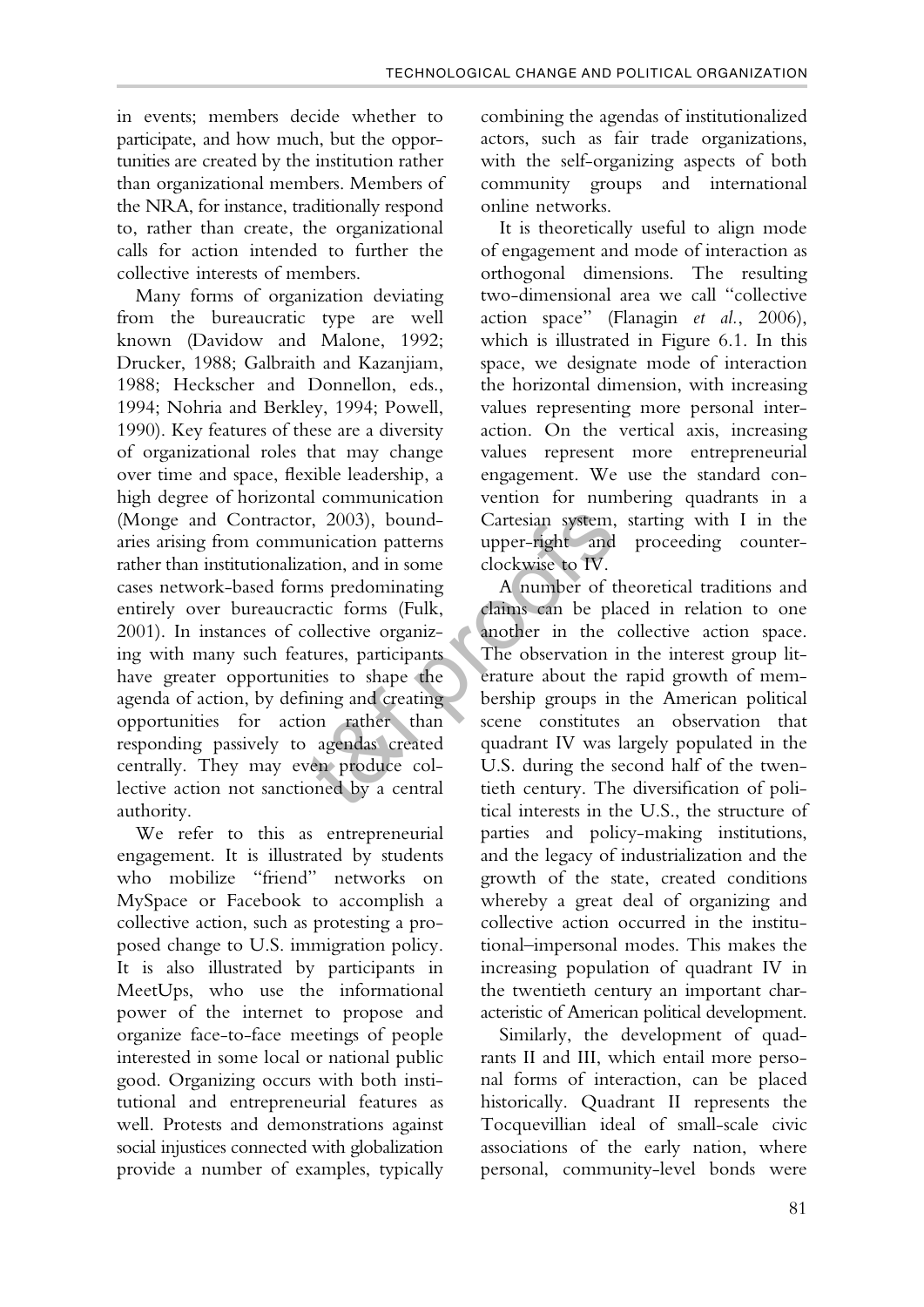

Figure 6.1 Collective action space.

d through local shifts downward is<br>
is discovery of the organizations successions in the early nine-<br>
in the early nine-<br>
Except and Christ<br>
tes a comparative Meyer, 1994).<br>
ELS. and Europe<br>
ant II. Habermas<br>
recognized th formed and reinforced through local association. Tocqueville's discovery of the rich array of civic associations embedded in American public life in the early nineteenth century constitutes a comparative observation between the U.S. and Europe with respect to quadrant II. Habermas (1962/1991) similarly recognized the importance of the citizenry articulating their goals and desires, through direct dialog guided by collective interests, toward influencing acts of the state. Later sociological and historical literature describing the dislocations and alienation associated with the industrial revolution, urbanization, and modernization of the late nineteenth century and early twentieth century (e.g., Toennies, 1887/1980) entails an argument about drift toward more impersonal, institutionalized social relations. In collective action space, modernization appears as drift away from quadrant II, both downward toward institutionalization and rightward toward more impersonal forms of civic association. Putnam's argument about the decay of social capital groups in the twentieth century extends that observation. Finally, organizational theories have also articulated

shifts downward along the vertical axis, as organizations succumb to pressures of institutionalization over time (Scott, 1995; Scott and Christensen, 1995; Scott and Meyer, 1994).

#### The internet, interaction, and engagement

Because it depicts variation in the individuallevel experience of organizing, rather than in specific organizational categories, the collective action space suggests that a wide range of literatures that have been intellectually adjacent to one another in the social sciences are in fact describing a common set of phenomena: two-dimensional variation over time and issue space in people's interaction with others and with agendas of collective action. This variation drives the highly variable forms of organization that researchers observe at the group and aggregate level of observation.

With this in mind, the dynamics of the internet in politics can be placed in context. In collective action space, the internet does not lead to wholly novel forms of organizing or organization. Like other sociotechnical developments before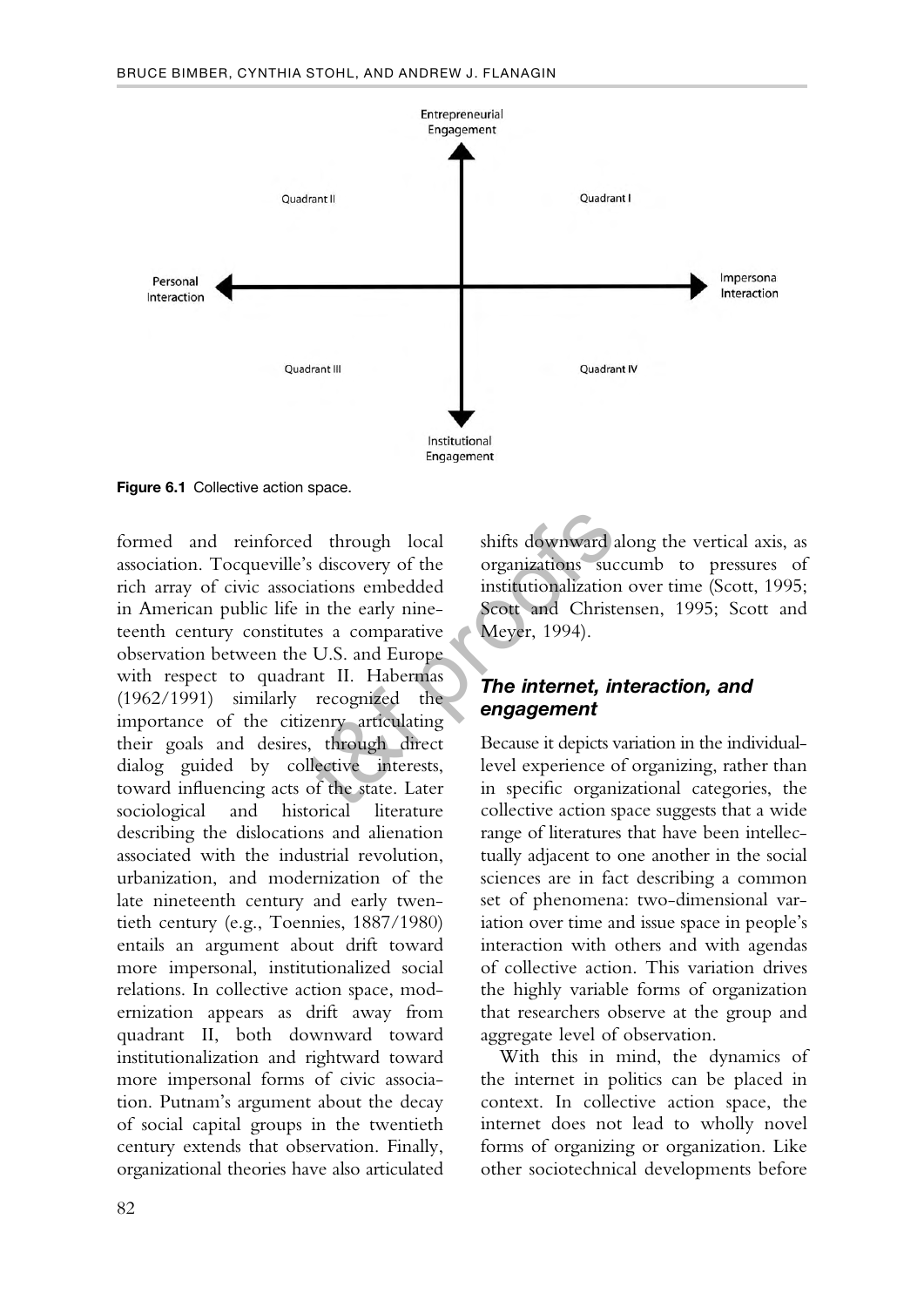it, the internet would appear to alter the distribution of collective action in this space. The hallmark of the internet as a medium relevant to politics is its lack of specialization with respect to interaction and engagement. It facilitates personal and impersonal interaction, from small, intense discussion groups to "viral" e-mail that expands among unknown lists of citizens. It facilitates hierarchical control by permitting the gathering and sense-making of vast amounts of information by the central leadership of globe-spanning organizations, just as it permits decentralized, selforganizing coordination among loose networks of people. Where political organizing is concerned, this flexibility is what distinguishes the internet from previous media. It is why we see the internet aiding large, anonymous membership groups in finding members and mobilizing them toward centrally directed goals, while also helping small groups of citizens with common interests to find one another and act together in a personal way.

The flexibility of this medium makes it theoretically distinct in politics from earlier technologies: broadcasting, databases and direct mail, telephony, and the newspaper. To take one example, databases and direct mail are often described as crucial to the rise of interest-group politics. In our terms, these technologies are particularly well suited to institutional engagement and impersonal interaction. Operating a direct-mail operation requires centralized resources and expertise, and it permits "downward" or outward communication from a center to a membership, but not the reverse. These technologies provide essentially no opportunity for citizens to interact with one another, and only limited opportunity to contribute to collective agenda-building and decisionmaking in the group. These are technologies specialized in quadrant IV.

It would be impossible to conduct a census of forms of organizing across collective action space, and to compare this to historical baselines from, say, a decade ago or a half-century ago. However, the thesis that the internet facilitates organizing across all of collective action space is consistent with the observation of organizational fecundity. Increasing variety of organizations and heterogeneity of forms of organizing within individual organizations would be precisely the tendency one would expect to be produced by the widespread, rapid adoption throughout society of a set of technologies with the properties of the internet with respect to interaction and engagement.

ernet aiding large, nizing. Whereas<br>
p groups in find-<br>
tended to be associating them toward<br>
quadrants and to<br>
while also helping<br>
in some quadrants and to<br>
another and act<br>
another and act<br>
temporary media<br>
greater diffu If this thesis is correct, then the internet can be understood in relationship to previous historical trends in forms of organizing. Whereas previous trends have tended to be associated with shifts across quadrants and to involve growth that is comparatively localized in collective action space, the tendency of the contemporary media environment involves greater diffusion and spreading across all quadrants. New organizations with entrepreneurial styles and informal structures, such as FreeRepublic, represent growth in the upper quadrants. Meta-organizations such as MeetUp, which facilitate the formation of informal groups by citizens, also contribute to quadrants I and II, as do social networking sites, such as MySpace, which provide a means for people to interact with friends and known others and also to form large networks of thin, impersonal ties, in the absence of a centralized agenda. Efforts to recruit and mobilize members via e-mail by advocacy groups such as Environmental Defense constitute classic quadrant IV activity.

> To observe that the affordances of the internet can contribute to forms of organizing located across all of collective action space is useful, but insufficient. Of course, many factors bear on the strategies, boundaries, success, and shape of organizations. Forces for organizational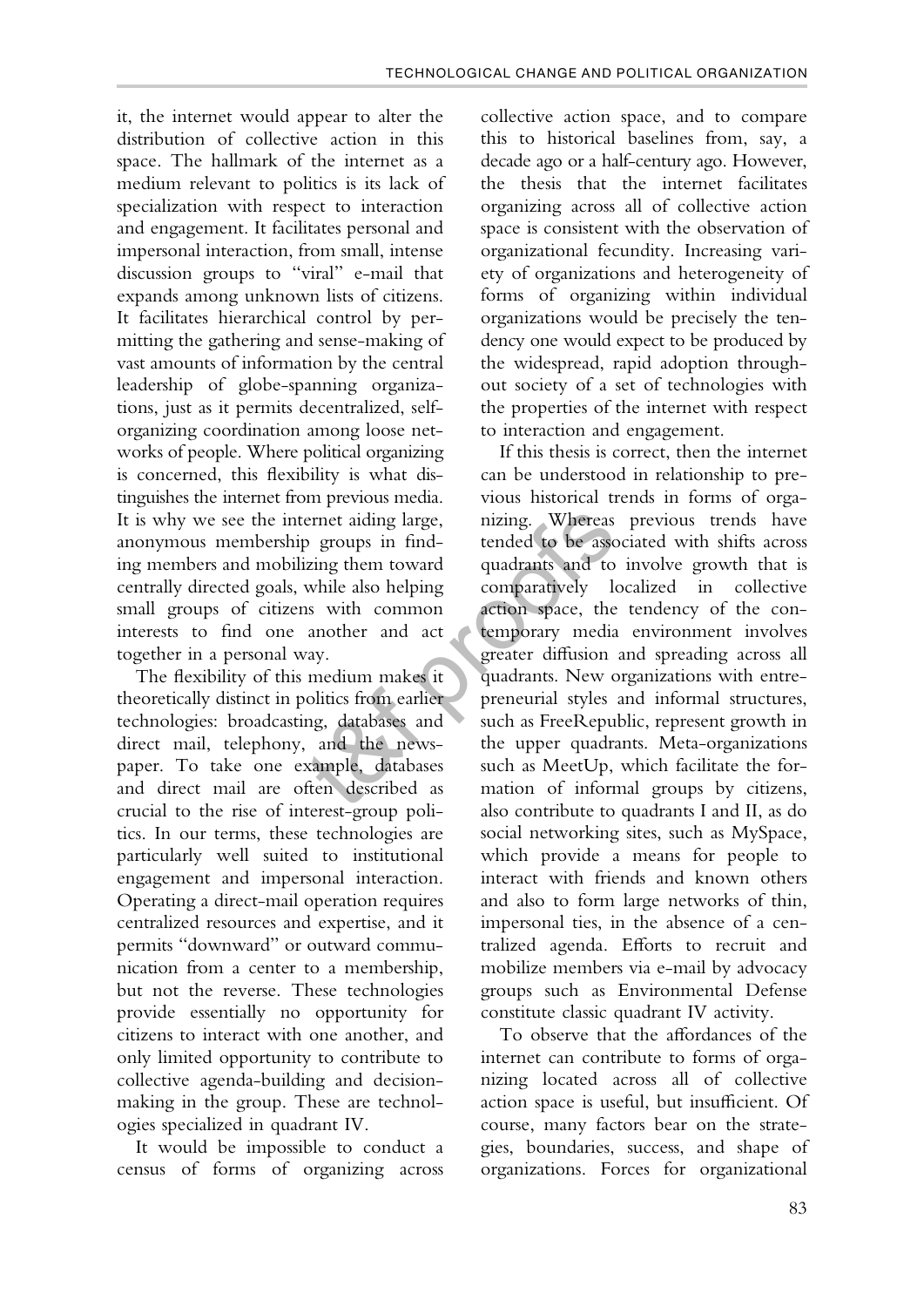homophily tend to cause similarity among groups facing similar local circumstances, and therefore might lead to clustering of<br>groups facing similar organizational groups facing similar "fields" or environments (DiMaggio and Powell, 1983). Competition among groups may provide returns from innovation and experimentation, leading some groups successfully to differentiate themselves in collective action space, as well as along other dimensions. Some organizations face institutionalized constraints on their form and boundaries, as in the case of political parties, which are tied by a rich web of electoral laws to the structure of states. To the extent that collective action goals involve common targets, such as a national legislature, the organizational forms that groups adopt are likely to cluster in ways that have proven historically successful.

The affordances of the internet therefore interact with such factors in affecting the overall distribution of collective action, just as such forces have shaped previous eras of organizing. On the whole, the kind of conditions generally that should contribute toward organizational variety would include low levels of constraints on organizational innovation generally; the absence of strong selection mechanisms weeding out less successful organizational innovations; conditions whereby it is difficult for groups to learn from one another, as in cases where success is distinguished from failure by non-linear, chaotic, or path-dependent mechanisms; and perhaps most importantly, by the complexity of operating environments. It is quite possible that the internet promotes organizational fecundity and variety via mechanisms both internal and external to organizations. Within them, it permits a broader range of interaction and engagement, with the result being a tendency for greater organizational variety. Externally, it contributes toward greater complexity in the organizational environment.

### **Conclusion**

pose and information and the method with the method with the method in the processes of confectors in affecting mation give rise<br>factors in affecting mation give rise<br>on of collective organizations give<br>rees have shaped an In just over a decade of its meaningful presence in politics, the internet has shown that questions about the form organizations take, and why, are key not only to organizational theory, but also to theories of collective action, social capital, and interest groups. In those literatures, the topic "organization" has been to a surprising degree a settled issue for years, yet in each case settled in isolation from the others. The ways people are using the internet in politics now is unsettling to those theories, and that is theoretically useful. We have argued that the best way to view organizational form in politics is as a reflection of the environment for communication and information, rather than seeing formal organization as fundamental or as a given. In other words, processes of communication and information give rise to organizations, just as organizations give rise to communication and information. The underlying communicative and informational features of many organizational forms can be understood in terms of engagement and interaction: the personal character of people's experience with one another as individuals, and the nature of their experience with the process of organizing. From these two ingredients arise the familiar organizational forms of civic associations and interest groups, hybrid forms of organization, and cases that are better understood as processes of organizing than as organizations.

> The research road ahead is therefore not simply about technology, or media, or organizations. The crucial questions are: when many of forms of organizing are open to many kinds of actors, who chooses which ones, and how do their choices affect who wins and loses in democracy? Which factors tell us the most about how politics is organized: idiosyncratic and path-dependent features of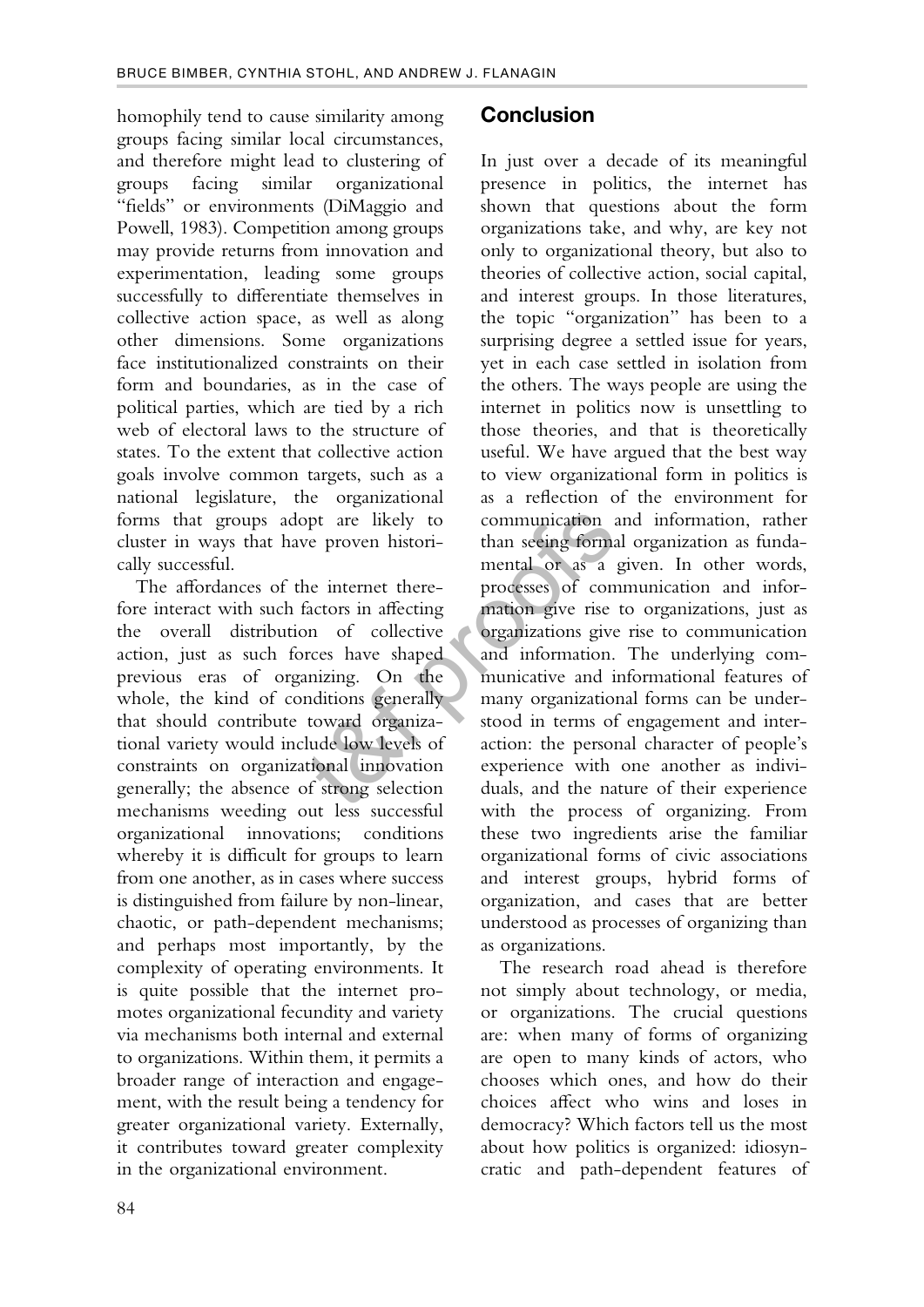organizations, the environment of institutions, culture, or characteristics of participants in collective action themselves? Technology itself can not constitute the answer to these questions, but understanding the relationship between technology and organizing can focus questions in new ways.

In some ways, the historically abrupt emergence of the internet in politics represents what economists might call an "exogenous shock." The internet has perturbed many parts of political systems, and responses illuminate aspects of systems that were more hidden in times of greater stability. The research agenda presented by the internet is not so much filled with novel problems as with new opportunities to resolve old theoretical problems, by taking advantage of the near ubiquity of the technology to see how common processes connected with communication and organizing may lie beneath a wide range of research topics.

This material is based on work supported by the National Science Foundation under Grant No. 0352517. The authors are equal contributors to this chapter.

## Guide to further reading

This chapter integrates three distinct areas of research relevant for understanding contemporary political organization: collective action, new media, and organizational studies. Within the collective action literature, our work builds upon the pioneering treatise of Olson (1965), which functionally introduced the topic of collective action to social scientific exploration, and on Marwell and Oliver's classic text (1993), which served to synthesize work across various disciplines toward a coherent micro-social theory. These foundational works helped to articulate the core concepts and dynamics of collective action efforts.

Cal problems, by<br>
addition, the the<br>
e how common core technologies<br>
the communication (2003) and the w<br>
beneath a wide<br>
problems (2003) and the w<br>
beneath a wide<br>
tical implications<br>
on work supported<br>
ence Foundation<br>
al In the last decade or so, the work of a number of scholars has expanded the literature on collective action to accommodate changes in the new media environment. Fulk et al. (1996) are particularly helpful in moving the study of public goods into the context of the new media environment. More recently, Lupia and Sin (2003) explicate several ways in which evolving technologies may affect the logic of collective action, and Bimber  $et \ al. (2005)$  and Flanagin  $et \ al. (2006)$ articulate a number of theoretical and practical modifications suggested by the contemporary media environment. In addition, the theoretical, organizational, and political implications of changes in core technologies can be found in Bimber (2003) and the work of Bennett (2003) is not only useful for identifying the practical implications of organizing within the contemporary media environment but also brings a global perspective to the issues of politics and new media. Finally, Melucci (1994) engages globalization dynamics and moves beyond the traditional concerns of organization and leadership to examine the roles of technology, identity, language, and meaning in collective action.

More generally, the potential contribution of organizational theory to the study of collective action in the global system can be found in Davis et al. (2005). In addition, Monge et al. (1998) examine multiform, alliance-based interorganizational communication and information public goods, and Fulk et al. (2004) and Yuan et al. (2005) test the individual action component of the collective action model as applied to individual contributions to organizational information commons.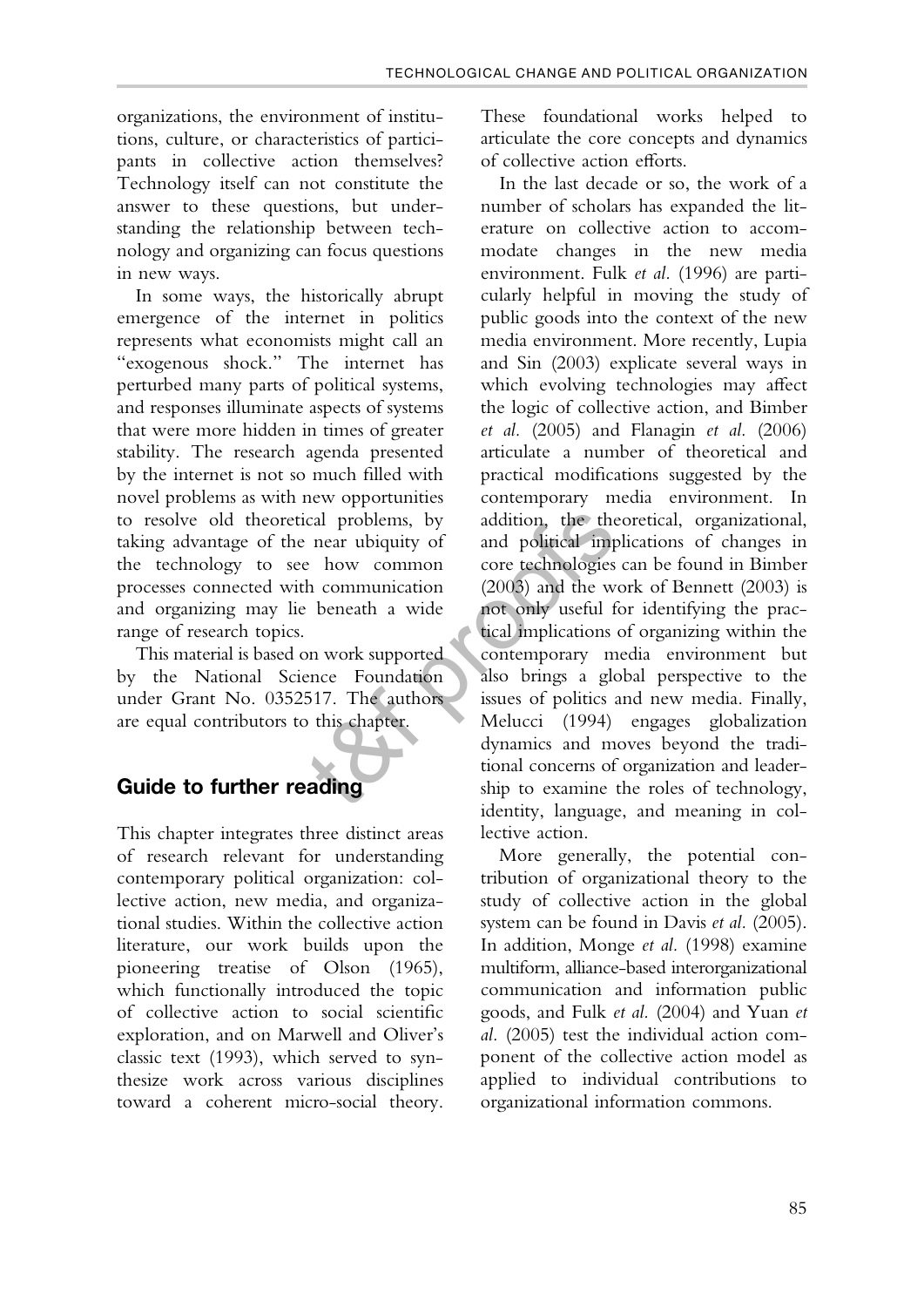# Bibliography

- 6 P., Leat, D., Seltzer, K. & Stoker, G. (2002). Towards Holistic Government: the new reform agenda. Basingstoke: Palgrave.
- —— (2004). Joined up government in the western world in comparative perspective: a preliminary literature review and explanation. Journal of Public Administration Research and Theory, 14(1), 103–38.
- Abramson, J. B., Arterton, F. C. & Orren, G. R. (1988). The Electronic Commonwealth: the impact of new media technologies on democratic politics. New York, NY: Basic Books.
- Accenture (2001). Egovernment Leadership: rhetoric *vs. reality – closing the gap.* London: Accenture.
- —— (2002). Egovernment Leadership: realizing the vision, the government executive series. London: Accenture.
- —— (2003). Egovernment Leadership: engaging the customer, the government executive series. London: Accenture.
- —— (2004). Egovernment Leadership: high performance, maximum value, the value, the government executive series. London: Accenture.
- (2005). Leadership in Customer Service: new expectations, new experiences, the government executive series. London: Accenture.
- Acevedo, M. & Krueger, J. I. (2004). Two egocentric sources of the decision to vote: the voter's illusion and the belief in personal relevance. Political Psychology, 25(1), 115-34.
- Adam, A. (2002). Cyberstalking and internet pornography: gender and the gaze. Ethics and Information Technology, 4(2), 133–42.
- Adamic, L. & Glance, N. (2005). The political blogosphere and the 2004 US election: divided they blog. Retrieved November 22, 2007, from

www . blogpulse . com / papers /2005 /Adamic GlanceBlogWWW.pdf

- Adams, J. (2001). Virtual defense. Foreign Affairs, 80(3), 98–112.
- Adams, P. C. & Rina, G. (2003). India.Com: the construction of a space between. Progress in Human Geography, 27(4), 414–37.
- Adkins, R. E. & Dowdle, A. J. (2002). The money primary: what influences the outcome of pre-primary presidential nomination fundraising? Presidential Studies Quarterly, 32(2), 256–75.
- Agre, P. E. (2002). Real-time politics: The internet and the political process. Information Society, 18(5), 311–31.
- The perspective: a pre-<br>
Adams, P, C. & Rin<br>
w and explanation.<br>
stration Research and Human Geography,<br>
Adkins, R. E. & 1<br>
C. & Orren, G. R. money primary: w<br>
Makins, R. E. & 1<br>
monewealth: the impact<br>
on democratic polit Aguirre, B. E. & Saenz, R. (2002). Testing the effects of collectively expected durations of migration: the naturalization of Mexicans and Cubans. International Migration Review, 36(1), 103–24.
	- Ahlers, D. (2006). News consumption and the new electronic media. Harvard International Journal of Press/Politics, 11(1), 29–52.
	- Ahrens, F. (2006a, September 24). New-media richcraft invites priceless comparisons. Washington Post.
	- (2006b, October 31). With tribune on block, LA times circulation down 8% drop is steepest among major US newspapers. Washington Post.
	- Akdeniz, Y. (2002). Anonymity, democracy, and cyberspace. Social Research, 69(1), 223–37.
	- Akrich, M. (1995). User representations: practices, methods and sociology. In: A. Rip, T. J. Misa & J. Schot (eds.), Managing Technology in Society: the approach of constructive technology assessment. London: Pinter Publishers.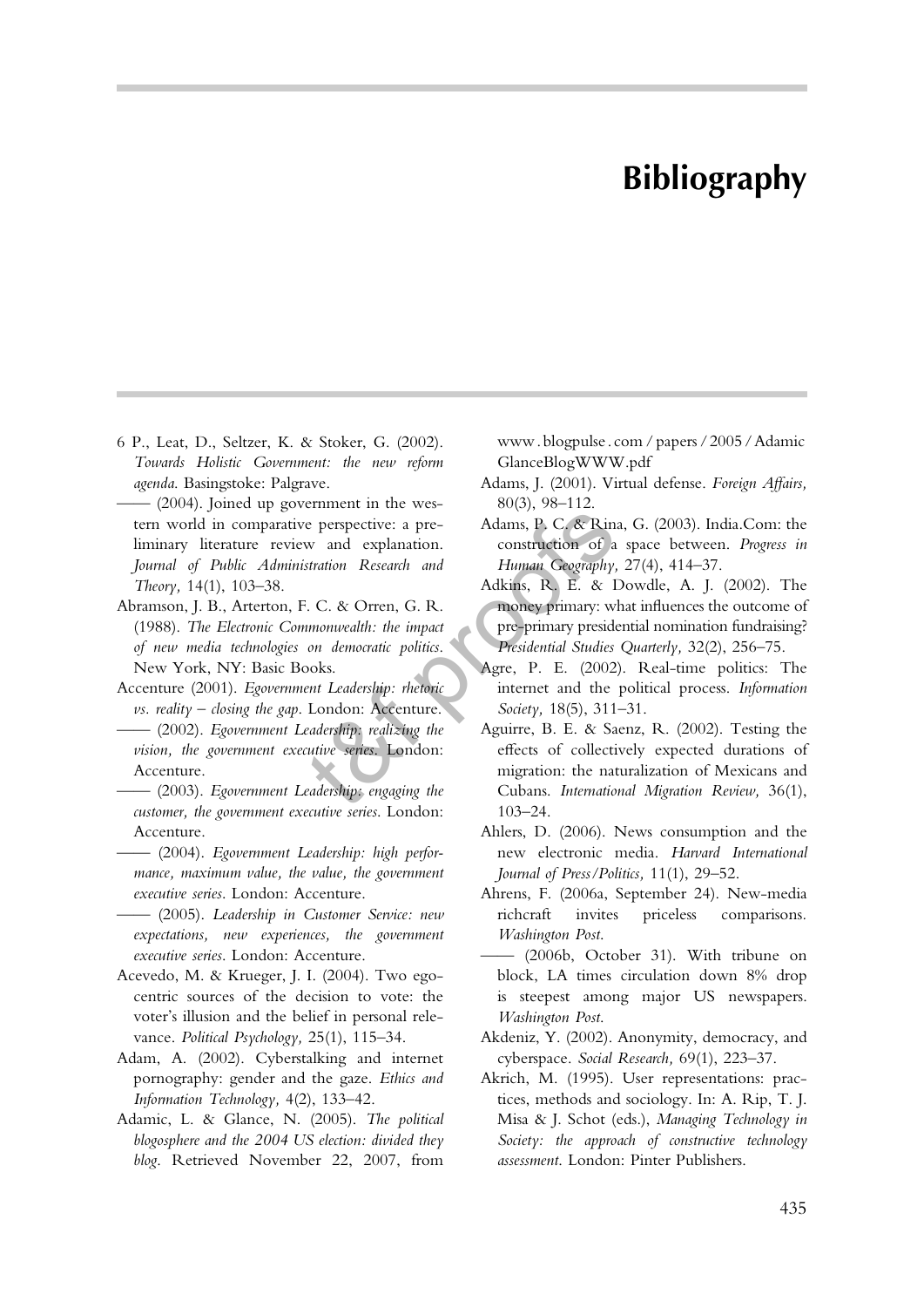- Alba, R. D. & Logan, J. R. (1991). Variations on two themes: racial and ethnic patterns in the attainment of suburban residence. Demography, 28(3), 431–53.
- Albrecht, S. (2006). Whose voice is heard in online deliberation? A study of online participation and representation in political debates on the internet. Information, Communication and Society, 9(1), 62–82.
- Aldrich, J. H. (1995). Why parties?: the origin and transformation of political parties in America. Chicago: University of Chicago Press.
- Alexa Web Service (2007). Top 100 sites: US. Retrieved November 22, from www.alexa.com/ site/ds/top\_sites?cc=US&ts\_mode=country& lang=none
- Allan, S. (2006). Online News: journalism and the internet. Maidenhead: Open University Press.
- Allen, A. (2001). Pornography and power. Journal of Social Philosophy, 32(4), 512–31.
- Allen, K. (2007, March 28). Online advertising share overtakes newspapers. The Guardian.
- al-Saggaf, Y. (2004). The effect of online community on offline community in Saudi Arabia. Electronic Journal of Information Systems in Developing Countries, 16(2), 1–16.
- Alterman, J. (1998). New Media, New Politics: from satellite television to the internet in the Arab world. Washington, DC: Washington Institute for Near East Policy.
- Alterman, J. (2000). Middle East's information revolution. Current History, January, 21–26.
- Althaus, S. L. (1999). Toward a theory of information effects in collective preferences, Annual Conference of the International Communication Association. San Francisco: International Communication Association.
- Althaus, S. L. & Tewksbury, D. (2000). Patterns of internet and traditional media use in a networked community. Political Communication, 17(1), 21–45.
- $-$  (2002). Agenda setting and the "new" news: patterns of issue importance among readers of the paper and online versions of the New York Times. Communication Research, 29(2), 180–207.
- Altintas, K. (2002). Censoring the internet: the situation in Turkey. First Monday, 7(6).
- Alvarez, R. M. & Hall, T. E. (2004). Point, Click and Vote: the future of internet voting. Washington, DC: Brookings Institution Press.
- Alvarez, R. M. & Nagler, J. (2002). The likely consequences of internet voting for political

representation. Loyola of Los Angeles Review, 34 (3), 1115–53.

- American Library Association (1989). Presidential Committee on Information Literacy. Retrieved May 23, 2002, from www.infolit.org/documents/ 89Report/htm
- Anderson, B. (1991). Imagined Communities. New York: Verso.
- Anderson, C. (2006). The Long Tail: how endless choice is creating unlimited demand. London: Random House.
- Anderson, J. (1995). Cybarites, knowledge workers and new creoles on the information superhighway. Anthropology Today, 11(4), 13-15. —— (1998). Arabizing the Internet. Abu Dhabi: Emirates Center for Strategic Studies.
- Anderson, K. (2006). The Long Tail: why the future of business is selling less of more. New York: Hyperion.
- Anderson, P. J. & Ward, G. (2007). The Future of Journalism in the Advanced Democracies. Aldershot: Ashgate.
- the extendion of the Hadreson, T. 3. All the Act of online advertising fournalism in the Act of online com-<br>
frect of online com-<br>
Anderson, R. & Munity in Saudi Arabia. technology of in<br>
interior Systems in Deibert, J. G Anderson, R. & Murdoch, S. (2007). Tools and technology of internet filtering. In: R. J. Deibert, J. G. Palfrey, R. Rohozinski & J. Zittrain (eds.), Access Denied: the practice and policy of global internet filtering. Cambridge, MA: MIT Press.
	- Anderson, T. & Hill, P. (1975). The evolution of property rights: a study of the American west. Journal of Law and Economics, 18(1), 163–79.
	- Andrejevic, M. (2002). The work of being watched: Interactive media and the exploitation of self-disclosure. Critical Studies in Media Communication, 19(2), 230–48.
	- Ang, I. (2004). Jordan and Singapore sign a freetrade pact. Retrieved May 17, 2004, from www.bilaterals.org/article.php3?id\_article=142
	- Anon. (1988, September 8). Bush trips in speech. New York Times.
	- Appadurai, A. (1996). Modernity at Large: cultural dimension of globalization. Twin City: University of Minnesota Press.
	- Archdeacon, T. S. (2007, 14 February). Baltic schools behind in computer use. The Baltic Times.
	- ARD/ZDF-Arbeitsgruppe Multimedia (1999). Nichtnutzer von online: Einstellungen und zugangsbarrieren. Ergebnisse der ARD/ZDFoffline-studie 1999 [Online non-users: attitudes and access barriers. Results of the ARD/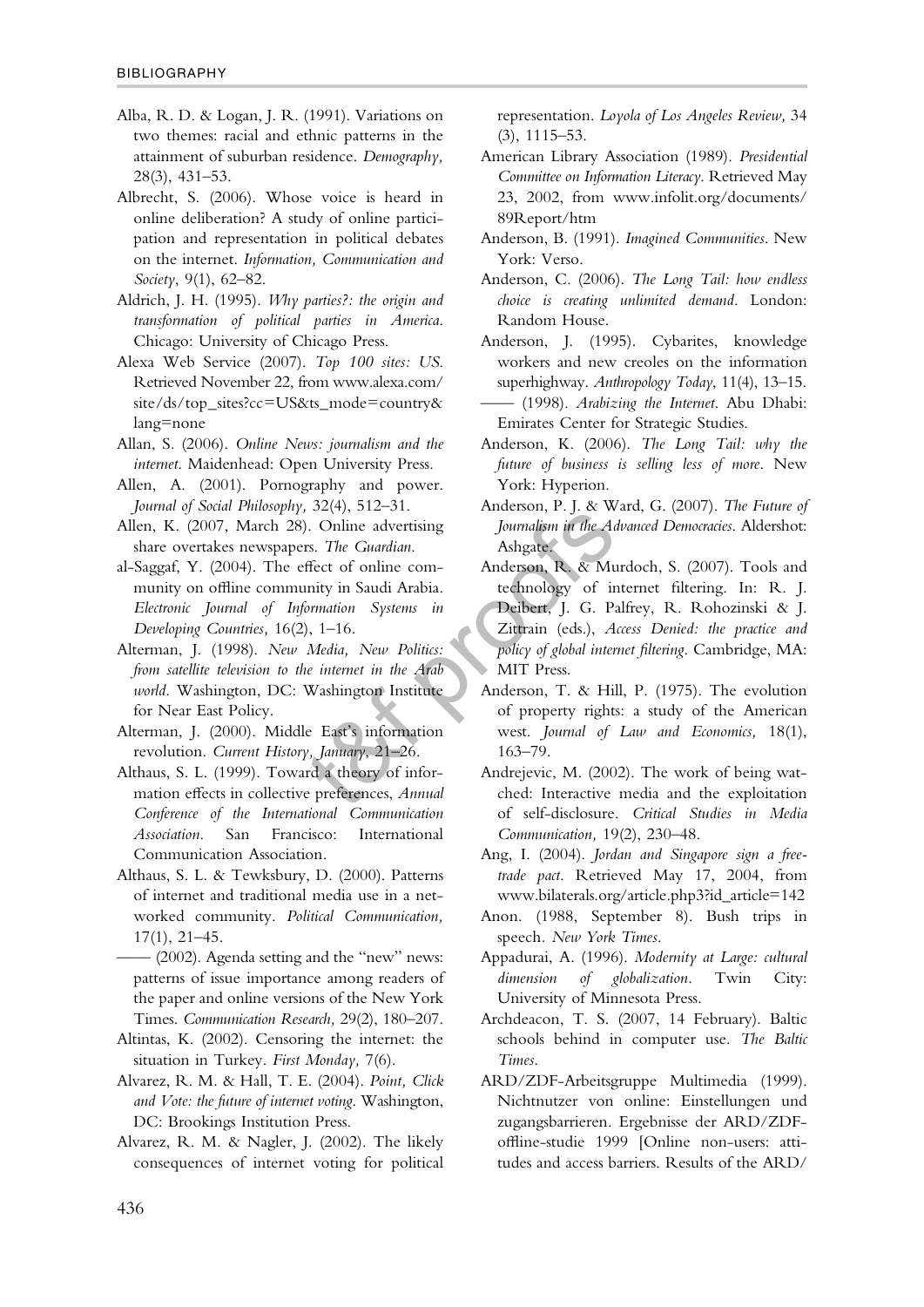ZDF offline study 1999]. Media Perspektiven, 415–22.

- Arendt, H. (1958). The Human Condition. Chicago: University of Chicago Press.
- —— (1968). Between Past and Future: eight exercises in political thought. New York: Viking.

—— (1970). Man in Dark Times. New York: Harcourt Brace.

- Arieanna (2005). Text messaging lets Iraqis tip authorities to attacks from a safe distance. Retrieved November 22, 2007, from http:// blog.ipipi.com/blog/\_archives/2005/1/21/27 0942.html
- Arquilla, J. (1995). Welcome to the revolution in military affairs. Comparative Strategy, 14(2), 331–41.
- —— (1996). The Advent of Netwar. Santa Monica, CA: RAND.
- Arquilla, J. & Ronfeldt, D. F. (2001). Networks and Netwars: the future of terror, crime, militancy. Santa Monica, CA: RAND.
- Ashby, W. (1956). An Introduction to Cybernetics. London: Chapman Hall.
- Associated Press (2007a). Blogs transform Middle East social dialogue. Retrieved February 10, 2007, from www.msnbc.msn.com/id/17070982 —— (2007b, March 13). Egypt: 4-year sentence for blogger upheld. New York Times.
- The State of "Electricity" Carrier Contains Container Containing Science and Electricity Container Container Containing Science and infrastructure: report of Barnhurst, K. G. (2002).<br>
The State of "Electricity Walt Whitman Atkins, D. E., Droegemeier, K. K., Feldman, S. I. et al. (2003). Revolutionizing Science and Engineering through Cyberinfrastructure: report of the blue-ribbon advisory panel on cyberinfrastructure. Washington, DC: National Science Foundation.
- Atkins, W. (2002). The Politics of South East Asia's New Media. London: RoutledgeCurzon.
- Attwood, F. (2002). Reading porn: the paradigm shift in pornography research. Sexualities: Studies in Culture and Society, 5(1), 91–105.
- Aune, M., Berker, T. & Sorensen, K. H. (2002). Needs, Roles, and Participation: a review of social science studies of users in technological design. Trondheim: NTNU, Department of Interdisciplinary Studies of Culture.
- Axelrod, R. (1985). The Evolution of Co-operation. New York: Basic Books.
- Ayres, R. U. & Williams, E. (2003). The digital economy: where do we stand? Technological Forecasting and Social Change, 71 (4), 315–39.
- Balganesh, S. (2006). Common law property metaphors on the internet: the real problem

with the doctrine of cybertrespass. Michigan Telecommunications and Technology Law Review, 12(2), 265–333.

- Balkin, J. (1991). Ideology as constraint. Stanford Law Review, 43(5), 1133–69.
- —— (2003). The proliferation of legal truth. Harvard Journal of Law and Public Policy, 26 (Winter), 5–16.
- Ball-Rokeach, S. J., Kim, Y. C. & Matei, S. (2001). Storytelling neighborhood: paths to belonging in diverse urban environments. Communication Research, 28(4), 392–428.
- Barber, B. (1984). Strong Democracy: participatory politics for a new age. Berkeley: University of California Press.
- (2004). Which technology and which democracy. In: H. Jenkins & D. Thorburn (eds.), Democracy and the New Media. London: MIT Press.
- Barber, B., Mattson, K. & Peterson, J. (1997). The State of "Electronically Enhanced Democracy": a survey of the internet. New Brunswick, NJ: Walt Whitman Center.
- Barcan, R. (2002). In the raw: "home-made" porn and reality genres. Journal of Mundane Behavior, 3(1).
- Barlow, J. P. (1996). A declaration of independence of cyberspace. Retrieved November 22, 2007, from http://homes.eff.org/~brlow/Declaration-Final.html
- Barnhurst, K. G. (2002). News geography and monopoly: the form of reports on US newspaper and internet sites. Journalism Studies, 3 (4), 477–89.
- Barry, B. & Dauphin, J. (2003). Unesco activities in the field of free and open source software (Foss). Paper presented at the ACT 2003 The Fifth Annual African Computing and Telecommunication Summit.
- Barsoum, G. F. (1999). Jobs for "wilad al-nas" the Jobs Dilemma of Female Graduates in Egypt. American University, Cairo.
- Bartels, L. (1996). Uninformed voters: information effects in presidential elections. American Journal of Political Science, 40, 194–230.
- Barzelay, M. (2000). The New Public Management: improving research and policy dialogue. Berkeley, CA: University of California Press.
- Baum, J. & Oliver, P. (1992). Institutional embeddedness and the dynamics of organizational populations. American Sociological Review, 57(4), 540–59.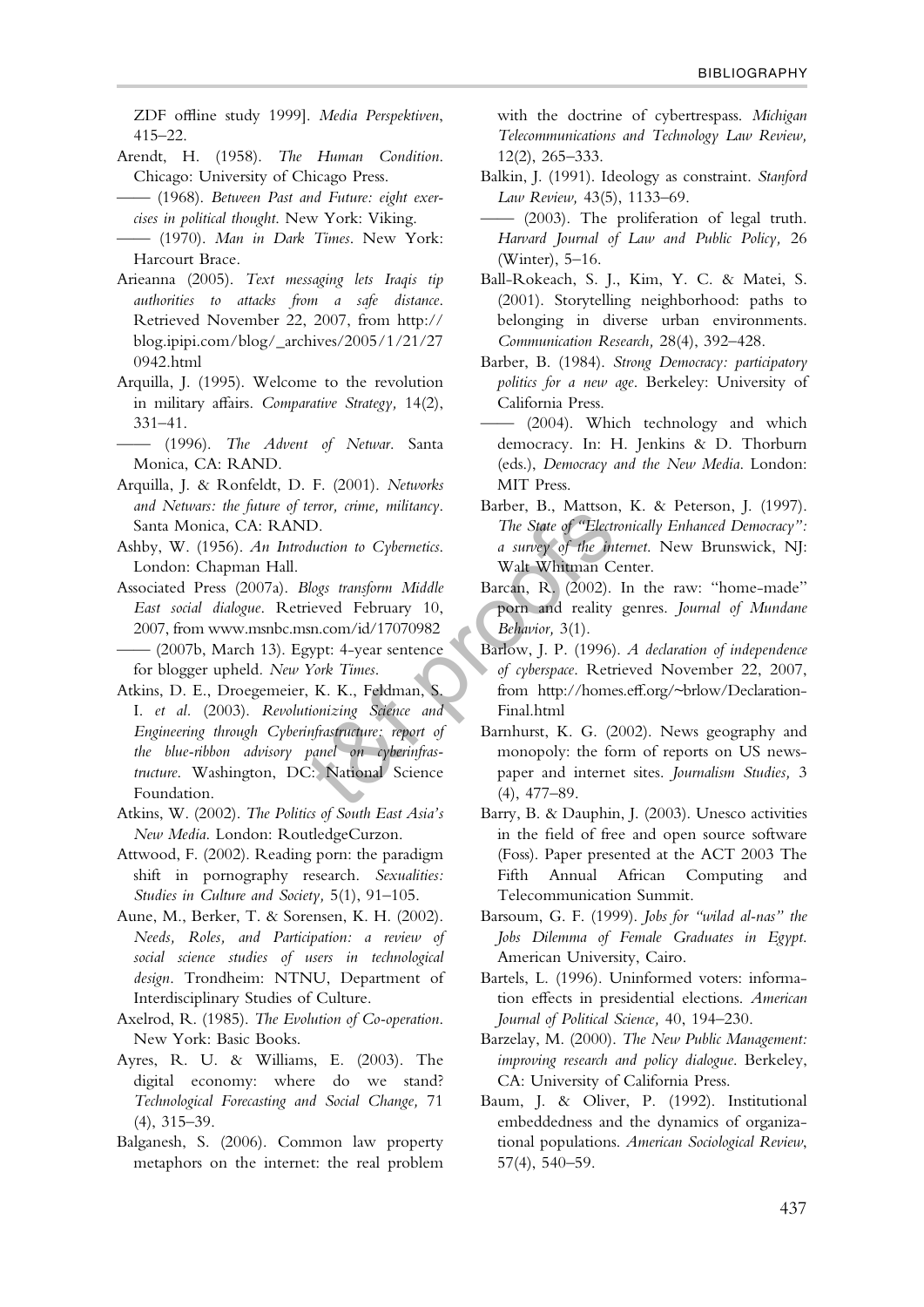- Bauman, Z. (2002). Society Under Siege. Cambridge: Polity Press.
- (2005). Liquid Life. Cambridge: Polity Press.
- Baumgartner, F. R. & Jones, B. D. (1993). Agendas and Instability in American Politics. Chicago, IL: University of Chicago Press.
- Baumgartner, F. R. & Leech, B. L. (1998/2001). Basic Interests: the importance of groups in politics and in political science. Princeton, N.J.: Princeton University Press.
- Baumgartner, J. C (2000). Modern Presidential Electioneering: an organizational and comparative approach. Westport, Conn.; London: Praeger.
- Baym, N. K. (2000). Tune In, Log On: soaps, fandom, and online community. New York: Sage.
- BBC News Online (2005). Dutch say "no" to EU constitution. Retrieved November 22, 2007, from http://news.bbc.co.uk/2/hi/europe/ 4601439.stm
- —— (2007). Open source gets European boost. Retrieved January 17, 2007, from http:// news.bbc.co.uk/go/pr/fr/-/1/hi/technology/ 6270657.stm
- Beck, U. (1999). World Risk Society. London: Blackwell.
- —— (2000). What is Globalization? Cambridge, UK: Polity Press.
- Beck, U., Giddens, A. & Lash, S. (1994). Reflexive Modernization. Cambridge: Polity.
- Becker, L. B. & Dunwoody, S. (1982). Media use, public affairs knowledge and voting in a local election. Journalism Quarterly, 59, 212–18.
- Becker, L. B. & Whitney, D. C. (1980). Effects of media dependencies: audience assessments of government. Communication Research, 7, 95–120.
- Beckerman, G. (2007). The new Arab conversation. Columbia Journalism Review, January/ February.
- Beckert, J. (1999). Agency, entrepreneurs, and institutional change. The role of strategic choice and institutionalized practices in organizations. Organization Studies, 20(5), 777–99.
- Bekkers, V. (2004). Virtual policy communities and responsive governance: redesigning online debates. Information Polity, 9, 193–203.
- Bell, D. (1981). The social framework of the information society. In: T. Forester (ed.), The Microelectronics Revolution. Cambridge, MA: MIT Press.
- $-$  (2001). An Introduction to Cybercultures. New York: Routledge.
- Bellamy, C. & Taylor, J. A. (1998). Governing in the Information Age. Buckingham: Open University Press.
- Bellin, E. (2005). Coercive institutions and coercive leaders. In: M. P. Posusney & M. P. Angrist (eds.), Authoritarianism in the Middle East: regimes and resistance. Boulder, CO: Lynne Rienner Publishers.
- Benford, R. D. & Snow, D. A. (2000). Framing processes and social movements: an overview and assessment. Annual Review of Sociology, 26, 611–39.
- Benkler, Y. (2006). The Wealth of Networks: how social production transforms markets and freedom. New Haven: Yale University Press.
- Bennett, C. J. & Crow, L. (2005). Location based services and the surveillance of mobility: an analysis of privacy risks in Canada. Retrieved November 22, 2007, from http://web.uvic.ca/polisci/ bennett/pdf/lbsfinal.pdf
- Bennett, L. (2001). News: the politics of illusion, 4th edn. New York: Harlow: Longman.
- gets European boost.<br>
2007, from http:// 4th edn. New Your 12001).<br>
2007, from http:// 4th edn. New You.<br>
2007, from http:// 4th edn. New You.<br>
2007, from http:// 4th edn. New You.<br>
2007, from http:// 4th edn. New You.<br>
20 Bennett, L., Pickard, V., Iozzi, D., Schroeder, C., Lagos, T. & Caswell, C. (2004). Managing the public sphere: journalistic construction of the great globalization debate. Journal of Communication, 54(3), 437–55.
	- Bennett, L. & Serrin, W. (2005). The watchdog role. In: G. Overholser & K. H. Jamieson (eds.) Institutions of American Democracy: the press. Oxford: Oxford University Press.
	- Bennett, W. L. (1998). The uncivic culture: communication, identity, and the rise of lifestyle politics. Political Science and Politics, 31(4), 41–61.
	- (2003). Communicating global activism: strengths and vulnerabilities of networked politics. Information, Communication and Society, 6(2), 143–68.
	- Bennett, W. L., Breunig, C. & Givens, T. (2008). Crossing political divides: Communication, political identification, and protest organization. In: S. Walgrave & D. Rucht (eds.), Protest Politics: anti-war mobilization in Western democracies. Minneapolis, MN: University of Minnesota Press.
	- Bennett, W. L., Foot, K., Werbel, L. & Xenos, M. (2007). Strategic conflicts in advocacy networks: how narrative frames shape relations among US and UK fair trade organizations. Paper presented at the Annual Conference of the International Communication Association, San Francisco, CA.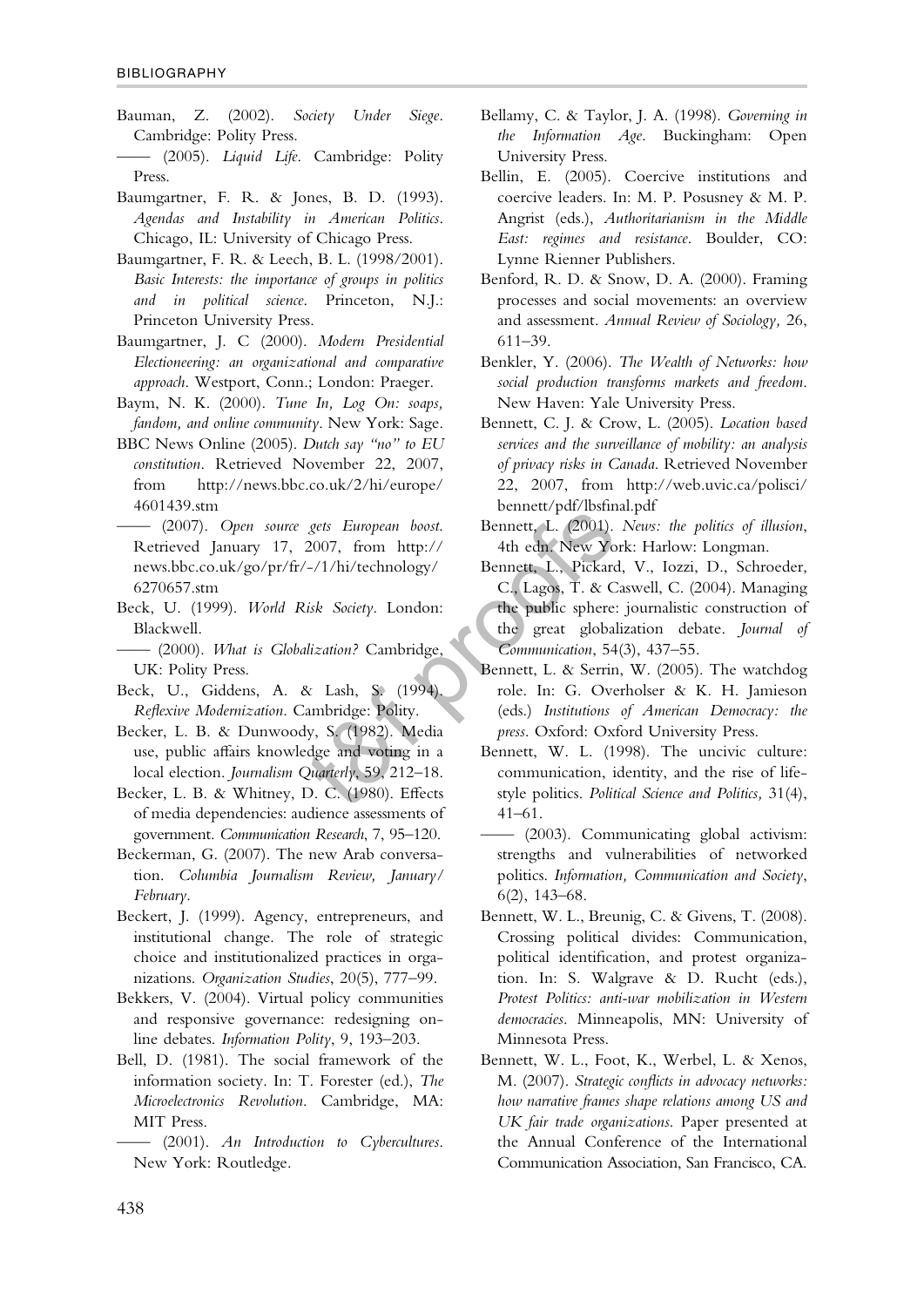- Bennett, W. L. & Lagos, T. (2007). Logo logic: the ups and downs of branded political communication. Annals of the American Academy of Political and Social Science, 611, 193–206.
- Bennett, W. L. & Manheim, J. B. (2001). The big spin: strategic communication and the transformation of pluralist democracy. In: W. L. Bennett & R. M. Entman (eds.), Mediated Politics: communication in the future of democracy. Cambridge: Cambridge University.
- Benoliel, J. (2005). Law, geography and cyberspace: the case of territorial privacy. Cardozo Arts and Entertainment Law Journal, 23(1), 125–96.
- Berelson, B. (1952). Democratic theory and public opinion. Public Opinion Quarterly, 16(3), 313–30.
- Berger, B. L. (2002). Trial by metaphor: rhetoric, innovation, and the juridical text. Court Review, (Fall), 30–38.
- Berkowitz, B. D. (2003). The New Face of War: how the war will be fought in the 21st century. New York: Free Press.
- Berry, J. M. (1984). The Interest Group Society. Boston, MA: Little, Brown.
- Best, S. J., Chmielewski, B. & Krueger, B. S. (2005). Selective exposure to online foreign news during the conflict with Iraq. Harvard International Journal of Press/Politics, 10(4), 52–70.
- Bimber, B. (1998). The internet and political transformation: populism, community, and accelerated pluralism. Polity, 31(1), 133–60.
- —— (1999). The internet and citizen communication with government: does the medium matter? Political Communication, 16(4), 409–28.
- $(2000)$ . The study of information technology and civic engagement. Political Communication, 17(4), 329–33.
- $-$  (2001). Information and political engagement in America: the search for effects of information technology at the individual level. Political Research Quarterly, 54(1), 53–67.
- —— (2003). Information and American Democracy: technology in the evolution of political power. Cambridge: Cambridge University Press.
- Bimber, B. & Davis, R. (2003). Campaigning Online: the internet in US elections. New York: Oxford University Press.
- Bimber, B., Flanagin, A. J. & Stohl, C. (2005). Reconceptualizing collective action in the contemporary media environment. Communication Theory, 15(4), 365–88.
- Blavin, J. H. & Cohen, I. G. (2002). Gore, Gibson, and Goldsmith: the evolution of

internet metaphors in law and commentary. Harvard Journal of Law and Technology, 16(1), 265–85.

- Blears, H. (2007). Speech to the Fabian Society. Retrieved May 10, 2007, from http://fabians. org.uk/events/blears-party-07/speech
- Blumler, J. G. & Gurevitch, M. (2000). Rethinking the study of political communication. In: J. Curran & M. Gurevitch (eds.), Mass Media and Society, 3rd edn. London: Arnold.
- $(2001)$ . The new media and our political communication discontents: democratizing cyberspace. Information, Communication and Society, 4(1), 1–13.
- Boase, J., Horrigan, J. B., Wellman, B. & Rainie, L. (2006). The Strength of Ties. Washington, DC: Pew Internet and American Life Project.
- Boczkowski, P. (2002). The development and use of online newspapers: what research tells us and what we might want to know. In: L. A. Lievrouw & S. Livingstone (eds.), The Handbook of New Media. London: Sage.
- $(2004a)$ . Digitizing the News: innovation in online newspapers. Cambridge, MA: MIT Press. (2004b). The processes of adopting multimedia and interactivity in three online newsrooms. Journal of Communication, 54(2), 197–213.
- Value 21st children<br>
Unterest Group Society.<br>
The United 21st children<br>
The United States of Schell<br>
The Handbook of New .<br>
Handbook of New .<br>
Handbook of New .<br>
Handbook of New .<br>
Handbook of New .<br>
Handbook of New .<br>
(20 Boddy, W. (2003). Redefining the home screen: Technological convergence as trauma and business plan. In: D. Thorburn & H. Jenkins (eds.), Rethinking Media Change: the aesthetics of transition. Cambridge, MA: MIT Press.
	- Bogdanor, V. (1984). Introduction. In: V. Bogdanor (ed.), Parties and Democracy in Britain and America. New York: Praeger.
	- Bolter, J. D. & Grusin, R. (1999). Remediation. Cambridge, MA: MIT Press.
	- Bonfadelli, H. (2002). The internet and knowledge gaps: a theoretical and empirical investigation. European Journal of Communication, 17 (1), 65–84.
	- Boogers, M. & Voerman, G. (2003). Surfing citizens and floating voters: results of an online survey of visitors to political websites during the Dutch 2002 general elections. Information Polity, 8(1–2), 17–27.
	- Bosmajian, H. A. (1992). Metaphor and Reason in Judicial Opinions. Carbondale: Southern Illinois University Press.
	- Boubakar, B. & Dauphin, J. (2003). UNESCO activities in the field of free and open source software.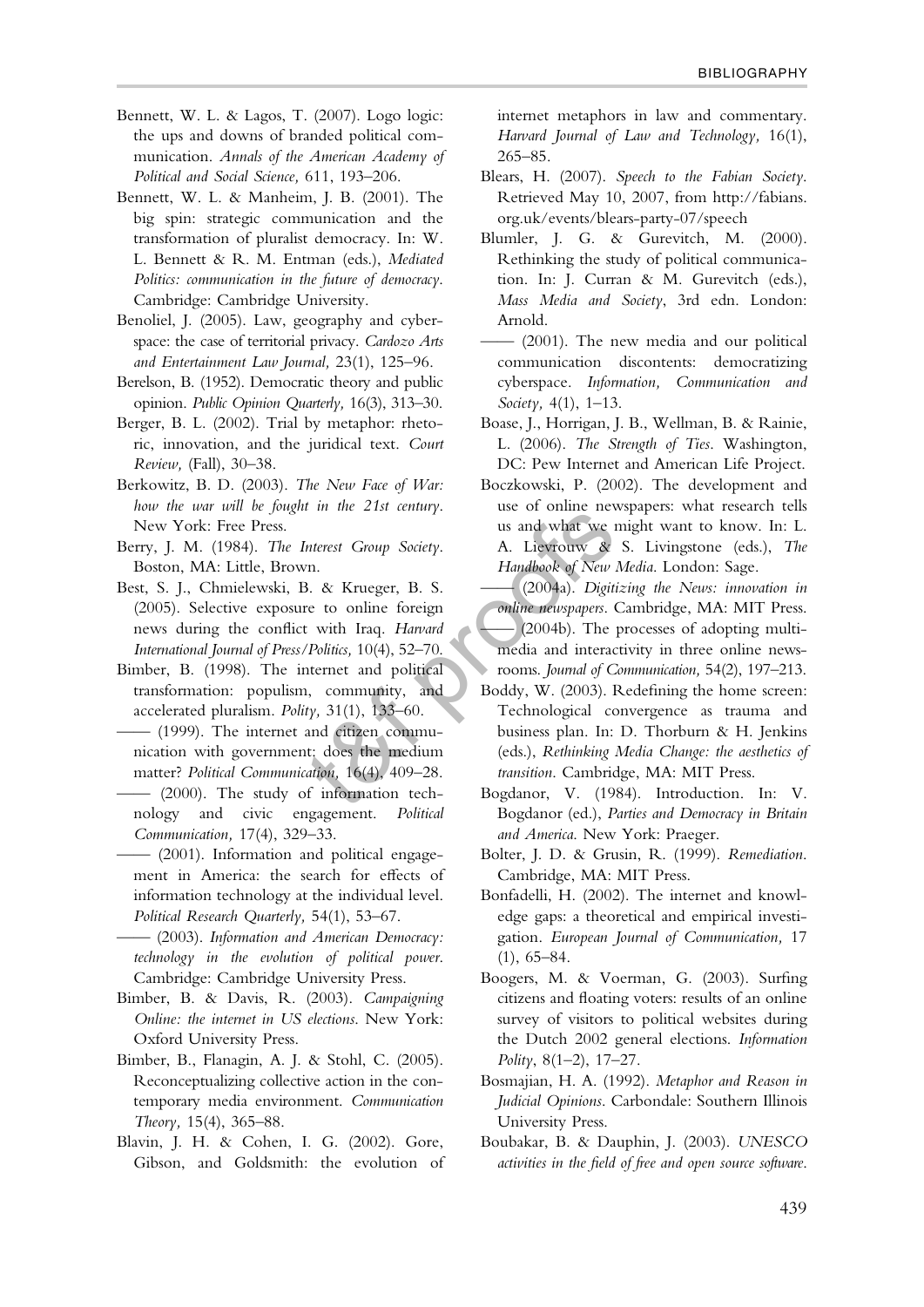Paper presented at the The Fifth Annual African Computing and Telecommunication Summit, Abuja, Nigeria.

- Bowers-Brown, J. (2003). A marriage made in cyberspace? Political marketing and British party websites. In: R. K. Gibson, P. Nixon & S. Ward (eds.), Political Parties and the Internet: Net Gain? London: Routledge.
- Bowler, S. & Donovan, T. (1998). Demanding Choices: opinion, voting, and direct democracy. Ann Arbor: University of Michigan Press.
- —— (2002). Do voters have a cue? Television advertisement as a source of information in citizen-initiated referendum campaigns. European Journal of Political Research, 41(6), 777–93.
- Bowler, S., Donovan, T. & Tolbert, C. (1998). Citizens as Legislators: direct democracy in the United States. Columbus: Ohio State University Press.
- Bradley, C. D. (1993). Access to US government information on the internet. Interpersonal Computing and Technology: An Electronic Journal for the 21st Century, 1(4).
- Braman, S. (2006). Tactical memory: the politics of openness in the construction of memory. First Monday, 11(7).
- Branton, R. P. (2003). Examining individuallevel voting behavior on state ballot propositions. Political Research Quarterly, 56(3), 367–77.
- Brasher, B. E. (2004). Give Me That Online Religion. New Brunswick, NJ: Rutgers University Press.
- Bretschneider, S. (2003). Information technology, e-government, and institutional change. Public Administration Review, 63(6), 738–41.
- Bridges.org (2004). Straight from the Source: perspectives from the African free and open source software movement. Cape Town: Bridges.org.
- Brint, S. & Karabel, J. (1991). Institutional origins and transformations: the case of American community colleges. In: W. W. Powell & P. J. DiMaggio (eds.), The New Institutionalism in Organizational Analysis. Chicago: University of Chicago Press.
- Broder, D. (2000). Democracy Derailed: initiative campaigns and the power of money. Orlando: Harcourt.
- Broder, J. (2007, February 9). Edwards learns blogs can cut 2 ways. New York Times.
- Brody, R. (1978). The puzzle of political participation in America. In: A. King (ed.), The New American Political System. Washington, DC: American Enterprise Institute.
- Brosnan, M. J. (1998). The impact of computer anxiety and self-efficacy upon performance. Journal of Computer Assisted Learning, 14(3), 223–34.
- Brouwer, L. (2006). Dutch Moroccan websites: a transnational imagery? Ethnic & Migration Studies, 32(7), 1153–68.
- Browning, G. (2001). Electronic Democracy: using the internet to transform American politics, 2nd edn. Medford, NJ: CyberAge Books.
- Brundidge, J. S. (2006). The contribution of the internet to the heterogeneity of political discussion networks: does the medium matter? Paper presented at the International Communication Association Annual Conference, Dresden.
- Bruns, A. (2005). Gatewatching: collaborative online news production. New York: Peter Lang.
- $(2007)$ . Methodologies for mapping the political blogosphere: an exploration using the issue crawler research tool. First Monday, 12(5).
- The Electronic Journal<br>
1. An Electronic Journal<br>
2. An Electronic Journal<br>
2. An Electronic Journal<br>
2. C. Bystrom (Perspectives on the<br>
1. G. Bystrom (Perspectives on the<br>
3. C. Bystrom (Perspectives on the<br>
3. An Unive Bucy, E. P., D'Angelo, P. & Newhagen, J. E. (1999). The engaged electorate: New media use as political participation. In: L. L. Kaid & D. G. Bystrom (eds.), The Electronic Election: perspectives on the 1996 campaign communication. Mahwah, NJ: Erlbaum.
	- Budge, I. (1996). The New Challenge of Direct Democracy. Cambridge: Polity Press.
	- Buechler, S. (1995). New social movement theories. The Sociological Quarterly, 36(3), 441–64.
	- Bunz, U., Curry, C. & Voon, W. (2006). Perceived versus actual computer-email-web fluency. Computers in Human Behavior, 23(5), 2321–44.
	- Burke, A., Sowerbutts, S., Blundell, B. & Sherry, M. (2002). Child pornography and the internet: policing and treatment issues. Psychiatry, Psychology and Law, 9(1), 79–84.
	- Burkhalter, S., Gastil, J. & Kelshaw, T. (2002). A conceptual definition and theoretical model of public deliberation in small face-to-face groups. Communication Theory, 12(4), 398–422.
	- Burnett, R. & Marshall, P. D. (2003). Web Theory: an introduction. New York: Routledge.
	- Burnham, D. (1983). The Rise of the Computer State. New York: Random House.
	- Burt, E. & Taylor, J. (2001). When virtual meets value: insights from the voluntary sector. Information Communication and Society, 4(1), 54–73.
	- Burt, R. S. (2005). Brokerage and Closure: an introduction to social capital. Oxford: Oxford University Press.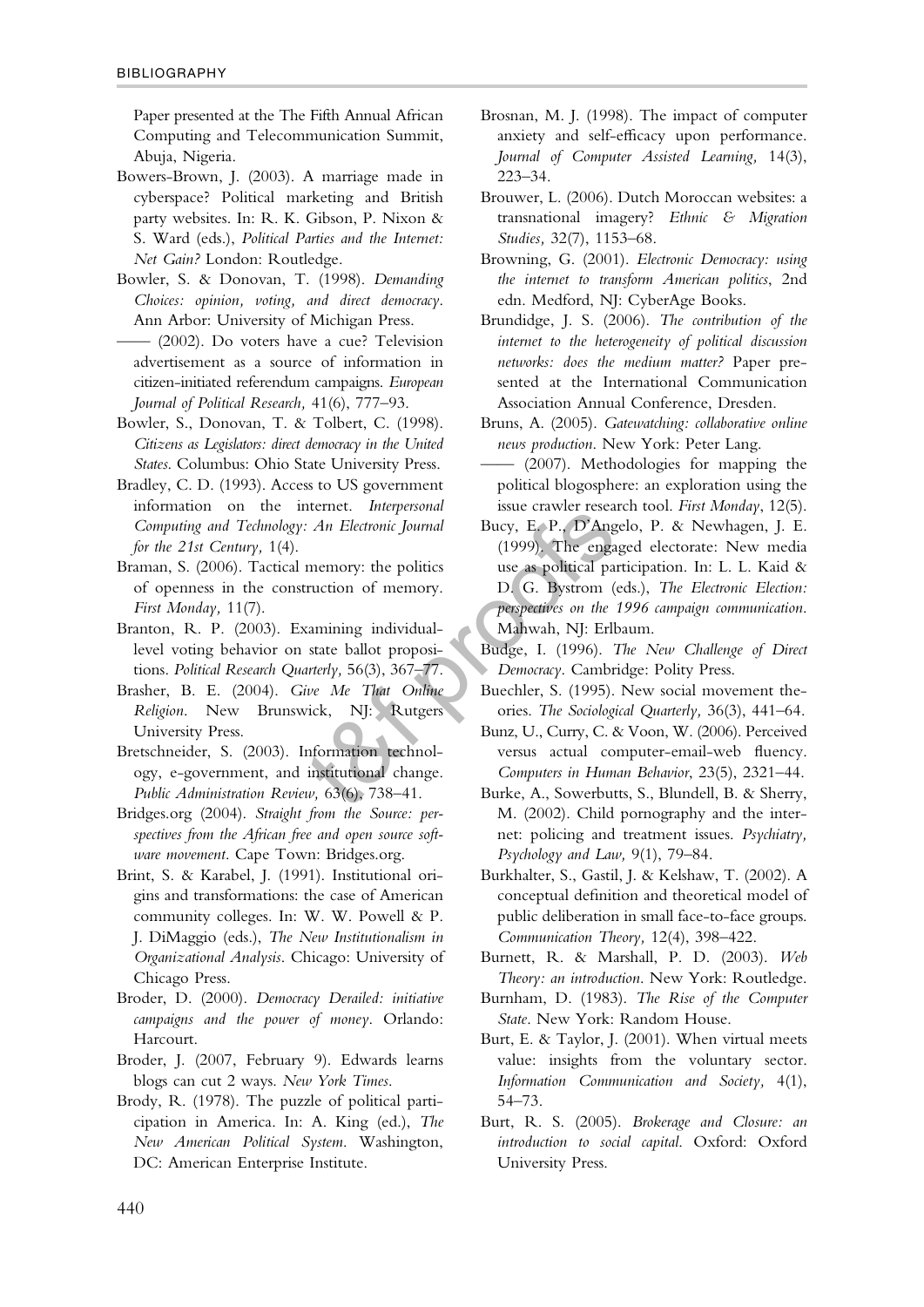- Burton, C. (2003, November 1). Singapore tightens control over internet cyber-threat. Financial Times.
- Burton, J. & Williams, F. (2005, March 10). Singapore overtakes US to lead world in new IT. Financial Times.
- Bush, J. (2005, February 27). Worried you don't understand the rules of the Euro game? You'd be more worried if you did. Independent on Sunday.
- Bushnell-Embling, D. (2007). Australian prisoners chipped as part of a new RFID trial, plans to integrate tags with CCTV. Retrieved June 26, 2007, from www.computerworld.com.au/ index.php?id=774240213
- Butler, D. & Ranney, A. (1994). Referendums Around the World: the growing use of direct democracy. Washington, DC: AEI Press.
- Butler, J. (1990). Gender Trouble. New York: Routledge.
- 2005). What can we<br>
Consent. New Youth, W. (2006).<br>
Levine (eds.), *The*<br>
Levine (eds.), *The*<br>
Muth, M. (2006).<br> *dbook.* San Francisco:<br>
tual property an<br>
metworking for debt<br>
showledge econ<br>
networking for debt<br>
showled Button, M. & Ryfe, D. (2005). What can we learn from the practice of deliberative democracy? In: J. Gastil & P. Levine (eds.), The Deliberative Democracy Handbook. San Francisco: Jossey-Bass.
- Buxton, N. (2002). Dial-up networking for debt collection and development. In: S. Hick & J. McNutt (eds.), Advocacy, Activism and the Internet: community organization and social policy. Chicago: Lyceum Books.
- Cammaerts, B. & Carpentier, N. (2005). The unbearable lightness of full participation in a global context: WSIS and civil society participation. In: J. Servaes & N. Carpentier (eds.), Towards a Sustainable Information Society: deconstructing WSIS. Bristol: Intellect.
- Campaign for Freedom of Information (1995, October 16). Press release.
- Campbell, A. A., Converse, P. E., Miller, W. E. & Stokes, D. E. (1960). The American Voter. Chicago: University of Chicago Press.
- Campbell, J. (2000). The American Campaign, U.S. Presidential Campaigns and the National Vote. College Station, TX: Texas A&M University Press.
- Campbell, J. E. (2004). Getting it on Online: cyberspace, gay male sexuality, and embodied identity. Binghampton: Harrington Park Press.
- Can, F. (1999). Feminist rhetoric in cyberspace: the ethos of feminist usenet newsgroups. Information Society, 15(3), 187–97.
- Cappella, J. & Jamieson, K. H. (1996). News frames, political cynicism, and media cynicism. Annals of the American Academy of Political and Social Science, 546, 71–85.
- —— (1997). Spiral of Cynicism: the press and the public good. New York: Oxford University Press.
- Cappella, J., Price, V. & Nir, L. (2002). Argument repertoire as a reliable and valid measure of opinion quality: electronic dialogue during Campaign 2000. Political Communication, 19(1), 73–93.
- Cappella, J. N. & Jamieson, K. H. (1997). Spiral of Cynicism: the press and the public good. New York: Oxford University Press.
- Cardoso, F. H. (2004). We the Peoples: civil society, the United Nations and global governance. New York: United Nations.
- Carey, J. (1995). The press, public opinion, and public discourse. In: T. Glasser & C. Salmon (eds.), Public Opinion and the Communication of Consent. New York: Guilford.
- Carlaw, K., Oxley, L., Walker, P., Thorns, D. & Nuth, M. (2006). Beyond the hype: intellectual property and the knowledge society/ knowledge economy. Journal of Economic Surveys, 20(4), 633–90.
- Cass, R. A. (1995). Judging: norms and incentives of retrospective decision-making. Boston University Law Review, 75, 941–96.
- Cassidy, W. P. (2005). Variations on a theme: the professional role conceptions of print and online newspaper journalists. Journalism and Mass Communication Quarterly, 82(2), 264–81.
- Castells, M. (1996). The Rise of the Network Society. Oxford: Blackwell Publishers.
- —— (2000). The Rise of the Network Society, 2nd edn. Oxford: Blackwell.
- Castells, M. & Himanen, P. (2002). The Information Society and the Welfare State: the Finnish model. Oxford: Oxford University Press.
- Castles, S. & Davison, A. (2000). Citizenship and Migration: globalization and the politics of belonging. New York: Routlege.
- Cave, J., Marsden, C., Klautzer, L., Levitt, R., van Oranje-Nassau, C., Rabinovich, L. et al. (2007). Responsibility in the Global Information Society: towards multi-stakeholder governance. Santa Monica, CA: Rand.
- Ceasar, J. W. & Busch, A. E. (2005). Red over Blue: the 2004 elections and American politics. Lanham, MD: Rowman and Littlefield.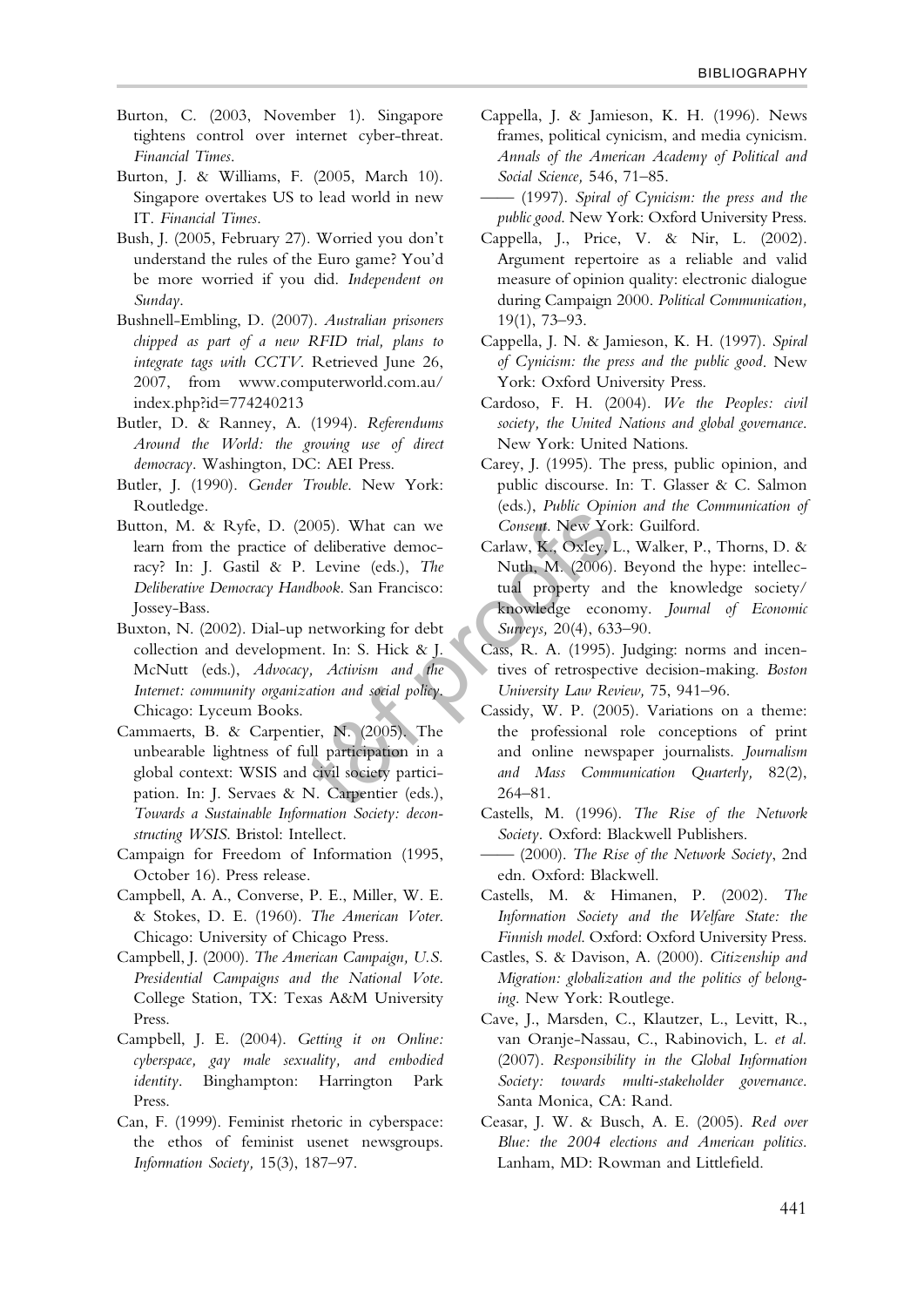- Center for Communication and Civic Engagement (2004). The digital election: 2004. Retrieved November 22, 2007, from http:// depts.washington.edu/ccce/civicengagement/ digitalelections.html
- Centre for Policy Research on Science and Technology (nd). Prepaid in the news. Retrieved November 22, 2007, from www.sfu.ca/ cprost/prepaid/news.htm
- Ceruzzi, P. (1997). An unforeseen revolution: computers and expectations 1935–85. In: A. H. Teich (ed.), Technology and the Future, 7th edn. New York: St. Martin's Press.
- Chadwick, A. (2001). The electronic face of government in the internet age: borrowing from Murray Edelman. Information Communication and Society, 4(3), 435–57.
- —— (2006). Internet Politics: states, citizens, and new communication technologies. New York: Oxford University Press.
- —— (2007). Digital network repertoires and organizational hybridity. Political Communication, 24(3), 283–301.
- From the United The Annals of the Choice Point (1999). Computer-<br>
Section of Computer-Media<br>
Termet as the manufacture of Computer-Media<br>
In Iraq. why was internet as the manufacture of Computer-Media<br>
It is the United Alp Chadwick, A. & May, C. (2003). Interaction between states and citizens in the age of the internet: "E-government" in the United States, Britain, and the European Union. Governance, 16(2), 271–300.
- Chaffee, S. H. (2001). Studying the new communication of politics. Political Communication, 18(2), 237–44.
- Chaffee, S. H. & Frank, S. (1996). How Americans get political information: print versus broadcast news. The Annals of the American Academy of Political and Social Science, 546(1), 48–58.
- Chaffee, S. H. & Kanihan, S. F. (1997). Learning about politics from the mass media. Political Communication, 14(4), 421–30.
- Chaffee, S. H. & Metzger, M. J. (2001). The end of mass communication? Mass Communication and Society, 4(4), 365–79.
- Chaffee, S. H., Nichols, M., Graf, J., Sandvig, C. & Hahn, K. (2001). Attention to counterattitudinal messages in a state election campaign. Political Communication, 18(3), 247–72.
- Chaffee, S. H. & Schleuder, J. (1986). Measurement and effects of attention to media news. Human Communication Research, 13(1), 76–107.
- Chaffee, S. H., Zhoa, X. & Leshner, G. (1992). Political knowledge and the campaign media of 1992. Communication Research, 21, 305–24.
- Chalaby, J. K. (2005). Transnational Television Worldwide. London: I.B. Tauris.
- Chan, B. (2005). Imagining the homeland: the internet and diasporic discourse of nationalism. Journal of Communication Inquiry, 29(4), 336–68.
- Chan, J. K. C. & Leung, L. (2005). Lifestyles, reliance on traditional news media and online news adoption. New Media and Society, 7(3), 357–82.
- Chang, J. (2007, January 14). Order to ban YouTube ignites Brazil firestorm. Seattle Times.
- Chen, P. (2002). Virtual representation: Australian elected representatives and the impact of the internet. Journal of Information Law and Technology, 3.
- Cho, J., de Zúñiga, H., Rojas, H. & Shah, D. (2003). Beyond access: the digital divide and internet uses and gratifications. IT and Society, 1(4), 46–72.
- Choi, J. H., Watt, J. H. & Lynch, M. (2006). Perceptions of news credibility about the war in Iraq: why war opponents perceived the internet as the most credible medium. Journal of Computer-Mediated Communication, 12(1).
- ChoicePoint (2007). 2006 Annual Report. Alpharetta, GA: ChoicePoint.
- Chua, S. L., Chen, D. T. & Wong, A. F. L.
- (1999). Computer anxiety and its correlates: a meta-analysis. Computers in Human Behavior, 15(5), 609–23.
- Chung, D. S. (2007). Profits and perils: online news producers' perceptions of interactivity and uses of interactive features. Convergence, 13 (1), 43–61.
- Clark, J. (2003). Introduction: civil society and transnational action. In: J. Clark (ed.), Globalizing Civic Engagement: civil society and transnational action. London: Earthscan Publications Limited.
- Clarke, J. & Themudo, N. (2003). The age of protest: internet based dot-causes and the antiglobalization movement. In: J. Clarke (ed.), Globalizing Civic Action. London: Earthscan.
- Clayton, R., Murdoch, S. J. & Watson, R. N. M. (2006). Ignoring the great firewall of China. Paper presented at the 6th Workshop on Privacy Enhancing Technologies Robinson College, Cambridge, UK.
- Clinton, W. J. (1996). Address before a joint session of the Congress on the state of the union. Retrieved November 22, 2007, from http:// frwebgate.access.gpo.gov/cgi-bin/getdoc.cgi?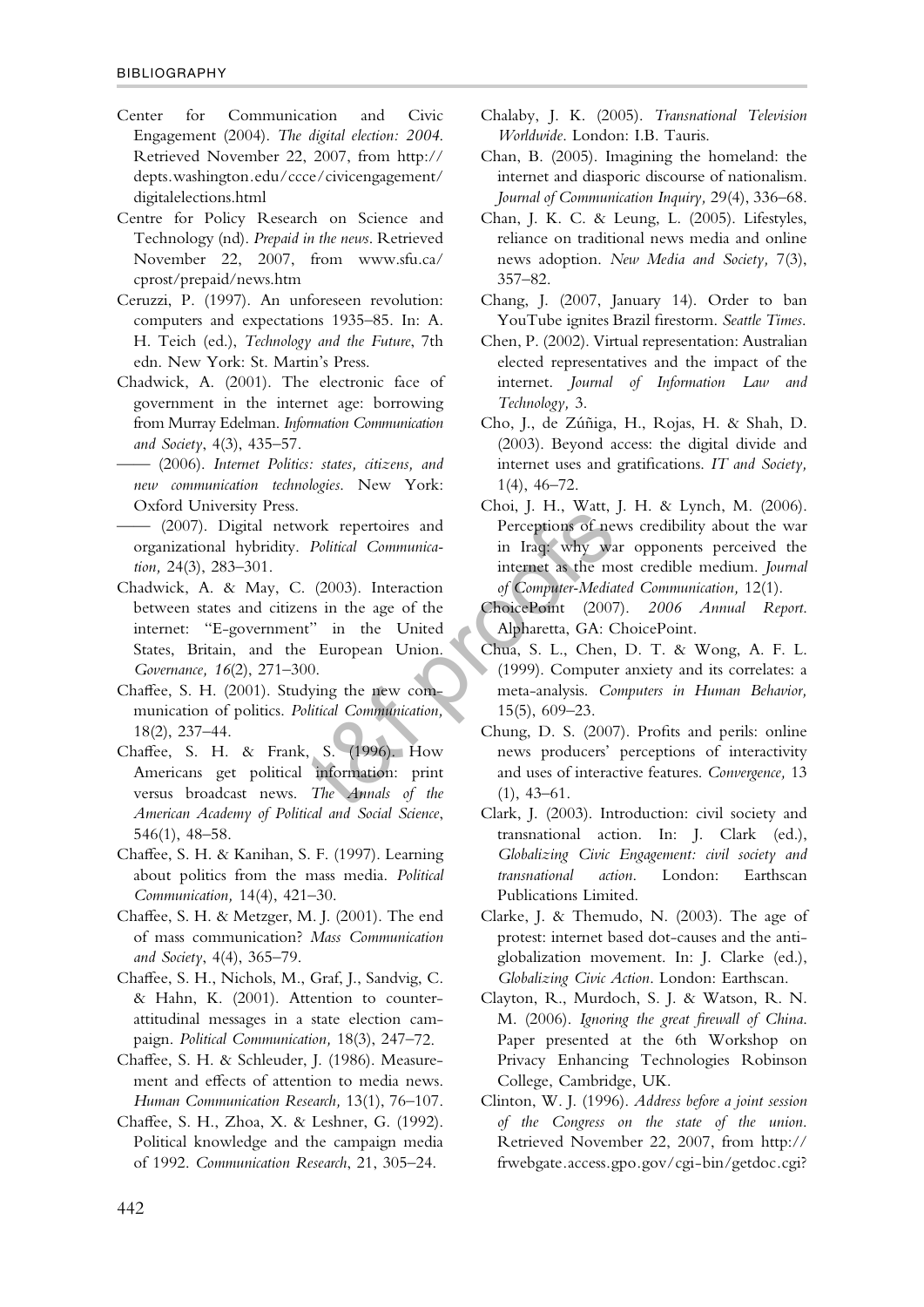dbname=1996\_public\_papers\_vol1\_text&docid= pap\_text-54

- CNN (2006). American votes 2006: US Senate Virginia. Retrieved November 22, 2007, from http://edition.cnn.com/ELECTION/2006/ pages/results/states/VA/S/01/index.html
- Cobb, R. W. & Elder, C. D. (1983). Participation in American Politics: the dynamics of agendabuilding, 2nd edn. Baltimore: John Hopkins University Press.
- Cockburn, C. (1992). The circuit of technology: Gender, identity and power. In: R. Silverstone & E. Hirsch (eds.), Consuming Technologie: media and information in domestic spaces. London: Routledge.
- Cockburn, C. & Fürst-Dilić, R. (1994). Bringing Technology Home: gender and technology in a changing Europe. Buckingham: Open University Press.
- Cockburn, C. & Ormrod, S. (1993). Gender and Technology in the Making. Thousand Oaks, CA: Sage.
- Thousand Oaks, CA: Communication, 22<br>
iversity matters, even<br>
increased by the impact of the impact of 58(5), 371–88.<br>
munication on civil<br>
Le World Summit on<br> *Information Technology*<br> *Coleman, S. & Bl*<br> *Reformation Tec* Cogburn, D. L. (2004a). Diversity matters, even at a distance: evaluating the impact of computer-mediated communication on civil society participation in the World Summit on the Information Society. Information Technology and International Development, 1(3–4), 15–40.
- $(2004b)$ . Elite decision-making and epistemic communities: implications for global information policy. In: S. Braman (ed.), The Emergent Global Information Policy Regime. New York: Palgrave.
- (2005). Partners or pawns? Developing countries and regime change in global information policy governance. Knowledge, Technology, and Policy, 18(2), 52–82.
- Cogburn, D., Johnsen, J. F. & Bhattacharyya, S. (2008). Distributed deliberative citizens: exploring the impact of cyberinfrastructure on transnational civil society participation in global ICT policy processes. International Journal of Media and Cultural Politics, 4(1), 27–49.
- Cogburn, D. L., Mueller, M., McKnight, L., Klein, H. & Mathiason, J. (2005). The US role in global internet governance. IEEE Communications Magazine (December), 12–14.
- Cohen, E. A. (1996). A revolution in warfare. Foreign Affairs, 75(2), 37–54.
- Cohen, E. L. (2002). Online journalism as market-driven journalism. Journal of Broadcasting and Electronic Media, 46(4), 532–48.
- Cohen, J. (1997). Deliberation and democratic legitimacy. In: J. F. Bohman & W. Rehq (eds.), Deliberative Democracy: essays on reason and politics. Cambridge, MA: MIT Press.
- Cohen, J. E. (2007). Cyberspace as/and space. Columbia Law Review, 107, 210–56.
- Cohen, R. & Rai, S. (eds.). (2000). Global Social Movements. London: Athlone Press.
- Coleman, S. (2004). Connecting Parliament to the public via the internet: two case studies of online consultations. Information. Communication and Society, 7(1), 1–22.
- (2005a). Just how risky is online voting? Information Polity,  $10(1-2)$ , 95-104.
- —— (2005b). New mediation and direct representation: reconceptualizing representation in the digital age. New Media and Society, 7(2), 177–98.
- $(2005c)$ . The lonely citizen: indirect representation in a age of networks. Political Communication, 22(2), 197–214.
- (2006). Parliamentary communication in an age of digital interactivity. Aslib Proceedings, 58(5), 371–88.
- Coleman, S. & Blumler, J. (2001). Realizing Democracy Online: towards a civic commons in cyberspace. London: Institute for Public Policy Research.
- Coleman, S. & Hall, N. (2001). E-campaigning and beyond. In: S. Coleman (ed.), Cyberspace Odyssey. London: Hansard Society.
- Coleman, S. & Ross, K. (2008). Them and Us: how the media see the public. London: Blackwell.
- Coleman, S., Taylor, J. & Van Donk, W. (1999). Parliament in the age of the internet. Parliamentary Affairs, 52(3).
- Collins, P. M. (2006). Interest group influence on the supreme court: theoretical and methodological considerations. Paper presented at the Southern Political Science Association Annual Conference, Atlanta, GA.
- Commission of the European Communities (1996). Communication of the Commission about universal service for telecommunication (No. COM (1996) 96–73). Brussels: Commission of the European Communities.
- $-$  (2002). Europe 2005: An information society for all (No. COM 263 final). Brussels: Commission of the European Communities.
- $(2003)$ . European electronic communications regulation and markets 2003: report on implementation of the EU electronic communications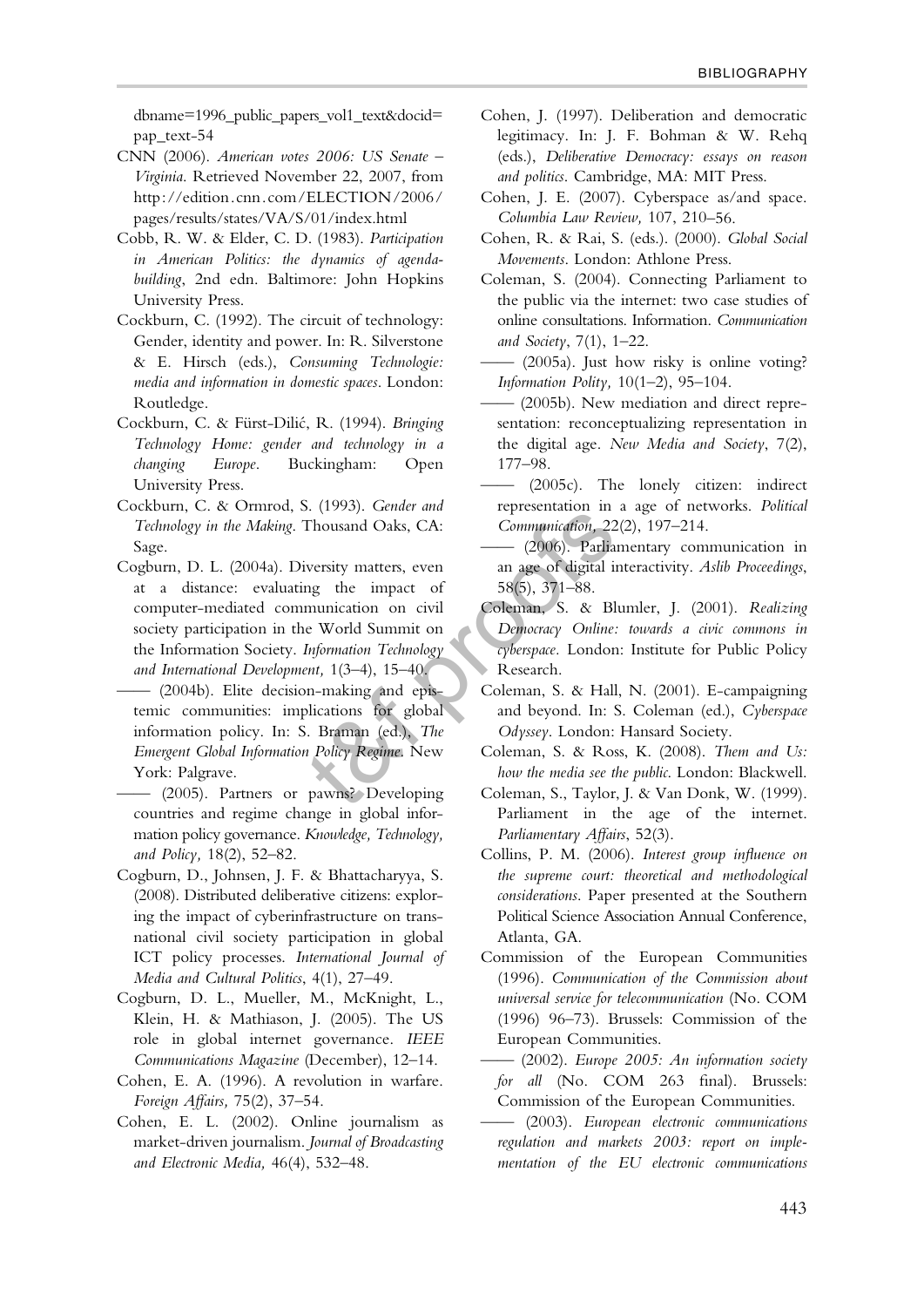regulatory package (No. COM (2003) 715 final). Brussels: Commission of the European Union.

- $-$  (2005). I2010-a European information society for growth and employment (No. COM (2005) 229 final). Brussels: Commission of the European Communities.
- —— (2007). RFID technologies: emerging issues, challenges, and policy options. Luxembourg: Institute for Prospective Technological Studies.
- Compaine, B. M. (2001). The Digital Divide: facing a crisis or creating a myth? Cambridge, MA: MIT Press.
- ComScore (2007). Mobile web audience already one-fifth the size of PC-based internet audience in the UK. Retrieved May 14, 2007, from www. comscore.com
- Conboy, M. (2004). Journalism: a critical history. London: Sage.
- Consalvo, M. (2002). Selling the internet to women: the early years. In: M. Consalvo & S. Paasonen (eds.), Women and Everyday Uses of the Internet: agency and identity. New York: Peter Lang.
- Consalvo, M. & Paasonen, S. (eds.) (2002). Women and Everyday Uses of the Internet: agency and identity. New York: Peter Lang Publishing.
- and Everyday Uses of<br>
and Everyday Uses of<br>
to conomy. The Infe<br>
identity. New York:<br>
Crowley, J. E. & SI<br>
to organize: expla<br>
to organize: expla<br>
to organize: expla<br>
to organize: expla<br>
to organize: expla<br>
to organize: ex Converse, P. E. (1964). The nature of belief systems in mass publics. In: D. A. Apter (ed.), Ideology and Discontent. New York: Free Press. —— (1990). Popular representation and the distribution of information. In: J. A. Ferejohn & J. H. Kuklinski (eds.), Information and Democratic Processes. Chicago: University of Illinois Press.
- Cooke, L. (2005). A visual convergence of print, television, and the internet: charting 40 years of design change in news presentation. New Media and Society, 7(1), 22–46.
- Copsey, N. (2003). Extremism on the internet: the far right and the value of the internet. In: R. K. Gibson, P. Nixon & S. Ward (eds.), Political Parties and the Internet: net gain? London: Routledge.
- Cornfield, M. (2004a). Pew Internet Project data memo. Washington, DC: Pew Internet and American Life Project.
- —— (2004b). Politics Moves Online: campaigning and the internet. New York: Century Foundation Press.
- —— (2004c). Presidential Campaign Advertising on the Internet. Washington, DC: Pew Internet and American Life Project.

—— (2006). YouTube and you. Campaigns and Elections, 27(8), 43.

- Cornfield, M. & Rainie, L. (2006). The Impact of the Internet on Politics. Washington, DC: Pew Internet and American Life Project.
- Cornfield, M., Rainie, L. & Horrigan, J. (2003). Untuned Keyboards: online campaigners, citizens, and portals in the 2002 elections. Washington, DC: Pew Internet and American Life Project.
- Corrado, A. (1996). Elections in cyberspace: prospects and problems. In: A. Corrado & C. M. Firestone (eds.), Elections in Cyberspace: toward a new era in American politics. Washington, DC: Aspen Institute.
- Cowhey, P. F. (1990). The international telecommunications regime: the political roots of regimes for high technology. International Organisation, 45(2), 169–99.
- Cronin, B. & Davenport, E. (2001). E-rogenous zones: positioning pornography in the digital economy. The Information Society, 17(1), 33–48.
- Crowley, J. E. & Skocpol, T. (2001). The rush to organize: explaining associational formation in the United States, 1860s–1920s. American Journal of Political Science, 45(4), 813–29.
- Crowston, K. & Williams, M. (2000). Reproduced and emergent genres of communication on the World Wide Web. The Information Society, 16(3), 201–15.
- D'Haenens, L., Jankowski, N. & Heuvelman, A. (2004). News in online and print newspapers: differences in reader consumption and recall. New Media and Society, 6(3), 363–82.
- D'Haenens, L., Koeman, J. & Saeys, F. (2007). Digital citizenship among ethnic minority youths in the Netherlands and Flanders. New Media & Society, 9(2), 279–99.
- Dacin, T., Goodstein, J. & Scott, R. (2002). Institutional theory and institutional change: introduction to the special research forum. Academy of Management Journal, 45(1), 45–56.
- Dahl, R. A. (1967). Pluralist Democracy in the U.S.: conflict and consent. Chicago: Rand McNally.
- —— (1989). Democracy and its Critics. New Haven: Yale University Press.
- Dahlberg, L. (2001). The internet and democratic discourse: exploring the prospects of online deliberative forums extending the public sphere. Information Communication and Society, 4(1), 615–33.
- Dahlgren, P. (2005). The internet, public spheres, and political communication: dispersion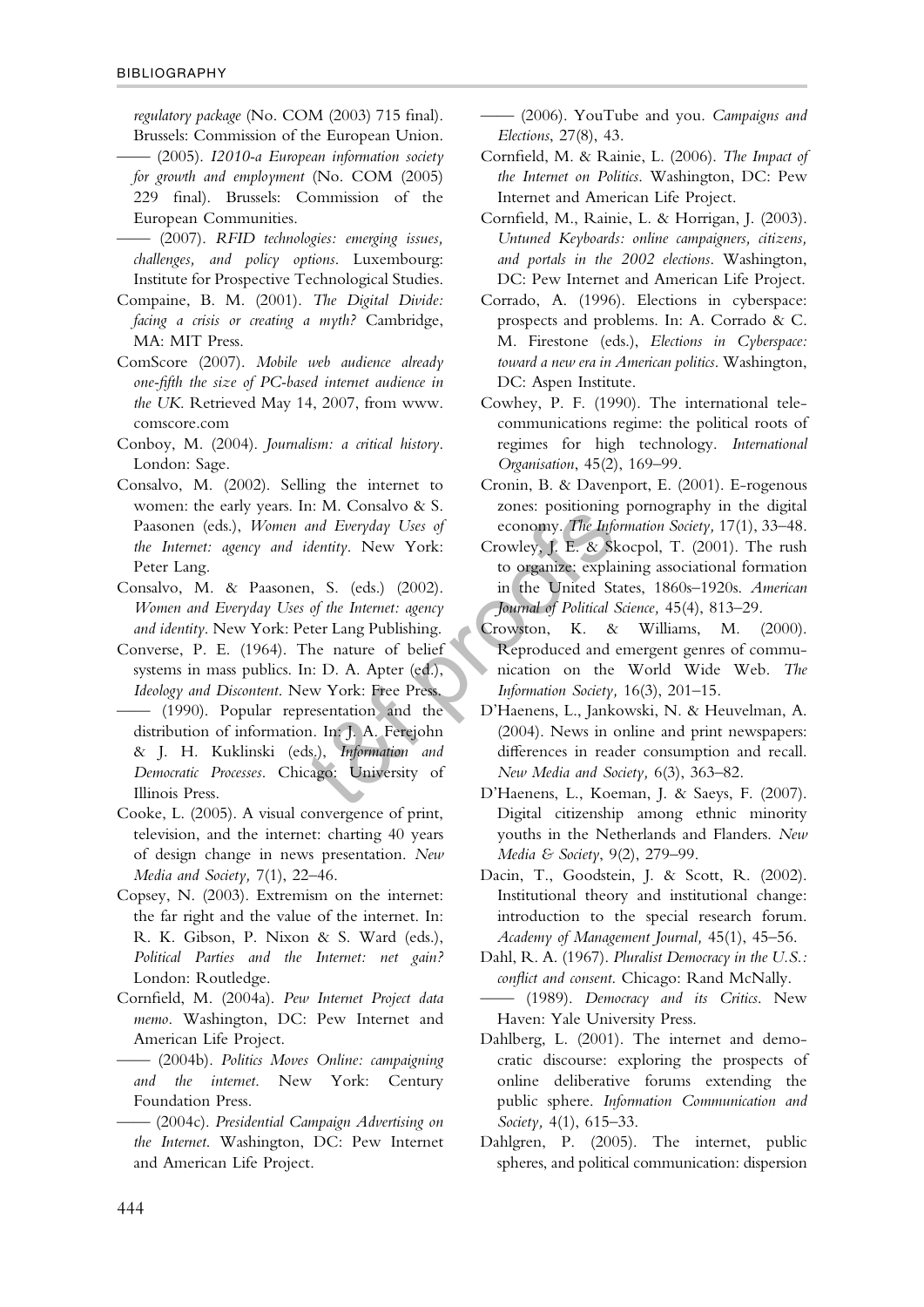and deliberation. Political Communication, 22 (2), 147–62.

- Dahlgren, P. & Gurevitch, M. (2005). Political communication in a changing world. In: J. Curran & M. Gurevitch (eds.), Mass Media and Society, 4th edn. London: Hodder Arnold.
- Dalton, R. J. (1994). The Green Rainbow: environmental groups in Western Europe. New Haven: Yale University Press.
- —— (2004). Democratic Challenges, Democratic Choices: the erosion of political support in advanced industrial democracies. Oxford: Oxford University Press.
- Dalton, R. J. & Wattenberg, M. P. (2000). Parties without Partisans: political change in advanced industrial democracies. Oxford: Oxford University Press.
- Danet, B. (1996). Text as mask: gender and identity on the internet. Retrieved November 22, 2007, from http://Atar.mscc.huji.ac.il/~msdanet/ mask.html
- Danziger, J. (2004). Innovation in innovation? The technology enactment framework. Social Science Computer Review, 22(1), 100–110.
- Davidow, W. H. & Malone, M. S. (1992). The Virtual Corporation: structuring and revitalizing the corporation for the 21st century. New York: HarperBusiness.
- Davis, G. F. (2005). Social Movements and Organization Theory. Cambridge: Cambridge University Press.
- Davis, G. F., McAdam, D., Scott, W. R. & Zald, M. N. (eds.) (2005). Social Movements and Organizational Theory. New York: Cambridge University Press.
- Davis, R. (1999). The Web of Politics: the internet's impact on the American political system. New York: Oxford University Press.
- —— (2005). Politics Online: blogs, chatrooms, and discussion groups in American democracy. New York: Routledge.
- Davis, R., Owen, D., Taras, D. & Ward, S. J. (2008). Making a Difference? The internet and elections in comparative perspective. Lanham, MD: Lexington Books.
- Davis, S., Elin, L. & Reeher, G. (2002). Click on Democracy: the internet's power to change political apathy into civic action. Boulder, CO: Westview Press.
- Davison, R. M., Martinsons, M. G. & Kock, N. (2004). Principles of canonical action research. Information Systems Journal, 14(1), 65–86.
- de Vreese, C. H. (ed.). (Forthcoming). The Dynamics of Referendum Campaigns: an international perspective. Basingstoke: Palgrave Macmillan.
- de Vreese, C. H. & Semetko, H. A. (2004a). News matters: influences on the vote in the Danish 2000 Euro referendum campaign. European Journal of Political Research, 43, 699–722.
- $(2004b)$ . Political Campaigning in Referendums: framing the referendum issue. London: Routledge.
- Deibert, R. J. (2003). Black code: censorship, surveillance, and the militarization of cyberspace. Millennium: Journal of International Studies, 32(3), 501–30.
- Deibert, R. J., Palfrey, J. G., Rohozinski, R. & Zittrain, J. (eds.). (2008). Access Denied: the practice and policy of global internet filtering. Cambridge, MA: MIT Press.
- Deibert, R. J. & Rohozinski, R. (2007). Good for liberty, bad for security? The internet and global civil society. In: R. J. Deibert, J. G. Palfrey, R. Rohozinski & J. Zittrain (eds.), Access Denied: the practice and policy of global internet filtering. Cambridge, MA: MIT Press.
- Deibert, R. J. & Villeneuve, N. (2004). Firewalls and power: An overview of global state censorship of the internet. In: M. Klang & A. Murray (eds.), Human Rights in the Digital Age. London: Cavendish Publishing.
- Example and power: An origination in innovation?<br>
ation in innovation? Palfrey, R. Rohn<br>
ation in innovation? Palfrey, R. Rohn<br>
22(1), 100–110. *internet filtering. Ca*<br>
22(1), 100–110. *internet filtering. Ca*<br>
22(1), 100 della Porta, D. (2005). Multiple belongings, flexible identities and the construction of "another politics": between the European social forum and the local social fora. In: D. della Porta & S. Tarrow (eds.), Transnational Protest and Global Activism. Boulder, CO: Rowman and Littlefield.
	- della Porta, D. & Tarrow, S. (eds.). (2005). Transnational Protest AND Global Activism. Boulder, CO: Rowman and Littlefield.
	- Delli Carpini, M. X., Cook, F. L. & Jacobs, L. R. (2004). Public deliberation, discursive participation, and citizen engagement: a review of the empirical literature. Annual Review of Political Science, 7, 315–44.
	- Delli Carpini, M. X. & Keeter, S. (2003). The internet and an informed citizenry. In: D. M. Anderson & M. Cornfield (eds.), The Civic Web: online politics and democratic value. Lanham, MD: Rowman and Littlefield.
	- —— (1996). What Americans Know About Politics and Why it Matters. New Haven; London: Yale University Press.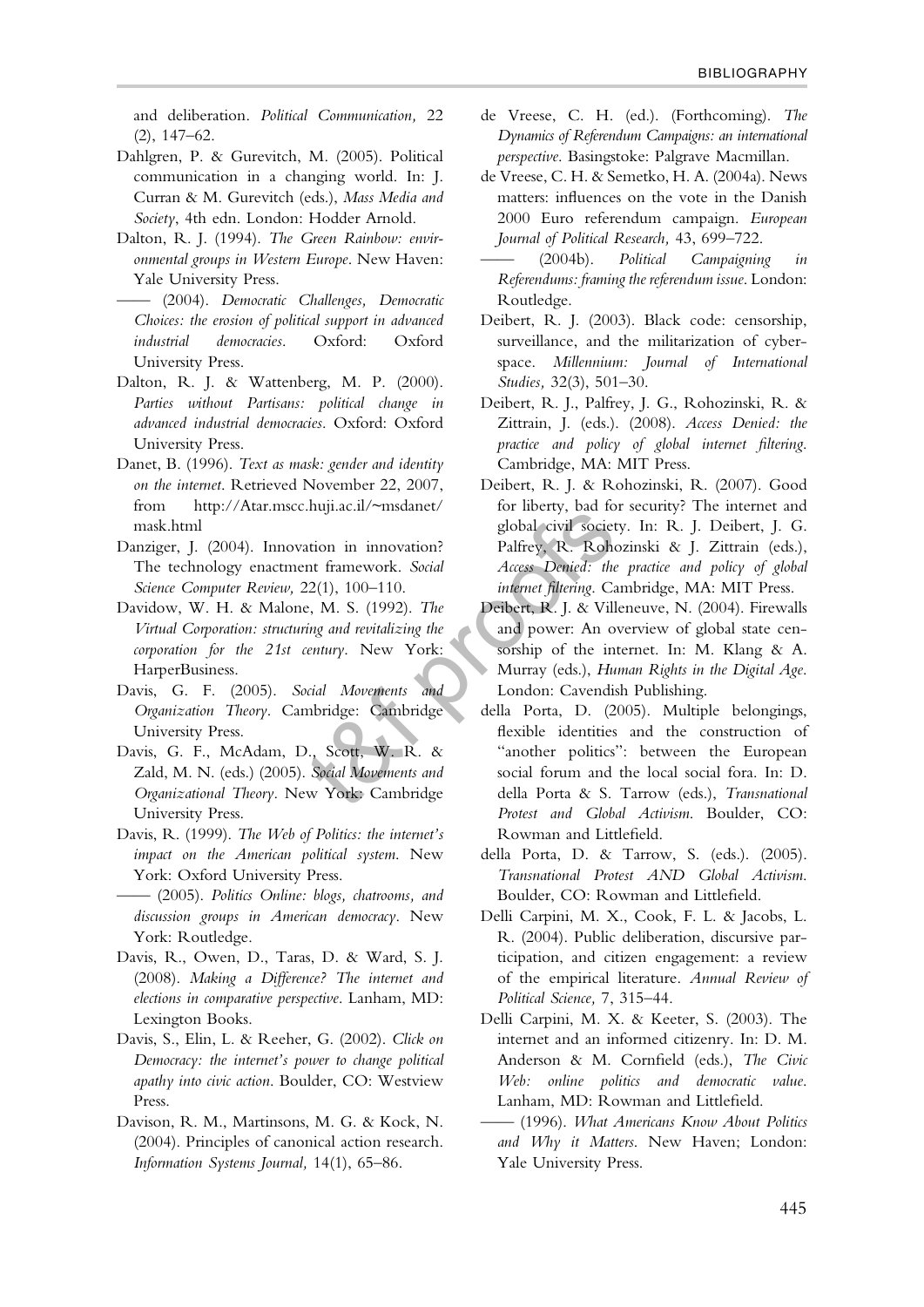- Delli Carpini, M. X. & Williams, B. A. (2001). Let us infotain you: Politics in the new media environment. In: W. L. Bennett & R. M. Entman (eds.), Mediated Politics: communication in the future of democracy. Cambridge: Cambridge University Press.
- Denning, D. (1999). Information Warfare and Security. New York: ACM Press.
- Der Derian, J. (2000). Virtuous war/virtual theory. International Affairs, 76(4), 771–88.
- Derrida, J. (1997). The Politics of Friendship. London: Verso.
- Dessauer, C. (2004). New media, internet news, and the news habit. In: P. N. Howard & S. Jones (eds.), Society Online: the internet in context. Thousand Oaks, CA: Sage.
- Deuze, M. (1999). Journalism and the web: an analysis of skills and standards in an online environment. Gazette, 61(5), 373-90.
- —— (2003). The web and its journalisms: considering the consequences of different types of news media online. New Media and Society, 5 (2), 203–30.
- d'Haenens, L. (2003). ICT in multicultural society: the Netherlands – a context for sound multiform media policy? Gazette, 65(4–5), 401–21.
- the space of the set of the set of the set of the set of the set of the set of the set of the set of the set of the set of the SCO2).<br> *Media and Society*, 5 Movement. London<br>
Donohue, G., Tiche<br>
2. Gazette, 65(4–5), 50(4) d'Haenens, L., Koeman, J. & Saeys, F. (2007). Digital citizenship among ethnic minority youths in the Netherlands and Flanders. New Media and Society, 9(2), 278–99.
- Dia, X. & Norton, P. (2007). The Internet and Parliamentary democracy in Europe. Journal of Legislative Studies, 13(3), 342–453.
- Diani, M. (2001). Social movement networks. In: F. Webster (ed.), Culture and Politics in the Information Age: a new politics? London: Routledge.
- —— (2003). Networks and social movements: A research programme. In: M. Diani & D. McAdam (eds.), Social Movements and Networks: relational approaches to collective action. Oxford: Oxford University Press.
- Diani, M. & Donati, P. (2001). Organization change in western European environmental groups: a framework for analysis. Environmental politics, 8(1), 13–34.
- DiMaggio, P. & Celeste, C. (2004). Technological careers: adoption, deepening, and dropping out in a panel of internet users (Russell Sage Working Paper). Retrieved November 22, 2007, from www.russellsage.org/publications/workingpapers
- DiMaggio, P. & Powell, W. (1983). The iron cage revisited: institutional isomorphism and collective rationality in organization fields. American Sociological Review, 48(2), 147–60.
- —— (1991). Introduction. In: W. Powell & P. DiMaggio (eds.), The New Institutionalism in Organizational Analysis. Chicago: University of Chicago Press.
- DiMaggio, P. J. (1988). Interest and agency in institutional theory. In: L. G. Zucker (Ed.), Institutional Patterns and Organizations. MA: Ballinger.
- Dimmick, J., Chen, Y. & Li, Z. (2004). Competition between the internet and traditional news media: the gratification-opportunities niche dimension. The Journal of Media Economics, 17(1), 19–33.
- Doerschler, P. (2006). Push-pull factors and immigrant political integration in Germany. Social Science Quarterly, 87(5), 1100-16.
- Doherty, B. (2002). Ideas and Actions in the Green Movement. London: Routledge.
- Donohue, G., Tichenor, P. & Olien, C. (1975). Mass media and the knowledge gap: a hypothesis reconsidered. Journalism Quarterly, 50(4), 652–9.
- Doppelt, J. & Shearer, E. (1999). Nonvoters: America's no-shows. Thousand Oaks, CA: Sage Publications.
- Doppely, J. (1996). Nonvoters: America's no-shows. Thousand Oaks, CA: Sage.
- Dougherty, M. & Foot, K. (2007). The internet and elections project research design. In: R. Kluver, N. W. Jankowski, K. Foot & S. M. Schneider (eds.), The Internet and National Elections: a comparative study of web campaigning. New York: Routledge.
- Dourish, P. (2004). What we talk about when we talk about context. Personal and Ubiquitous Computing, 8(1), 19–30.
- Dowell, W. T. (2006). The internet, censorship, and China. Georgetown Journal of International Affairs, 7(2), 111–19.
- Downing, J. D. H. (1989). Computers for political change: peace net and public data access. Journal of Communication, 39(3), 154–62.
- —— (2001). Radical Media: rebellious communication and social movements. Thousand Oaks, CA: Sage.
- Downs, A. (1957). An Economic Theory of Democracy. New York: Harper and Row.
- Drake, W. J. (2005). Reforming Internet Governance: perspectives from the working group on internet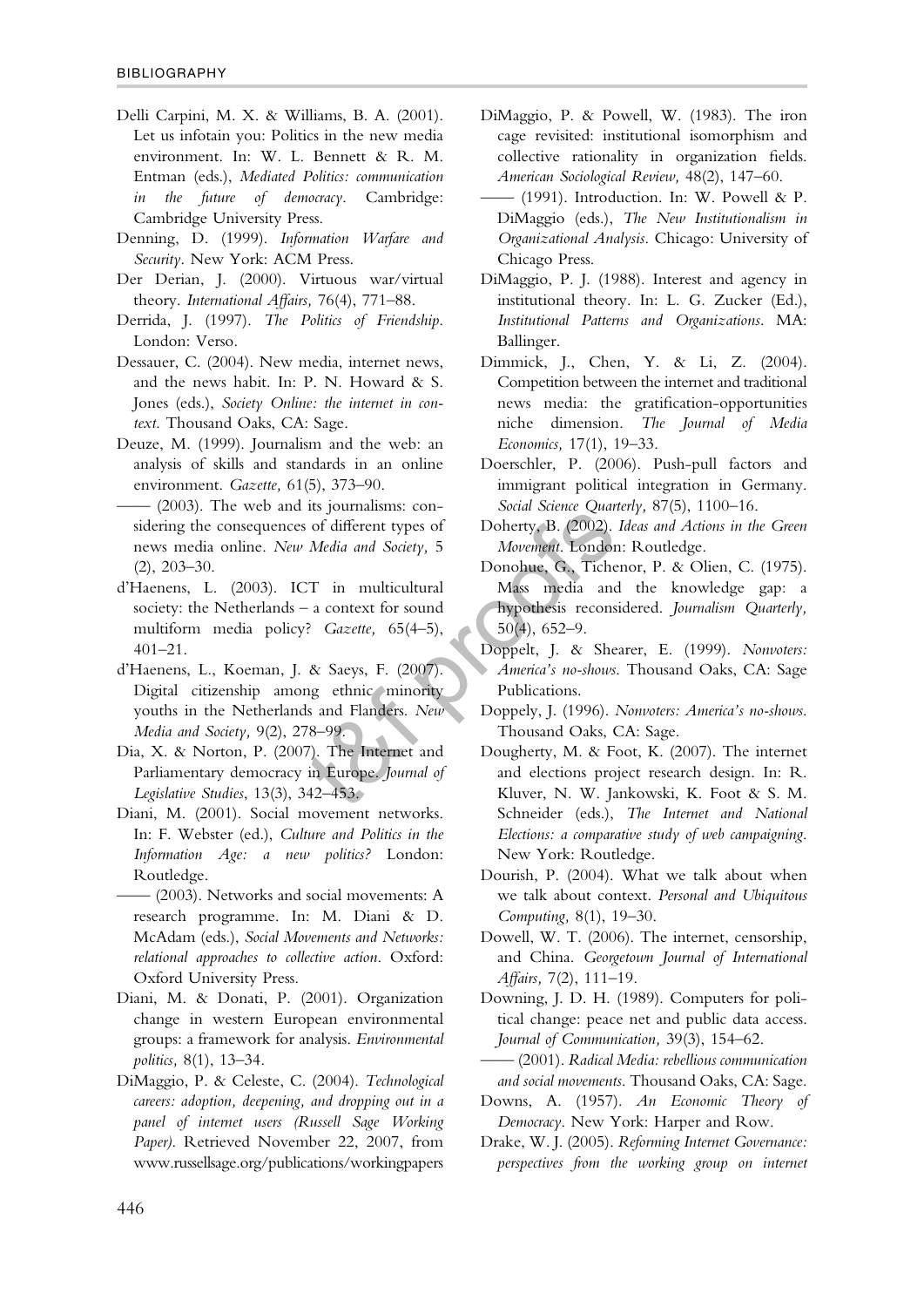governance. New York: United Nations ICT Task Force.

- Drew, D. & Weaver, D. (2006). Voter learning in the 2004 presidential election: did the media matter? Journalism and Mass Communication Quarterly, 83(1), 25–42.
- Drezner, D. (2004). The global governance of the internet: bringing the state back in. Political Science Quarterly, 119(3), 477–98.
- Driscoll, C. (1999). Girl culture, revenge and global capitalism: cybergirls, riot grrls, spice girls. Australian Feminist Studies, 14(29), 173–93.
- Drucker, P. F. (1988). The coming of the new organization. Harvard Business Review, 66(1), 45–53.
- Dunleavy, P. & Margetts, H. (1999). Government on the Web. London: HMSO.
- $-$  (2002). Government on the Web II. London: HMSO.
- Dunleavy, P., Margetts, H., Bastow, S. & Tinkler, J. (2006a). Digital Era Governance: IT corporations, the state and e-government. Oxford: Oxford University Press.
- $(2006b)$ . New public management is dead – long live digital-era governance. Public Administration Research and Theory, 16(3), 467–94.
- Dutta-Bergman, M. J. (2004). Complementarity in consumption of news types across traditional and new media. Journal of Broadcasting and Electronic Media, 48(1), 41–60.
- Dutton, W., di Gennaro, C. & Millwood-Hargrave, A. (2005). The Internet in Britain 2005. Oxford: Oxford Internet Institute.
- Dutton, W. H. (2004). Social Transformation in the Information Society. Paris: UNESCO.
- (2005, 1–2 April). Hired gun or partner in media reform: high noon for the social scientist. Paper presented at the Synthesizing Necessary Knowledge for a Democratic Public Sphere Workshop, New York.
- Dutton, W. H., Carusi, A. & Peltu, M. (2006). Fostering multidisciplinary engagement: Communication challenges for social research on emerging digital technologies. Prometheus, 24(2), 129–49.
- Dutton, W. H. & Helsper, E. J. (2007). The Internet in Britain 2007. Oxford: Oxford Internet Institute, University of Oxford.
- Dutton, W. H., Palfrey, J. & Peltu, M. (2007). Deciphering the Codes of Internet Governance: understanding the hard issues at stake. Oxford: Oxford Internet Institute.
- Dutton, W. H. & Peltu, M. (2005). The Emerging Internet Governance Mosaic: connecting the pieces. Oxford: Oxford Internet Institute.
- Dutton, W. H., Shepherd, A. & di Gennaro, C. (2006). Digital divides and choices reconfiguring access: National and cross-national patterns of internet diffusion and use. In: B. Anderson, M. Brynin & Y. Raban (eds.), Information and Communications Technologies in Society. London: Routledge.
- Duverger, M. (1954). Political Parties: their organization and activity in the modern state. London: Methuen.
- Dwyer, P., Hof, R. D. & Kerstetter, J. (2004). The amazing money machine. Retrieved August 2, 2004, from www.businessweek.com/ magazine/content/04\_31/b3894011\_mz001.htm
- Ebbinghaus, B. & Visser, J. (1999). When institutions matter: union growth and decline in Europe 1950–95. European Sociological Review, 15(2), 1–24.
- 11, Dassow, 3. a Europe 1-24.<br>
23. al Era Governance: IT<br>
24. Economist (2007). S<br>
24. egovernment. Oxford:<br>
Economist (2007). S<br>
26. and the management is www.economist.cc<br>
3808026<br>
26. a Sales (displaystory.cfm?st<br>
27. a Economist (2007). Special report: constitutional conundrum. Retrieved March 15, 2007 from www.economist.com/research/articlesBySubject/ displaystory.cfm?subjectid=3833071&story\_id= 8808026
	- Edmiston, K. D. (2003). State and local egovernment: prospects and challenges. American Review of Public Administration, 33(1), 20–45.
	- Edwards, A. (2002). The moderator as an emerging democratic intermediary: the role of the moderator in internet discussions about public issues. Information Polity, 7(1), 3–20.
	- Edwards, J. (2007). John Edwards for President social networking. Retrieved November 22, 2007, from http://johnedwards.com/action/ networking/
	- Edwards, L. (2005). Switching off the surveillance society? Legal regulation of CCTV in the United Kingdom. In: S. Nouwt, B. R. d. Vries & C. Prins (Eds.), Reasonable Expectations of Privacy? Eleven country reports on camera surveillance and workplace privacy. The Hague: Asser.
	- eGovernment News (2005, April 5). UK government launches new digital strategy. eGovernment News.
	- Ehrlich, E. (2003, December 14). What will happen when a national political machine can fit on a laptop. Washington Post.
	- Eickelman, D. F. & Anderson, J. W. (1999). Redefining muslim publics. In: D. F. Eickelman & J. W. Anderson (eds.), New Media in the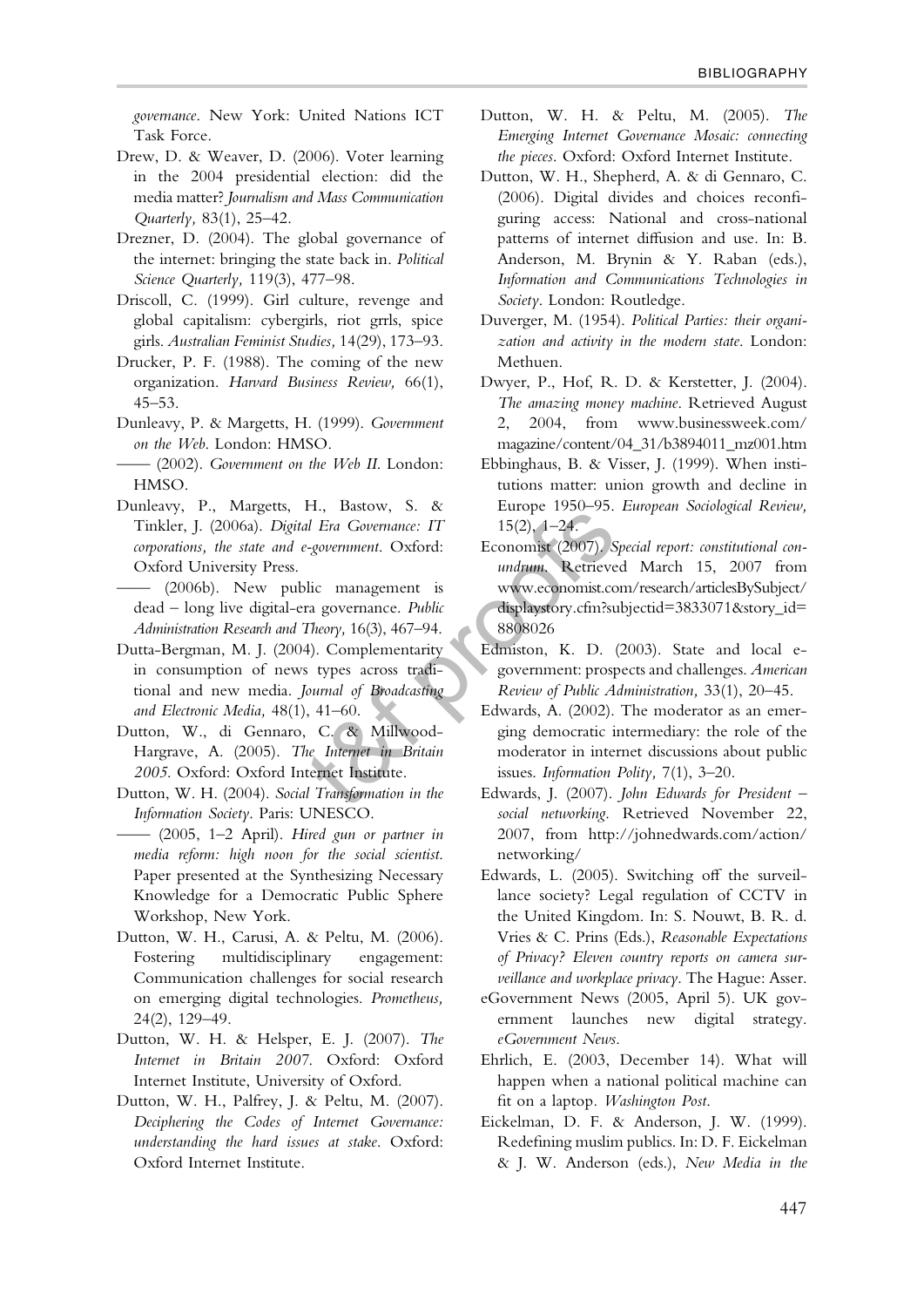Muslim World. Bloomington, IN: Indiana University Press.

- Eid, G. (2004). The internet in the Arab world: a new space for repression? Retrieved November 22, 2007, from www.hrinfo.net/en/reports/net2004
- El Diwany, S. (2007). Arab world competitiveness report 2007 press release. Retrieved November 22, 2007, from www.weforum.org/en/media/ Latest%20Press%20Releases/AWCReportPR
- El Sayed, H. & Westrup, C. (2003). Egypt and ICTs: how ICTs bring national initiatives, global organizations and companies together. Information Technology and People, 16(1), 76–92.
- Eldersveld, S. J. (1982). Political parties in American society. New York: Basic Books.
- Elmer, G. (2002). The case of web cookies. In: G. Elmer (ed.), Critical perspectives on the internet. Boulder: Rowman and Littlefield.
- —— (2004). Profiling Machines: mapping the personal information economy. Boston, MA: MIT Press.
- Engel, M. (1996). Tickle the Public. London: Gollancz.
- Entman, R. (1991). Framing US coverage of international news. Journal of Communication, 41(4), 6–28.
- —— (1993). Framing: toward clarification of a fractured paradigm. Journal of Communication, 43(4), 51–58.
- Epstein, L. D. (1980). Political Parties and Western Democracies. New Brunswick, NJ: Transaction.
- ESCWA (2002). Youth unemployment in the ESCWA. The Economic and Social Commission for Western Asia for the Youth Employment Summit. Alexandria, Egypt: The Economic and Social Commission for Western Asia.
- Etzioni, A. (1988). The Moral Dimension: toward a new economics. New York: The Free Press.
- —— (1997). The end of cross-cultural relativism. Socialism and Democracy, 11, 177–89.
- Eurobarometer (2004). 62.1: The constitutional treaty, economic challenges, vocational training, information technology at work, environmental issues, and services of general interest. Brussels: Eurobarometer.
- European Commission Staff (2007). Commission staff working document (No. COM (2007) 116 final). Brussels: Commission of the European Communities.
- European Union (1995). Directive 95/46/EC of the European Parliament and of the Council on the protection of individuals with regard to the processing

of personal data and on the free movement of such data. Brussels: European Union.

- $-$  (2005). WP 105: Working document on data protection issues related to RFID technology. Working party on the protection of individuals with regard to the processing of personal data. Brussels: European Union.
- $-$  (2007). WP 135: Opinion 4/2007 on the concept of personal data. Working party on the protection of individuals with regard to the processing of personal data. Brussels: European Union.
- Eurostat (2005). Statistics in focus issue 38: The digital divide in Europe. Retrieved August 14, 2007, from http://epp.eurostat.cec.eu.int/ portal/page?\_pageid=1073,46587259&\_dad= portal&\_schema=PORTAL&p\_product\_code= KS-NP-05-038
- (2006). Community survey on ICT usage in households and by individuals 2005. Retrieved August 11, 2007, from http://ec.europa.eu/ information\_society/eeurope/i2010/docs/annual\_ report/2006/sec\_2006\_604\_en.pdf
- Example to the Public. London:<br>
the Public. London:<br>
the Public. London:<br>
Eveland Jr, W. P. (2<br>
Eveland Jr, W. P. (2<br>
Eveland Jr, W. P. (2<br>
Eveland Jr, W. P. (2<br>
Eveland Jr, W. P. (2<br>
and of Communication,<br>
and presidentia Eveland Jr, W. P. (2001). The cognitive mediation model of learning from the news: evidence from non-election, off-year election, and presidential election contexts. Communication Research, 28(5), 571–601.
	- $(2002)$ . News information processing as mediator of the relationship between motivations and political knowledge. Journalism and Mass Communication Quarterly, 79(1), 26–40.
	- $-$  (2003). A "mix of attributes" approach to the study of media effects and new communication technologies. Journal of Communication, 53(3), 395–410.
	- Eveland Jr, W. P., Cortese, J., Park, H. & Dunwoody, S. (2004). How web site organization influences free recall, factual knowledge, and knowledge structure. Human Communication Research, 30(2), 208–33.
	- Eveland Jr, W. P. & Dunwoody, S. (1998). Users and navigation patterns of a science world wide web site for the public. Public Understanding of Science, 7(4), 285–311.
	- $(2001a)$ . Applying research on the uses and cognitive effects of hypermedia to the study of the world wide web. Communication Yearbook, 25, 79–113.
	- —— (2001b). User control and structural isomorphism or disorientation and cognitive load? Learning from the web versus print. Communication Research, 28(1), 48–78.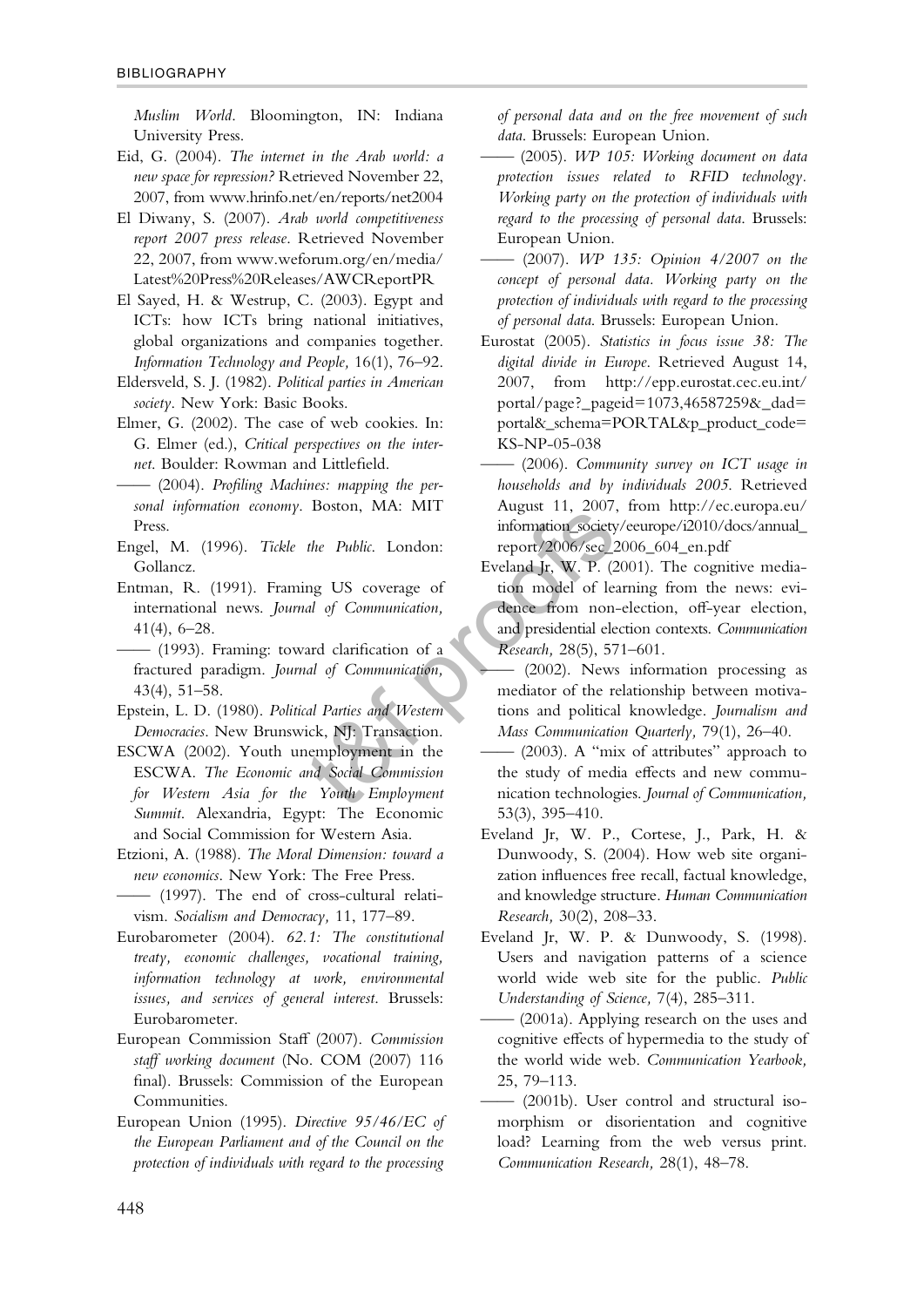—— (2002). An investigation of elaboration and selective scanning as mediators of learning from the web versus print. Journal of Broadcasting and Electronic Media, 46(1), 34–53.

- Eveland Jr, W. P., Marton, K. & Seo, M. (2004). Moving beyond "just the facts": the influence of online news on the content and structure of public affairs knowledge. Communication Research, 31(1), 82–108.
- Eveland Jr, W. P., Seo, M. & Marton, K. (2002). Learning from the news in campaign 2000: an experimental comparison of TV news, newspapers and online news. Media Psychology, 4 (4), 352–78
- Eveland Jr, W. P., Shah, D. V. & Kwak, N. (2003). Assessing causality in the cognitive mediation model: a panel study of motivations, information processing and learning during Campaign 2000. Communication Research, 30(4), 359–86.
- Eyerman, R. & Jamison, A. (1991). Social Movements: a cognitive approach. University Park, PA: Pennsylvania State University Press.
- Fairlie, R. (2004). Race and the digital divide. Contributions of Economic Analysis and Policy, 3  $(1), 1-35.$
- Fallows, D. (2005). How Women and Men use the Internet. Washington, DC: Pew Internet and American Life Project.
- Fallows, J. (1996a). Breaking the News: how the<br>media undermine American democracy. New media undermine American York: Pantheon books.
- —— (1996b). Why Americans hate the media. Atlantic Monthly, 277(2), 45–64.
- Faris, R. & Villeneuve, N. (2008). Measuring global internet filtering. In: R. J. Deibert, J. G. Palfrey, R. Rohozinski & J. Zittrain (eds.), Access Denied: the practice and policy of global internet filtering. Cambridge, MA: MIT Press.
- Farrell, D., Kolodny, R. & Medvic, S. (2001). Parties and campaign professionals in a digital age: political consultants in the United States and their counterparts overseas. Harvard International Journal of Press/Politics, 6(4), 11–30.
- Farrell, D. & Webb, P. (2000). Political parties as campaign organisations. In: R. J. Dalton & M. P. Wattenberg (eds.), Parties without Partisans: political change in advanced industrial democracies. Oxford: Oxford University Press.
- Fauconnier, G. & Turner, M. (2003). The Way We Think: conceptual blending and the mind's hidden complexities. New York: Basic Books.
- Fearon, J. D. (1998). Deliberation as discussion. In: J. Elster (ed.), Deliberative Democracy. Cambridge: Cambridge University Press.
- Federal Communication Commission (2005). FCC 05-116: first report and order and notice of proposed rulemaking adopted. Washington, DC: Federal Communication Commission.
- Ferber, B., Foltz, F. & Pugliese, R. (2005). The internet and public participation: state legislature web sites and the many definitions of interactivity. Bulletin of Science, Technology and Society, 25(1), 85–93.
- Ferdinand, P. (ed.). (2000). The Internet, Democracy and Democratization. London: Frank Cass.
- Ferguson, R. (2007). Bermuda to put RFID in all vehicles on island. Retrieved November 22, 2007, from www.eweek.com/article2/ 0,1895,2126991,00.asp
- Festinger, L. (1957). A Theory of Cognitive Dissonance. Evanston, IL: Row, Peterson.
- A. (1991). Social Fielding, S. (2001).<br> *Dissolution.* Labour party culture interventive Press.<br>
inversity Press. circa 1950–70. Joint the digital divide.<br>
241–67.<br> *Analysis and Policy*, 3 Filzmaier, P. (2004).<br> *MPs:* ex Fielding, S. (2001). Activists against "Affluence": Labour party culture during the "Golden age" circa 1950–70. Journal of British Studies, 40(2), 241–67.
	- Filzmaier, P. (2004). Information management of MPs: experiences from Austria, Denmark and the Netherlands. Information Polity, 9(2), 17–28.
	- Finn, P. (2007, May 19). Cyber assaults on Estonia typify a new battle tactic. Washington Post.
	- Finnegan, M. (2007, January 29). 2008 candidates, foes rush to roll web video. Los Angeles Times.
	- Fisher, D., Stanley, K., Berman, D. & Neff, G. (2005). How do organizations matter? Mobilization and support for participants at five globalization protests. Social Problems, 52 (1), 102–21.
	- Fisher, W. & Ponniah, T. (eds.). (2003). Another World is Possible: popular alternatives to globalization at the World Social Forum. Black Point, NS: Zed Books.
	- Flanagin, A., Stohl, C. & Bimber, B. (2006). Modeling the structure of collective action. Communication Monographs, 73(1), 29–54.
	- Flavian, C. & Gurrea, R. (2006). The choice of digital newspapers: influence of reader goals and user experience. Internet Research, 16(3), 231–47.
	- Foot, K. M. & Schneider, S. M. (2006). Web Campaigning. Cambridge, MA: MIT Press.
	- Foot, K. M., Schneider, S. M., Kluver, R., Xenos, M. & Jankowski, N. (2007). Comparing web production practices across electoral web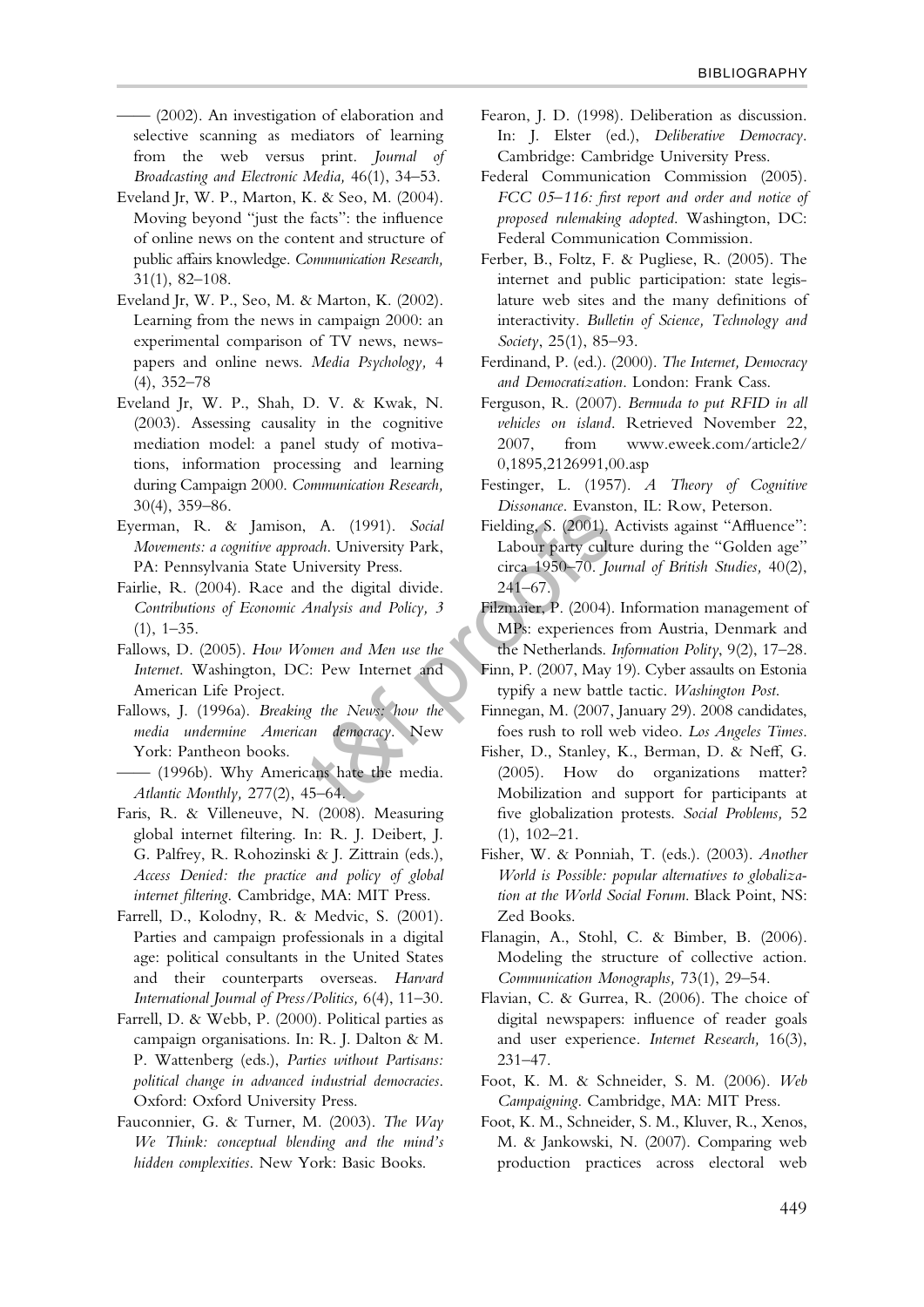spheres. In: R. Kluver, N. Jankowski, K. M. Foot & S. M. Schneider (eds.), The Internet and National Elections. New York: Routledge.

- Fountain, J. E. (1998). Social capital: a key enabler of innovation in science and technology. Science and Public Policy, 25(2).
- (2001a). Building the Virtual State: information technology and institutional change. Washington: Brookings Institution Press.
- —— (2001b). Toward a theory of federal bureaucracy in the 21st century. In: E. C. Kamarck & J. S. Nye (eds.), Governance.Com: democracy in the information age. Washington DC: Brookings Institution Press.
	- (2002). Information, Institutions and Government: advancing a basic social science research program for digital government. Cambridge, MA: National Centre for Digital Government, John F. Kennedy School of Government.
- —— (2006). Central issues in the political development of the virtual state. In: M. Castells & G. Cardoso (eds.), The Network Society: from knowledge to policy. Washington, DC: Brookings Institution Press.
- trual state. In: M. Media and C<br>
(eds.), The Network Routledge.<br>
policy. Washington, Freedom House. (2<br>
n Press. Washington, DC:<br>
to organizational (2007). Demote<br>
egrated information DC: Freedom House. (2<br>
er & V. Mayer-<br> (2007). Challenges to organizational change: Multi-level integrated information structures. In: D. Lazer & V. Mayer-Schoenberger (eds.), Governance and Information Technology: from electronic government to information government. Cambridge MA: MIT Press.
- Fountain, J. E. & Osorio-Urzua, C. (2001). Public sector: Early stage of a deep transformation. In: R. Litan & A. Rivlin (eds.), The Economic Payoff of the Internet Revolution. Washington DC: Brookings Institution Press.
- Fox, S. (2005). Digital Divisions. Washington, DC: Pew Internet and American Life Project.
- Fox, S. & Livingston, G. (2007). Hispanics with Lower Levels of Education and English Proficiency Remain Largely Disconnected from the Internet. Washington, DC: Pew Internet and American Life Project/Pew Hispanic Center.
- Francia, P. L. & Herrnson, P. S. (2002). The ecampaign: coming to an election near you. In: R. D. Faucheux & P. S. Herrnson (eds.), Campaign Battle Lines. Washington DC: Campaigns and Elections.
- Franda, M. (2001). Launching into Cyberspace: internet development and politics in five world regions. Boulder, CO: Lynne Rienner.
- Frank, D. (2002). IT budget takes on e-gov. Retrieved February 18, 2002, from www.few.

com/few/articles/2002/0218/cov-budget1-02- 18-02.asp

- Franklin, B. (2004). Packaging Politics: political communications in Britain's media democracy, 2nd edn. London: Hodder.
- Franklin, M. I. (2007). NGOs and the "Information society": grassroots advocacy at the  $UN - a$  cautionary tale. Review of Policy Research, 24(4), 309–30.
- Franzen, A. (2000). Does the internet make us lonely? European Sociological Review, 16(4), 427–38.
- Fraser, N. (1992). Rethinking the public sphere: a contribution to the critique of actually existing democracy. In: C. Calhoun (ed.), Habermas and the Public Sphere. Cambridge, MA: MIT Press.
- Freedman, D. (2006). Internet transformations: old media resilience in the new media revolution. In: J. Curran & D. Morley (eds.), Media and Cultural Theory. London: Routledge.
- Freedom House. (2006). Freedom in the World. Washington, DC: Freedom House.

(2007). Democracy's Century. Washington, DC: Freedom House.

- Freire, P. (1970). Pedagogy of the Oppressed. New York: Herder & Herder.
- Frey, D. (1986). Recent research on selective exposure to information. In: L. Berkowitz (ed.), Advances in Experimental Social Psychology. San Diego, CA: Academic.
- Friedlos, D. (2007). Heathrow joins trial of RFID scheme. Retrieved July 5, 2007, from www. computing.co.uk/computing/news/2193486/ heathrow-joins-trial-rfid
- Frissen, P. (2002). Representative democracy and information society: a postmodern perspective. Information Polity, 7(4), 175-83.
- Froehling, O. (1999). Internauts and guerilleros: the Zapatista rebellion in Chiapas, Mexico and its extension into cyberspace. In: M. Crang, P. Crang & J. May (eds.), Virtual Geographies: bodies, space and relations. New York: Routledge.
- From Cairo With Love (2005). The blogging effect. Retrieved November 22, 2007, from http:// fromcairo.blogspot.com/2005/02/bloggingeffect.html
- Froomkin, A. M. (1995). The metaphor is the key: cryptography, the clipper chip, and the constitution. University of Pennsylvania Law Review, 143, 709–897.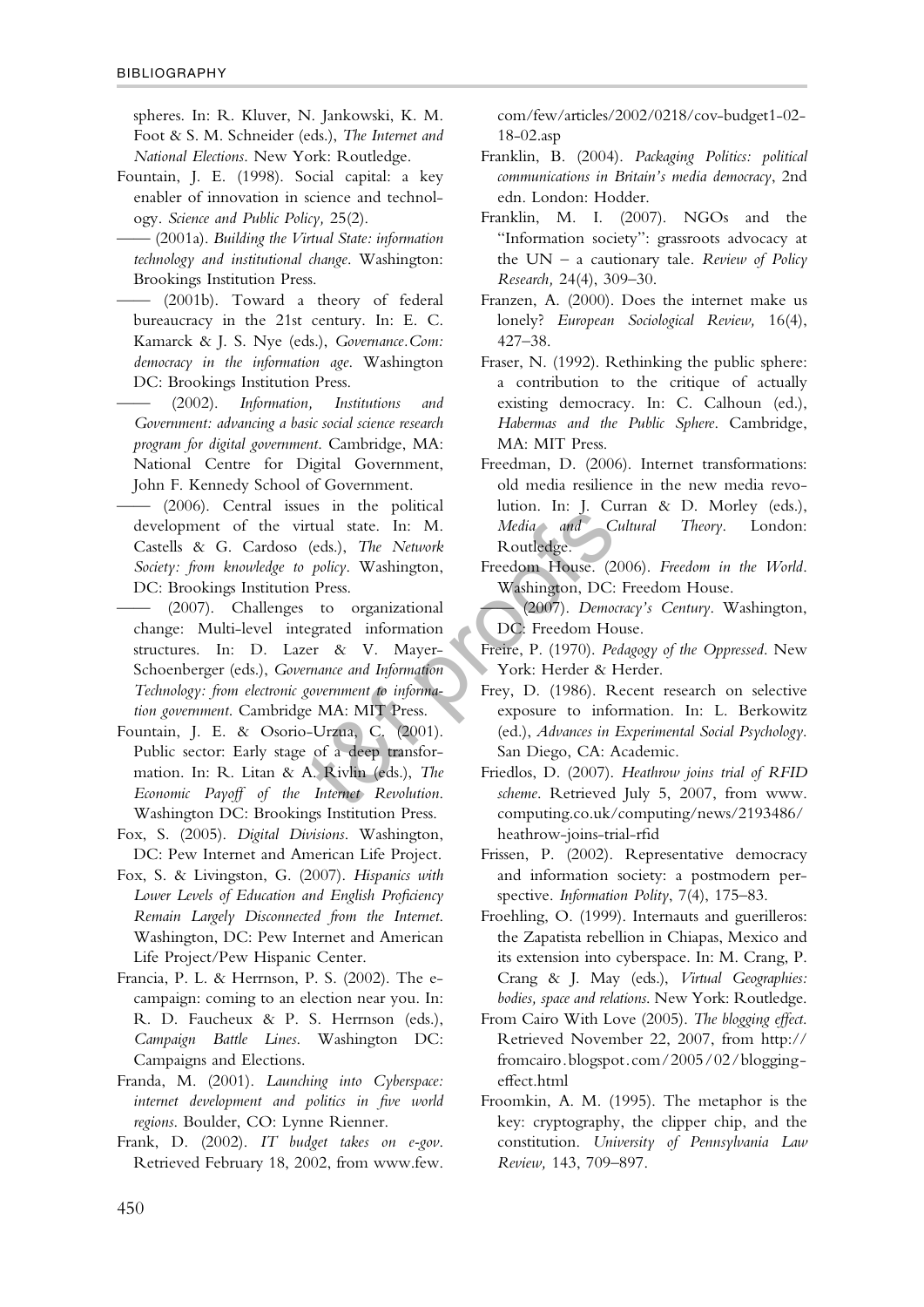- Fulk, J. (2001). Global network organizations: emergence and future prospects. Human Relations, 54(1), 91–99.
- Fulk, J., Flanagin, A. J., Kalman, M., Monge, P. R. & Ryan, T. (1996). Connective and communal public goods in interactive communication systems. Communication Theory, 6(1), 60–87.
- Fulk, J., Heino, R., Flanagin, A. J., Monge, P. R. & Bar, F. (2004). A test of the individual action model for organizational information commons. Organization Science, 15(5), 569-85.
- Fuller, J. E. (2004). Equality in cyberdemocracy? Gauging gender gaps in online civic participation. Social Science Quarterly, 85(4), 938-57.
- Fuller, M. (2003). Behind the Blip: essays on the culture of software. New York: Autonomedia.
- Galaskiewics, J. & Wasserman, S. (1993). Social network analysis: concepts, methodology, and directions for the 1990s. Sociological methods and research, 22(1), 3–22.
- Science Computer F<br>
iam, R. K. (1988). Gastil, J. (2000). By<br>
l emerging organiza-<br>
ge (ed.), Futures of Berkeley, CA: Ur<br>
to adapt strategy and Gastil, J., Black, L. &<br>
technological change. Group and individen<br>
m Books. Galbraith, J. R. & Kazanjiam, R. K. (1988). Strategy, technology, and emerging organizational forms. In: J. Hage (ed.), Futures of Organizations: innovating to adapt strategy and human resources to rapid technological change. Lexington, MA: Lexington Books.
- Gallagher, M. & Uleri, P. V. (eds.). (1996). The Referendum Experience in Europe. New York: St. Martin's Press.
- Galloway, A. (2004). Protocol: or how control exists after decentralization. Cambridge, MA: MIT Press.
- Galston, W. A. (2003). If political fragmentation is the problem, is the internet the solution? In: D. M. Anderson & M. Cornfield (eds.), The Civic Web: online politics and democratic values. Lanham, MD: Rowman and Littlefield.
- Galusky, W. (2003). Identifying with information: Citizen empowerment, the internet and the environmental anti-toxins movement. In: M. McCaughey & M. Ayers (eds.), Cyberactivism: online activism in theory and practice. New York: Routledge.
- Gans, H. J. (2003). Democracy and the News. Oxford: Oxford University Press.
- Garnham, N. (1990). Capitalism and Communication: global culture and the economics of information. London: Sage.
- Garrett, K. R. (2005). Exposure to controversy in an information society (unpublished doctoral dissertation). Michigan: University of Michigan.
- Garrido, M. & Halavais, A. (2003). Mapping networks of support for the Zapatista movement: applying social networks analysis to study contemporary social movements. In: M. McCaughey & M. Ayers (eds.), Cyberactivism: online activism in theory and practice. London: Routledge.
- Garrie, D. B. (2005). The legal status of software. John Marshall Journal of Computer and Information Law, 23(Summer), 711–69.
- Garrison, B. (2005). Online newspapers. In: M. B. Salwen, B. Garrison & P. D. Driscoll (eds.), Online News and the Public. Mahwah, NJ: Erlbaum.
- Garud, R., Jain, S. & Kumaraswamy, A. (2002). Institutional entrepreneurship in the sponsorship of common technological standards in the case of Sun Microsystems and Java. Academy of Management Journal, 45(1), 196–214.
- Gasco, M. (2003). New technology and institutional change in public administration. Social Science Computer Review, 21(1), 6–14.
- Gastil, J. (2000). By Popular Demand: revitalizing representative democracy through deliberative elections. Berkeley, CA: University of California Press.
- Gastil, J., Black, L. & Moscovitz, K. (Forthcoming). Group and individual differences in deliberative experience: a study of ideology, attitude change, and deliberation in small face-to-face groups. Political Communication.
- Gastil, J. & Crosby, N. (2003). Voters need more reliable information. Retrieved August 14, 2007, from http://seattlepi.nwsource.com/opinion/ 147013\_uninformed06.html
- Gastil, J., Wells, C. & Reedy, J. (Forthcoming). When good voters make bad policies: Assessing and improving the deliberative quality of initiative elections. Colorado Law Review.
- Gates Foundation (2005). US public libraries providing unprecedented access to computers, the internet, and technology training. Seattle: Gates Foundation.
- Geens, S. (2007). Google Earth ban in Sudan is due to US export restrictions. Retrieved November 22, 2007, from www.sudantribune.com/spip. php?article21501.
- Gelman, A. & King, G. (1993). Why are American election polls so variable when votes are so predictable? British Journal of Political Science, 23(4), 409-51.
- Gerber, E. R. (1999). The Populist Paradox: interest group influence and the promise of direct legislation. Princeton: Princeton University Press.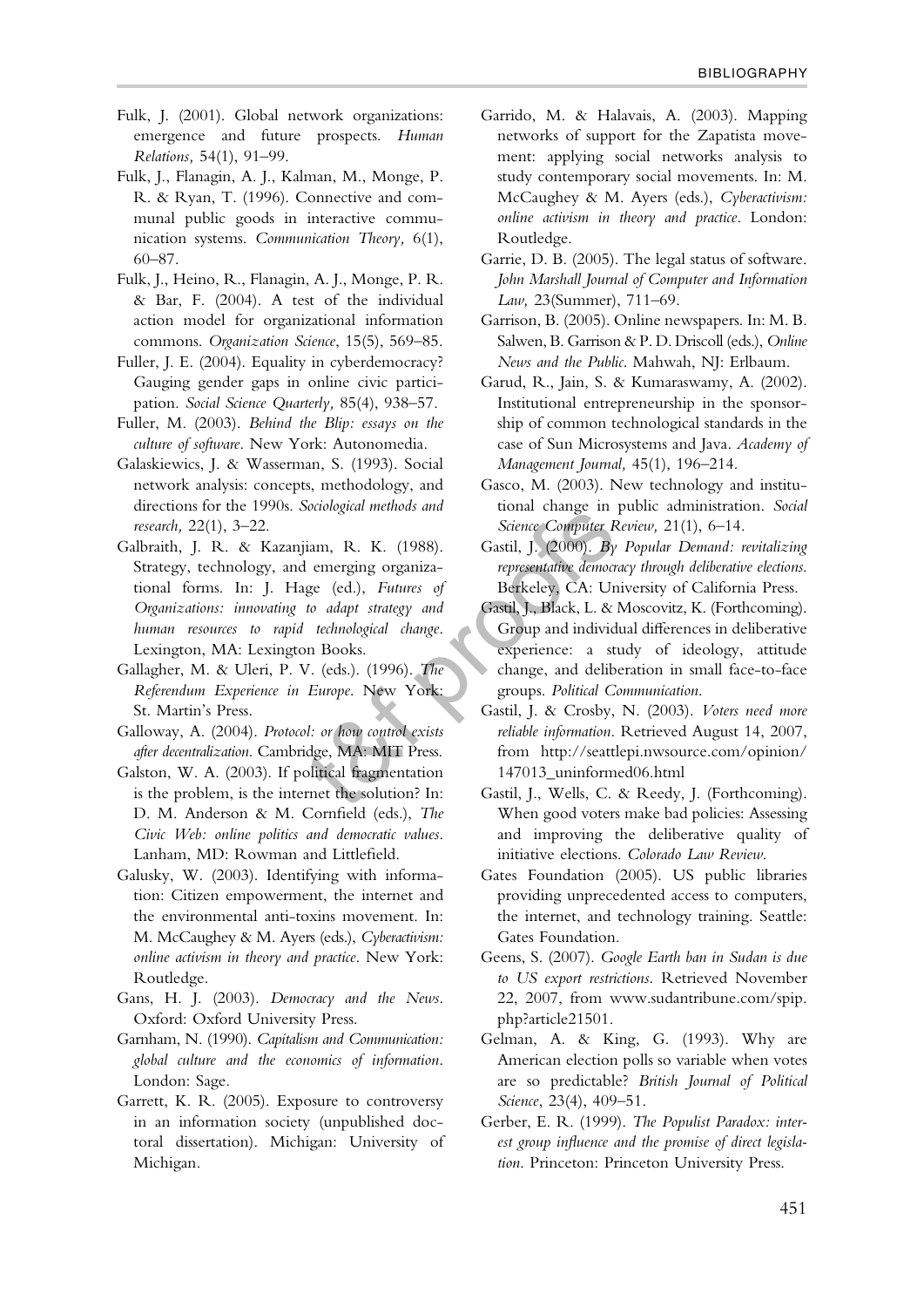- Gershon, P. (2004). Releasing Resources to the Front-Line: independent review of public sector efficiency. London: HM Treasury.
- GESIS (German Social Science Infrastructure Services) (2007). Summary of Eurobarometer data. Retrieved August 14, 2007, from www. gesis.org/en/data\_service/eurobarometer/
- Ghareeb, E. (2000). New media and the information revolution in the Arab world: an assessment. Middle East Journal, 54(3), 395–418.
- Ghoshal, S. & Bartlett, C. (1990). The multinational corporation as an interorganizational network. Academy of Management Review, 15 (4), 603–25.
- Gibbs, J., Ball-Rokeach, S., Jung, J.-Y., Kim, Y.-C. & Qiu, J. (2006). The globalization of every day life: visions and reality. In: M. Sturken, D. Thomas & S. Ball-Rokeach (eds.), Reinventing Technology: cultural narratives of technological change. Philadelpia, PA: Temple University Press.
- Gibson, O. (2006). Have you got news for US? Retrieved November 6, 2007, from www. guardian.co.uk/media/2006/nov/06/monday mediasection
- South in the date in University Press.<br>
2007, from www. reshaping our lives.<br>
2007, from www. reshaping our lives.<br>
2007, from www. Fishaping our lives.<br>
2009). Runau<br>
2007, from www. Fishaping our lives.<br>
2009). Runau<br>
20 Gibson, R. K., Howard, P. N. & Ward, S. J. (2000). Social capital, internet connectedness and political participation: a four-country study. Paper presented at the International Political Science Association Annual Conference, Quebec, Canada.
- Gibson, R. K., Lusoli, W. & Ward, S. J. (2003a). The internet and political campaigning: the new medium comes of age? Representation, 39 (3), 166–80.
- $(2005)$ . Online participation in the UK: testing a contextualised model of internet effects. British Journal of Politics and International Relations, 7(4), 561–83.
- (Forthcoming). Italian elections online: 10 years on. In: J. Newell (ed.), The Italian General Election of 2006: Romano Prodi's victory. Manchester: Manchester University Press.
- Gibson, R. K., Margolis, M., Resnick, D. & Ward, S. J. (2003b). Election campaigning on the www in the USA and the UK: a comparative analysis. Party Politics, 9(1), 47–75.
- Gibson, R. K., Nixon, P. & Ward, S. J. (eds.). (2003c). Political Parties and the Internet: net gain? London: Routledge.
- Gibson, R. K. & Rommele, A. (2003). Regional web campaigning in the 2002 German federal election.

Paper presented at the American Political Science Association Annual Meeting, Philadelphia.

- $-$  (2005). Truth and consequence in web campaigning: is there an academic digital divide? European Political Science, 4(3), 273–87.
- Gibson, R. K., Rommele, A. & Ward, S. J. (eds.). (2004). Electronic Democracy: mobilisation, organisation and participation via new ICTs. London: Routledge.
- Gibson, R. K. & Ward, S. J. (1999). Party democracy online: UK parties and new ICTs. Information Communication and Society, 2(3), 340–67.
- —— (2002). Virtual campaigning: Australian parties and the impact of the internet. Australian Journal of Political Science, 37(1), 99–129.
- Giddens, A. (1990). The Consequences of Modernity. Cambridge: Polity Press.
- —— (1991). Modernity and Self-identity: self and society in the late modern age. Stanford: Stanford University Press.
- —— (1999). Runaway World: how globalisation is reshaping our lives. London: Profile Books.
- Giddings, P. J. (2005). The Future of Parliament: issues for a new century. New York; Basingstoke: Palgrave Macmillan.
- Gil-Garcia, J. R. & Martinez-Moyano. (Forthcoming). Understanding the evolution of e-government: the influence of systems of rules on public sector dynamics. Government Information Quarterly.
- Gitlin, T. (1980). The Whole World is Watching: mass media and the unmaking of the new left. Berkeley, CA: University of California Press.
- —— (1983). Inside Prime Time. New York: Pantheon Books.
- Goffman, E. (1959). The Presentation of Self in Everyday Life. New York: Anchor Books.
- Goldfarb, J. C. (2006). Politics of Small Things: the powers of the powerless in dark times. Chicago: University of Chicago Press.
- Goldfarb, Z. A. (2007). Mobilized online, thousands gather to hear Obama. Retrieved February 17, 2007, from www.washingtonpost.com/ wpdyn/content/article/2007/02/02/AR2007 020201233.html
- Goldsmith, J. (1998). Against cyberanarchy. University of Chicago Law Review, 65(4), 1199– 1250.
- Goldsmith, J. & Wu, T. (2006). Who Controls the Internet? Illusions of a borderless world. New York: Oxford University Press.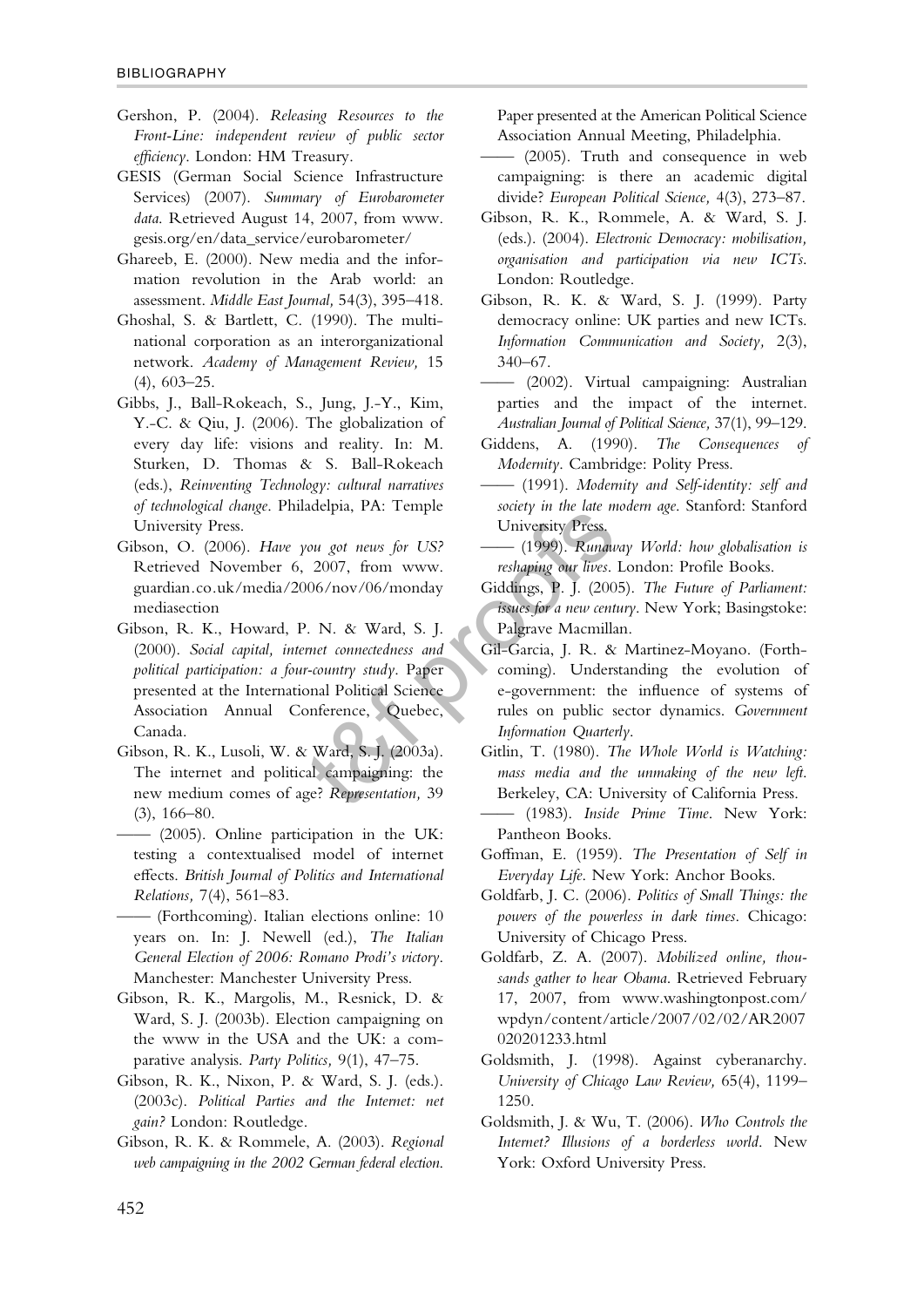- Goldstein, B. (1999). The Internet in the Mid East and North Africa: free expression and censorship. New York: Human Rights Watch.
- Goldstein, K. M. (1999). Interest Groups, Lobbying, and Participation in America. Cambridge: Cambridge University Press.
- Google. (2007). Google Maps terms and conditions. Retrieved August 15, 2007, from http://maps. google.ca/help/terms\_maps.html
- Gore, A. (1994). Remarks prepared for delivery by Vice President Al Gore. Paper presented at the International Telecommunications Union Conference, 1994. Retrieved June 20, 2007, from www.goelzer.net/telecom/al-gore.html
- Graber, D. A. (1984). Processing the News: how people tame the information tide. New York: Longman.
- —— (1988). Processing the News: how people tame the information tide, 2nd edn. New York: Longman.
- —— (2006). Media power in Politics, 5th edn. Washington, DC: CQ.
- Graf, J. & Darr, C. (2004). Political Influentials Online in the 2004 Presidential Election. Washington, DC: Institute for Politics, Democracy and the Internet, George Washington University.
- in Politics, 5th edn.<br>
analysis of website<br>
A. Roemmele & S.<br>
29<br>
2. Political Influentials<br>
Presidential Election.<br>
Ceorge Washington<br>
George Washington<br>
5. J. & Panagopoulos,<br>
5. J. & Panagopoulos,<br>
5. J. & Panagopoulos, Graf, J., Reeher, G., Malbin, J. & Panagopoulos, C. (2006). Small Donors and Online Giving: a study of donors to the 2004 presidential campaigns. Washington, DC: Institute for Politics, Democracy and the Internet, George Washington University.
- Granick, J. (2005). Middle East. Nixing the news: Iranian internet censorship. Harvard International Review, 27(2), 11–12.
- Granovetter, M. S. (1973). The strength of weak ties. American Journal of Sociology, 78(6), 1360–80.
- Grant, A. (2005). The reform of party funding in Britain. Political Quarterly, 76(3), 381–92.
- Gray, M. & Caul, M. (2000). Declining voter turnout in advanced industrial democracies. Comparative Political Studies, 33(9), 1091–1122.
- Gray, V. & Lowery, D. (1996). The Population Ecology of Interest Representation: lobbying communities in the American states. Ann Arbor: University of Michigan Press.
- Green, D. P. & Shapiro, I. (1994). Pathologies of Rational Choice Theory: a critique of applications in political science. New Haven: Yale University Press.
- Green, N. & Smith, S. (2004). "A spy in your pocket"? The regulation of mobile data in the UK. Surveillance and Society, 1(4), 573-87.
- Greene, A. M., Hogan, J. & Grieco, M. (2003). E-collectivism and distributed discourse: new opportunities for trade union democracy. Industrial Relations Journal, 34(4), 282–89.
- Greenwood, R. & Hinings, C. R. (1996). Understanding radical organizational change: bringing together the old and new institutionalism. Academy of Management Journal, 21 (4), 1022–54.
- Greenwood, R., Suddaby, R. & Hinings, C. R. (2002). Theorizing change the role of professional associations in the transformation of institutional fields. Academy of Management Journal, 45(1), 58–80.
- Greer, J. & LaPointe, M. (2004). Cybercampaigning grows up: a comparative content analysis of websites for US Senate and gubernatorial races, 1998–2000. In: R. K. Gibson, A. Roemmele & S. J. Ward (eds.), E-democracy: mobilisation, organisation and participation online. London: Routledge.
- Greer, J. D. & Mensing, D. (2006). The evolution of online newspapers: a longitudinal content analysis, 1997–2003. In: X. Li (ed.), Internet Newspapers: the making of a mainstream medium. Mahwah, NJ: Erlbaum.
- Grignou, B. & Patou, C. (2004). Attac(k)ing expertise: does the internet democratize knowledge. In: W. van de Donk, B. Loader, P. Nixon & D. Rucht (eds.), Cyberprotest: new media, citizens and social movements. London: Routledge.
- Grossman, L. K. (1995). The Electronic Republic. New York: Viking.
- Guarnizo, L. E., Portes, A. & Haller, W. (2003). Assimilation and transnationalism: determinants of transnational political action among contempory migrants. American Journal of Sociology, 108(6), 1211–48.
- Guillen, M. & Suarez, S. (2005). Explaining the global digital divide: economic, political and sociological drivers of cross-national internet use. Social Forces, 84(2), 681–708.
- Gunkel, D. (2003). Second thoughts: toward a critique of the digital divide. New Media and Society, 5(4), 499-522.
- Gunkel, D. J. & Gunkel, A. H. (1997). Virtual geographies: the new worlds of cyberspace. Critical Studies in Mass Communication, 14, 123–37.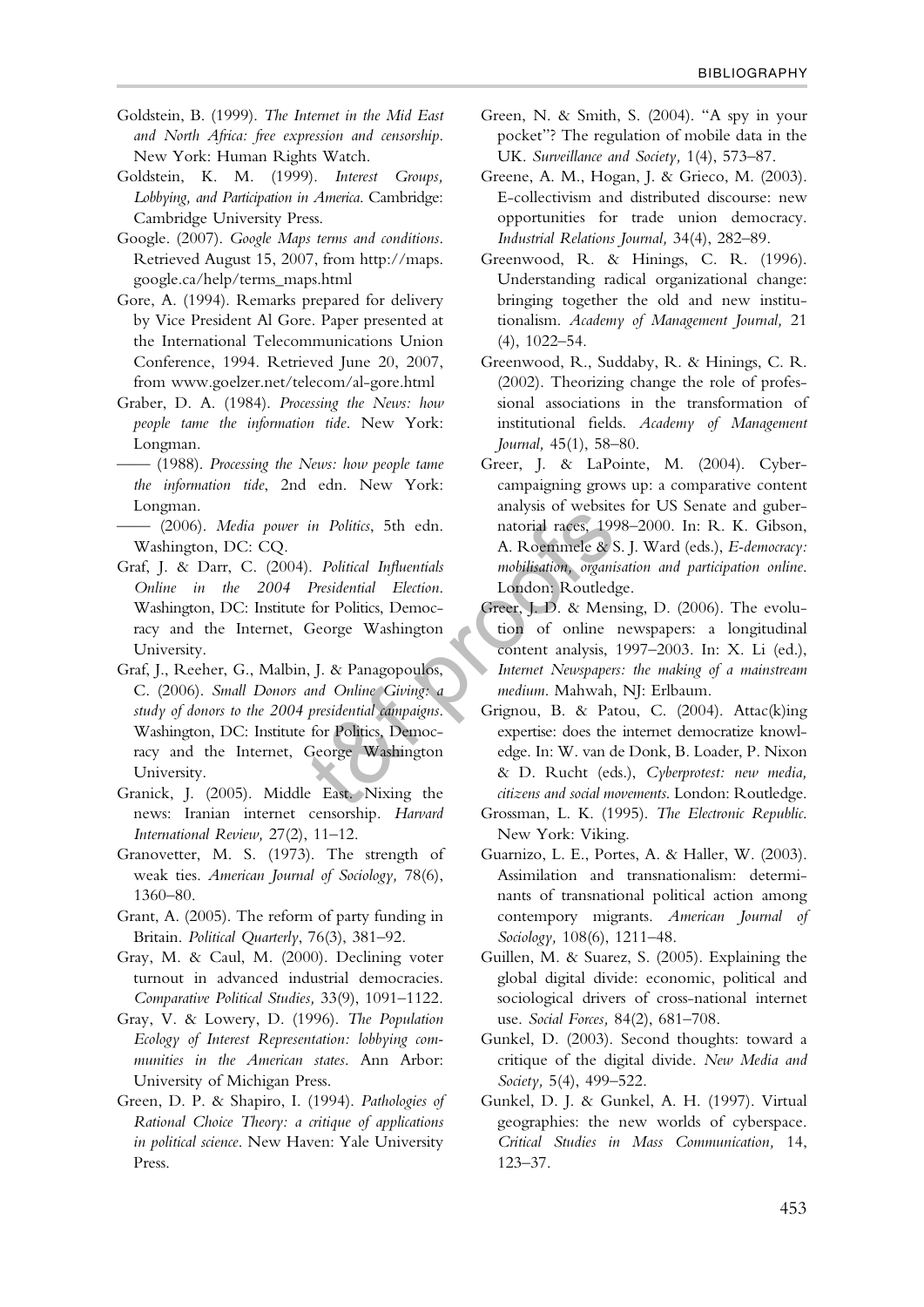- Gunter, B. (2003). News and the Net. Mahwah, NJ: Lawrence Erlbaum Associates.
- Gurak, L. J. (1996). The case of Lotus MarketPlace: organization and ethos in a netbased protest. In: S. Herring (ed.), Computer-Mediated Communication: linguistic, social and cross-cultural perspectives. Amsterdam: John Benjamins.
- —— (1997). Persuasion and Privacy in Cyberspace: the online protests over Lotus Market Place and the clipper chip. New Haven, CT: Yale University Press.
- Gustafson, K. E. (2002). Join now, membership is free: women's websites and the coding of community. In: M. Consalvo & S. Paasonen (eds.), Women and Everyday Uses of the Internet: agency and identity. New York: Peter Lang.
- Habermas, J. (1962/1981). The Structural Transformation of the Public Sphere: an inquiry into a category of bourgeois society (T. B. W. F. Lawrence, trans.). Cambridge, MA: Cambridge University Press.
- (1973). Theory and Practice (J. Viertel, Trans.). London: Heinemann.
- —— (1974). The public sphere: an encyclopedia article. New German Critique, 3, 49–55.
- —— (1989). The Structural Transformation of the Public Sphere. Cambridge, MA: MIT Press.
- —— (2004). The Divided West. Malden, MA: Polity Press.
- Hachigian, N. (2001). China's cyber-strategy. Foreign Affairs, 80(2), 118–33.
- Hacker, J. S., Mettler, S. & Pinderhughes, D. (2005). Inequality and public policy. In: L. R. Jacobs & T. Skocpol (eds.), Inequality and American Democracy: what we know and what we need to learn. New York: Russell Sage Foundation.
- Hacker, K. L. & van Dijk, J. (2000). Digital Democracy: issues of theory and practice. Sage: London.
- Haddon, L. (2006). The contribution of domestication research to in-home computing and media consumption. The Information Society, 22 (4), 195–203.
- Hafkin, N. & Taggart, N. (2001). Gender, Information Technology and Developing Countries: an analytic study. Washington, DC: USAID.
- Hafner, K. & Lyon, M. (1996). Where Wizards Stay Up Late: the origins of the internet. New York: Simon and Schuster.
- Haggerty, K. D. & Ericson, R. V. (eds.). (2006). The New Politics of Surveillance and Visibility. Toronto: University of Toronto.
- Hajnal, P. I. (ed.). (2002). Civil Society in the Information Age. Burlington, VT: Ashgate.
- Halbert, D. (1999). Intellectual Property in the Information Age: the politics of expanding ownership rights. Westport, CT: Quorum Books.
- $(2005)$ . Resisting Intellectual Property. London: Routledge.
- Hall, S. (1994). Cultural identity and diaspora. In: P. William & L. Chrisman (eds.), Colonial Discourse and Post-Colonial Theory. New York: Columbia University Press.
- Hammer, M. & Champy, J. (1993). Reengineering the Corporation. New York: HarperCollins.
- Hampton, K. N. & Wellman, B. (2000). Examining community in the digital neighborhood: early results from Canada's wired suburb. In: T. Ishida & K. Isbister (eds.), Digital Cities: technologies, experiences and future perspectives. New York: Springer-Verlag.
- $(2001)$ . Long distance community in the network society: contact and support beyond Netville. American Behavioral Scientist, 45(3), 476–95.
- the opinic, an inpury<br>
society (T. B. W. F. Digital Cities; tech.<br>
dge, MA: Cambridge perspectives. New \<br>
 (2001). Long<br>
Practice (J. Viertel, network society:<br>
ann.<br>
nere: an encyclopedia 476–95.<br>
Hanafi, S. (2005)<br>
Tra Hanafi, S. (2005). Reshaping geography: Palestinian community networks in Europe and the new media. Journal of Ethnic & Migration Studies, 31(3), 581–98.
	- Hands, J. (2006). Civil society, cosmopolitics and the net: the legacy of 15 February 2003. Information, Communication and Society, 9(2), 225–43.
	- Harding, S. G. (1986). The Science Question in Feminism. Ithaca: Cornell University Press.
	- Hardy, B. W. & Scheufele, D. A. (2005). Examining differential gains from internet use: comparing the moderating role of talk and online interactions. Journal of Communication, 55(1), 71–84.
	- Hargadon, A. & Douglas, Y. (2001). When innovations meet institutions: Edison and the design of the electric light bulb. Administrative Science Quarterly, 46(3), 476–501.
	- Hargittai, E. (2002). Beyond logs and surveys: in-depth measures of people's web use skills. Journal of the American Society for Information Science and Technology, 53(14), 1239–44.
	- —— (2002). The second-level digital divide: differences in people's online skills. First Monday,  $7(4)$ .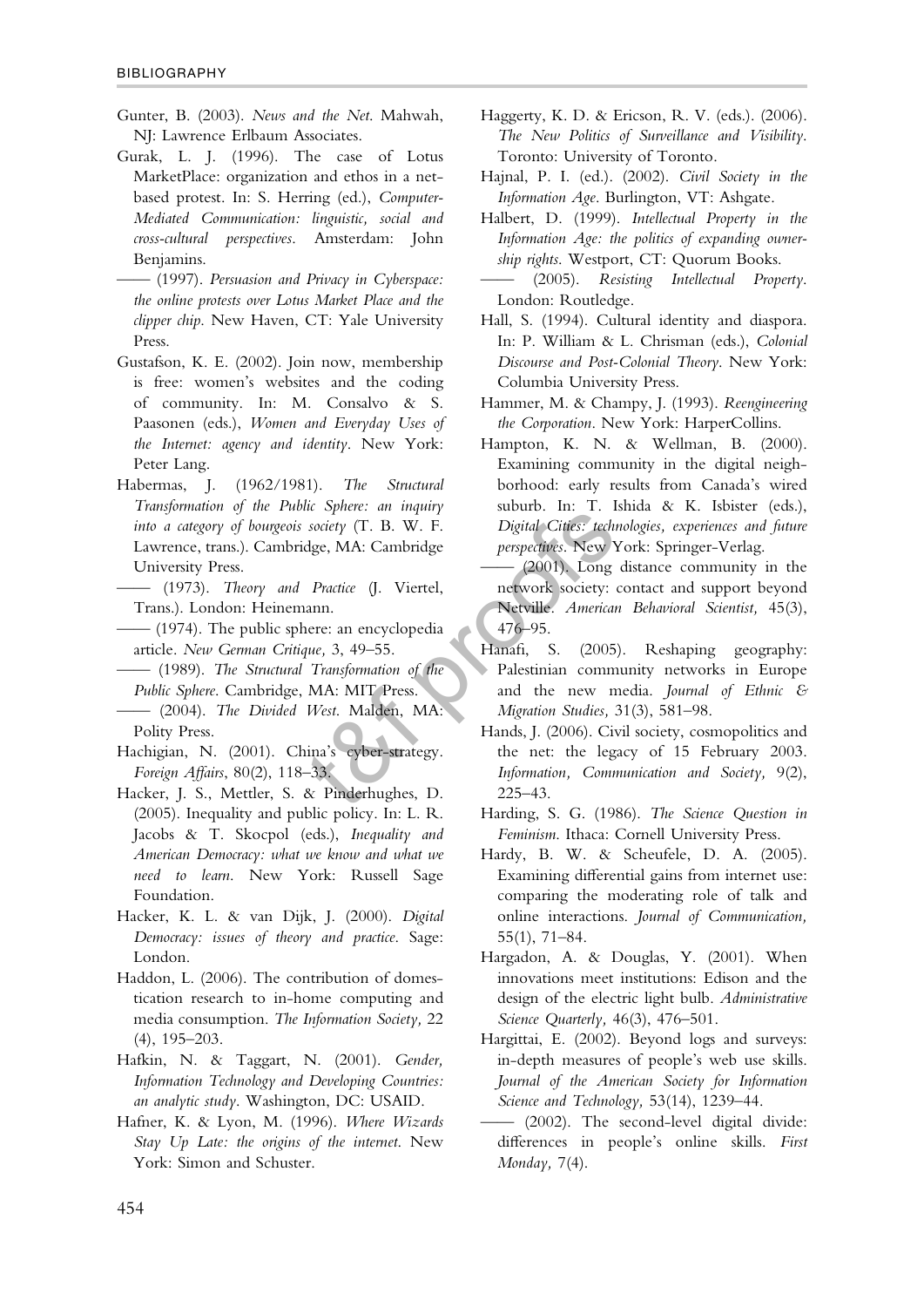- —— (2003). The digital divide and what to do about it. In: D. C. Jones (ed.), The New Economy Handbook. San Diego, CA: Academic Press.
- —— (2004). How wide a web? Social inequality in the digital age (unpublished Ph.D. dissertation). Princeton, NJ: Princeton University.
- Hargittai, E. & Shafer, S. (2006). Differences in actual and perceived online skills: the role of gender. Social Science Quarterly, 87(2), 432–48.
- Hargreaves, I. & Thomas, J. (2002). New News, Old News. London: BSC/ITC.
- Harmel, R. & Janda, K. (1982). Parties and their Environments: limits to reform? New York: Longman.
- Harper, C. (1996). Online newspapers: going somewhere or going nowhere? Newspaper Research Journal, 17(3–4), 2–13.
- Harris Interactive (2007). Survey shows privacy concerns a major roadblock for the adoption of location-based services and presence technology. Retrieved August 15, 2007, from www.harris interactive.com/news/allnewsbydate.asp?News ID=1184
- Harrison, T. & Falvey, L. (2001). Democracy and new communication technologies. Communication Yearbook, 25(1), 1–43.
- Hart, R. P. (1994). Easy citizenship: television's curious legacy. Annals of the American Academy of Political and Social Science, 546, 109–20.
- Hartley, J. (1996). Popular Reality. London: Arnold.
- Haufler, V. (2001). Public Role for the Private Sector: industry self-regulation in a global economy. Washington, DC: Carnegie Endowment for International Peace.
- Havick, J. (2000). The impact of the internet on a television-based society. Technology in Society, 22(2), 273–87.
- Hawk, B., Rieder, D. M. & Oviedo, O. (eds.). (2008). Small Tech: the culture of digital tools. Minneapolis: University of Minnesota Press.
- Hayden, C. & Ball-Rokeach, S. J. (2007). Maintaining the digital hub: locating the community technology center in a communication infrastructure. New Media Society, 9 (2), 235–57.
- Healy, A. & McNamara, D. (1996). Verbal learning and memory: does the modal model still work? In: J. Spense, J. Darley & D. Foss (eds.), Annual Review of Psychology. Palo Alto, CA: Annual Reviews.
- Hechter, M. & Okamot, D. (2001). Political consequences of minority group formation. Annual Review of Political Science, 4, 189–215.
- Heckscher, C. C. & Donnellon, A. (eds.). (1994). The Post-Bureaucratic Organization: new perspectives on organizational change. Thousand Oaks, CA: Sage.
- Heeks, R. & Bailur, S. (2007). Analyzing egovernment research: perspectives, philosophies, theories, methods and practice. Government Information Quarterly, 24(2), 243–65.
- Heileman, R. (2007, April 15). Money chooses sides. New York Magazine.
- Heinz, J. P. (1993). The Hollow Core: private interests in national policy making. Cambridge, MA: Harvard University Press.
- Heller, M. (1998). The tragedy of the anticommons: property in the transition from marx to markets. Harvard Law Review, 111, 621–88.
- France technology. Grinter, R. E. (20<br>
D7, from www.harris and delay in a glocussby<br>
directly and delay in a glocussby<br>
the 2000 ACM contract the component of the 2000 ACM contract the component<br>
directly. London: extendin Herbsleb, J. D., Mockus, A., Finholt, T. & Grinter, R. E. (2000). Distance, dependencies, and delay in a global collaboration. In: W. A. Kellogg & S. Whittaker (eds.), Proceedings of the 2000 ACM conference on computer supported cooperative work. Philadelphia, Pennsylvania: United States.
	- Herbst, S. (1993). Numbered Voices: how opinion polling has shaped American politics. Chicago: University of Chicago Press.
	- Herman, B. & Gandy, O. (2006). Catch 1201: a legislative history and content analysis of the DMCA exemption proceedings. Cardozo Arts and Entertainment Law Journal, 24(1), 121–90.
	- Herring, S. C. (1993). Gender and democracy in computer-mediated communication. Electronic Journal of Communication, 3(2).
	- —— (1995). Men's Language on the Internet. Nordlyd: Tromso University.
	- Herring, S. C. (ed.). (1996a). Posting a Different Voice: gender and ethics in computer mediated communication. Albany: SUNY Press.
	- Herring, S. C. (1996b). Two variants of an electronic message schema. In: S. C. Herring (ed.), Computer Mediated Communication: linguistic, social and cross-cultural perspectives. Amsterdam: John Benjamins.
	- —— (1999). The rhetorical dynamics of gender harassment on-line. The Information Society, 15 (3), 151–67.
	- (2001). Gender and Power in Online Communication. Bloomington: Center for Social Informatics Working Papers.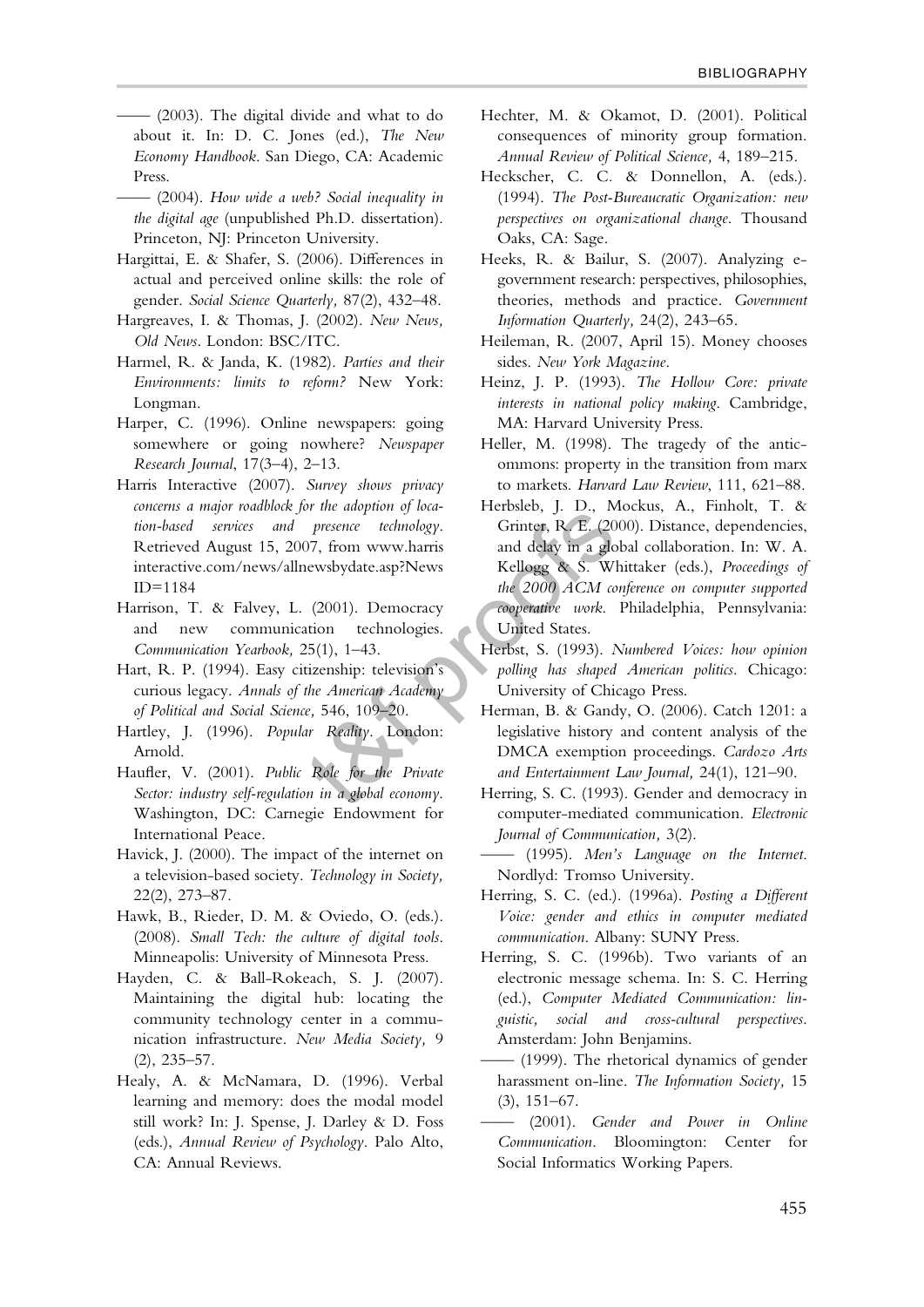- (2002). Cyber violence: recognizing and resisting abuse in online environments. Asian Women, 14, 187–212.
- Herring, S. C., Johnson, D. & DiBenedetto, T. (1995). This discussion is going too far! Male resistance to female participation on the internet. In: M. Bucholtz & K. Hall (eds.), Gender Articulated: language and the socially constructed self. New York: Routledge.
- Herring, S. C., Kouper, I., Scheidt, L. A. & Wright, E. (2004). Women and children last: the discursive construction of weblogs. In: L. Gurak, S. Antonijevik, L. Johnson, C. Ratliff & J. Reyman (eds.), Into the Blogosphere: rhetoric, community, and culture of weblogs. Minnespolis, MN: University of Minnesota online publication: http://blog.lib.umn.edu/ blogosphere/ Retrieved November 23, 2007.
- Hersh, S. (1997). The Dark Side of Camelot. New York: Little Brown.
- Heydemann, S. (ed.). (2004). Networks of Privilege in the Middle East: the politics of economic reform revisited. New York: Palgrave.
- Hick, S. F. & McNutt, J. G. (eds.). (2002). Advocacy, Activism and the Internet: community organization and social policy. Chicago: Lyceum Books.
- Hickson, D., MacMillan, C., Azumi, K. & Horvath, D. (1979). The grounds for comparative organization theory. In: C. Lammers & D. Hickson (eds.), Organizations Alike and Unalike. London: Routledge and Kegan Paul.
- Hickson, D. J., Hinings, C. R., McMillan, C. J. & Schwitter, J. P. (1974). The culture-free context of organizational structure: a trinational comparison. Sociology, 8(1), 59-80.
- Hill, K. A. & Hughes, J. E. (1998). Cyberpolitics: citizen activism in the age of the internet. New York, NY: Rowman and Littlefield.
- Hiller, H. H. & Franz, T. M. (2004). New ties, old ties and lost ties: the use of the internet in diaspora. New Media and Society, 6(6), 731–52.
- Hindman, M. (2005). The real lessons of Howard Dean: Reflections on the first digital campaign. Perspectives on Politics, 3(1), 121–28.
- Hirji, F. (2006). Common concerns and constructed communities: Muslim canadians, the internet and the war in Iraq. Journal of Communication Inquiry, 30(2), 125–41.
- Ho, K. C., Kluver, R. & Yang, K. (eds.). (2003). Asia.Com: Asia encounters the internet. London: Routledge.
- Hobolt, S. B. (2006). Direct democracy and European integration. Journal of European Public Policy, 13(1), 153–66.
- —— (2007). Taking cues on Europe? Voter competence and party endorsements in referendums on European integration. European Journal of Political Research, 46(2), 151–82.
- Hodkinson. (2004). Problems @ labour: towards net internationalism. In: R. K. Gibson, A. Rommele & S. Ward (eds.), Electronic Democracy: mobilisation, organisation and participation via new ICTs. London: Routledge.
- Hoff, J. (2004). The democratic potentials of information technology: attitudes of European MPs towards new technology. Information Polity, 9(2) 55–66.
- Hoff, J., Horrocks, I. & Tops, P. W. (2000). Democratic Governance and New Technology: technologically mediated innovations in political practice in Western Europe. London: Routledge.
- —— (2000). Introduction. In: J. Hoff, I. Horrocks & P. W. Tops (eds.), Democratic Governance and New Technology: technologically mediated innovations in political practice in Western Europe. London: Routledge.
- Hoffman, A. (1999). Institutional evolution and change: environmentalism and the US chemistry industry. Academy of Management Journal, 42(4), 351–71.
- The Units of economic reform<br>
The phase is a contribution of the Merculeum of the Merculeum C, eds.). (2002).<br>
The methanic and N<br>
I. G. (eds.). (2002). The metal of November 2010). The metal of the proofs of comparizatio Hoffman, D. L., Novak, T. P. & Schlosser, A. E. (2001). The evolution of the digital divide: examining the relationship of race to internet access and usage over time. In: B. M. Compaine (ed.), The Digital Divide: facing a crisis or creating a myth?. Cambridge, MA: MIT Press.
	- Hoffman, L. H. (2006). Is internet content different after all? A content analysis of mobilizing information in online and print newspapers. Journalism and Mass Communication Quarterly, 83(1), 58–76.
	- Holbrook, T. M. (1996). Do Campaigns Matter? Thousand Oaks, California; London: Sage Publications.
	- Holmes, D. (1997). Introduction: virtual politics, identity and community in cyberspace. In: D. Holmes (ed.), Virtual Politics: identity and community in cyberspace. London: Sage.
	- Hood, C., James, O. & Scott, C. (2000). Regulation of government: has it increased, is it increasing, should it be diminished? Public Administration, 78(2), 283–304.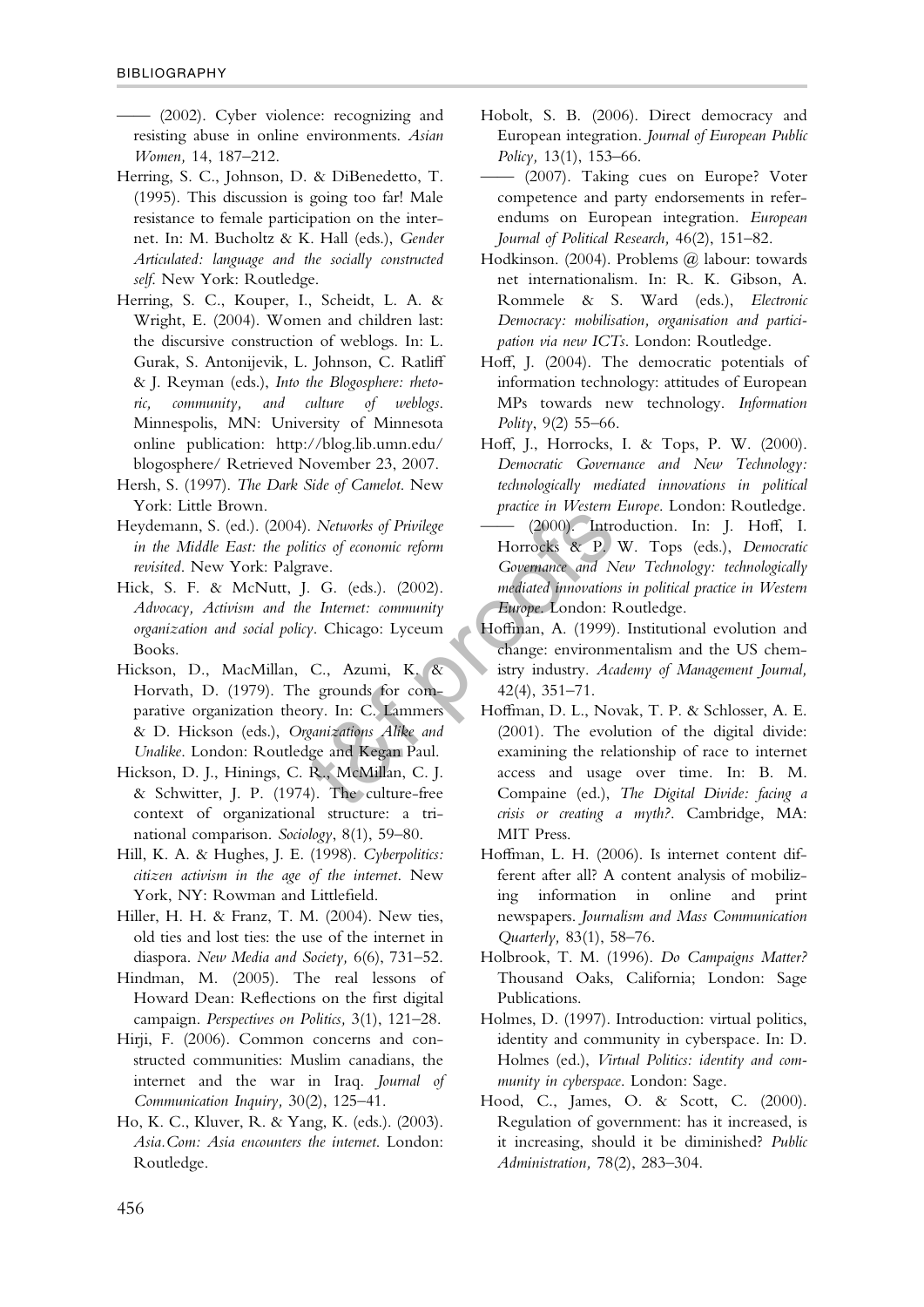- Hood, C. & Margetts, H. (2007). The Tools of Government in the Digital Age. London: Palgrave.
- Hoogvelt, A. (2001). Globalization and the Postcolonial World: the new political economy of development. Baltimore, MD: Johns Hopkins University Press.
- Hopkins, H. (2006). BBC favoured news source: but Wikipedia and Flickr growing in importance. Retrieved January 5, 2006, from www.hitwise. co.uk
- Hopkins, K. & Matheson, D. M. (2005). Blogging the New Zealand election: the impact of new media practices on the old game. Political Science, 57(2), 93–105.
- Horrigan, J. (2004). Broadband Penetration on the Upswing. Washington, DC: Pew Internet and American Life Project.
- —— (2006). Online News: for many home broadband users, the internet is a primary news source. Washington, DC: Pew Internet and American Life.
- —— (2007). A Typology of Information and Communication Technology Users. Washington DC: Pew Internet and American Life Project.
- Horrigan, J., Garrett, K. & Resnick, P. (2004). The Internet and Democratic Debate. Washington, DC: Pew Internet and American Life Project.
- The Content of Mormation and Sion making. Org<br>
1997 Users. Washington (3), 328–35.<br>
merican Life Project. Huang, Z, (2006).<br>
Resnick, P. (2004). Iocal levels: an an<br>
1998 Debate. Washington, sites. Issues in Informerican L Horrigan, J. & Rainie, L. (2002a). The Broadband Difference: how online behavior changes with highspeed internet connections. Washington DC: Pew Internet and American Life Project.
- Horrigan, J. B. & Rainie, L. (2002b). Counting on the Internet. Washington, DC: Pew Internet and American Life Project.
- Houston, F. (1999). What I saw in the digital sea. Columbia Journalism Review, (July/August), 34–7.
- Howard, P. N. (2001). Can technology enhance democracy? The doubters answer. Journal of Politics, 63(3), 949–55.
	- $(2003)$ . Digitizing the social contract: Producing American political culture in the age of new media. Communication Review, 6 (3), 213–45.
	- —— (2004). Embedded media: who we know, what we know, and the context of life online. In: P. N. Howard & S. Jones (eds.), Society Online: the internet in context. Thousand Oaks, CA: Sage.
	- $-$  (2005). Deep democracy, thin citizenship: the impact of digital media in political campaign strategy. Annals of the American Academy of Political and Social Science, 597, 153–70.

—— (2006). New Media Campaigns and the Managed Citizen. Cambridge: Cambridge University Press.

- Howard, P. N., Carr, J. & Milstein, T. (2005). Digital technology and the market for political surveillance. Surveillance and Society, 3(1), 59-73.
- Howard, P. N., Rainie, L. & Jones, S. (2001a). Days and nights on the internet: the impact of a diffusing technology. American Behavioral Scientist, 45(3), 383–404.
- (2001b). Days and nights on the internet: The impact of a diffusing technology. In: B. Wellman & C. Haythornthwaite (eds.), The Internet in Everyday Life. Oxford: Blackwell.
- Howard, P. N. & World Information Access Project (2006). World information access report 2006. Seattle: University of Washington.
- (2007). World information access report 2007: wired states. Seattle: University of Washington.
- Howes, M. (2002). Reflexive modernization, the internet and democratic environmental decision making. Organization & Environment, 15 (3), 328–35.
- Huang, Z. (2006). E-government practices at local levels: an analysis of US counties' websites. Issues in Information Systems, 7(2), 165–70.
- Huckfeldt, R., Johnson, P. E. & Sprague, J. (2004). Political Disagreement: the survival of diverse opinions within communication networks. New York: Cambridge University Press.
- Huckfeldt, R. & Sprague, J. (1995). Citizens, Politics, and Social Communication: information and influence in an election campaign. New York: Cambridge University Press.
- Hug, S. (2002). Voices of Europe: citizens, referendums, and European integration. Lanham, MD: Rowman and Littlefield.
- Hughes, D. M. (1999). The internet and the global prostitution industry. In: S. Hawthorne & R. Klein (eds.), Cyberfeminism: Connectivity, Critique & Creativity. Melbourne: Spinifex.
- —— (2004). The use of new communications and information technologies for sexual exploitation of women and children. In: D. D. Waskul (ed.), Net.Sexxx: reading on sex, pornography, and the internet. New York: Peter Lang.
- Human Rights Watch (2006). Race to the Bottom: corporate complicity in Chinese internet censorship. New York: Human Rights Watch.
- Hume, E. (1996). The new paradigm for news. Annals of the American Academy of Political and Social Science, 546, 141–53.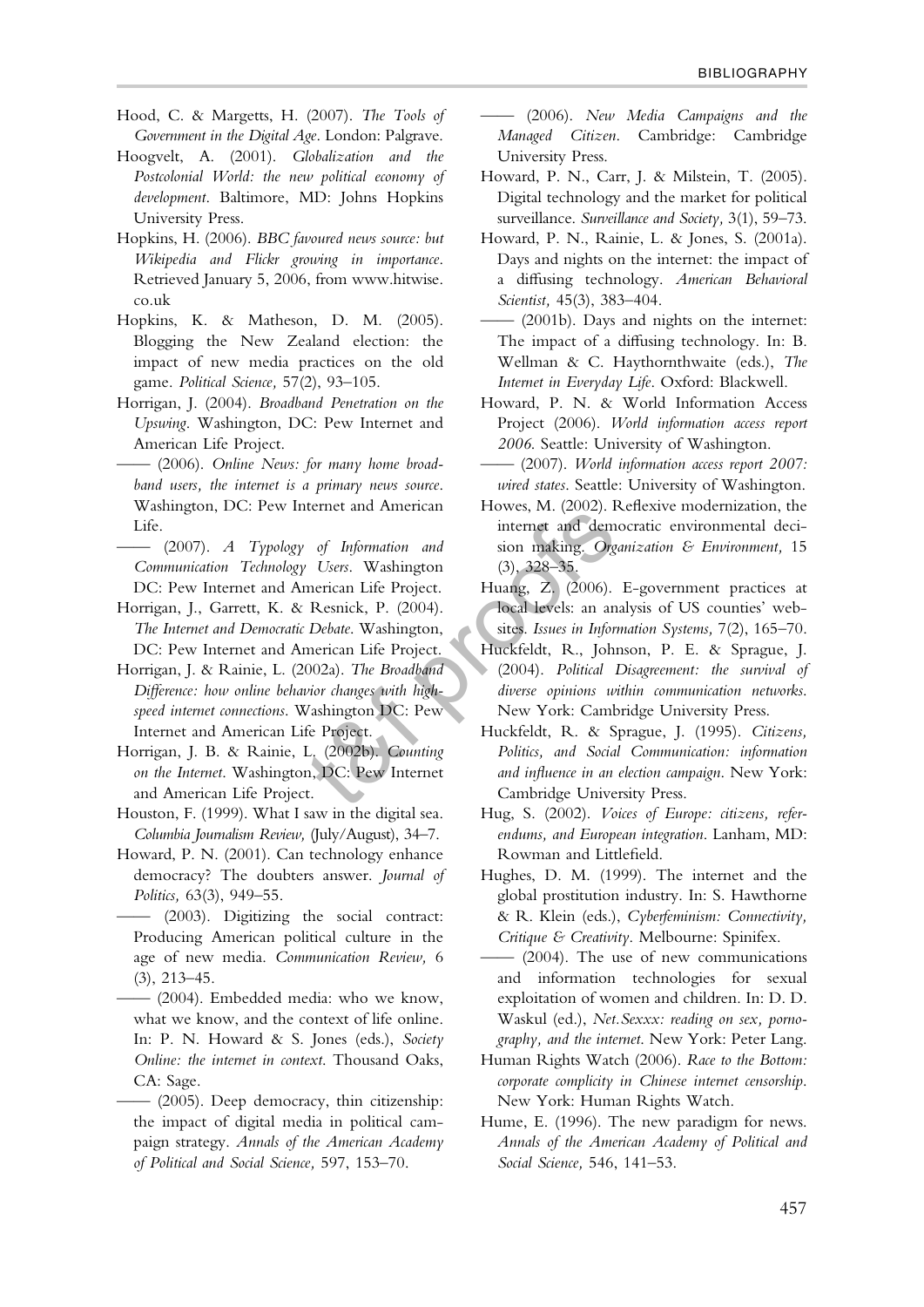- Hunter, D. (2001). Reason is too large: analogy and precedent in law. Emory Law Journal, 50 (Fall), 1197–264.
- —— (2003). Cyberspace as place and the tragedy of the digital anticommons. California Law Review, 91(2), 439–519.
- Huntington, S. (1996). The Clash of Civilizations and the Remaking of World Order. New York: Simon and Schuster.
- i2 Inc (2007). Denying criminals the use of the roads. Retrieved November 22, 2007, from www.i2. co.uk/company/press/default.asp?action=view &id=77
- Imfeld, C. & Scott, G. W. (2005). Under construction: measures of community building at newspaper web sites. In: M. B. Salwen, B. Garrison & P. D. Driscoll (eds.), Online News and the Public. Mahwah, NJ: Erlbaum.
- Ingber, S. (1984). The marketplace of ideas: a legitimizing myth. Duke Law Journal, 1984(1), 1–91.
- Inglehart, R. & Welzel, C. (2005). Modernization, Cultural Change and Democracy. London: Cambridge University Press.
- Initiative and Referendum Institute (2004). Ballot watch 2004 election summary. Los Angeles, CA: Initiative and Referendum Institute, University of Southern California.
- Institute for Applied Autonomy (2007). Institute for applied autonomy. Retrieved November 22, 2007, from www.appliedautonomy.com/isee.html
- International Telecommunication Union (2005). ICT statistics database. Retrieved November 22, 2007, from www.itu.int/ITU-D/icteye/ Indicators/Indicators.aspx#
- —— (2006). World Telecommunications Indicators Database, 8th edn. Geneva: International Telecommunication Union.
- Internet Governance Project (2004). Internet Governance: state of play. Working paper. Retrieved November 22, 2007, from http:// dcc.syr.edu/miscarticles/MainReport-final.pdf
- $-$  (2005). What to do about ICANN: a proposal for structural reform. Working paper. Retrieved November 23, 2007, from http://dcc.syr.edu/ miscarticles/IGP-ICANNReform.pdf
- Internet Systems Consortium (2004) Internet Domain Survey, Jan 2004: number of hosts advertised in the DNS. Redwood, CA: Internet Systems Consortium.
- Internet World Stats (2007). Internet World Stats: usage and population statistics. Retrieved

November 23, 2007, from www.internet worldstats.com

- Introna, L. & Nissenbaum, H. (2000). Shaping the web: why the politics of search engines matters. The Information Society, 16(3), 1–17.
- Iyengar, S. (1990). Framing responsibility for political issues: the case of poverty. Political Behavior, 12(1), 19–40.
- Jackson, B. & Jamieson, K. (2004). Finding facts in political debate. American Behavioral Scientist, 48, 229–37.
- Jackson, N. (2004). Email and political campaigning: the experience of MPs in Westminster. Journal of Systemics Cybernetics and Informatics, 2  $(5), 1-6.$
- Jacobs, L. R. & Skocpol, T. (2005). American democracy in an era of rising inequality. In: L. R. Jacobs & T. Skocpol (eds.), Inequality and American Democracy: what we know and what we need to learn. New York: Russell Sage Foundation.
- Jacobs, N. (ed.). (2006). Open Access: key strategic, technical and economic aspects. Oxford: Chandos Publishing.
- Examplemental Democration, We need to learn.<br>
Democracy. London: Jacobs, N. (ed.). (2005). Modernization, Foundation.<br>
Democracy. London: Jacobs, N. (ed.). (2008).<br>
Substitute (2004). Ballot Publishing.<br>
Thus Angeles, CA: Jaffe, J. M., Lee, Y., Huang, L. & Oshagan, H. (1995). Gender, pseudonyms and CMC: masking identities and baring souls. Paper presented at the Annual Conference of the International Communication Association, Albuquerque, New Mexico.
	- —— (1999). Gender identification, interdependence, and pseudonyms in CMC. Language patterns in an electronic conference. The Information Society, 15(4), 221–34.
	- Jalonick, M. C. (2006, August 22). YouTube catches candidates in compromising positions. USA Today.
	- Jamieson, K. (1992). Dirty Politics: Deception, Distraction, and Democracy. Oxford University Press.
	- Jamieson, K. & Hardy, B. (2007). Unmasking deception: the capacity, disposition, and challenges facing the press. In: D. Graber, D. McQuail & P. Norris (eds.) The Politics of News: the news of politics, 2nd edn. Washington DC: CQ Press, pp. 117–38.
	- Jamieson, K., Hardy, B. & Romer, D. (2007). The effectiveness of the press in serving the needs of American democracy. In: Institutions of American Democracy: a republic divided. New York: Oxford University Press, pp. 21–51.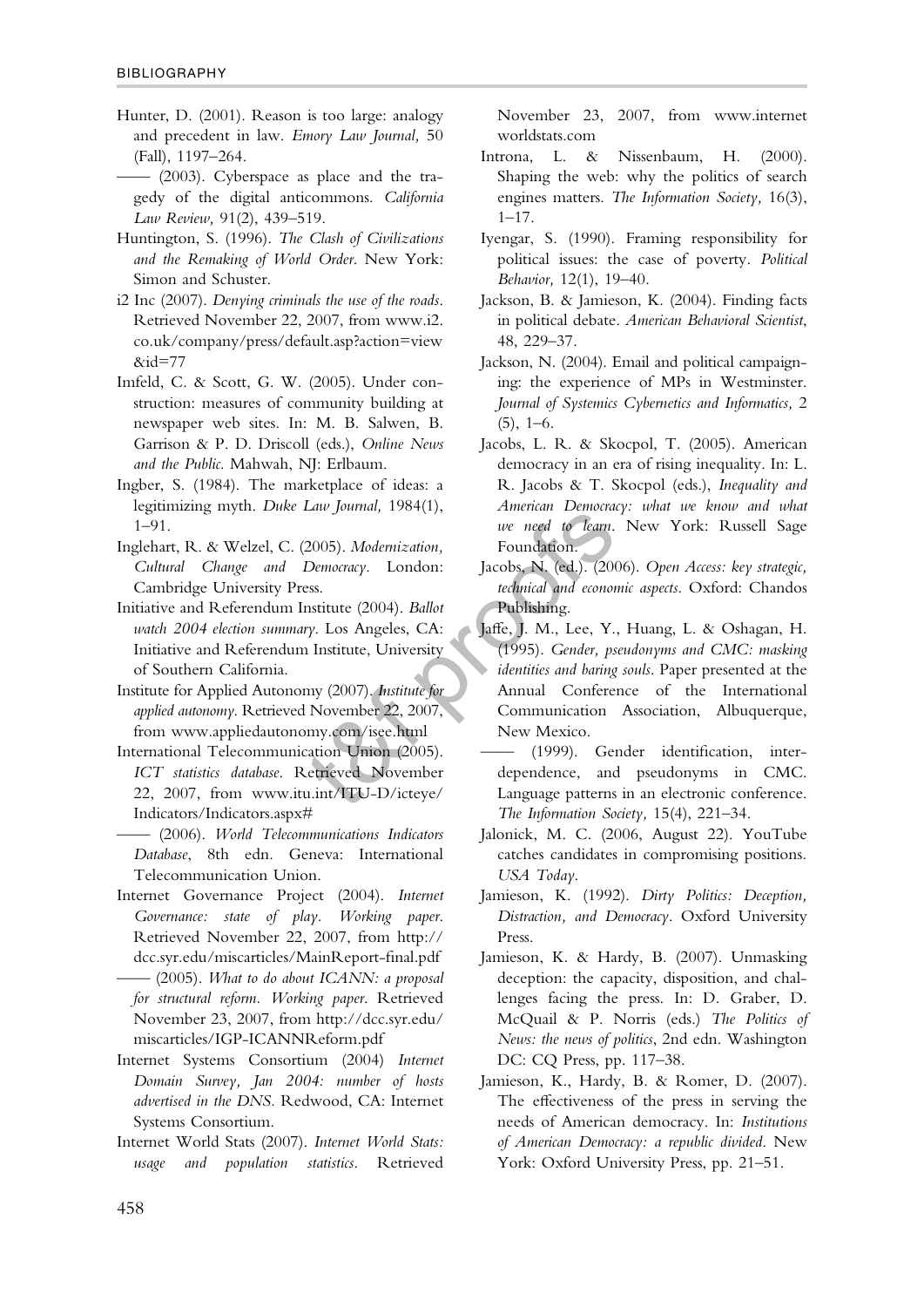- Jamieson, K. & Jackson, B. (2007). Unspun: finding facts in a world of disinformation. New York: Random House.
- Jamieson, K. & Waldman, P. (2003). The Press Effect: politicians, journalists, and the stories that shape the political world. Oxford: Oxford University Press.
- Janda, K. (1993). Comparative political parties: Research and theory. In: A. W. Finifter (ed.), Political Science: the state of the discipline II. Washington DC: American Political Science Association.
- Jankowski, N. W. & van Selm, M. (2000). The promise and practice of public debate in cyberspace. In: K. Hacker & J. van Dijk (eds.), Digital democracy: issues of theory and practice. London: Sage.
- Janssen, D. & Kies, R. (2005). Online forums and deliberative democracy. Acta Politica, 40 (3), 317–35.
- ail marketing and the (2004). The 2000<br>September 20, 2006, Foundations of<br>ection.com/content/ Cambridge Unive<br>lones, B. D. (1994).<br>N. (2003). Internet Jones, B. D. (1994).<br>N. (2003). Internet in Democratic Politic problems Jenkins, G. S. (2004). Email marketing and the 2004 election. Retrieved September 20, 2006, from www.imediaconnection.com/content/ 4499.asp
- Jennings, M. K. & Zeitner, V. (2003). Internet Use And Civic Engagement. Public Opinion Quarterly, 67(3), 311–34.
- Jensen, J. L. (2003). Public spheres on the internet: anarchic or government-sponsored – a comparison. Scandinavian Political Studies, 26 (4), 349–74.
- —— (2003). Virtual democratic dialogue? Bringing together citizens and politicians. Information Polity, 8(1–2), 29–47.
- Jensen, M. J., Danziger, J. N. & Venkatesh, A. (2007). Civil society and cyber society: the role of the internet in community associations and democratic politics. The Information Society, 23(1), 39–50.
- Johnson, P. E. (1998). Interest group recruiting: finding members and keeping them. In: A. J. Cigler & B. A. Loomis (eds.), Interest Group Politics. Washington, DC: CQ Press.
- Johnson, T. J., Braima, M. A. M. & Sothirajah, J. (1999). Doing the traditional media sidestep: comparing the effects of the internet and other nontraditional media with traditional media in the 1996 presidential campaign. Journalism and Mass Communication Quarterly, 76(1), 99–123.
- Johnson, T. J. & Kaye, B. K. (1998a). A vehicle for engagement or a haven for the disaffected? Internet use, political alienation, and voter

participation. In: T. J. Johnson, C. E. Hays & S. P. Hays (eds.), Engaging the Public: how the government and media can reinvigorate democracy. Lanham, MD: Roman and Littlefield.

- —— (1998b) Cruising is believing? Comparing internet and traditional sources on media credibility measures. Journalism & Mass Communication Quarterly, 75, 325–40.
- —— (2002). Webelievability: a path model examining how convenience and reliance predict online credibility. Journalism and Mass Communication Quarterly, 79(3), 619–42.
- $-$  (2004). Wag the blog: how reliance on traditional media and the internet influence credibility perceptions of weblogs among blog users. Journalism and Mass Communication Quarterly, 81(3), 622–42.
- Johnston, P. (2007, March 27). CCTV cameras get upgrade at police request. Daily Telegraph.
- Johnston, R., Hagen, M. G. & Jamieson, K. H. (2004). The 2000 Presidential Election and the Foundations of Party Politics. Cambridge: Cambridge University Press.
- Jones, B. D. (1994). Reconceiving Decision-Making in Democratic Politics: attention, choice, and public policy. Chicago: University of Chicago Press.
- Jones, B. D. & Baumgartner, F. R. (2005). The Politics of Attention: how government prioritizes
- problems. Chicago: University of Chicago Press. Jones, S. G. (1997). The internet and its social
- landscape. In: S. G. Jones (ed.), Virtual Culture: identity and communication in cybersociety. Thousand Oaks, CA: Sage.
- Jones-Correa, M. (1998). Between Two Nations: the political predicament of Latinos in New York city. Ithaca, NY: Cornell University Press.
- Jordan, A. G. (1998). Introduction. In: F. F. Ridley & A. G. Jordan (eds.), Protest Politics: cause groups and campaigns. Oxford: Oxford University Press.
- Jordan, A. G. & Maloney, W. A. (1998). The Protest Business? Mobilizing campaign groups. Manchester: Manchester University Press.
- Jordan, T. (2001). Hactivism: direct action on the electronic flows of information societies. In: K. M. Dowding, J. Hughes & H. Margetts (eds.), Challenges to Democracy: ideas, involvement and institutions. Basingstoke: Palgrave.
- Jordan, T. & Taylor, P. (1998). A sociology of hackers. The Sociological Review, 46(4), 757-80.
- Jordan Times (2000, July 11). Jordan IT industry to launch the reach initiative. Jordan Times.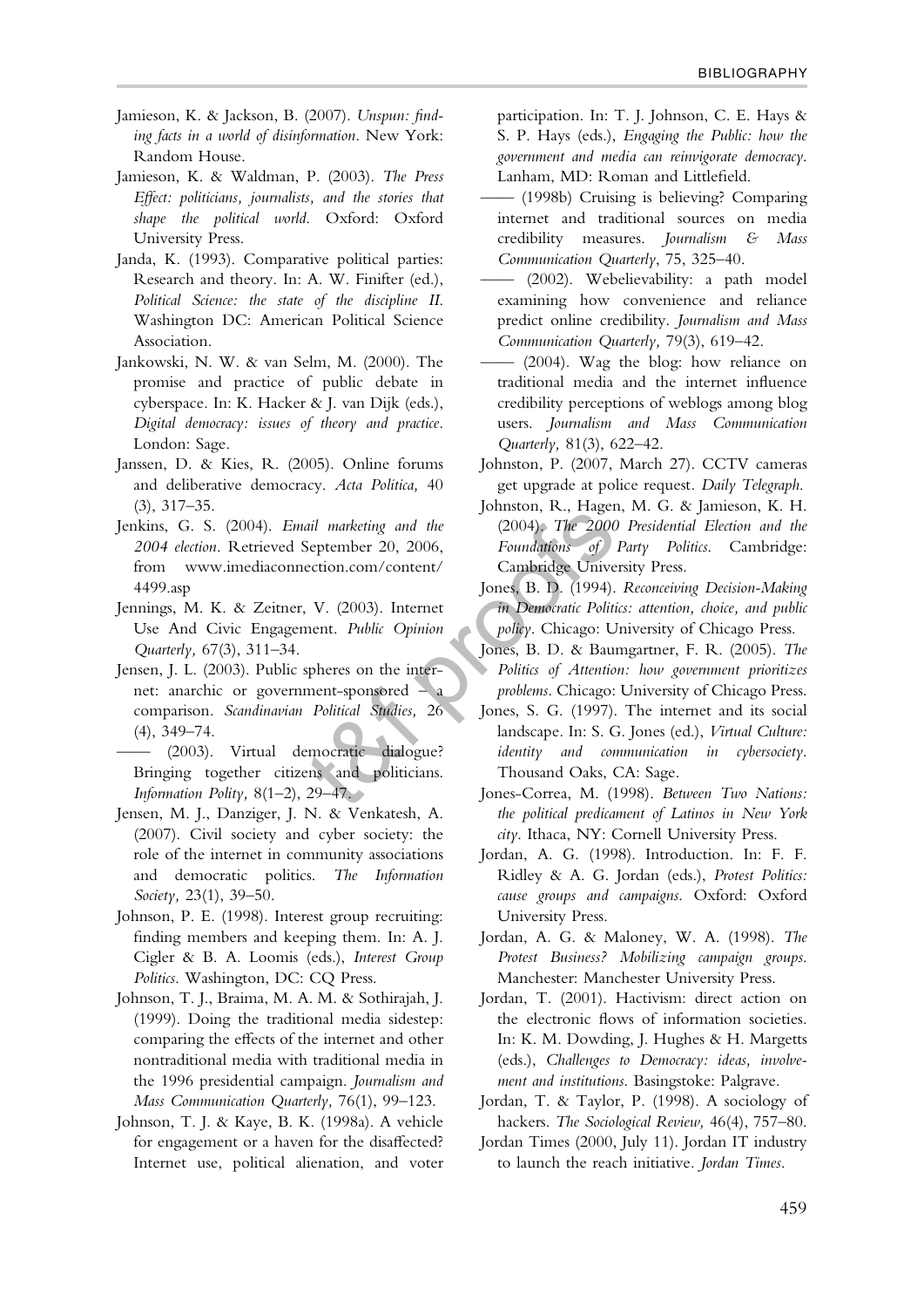- Juels, A. (2006). RFID security and privacy: a research survey. IEEE Journal on Selected Areas in Communications, 24(2), 381.
- Jung, J.-Y., Ball-Rokeach, S. J., Kim, Y. C. & Matei, S. (2007). ICTs and communities in the twenty-first century: challenges and perspectives. In: R. Mansell, C. Averou, D. Quah & R. Silverstone (eds.), The Oxford Handbook of Information and Communication Technologies. Oxford: Oxford University Press.
- Jung, J.-Y., Qiu, J. L. & Kim, Y. C. (2001). Internet connectedness and inequality: beyond the "Divide". Communication Research, 28(4), 507–35.
- Kaestle, D. F., Campbell, A., Finn, J. D., Johnson, S. T. & Mickulecky, L. J. (2001). Adult literacy and education in America: four studies based on the national adult literacy survey. Washington, DC: U.S. Department of Education, National Center for Education Statistics.
- Kahin, B. & Keller, J. (1997). Coordinating the Internet. Cambridge: MIT Press.
- Kahn, R. & Kellner, D. (2004). New media and internet activism: from the "Battle of Seattle" to blogging. New Media and Society, 6(1), 87–95.
- Kaid, L. L. (2002). Political advertising and information seeking: comparing exposure via traditional and internet channels. Journal of Advertising, 31(1), 27–35.
- Example 2014<br>
197). Coordinating the Consequences Of Ir<br>
197). Coordinating the Consequences Of Ir<br>
1988<br>
1988<br>
1988<br>
1988<br>
1988<br>
1988<br>
1989<br>
1989<br>
1989<br>
1989<br>
1989<br>
1989<br>
1989<br>
1989<br>
1989<br>
1989<br>
1999<br>
1989<br>
1999<br>
1999<br>
19  $-$  (2006). Political web wars: the use of the internet for political advertising. In: A. P. Williams & J. C. Tedesco (eds.), The Internet Election: perspectives on the web in campaign 2004. Lanham, MD: Rowman and Littlefield.
- Kain, J. (1968). Housing segregation, negro employment and metropolitan decentralization. Quarterly Journal of Economics, 82(2), 175–97.
- Kalathil, S. & Boas, T. C. (2003). Open Networks, Closed Regimes: the impact of the internet on authoritarian rule. Washington, DC: Carnegie Endowment for International Peace.
- Kaldor, M. (2003). Global Civil Society: an answer to war. Cambridge: Polity.
- Kaldor-Robinson, J. (2002). The virtual and the imaginary: the role of diasporic new media in the construction of a national identity during the break-up of Yugoslavia. Oxford Development Studies, 30(2), 177–87.
- Kamalipour, Y. (ed.). (2006). Global Communication, 2nd edn. Belmont: Wadsworth.
- Kamm, O. (2007, April 9). A parody of democracy. The Guardian.
- Kane, T. (2007). Economic freedom in five regions. In: Heritage Foundation (ed.). 2007 Index of Economic Freedom. Washington, DC: Heritage Foundation.
- Kasarda, J. D. (1990). City jobs and residents on a collision course: the urban underclass dilemma. Economic Development Quarterly, 4(4), 286–307.
- Katz, E. (1981). Communications in the 21st century: in defense of media events. Organizational Dynamics, 10(1), 68–80.
- (1996). And deliver us from segmentation. Annals of the American Academy of Political and Social Science, 546, 22–33.
- Katz, J. E. & Aspden, P. (1997). A nation of strangers. Communications of the ACM, 40(12), 81–6.
- Katz, J. E., Rice, R. E & Aspden, P. (2001). The internet, 1995–2000: access, civic involvement and social interaction. American Behavioral Scientist, 45(3), 404–19.
- Katz, J. E. & Rice, R. E. (2002). Social Consequences Of Internet Use: access, involvement, and interaction. Cambridge, MA: MIT Press.
- Kaufmann, J. (1968). Conference Diplomacy: an introductory analysis. Leiden: Martinus Nijhof Publishers.
- Kavanagh, D. (1995). Election Campaigning: the new marketing of politics. Oxford: Blackwell.
- Kavanaugh, A. L. & Patterson, S. J. (2001). The impact of community computer networks on social capital and community involvement. American Behavioral Scientist, 45(3), 469–509.
- Kaye, B. K. & Johnson, T. J. (2004). A web for all reasons: uses and gratifications of internet components for political information. Telematics and Informatics, 21(3), 197–223.
- Kaye, K. (2006). Online political ad spending down from '04 election. Retrieved March 15, 2007, from www.clickz.com/showPage.html?page= 3623858
- Kaylor, C., Deshazo, R. & van Eck, D. (2001). Gauging e-government: a report on implementing services among American cities. Government Information Quarterly, 18(4), 293–307.
- Kearney, J. D. & Merrill, T. (2000). The influence of amicus curia briefs on the supreme court. University of Pennsylvania Law Review, 148 (January), 743–855.
- Keck, M. & Sikkink, K. (1998). Activists Beyond Borders: advocacy networks in international politics. Ithaca: Cornell University Press.
- Kelly, R. (2005). Election Expense Limits. London: House of Commons Library.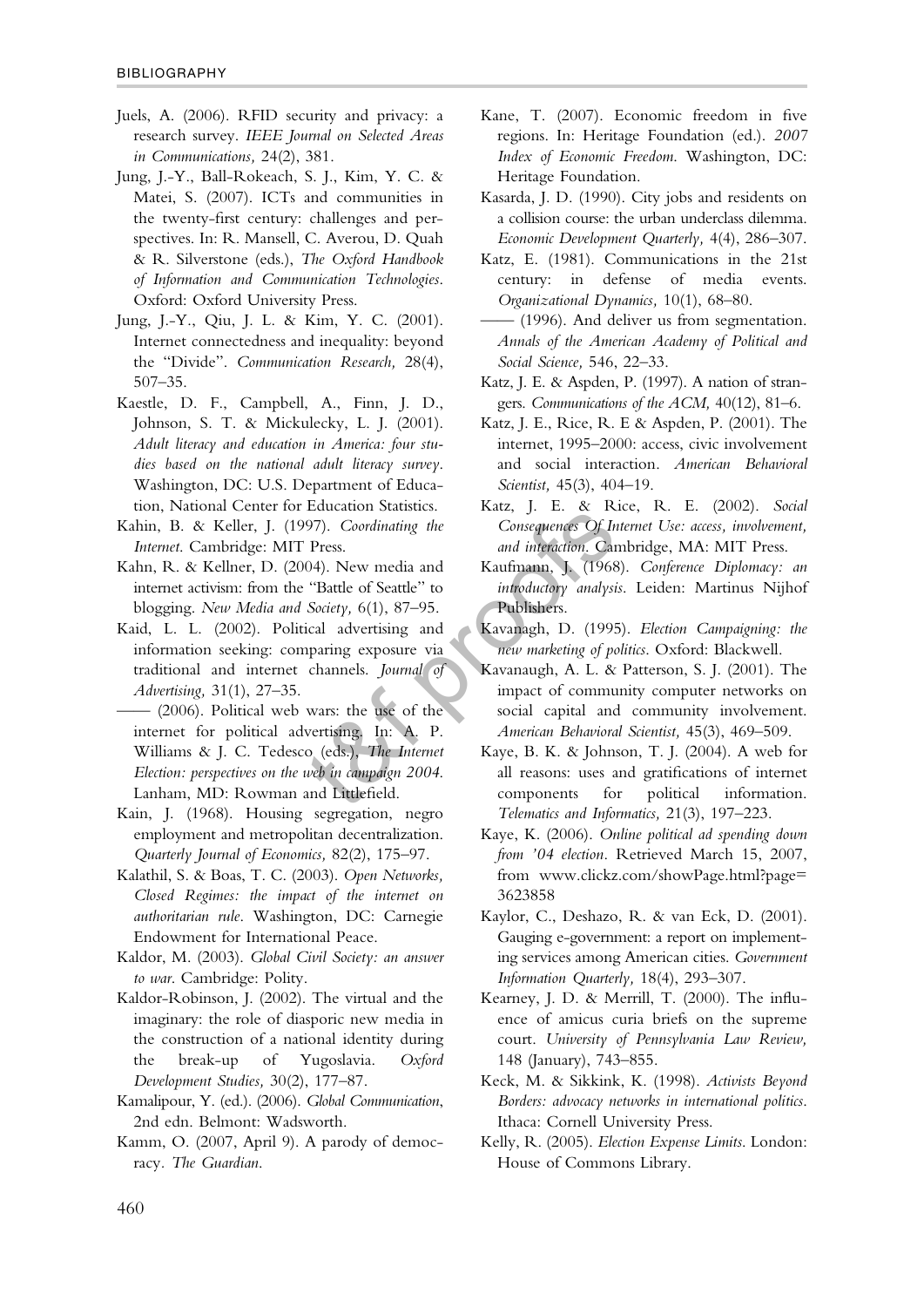- Kendall, L. (1998). Are you male or female? In: J. O'Brien & J. Howard (eds.), Everyday Inequalities: critical inquiries. London: Basil Blackwell.
- Kenix, L. (2007). In search of utopia: an analysis of non-profit web pages. Information, Communication and Society, 10(1), 69–94.
- Kensinger, L. (2003). Plugged in praxis: critical reflections on US feminism, internet activism, and solidarity with women in Afghanistan. Journal of International Women's Studies, 5(1), 1–28.
- Kenski, K. & Jamieson, K. H. (2006). Issue knowledge and perceptions of agreement in the 2004 Presidential General Election. Presidential Studies Quarterly, 36(2), 243–59.
- Keohane, R. (1984). After Hegemony. Princeton: Princeton University Press.
- Keohane, R. & Nye, J. (1989). Power and Interdependence. New York: HarperCollins.
- Kerbel, M. R. & Bloom, J. D. (2005). Blog for America and civic involvement. Harvard International Journal of Press Politics, 10(4), 3–27.
- Kerr, A. (2002). Representing users in the design of video games. In: F. Mäyrä (ed.), Proceedings of computer games and digital cultures conference. Tampere: Tampere University Press.
- Kerr, O. S. (2003). The problem of perspective in internet law. Georgetown Law Journal, 91 (February), 357–405.
- Key, V. O. (1964). Politics, Parties and Pressure Groups, 5th edn. New York: Thomas Y. Crowell.
- Kibby, M. (2001). Women and sex entertainment on the internet: discourses of gender and power. Mots Pluriels, 19.
- Kibby, M. & Costello, B. (2001). Between the image and the act: interactive sex entertainment on the internet. Sexualities: Studies in Culture and Society, 4(3), 353–69.
- Kidd, D. (2003). Indymedia.Org: a new communications commons. In: M. McCaughey & M. Ayers (eds.), Cyberactivism: online activism in theory and practice. New York: Routledge.
- Kim, J., Wyatt, R. O. & Katz, E. (1999). News, talk, opinion, participation: the part played by conversation in deliberative democracy. Political Communication, 16(4), 361–85.
- Kim, J. Y. (2006). The impact of internet use patterns on political engagement: a focus on online deliberation and virtual social capital. Information Polity, 11(1), 35–49.
- Kim, M. Y., Barbour, J., Hals, M., Lewkowicz, M. & Tewksbury, D. (2001). Informational and participatory use of the internet and trust in the political system. Paper presented at the Annual Meeting of the Midwest Association for Public Opinion Research, Chicago, IL.
- Kim, Y. C. & Ball-Rokeach, S. J. (2003). Koreans in Los Angeles: community and market. Los Angeles: Korea Central Daily.
- $-$  (2006). Civic engagement from a communication infrastructure perspective. Communication Theory, 16(1), 1–25.
- Kim, Y. C., Jung, J.-Y. & Ball-Rokeach, S. J. (2002). Ethnicity, place, and communication technology: geo-ethnic effect on multi-dimensional internet connectedness in urban communities. Paper presented at the International Communication Association Annual Conference. Seoul: Korea.
- Kim, Y.-C., Jung, J. E. L., Cohen, E. L. & Ball-Rokeach, S. J. (2004). Internet connectedness before and after 9/11. New Media and Society, 6(5), 611–31.
- the Calculary of the moderating effects of the moderation of the moderation of the moderation of the moderating effects and present approximately process and the moderating effects of the moderating effects of the moderati Kim, Y. M. (2007). How intrinsic and extrinsic motivations interact in selectivity: investigating the moderating effects of situational information processing goals in issue publics' web behavior. Communication Research, 34(2), 185–211.
	- Kimber, R. (2005). UK general election 2005: election blogs and forums. Retrieved November 22, 2007, from www.psr.keele.ac.uk/area/uk/ ge05/electionblogs.htm
	- Kinder, D. R. (2003). Communication and politics in the age of information. In: D. O. Sears, L. Huddy & R. Jervis (eds.), Oxford Handbook of Political Psychology. Oxford: Oxford University Press.
	- King Abdullah of Jordan. (2007). Introduction to IT development. Retrieved November 22, 2007, from www.kingabdullah.jo/main.php? main\_page=0&lang\_hmka1=1
	- Kiousis, S. (2002). Interactivity: a concept explication. New Media and Society, 4(3), 355–83.
	- Kirchner, H. (2001). Internet in the Arab world: a step towards information society? In: K. Hafez (ed.), Mass Media, Politics and Society in the Middle East Cresskill, NJ: Hampton Press.
	- Kirsch, I. S., Jungeblut, A., Jenkins, L. & Kolstad, A. (2002). Adult Literacy in America: a first look at the findings of the national adult literacy survey. Washington, DC: U.S. Department of Education, National Center for Education Statistics.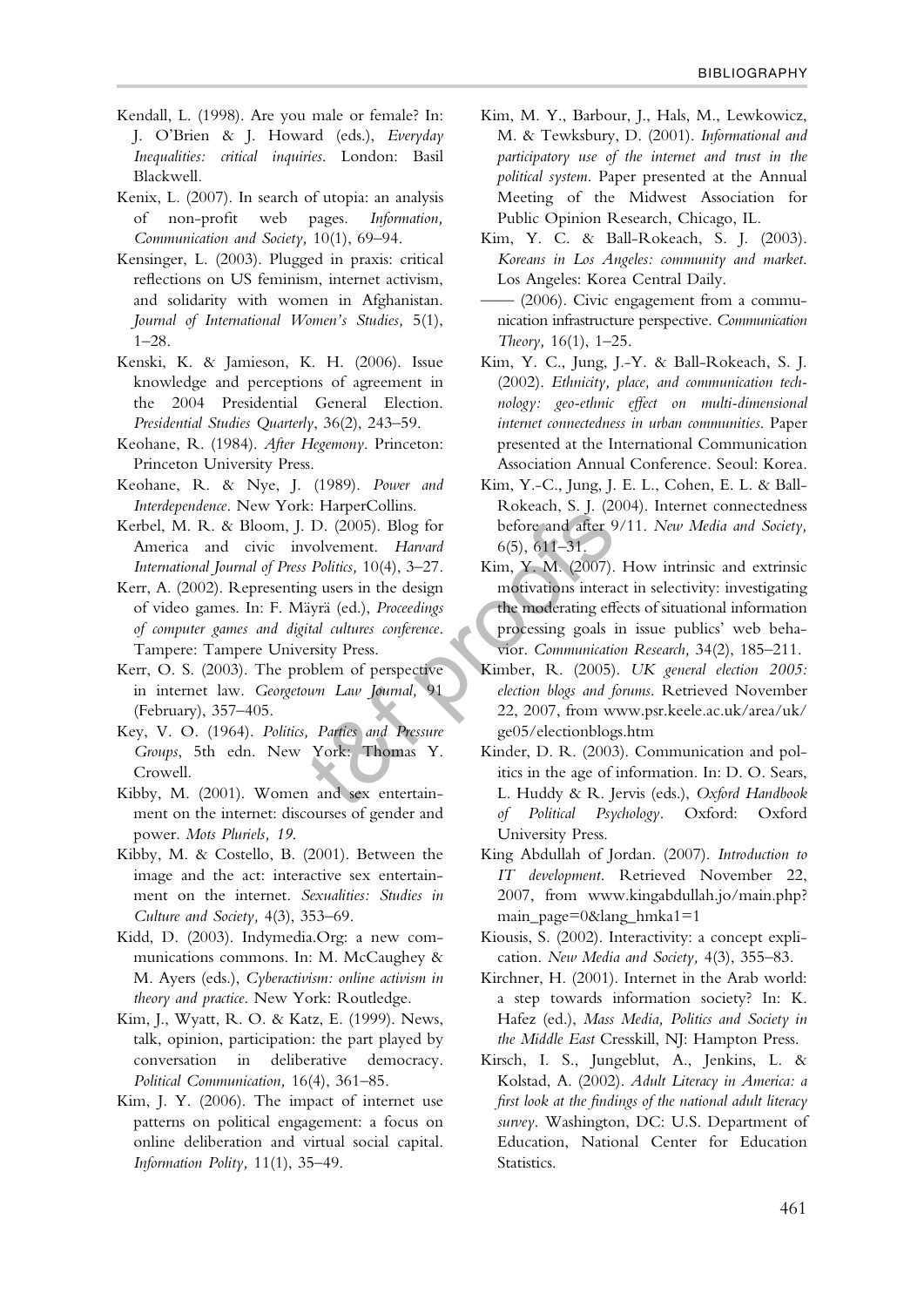- Kitschelt, H. (1986). Political opportunity structures: anti nuclear movements in four democracies. British journal of political science, 1(16), 57–85.
- Klapper, J. T. (1960). The Effects of Mass Communication. New York: Free Press.
- Klein, H. (2004). Understanding WSIS: an institutional analysis of the UN World Summit on the Information Society. Information Technology and International Development, 1(3–4),  $3 - 14$ .
- Kleiner, A. & Lewis, L. (2003). Internet access in US public schools and classrooms: 1994–2002. Washington, DC: National Center for Education Statistics, Department of Education.
- Kling, R. (1996). Hopes and horrors: technological utopianism and anti-utopianism in narratives of computerization. In: R. Kling (ed.), Computerization and Controversy. Boston: Academic Press.
- Klingemann, H.-D. (1999). Mapping political support in the 1990s: a global analysis. In: P. Norris (ed.), Critical Citizens. Oxford: Oxford University Press.
- Klotz, R. J. (2004). The Politics of Internet Communication. Lanham, MD: Rowman and Littlefield.
- Kluver, R. (2004). Political culture and information technology in the 2001 Singapore general election. Political Communication, 21(4), 435–58.
- —— (2005). Political culture in online politics. In: M. Consalvo & M. Allen (eds.), Internet Research Annual. Newbury Park, CA: Sage.
- Kluver, R. & Banerjee, I. (2005). Political culture, regulation and democratization: the internet in nine Asian countries. Information, Communication, and Society, 8(1), 30–46.
- Kluver, R., Jankowski, N. W., Foot, K. A. & Schneider, S. M. (eds.). (2007). The Internet and National Elections: a comparative study of web campaigning. New York: Routledge.
- Knobloch, S., Hastall, M., Zillman, D. & Callison, C. (2003). Imagery effects on the selective reading of internet news magazines. Communication Research, 30(1), 3–29.
- Knobloch-Westerwick, S., Sharma, N., Hansen, D. L. & Alter, S. (2005). Impact of popularity indications on readers' selective exposure to online news. Journal of Broadcasting and Electronic Media, 49(3), 296–313.
- Kobayashi, T., Ikeda, K. & Miyata, K. (2006). Social capital online: collective use of the

internet and reciprocity as lubricants of democracy. Information, Communication and Society, 9(5), 582-611.

- Kohut, A. (2000). Internet users are on the rise: but public affairs interest isn't. Columbia Journalism Review, 38(5), 68–69.
- —— (2003). Perceptions of partisan bias seen as growing – especially by Democrats: cable and internet loom large in fragmented political news universe. Washington, DC: Pew Internet and American Life Project.
- Koster, M. (1997). A method for web robots control: networking working group, internet engineering task force from www.robots.txt.org/wc/norobotsrfc.html
- Kraemer, K. & King, J. (1986). Computing and public organisations. Public Administration Review, 46(6), 488–96.
- (2006). Information technology and administrative reform: will e-government be different? International Journal of E-government Research, 2(1), 1–20.
- Example 18 different? International analysis. In: P. different? Internations: Control. Control. Control. Computer.<br>
18 Example 2001 Singapore (Control. Computer distance in the 2001 Singapore (Control. Computer distance in Kraemer, K. & Kling, R. (1985). The political character of computerization in service organizations: citizens interests or bureaucratic control. Computers and the Social Sciences, 1(2), 77–89.
	- Kranich, N. (2004). The information commons: a policy report. New York: NYU School of Law.
	- Kranzberg, M. (1985). The information age: evolution or revolution? In: B. Guile (ed.), Information Technologies and Social Transformation. Washington, DC: National Academy Press.
	- Krasner, S. (ed.). (1983). International Regimes. Ithaca: Cornell University Press.
	- Krasner, S. D. (1982). Structural causes and regime consequences: regimes as intervening variable. International Organization, 36(3), 185–205.
	- Kraut, R., Kiesler, S., Boneva, B., Cummings, J. & Helgeson, V. (2002). Internet paradox revisited. Journal of Social Issues, 58(1), 49–74.
	- Kraut, R., Lundmark, V., Patterson, M., Kiesler, S., Mukopadhyay, T. & Scherlis, W. (1998). Internet paradox: a social technology that reduces social involvement and psychological wellbeing? American Psychologist, 53(9), 1017–31.
	- Krebs, K. (2002, November 25). Homeland security bill heralds IT changes. The Washington Post.
	- Kreimer, S. F. (2001). Technologies of protest: insurgent social movements and the first amendment in the era of the internet.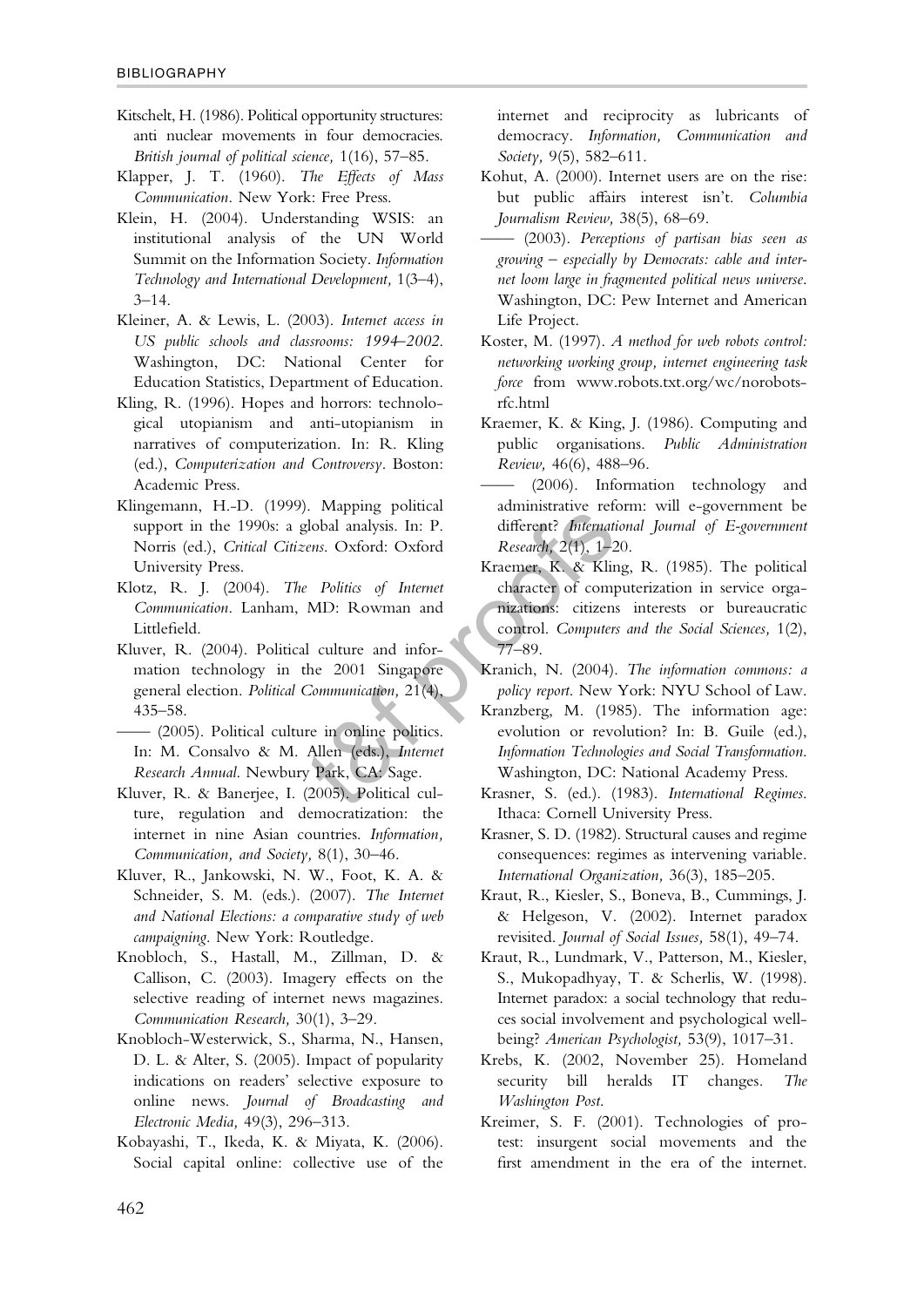University of Pennsylvania Law Review, 150(1), 119–71.

- Kretchmer, S. & Carveth, R. (2001). The color of the net: African-Americans, race, and cyberspace. Computers and Society, 31(3), 9–14.
- Kriesi, H., Koopmans, R., Duyvendask, J. W. & Giugni, M. G. (1995). New Social Movements in Western Europe: a comparative analysis. Minneapolis: University of Minnesota Press.
- Kroløkke, C. H. (2003). Grrl explorers of the world wild web. Nora: Nordic Journal of Women's Studies, 11(3), 140–48.
- Krosnick, J. A. (1990). Government policy and citizen passion: a study of issue publics in contemporary America. Political Behavior, 12 (1), 59–92.
- Krueger, B. S. (2002). Assessing the potential of internet political participation in the United States. American Politics Research, 30(5), 476–98.
- $-$  (2006). A comparison of conventional and internet political mobilization. American Politics Research, 34(6), 759–76.
- Kulikova, S. V. & Perlmutter, D. D. (2007). Blogging down the dictator? The Kyrgyz revolution and samizdat websites. Gazette, 69 (1), 29–50.
- Kush, C. (2000). Cybercitizen: how to use your computer to fight for all the issues you care about. New York: St. Martin's Press.
- tion. American Politics 119–23.<br>
LaRose, R. & East<br>
tter, D. D. (2007). cognitive theory<br>
ttator? The Kyrgyz cations: toward a<br>
websites. *Gazette*, 69 dance. Journal of<br>
Media, 48(3), 358-<br>
seen: how to use your<br>
Lasch, C Kwak, N., Poor, N. & Skoric, M. M. (2006). Honey, I shrunk the world! The relation between internet use and international engagement. Mass Communication and Society, 9 (2), 189–213.
- Kwak, N., Williams, A. E., Wang, X. & Lee, H. (2005). Talking politics and engaging politics: an examination of the interactive relationships between structural features of political talk and discussion engagement. Communication Research, 32(1), 87–111.
- Kyllonen, P. & Christal, R. (1990). Reasoning ability is (little more than) working-memory capacity? Intelligence, 14(4), 389-433.
- Lacharite, J. (2002). Electronic decentralisation in China: a critical analysis of internet filtering policies in the People's Republic of China. Australian Journal of Political Science, 37(2), 333–46.
- Lægran, A. S. (2004). Just another boys' room? Internet cafés as gendered technosocial spaces. In: M. Lie (ed.), He, She and IT Revisited: new perspectives on gender in the information society. Oslo: Gyldendal Akademisk.
- Lakoff, G. & Johnson, M. (2003). Metaphors We Live By. Chicago, IL: University of Chicago Press.
- Lander, M. (2005, December 14). Tech firms find home in revived Estonia. The International Herald Tribune.
- Landes, W. M. & Posner, R. A. (2004). The Political Economy of Intellectual Property Law. Washington, DC: AEI-Brookings Joint Center for Regulatory Studies.
- Lane, F. (2000). Obscene Profits: the entrepreneurs of pornography in the cyber age. London: Routledge.
- Lane, G. & Thelwall, S. (2005). Urban Tapestries: public authoring, place and mobility. London: Proboscis.
- Langman, L. (2005). From virtual public spheres to global justice: a critical theory of internetworked social movements. Sociological Theory, 23(1), 42–74.
- Lappin, T. (1995). Trucking. Wired, January, 119–23.
- LaRose, R. & Eastin, M. S. (2004). A social cognitive theory of internet uses and gratifications: toward a new model of media attendance. Journal of Broadcasting and Electronic Media, 48(3), 358–77.
- Lasch, C. (1979). The Culture of Narcissism. New York: Norton and Company.
- $(1987)$ . The degradation of the political arts. In: S. Goldberg & C. Strain (eds.), Technological Change and the Transformation of America. Carbondale, IL: Southern Illinois University Press, pp. 79–90.
- Latour, B. (2005). Reassembling the Social: an introduction to actor network theory. Oxford: Oxford University Press.
- Laudon, K. (1974). Computers and Bureaucratic Reform. New York: John Wiley and Sons.
- Lawson-Borders, G. & Kirk, R. (2005). Blogs in campaign communication. American Behavioral Scientist, 49(4), 548–59.
- Lazer, D. & Mayer-Schönberger, V. (eds.). (2007). From E-gov to I-gov: governance and information technology in the 21st century. Cambridge, MA: MIT Press.
- Leadbeater, C. & Mulgan, G. (1997). Lean democracy and the leadership vacuum. In: G. Mulgan (ed.), Life After Politics: new thinking for the twenty first century. London: Fontana.
- Leake, C. (2007, February, 11). The tiny airline spy that spots bombers in the blink of an eye. Mail on Sunday, p. 52.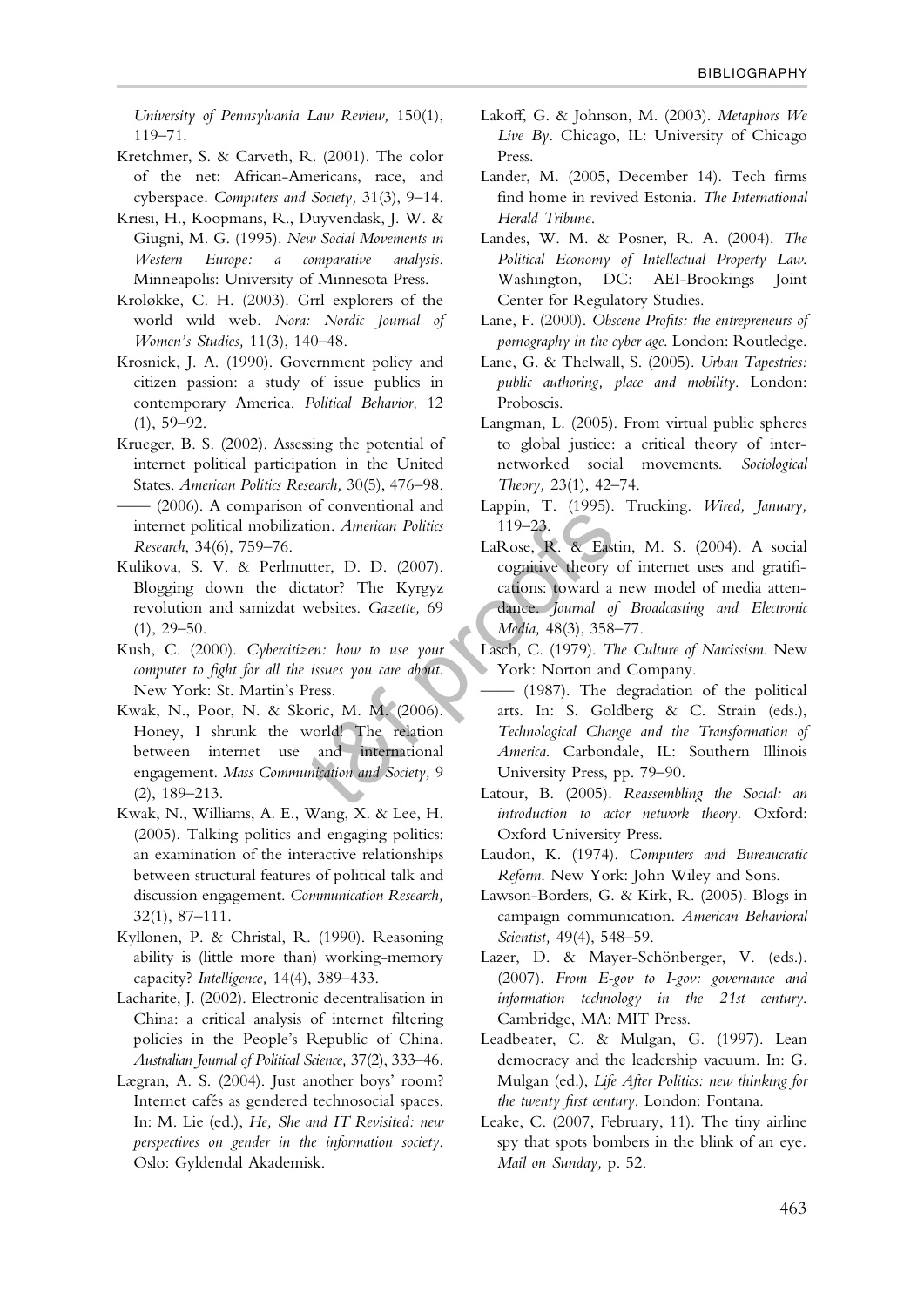- Lebert, J. (2003). Wiring human rights activism: Amnesty International and the challenges of information communication technology. In: M. McCaughey & M. D. Ayers (eds.), Cyberactivism: online activism in theory and practice. New York: Routledge.
- Leblebici, H., Salancik, G. R., Copay, A. & King, T. (1991). Institutional change and the transformation of interorganizational fields: an organizational history of the US radio broadcasting industry. Administrative Science Quarterly, 36(3), 333–63.
- LeDuc, L. (2003). The Politics of Direct Democracy: referendums in global perspective. Peterborough, Ontario: Broadview Press.
- Lee, E. (1997). The Labour Movement and the internet: the new internationalism. London: Pluto Press.
- Leib, E. J. (2006). Can direct democracy be made deliberative? Buffalo Law Review, 54, 903–25.
- Leiner, B. M., Cerf, V. G., Clark, D. D., Kahn, R. E., Kleinrock, L., Lynch, D. C., et al. (2003). A Brief History of the Internet. Reston, VA: Internet Society.
- Lemley, M. A. (2003). Place and cyberspace. California Law Review, 91(2), 521–42.
- Clark, D. D., Kahn, Press.<br>
Clark, D. D., Kahn, Press.<br>
ynch, D. C., et al. Lillie, J. J. M. (2004)<br>
the Internet. Reston, the net apparatus.<br>
Lim, J. (2006). A cr<br>
ace and cyberspace.<br>
(2), 521–42. Mass Communication<br>
sub Lenhart, A. (2003). The ever-shifting internet population: a new look at internet access and the digital divide. Washington, DC: Pew Internet and American Life Project.
- Lenhart, A. & Fox, S. (2006). Bloggers: a portrait of the internet's new story tellers Washington, DC: Pew Internet and American Life Project.
- Lerner, D. (1962). The Passing of Traditional Society. Glencoe, Ill: Free Press.
- Lessig, L. (1999). Code and Other Laws of Cyberspace. New York: Basic Books.
- —— (2001). The Future of Ideas. New York: Random House.
- —— (2004). Free Culture. New York: Penguin Press.
- —— (2006). Code: version 2.0. New York: Basic Books.
- Leston-Bandeira, C. (forthcoming). The Impact of the Internet on Parliaments: a legislative studies framework. Parliamentary Affairs.
- Lewin, K. (1946). Action research and minority problems. Journal of Social Issues, 2(4), 34–46.
- Lewis, H. (2006). The wild wild web: international internet regulation. Harvard Political Review, 33(1), 12–13.
- Li, C. (2004). Internet content control in China. International Journal of Communications Law and Policy,  $8(1)$ .
- Li, Q. (2005). Gender and CMC: a review on conflict and harassment. Australasian Journal of Educational Technology, 21(3), 382–406.
- Li, X. (1998). Web page design and graphic use of three US newspapers. Journalism and Mass Communication Quarterly, 75(2), 353–65.
- —— (2006). Introduction. In: X. Li (ed.), Internet Newspapers: the making of a mainstream media. Mahwah, NJ: Erlbaum.
- Libicki, M. C. (1998). Information war, information peace. Journal of International Affairs, 51 (2), 411.
- Liff, S. (2004). Locating civil society participation in WSIS. Oxford Internet Institute Seminar Paper. Oxford Internet Institute, Oxford.
- Lijphart, A. (1984). Democracies: patterns of majoritarian and consensus government in twenty-one countries. New Haven, CT: Yale University Press.
- Lillie, J. J. M. (2004). Cyberporn, sexuality, and the net apparatus. Convergence, 10(1), 43–65.
- Lim, J. (2006). A cross-lagged analysis of agenda setting among online news media. Journalism and Mass Communication Quarterly, 83(2), 298–312.
- Lin, N. (2001). Social Capital: a theory of social structure and action. Cambridge: Cambridge University Press.
- Lippmann, W. (1922). Public Opinion. New York: Free Press.
- Lipton, J. (2004). Mixed metaphors in cyberspace: property in information and information systems. Loyola University Chicago Law Journal, 35, 235–74.
- Lizza, R. (2002, November 18). Head count: how the GOP learned voter turnout. New Republic.
- $-$  (2006, August 20). The YouTube election. New York Times.
- Lloyd, J. (2004). What the Media are Doing to our Politics. London: Constable.
- Locke, J. (1959). An Essay Concerning Human Understanding. New York: Dover.
- London, S. (1993). Electronic Democracy. Dayton, OH: Kettering Foundation.
- Long, N. E. (1958). The local community as an ecology of games. American Journal of Sociology, 64(3), 251–61.
- Loughlan, P. (2006). Pirates, parasites, reapers, sowers, fruits, foxes. The metaphors of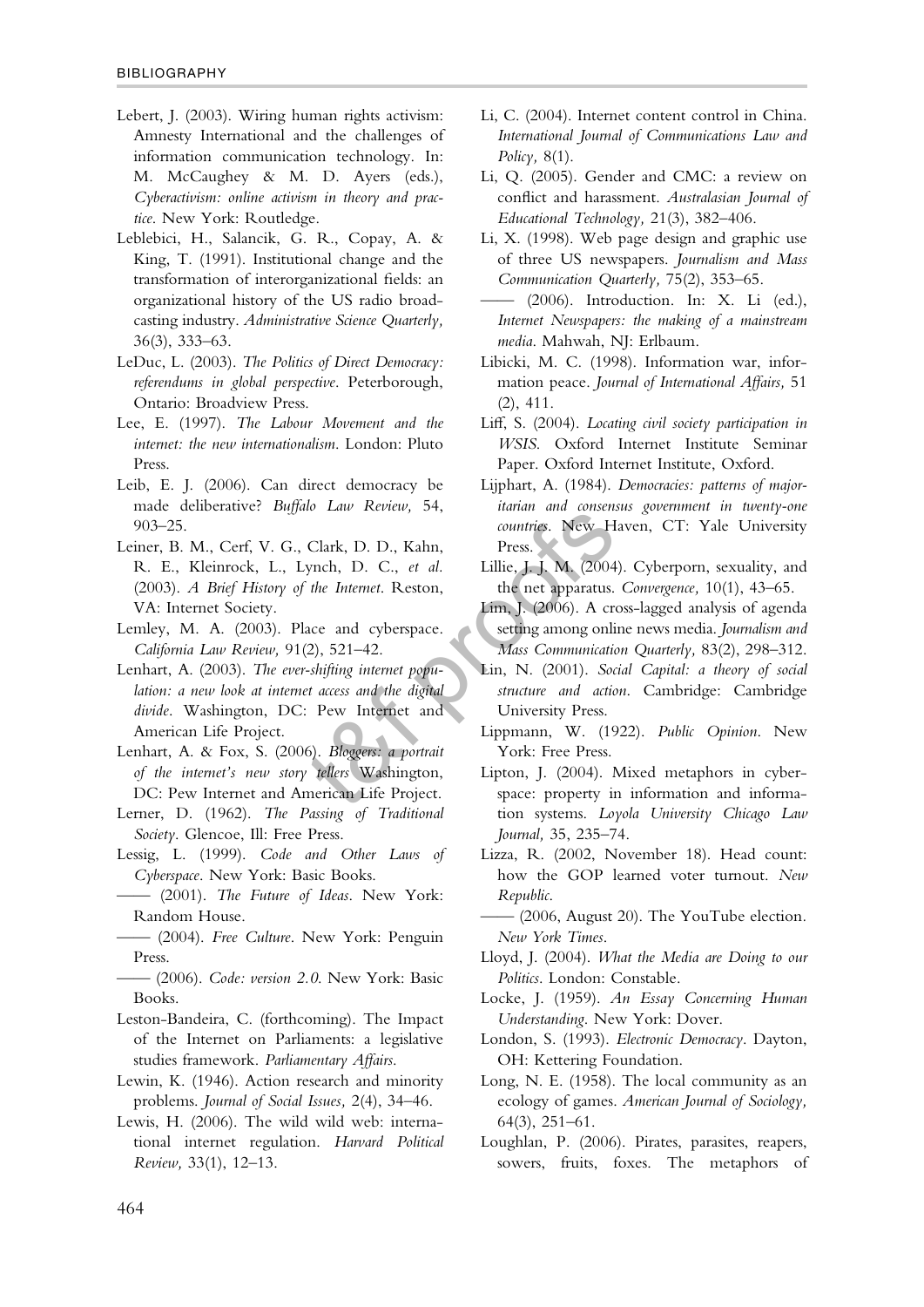intellectual property. The Sydney Law Review, 28(June), 211–26.

- Lowrey, W. (2006). Mapping the journalism– blogging relationship. Journalism and Mass Communication Quarterly, 7(4), 477–500.
- Lowrey, W. & Anderson, W. (2005). The journalist behind the curtain: participatory functions on the internet and their impact on perceptions of the work of journalism. Journal of Computer-Mediated Communication, 10(3).
- Lowry, R. (2004, November 29). Bush's wellmapped road to victory: how Rove et al. pulled it off. National Review.
- Lupia, A. (1994). Shortcuts versus encyclopedias: information and voting behavior in California insurance reform elections. American Political Science Review, 88(1), 63–76.
- $(2001)$ . Dumber than chimps? An assessment of direct democracy voters. In: L. J. Sabato, H. R. Ernst & B. A. Larson (eds.), Dangerous Democracy? The battle over ballot initiatives in America. Lanham, MD: Rowman and Littlefield.
- Lupia, A. & Matsusaka, J. G. (2004). Direct democracy: new approaches to old questions. Annual Review of Political Science, 7, 463–82.
- E. T. Latson (eas.),<br>
The battle over ballot internet user pen<br>
the Middle East, 1<br>
I. G. (2004). Direct Madden, M. (2007)<br>
hes to old questions. Washington, DC:<br>
Science, 7, 463–82. Life Project.<br>
M. D. (1998). The Middis Lupia, A. & McCubbins, M. D. (1998). The Democratic Dilemma: can citizens learn what they need to know? Cambridge UK: Cambridge University Press.
- Lupia, L. & Sin, G. (2003). Which public goods are endangered? How evolving technologies affect the logic of collective action. Public Choice (117), 315–31.
- Luskin, R. C., Fishkin, J. S., McAllister, I., Higley, J. & Ryan, P. (2005). Deliberation and Referendum Voting. Stanford, CA: Stanford University.
- Lusoli, W. & Ward, S. J. (2003). Virtually participating: a survey of party members online. Information Polity, 7(4), 1–17.
- —— (2004). Digital ranks and file: activists perceptions and the use of the internet. British Journal of Politics and International Relations, 7 (4), 453–70.
- (2006). Hunting protestors: mobilization, participation and protest online in the Countryside Alliance. In: S. Oates, D. M. Owen & R. K. Gibson (eds.), The Internet and Politics: citizens, voters, and activists. London: Routledge.
- Lynch, M. (2005). Voices of the New Arab Public: Iraq, al-Jazeera, and Middle East politics today. New York: Columbia University Press.
- Lyon, D. (ed.). (2002). Surveillance as Social Sorting: privacy, risk, and automated discrimination. London: Routledge.
- Lyotard, J. F. (1984). The Postmodern Condition. Minneapolis: University of Minnesota Press.
- MacAskill, E. (2007, July 11 2007). McCain campaign hits crisis point. The Guardian.
- MacGregor, P. (2007). Tracking the online audience: metric data start a subtle revolution. Journalism Studies, 8(2), 280–98.
- Macintosh, A., Malina, A. & Whyte, A. (2002). Designing e-democracy in Scotland. European Journal of Communications, 27, 261–78.
- Mackenzie, A. (2006). Cutting Code: software and sociality. New York: Peter Lang.
- Maclean, D. (2004). Herding Schrodinger's Cats: some conceptual tools for thinking about internet governance. United Nations Information and Communications Technologies Task Force.
- Madar Research. (2002). PC penetration vs internet user penetration in GCC countries. Journal of Knowledge, Economy and Research on the Middle East, 1(October), 1–15.
- Madden, M. (2007). Online video July 2007. Washington, DC: Pew Internet and American Life Project.
- Madison, M. J. (2005). Law as design: objects, concepts and digital things. Case Western Reserve Law Review, 56(Winter), 381–478.
- Magid, L. (2007, July 19). Global positioning by cellphone. New York Times.
- Maguire, S., Hardy, C. & Lawrence, T. B. (2004). Institutional entrepreneurship in emerging fields: HIV/AIDS treatment advocacy in Canada. Academy of Management Journal, 47(5), 657–80.
- Mair, P. & Von Biezen, I. (2004). Party membership in twenty European democracies, 1980–2000. Party Politics, 7(1), 5–21.
- Malbin, M. J. & Cain, S. A. (2007). The Ups and Downs of Small and Large Donors: a campaign finance institute analysis of pre- and post-BCRA contributions to federal candidates and parties, 1999–2006. Washington DC: Campaign Finance Institute.
- Malina, A. (1999). Perspectives on citizen democratization and alienation in the virtual public sphere. In: B. Hague & B. Loader (eds.), Digital Democracy: discourse and decision making in the information age. New York: Routledge.
- Maltby, S. & Keeble, R. (eds.). (2007). Communicating War: memory, media and military. Bury St Edmunds: Arima Publishing.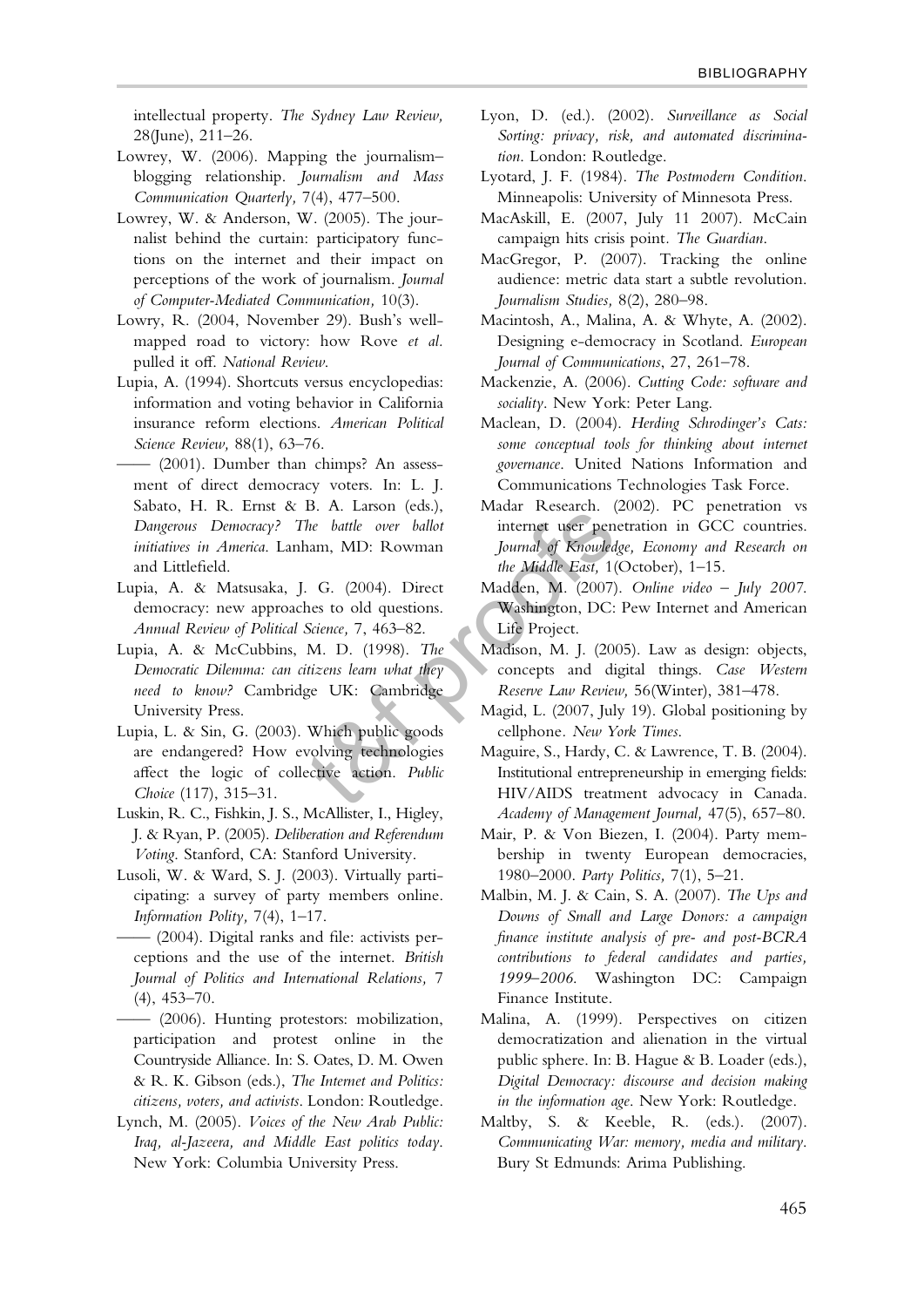- Manjoo, F. (2003). Blogland's man of the people. Retrieved July 20, 2006, from http://archive. salon.com/tech/feature/2003/07/03/dean\_web/ index\_np.html
- —— (2004). Howard Dean's fatal system error. Retrieved July 20, 2006, from http://dir.salon. com/story/tech/feature/2004/01/21/dean\_inter net/index.html
- Manovich, L. (2001). The Language of New Media. Cambridge, MA: MIT Press.
- Marcella, R., Baxter, G. & Moore, N. (2002). An exploration of the effectiveness for the citizen of web-based systems of communicating UK parliamentary and devolved assembly information. Journal of Government Information, 29(6), 371–91.
- March, J. G. & Olsen, J. P. (1989). Rediscovering Institutions: the organizational basis of politics. New York: Free Press.
- March, L. (2006). Virtual parties in a virtual world: Russian parties and the political internet. In: S. Oates, D. M. Owen & R. K. Gibson (eds.), The Internet and Politics: citizens, voters, and activists. London: Routledge.
- Frances in a virtual virtual social test.<br>
A. Owen & R. K. Behavioral Scientist,<br>
A. Owen & R. K. Behavioral Scientist,<br>
t and Politics: citizens, Matsusaka, J. G. (20<br>
1: Routledge. the initiative, public<br>
lational Perfor Margetts, H. (1997). The National Performance Review: a new humanist public management. In: A. Massey (ed.), Globalization and Marketization of Government Services: comparing contemporary public sector developments. Basingstoke: Macmillan.
- —— (1999). Information Technology in Government: Britain and America. London: Routledge.
- —— (2006). Cyber parties. In: R. S. Katz & W. J. Crotty (eds.), Handbook of Party Politics. London: Sage.
- Margetts, H. & Yared, H. (2003). Incentivization of E-Government. London: National Audit Office.
- Margolis, M. & Resnick, D. (2000). Politics as Usual: the cyberspace revolution. Thousand Oaks, CA: Sage.
- Margolis, M., Resnick, D. & Levy, J. (2003). Major parties dominate, minor parties struggle: US elections and the internet. In: R. K. Gibson, P. Nixon & S. J. Ward (eds.), Political Parties and the Internet: net gain? London: Routledge.
- Margolis, M., Resnick, D. & Tu, C. (1997). Campaigning on the internet: parties and candidates on the world wide web in the 1996 primary season. Harvard International Journal of Press/Politics, 2(1), 59–78.
- Margulis, S. (2003). On the status and contribution of Westin's and Altman's theories of privacy. Journal of Social Issues, 59(2), 411–29.
- Martin, C. H. & Stronach, B. (1992). Politics East and West: a comparison of Japanese and British political culture. Armonk, NY: M. E. Sharpe.
- Marvin, C. (1988). When Old Technologies Were New. New York: Oxford University Press.
- Marwell, G. & Oliver, P. (1993). The Critical Mass in Collective Action: a micro-social theory. New York: Cambridge University Press.
- Massey, B. L. & Luo, W. (2005). Chinese newspapers and market theories of web journalism. Gazette, 67, 359–71.
- Massey, D. S. & Denton, N. A. (1993). American Apartheid: segregation and the making of the underclass. Cambridge, MA: Harvard University Press.
- Matei, S. & Ball-Rokeach, S. J. (2001). Real and virtual social ties: connections in the everyday lives of seven ethnic neighborhoods. American Behavioral Scientist, 45(3), 550–63.
- Matsusaka, J. G. (2004). For the Many or the Few: the initiative, public policy, and American democracy. Chicago: University of Chicago Press.
- May, C. (2005). The academy's new electronic order? Open source journals and publishing political science. European Political Science, 4(1), 14–24.
- $(2007)$ . The World Intellectual Property Organization. London: Routledge.
- May, C. & Sell, S. (2005). Intellectual Property Rights: a critical history. Boulder, CO: Lynne Rienner.
- Mayo, E. & Steinberg, T. (2007). The Power of Information. London: Cabinet Office.
- Mayor's Advisory Council on Closing the Digital Divide. (2007). The City that Networks: transforming society and economy through digital excellence. Chicago: Office of the Mayor of Chicago.
- McCarthy, J. & Zald, M. (1977). Resource mobilization and social movements: a partial theory. American Journal of Sociology, 82(6), 1212–41.
- McCaughey, M. & Ayers, M. D. (2003). Cyberactivism: online activism in theory and practice. New York; London: Routledge.
- McChesney, R. (1995). The internet and US communication policy-making in historical and critical perspective. Journal of Computer-Mediated Communication, 1(4).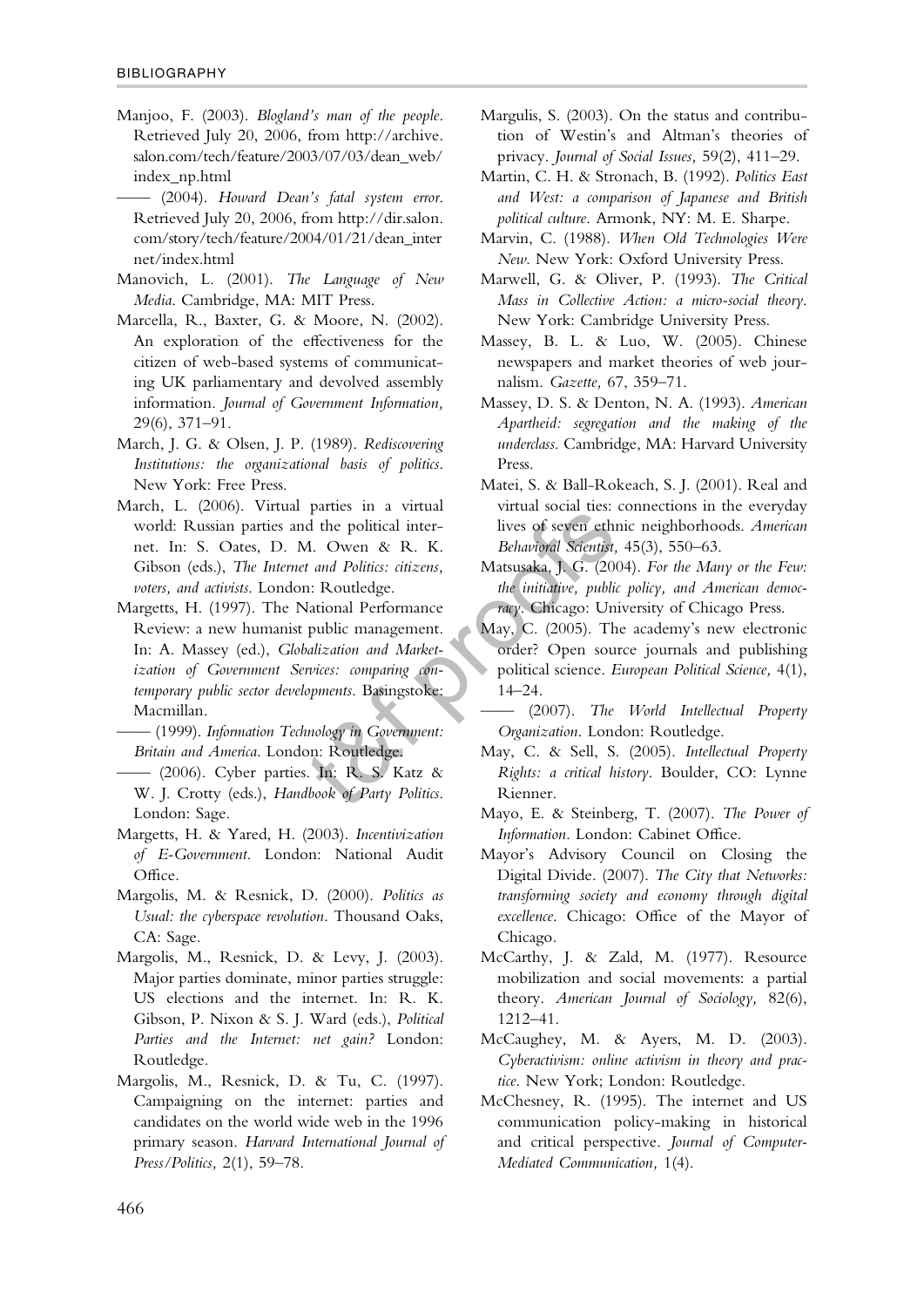—— (2004). Media policy goes to main street: the uprising of 2003. Communication Review, 7 (3), 223–58.

- McChesney, R. W. (2004). The Problem of the Media: US communication politics in the 21st century. New York: Monthly Review Press.
- McCombs, M. E., Shaw, D. L. & Weaver, D. L. (1997). Communication and Democracy: exploring the intellectual frontiers in agenda-setting theory. Mahwah, NJ: Erlbaum.
- McFarland, A. (2007). Participation as civic innovation. Paper presented at the Midwest Political Science Association Annual Conference, Chicago, IL.
- McFerrin, R. & Wills, D. (2007). High noon on the western range: a property rights analysis of the Johnson County war. Journal of Economic History, 67(1), 69–92.
- McGowan, D. (2005). The trespass trouble and the metaphor muddle (University of Minnesota Law School legal studies research paper series). Minnesota: University of Minnesota Law School.
- McKay, D. (2005). American Politics and Society, 6th edn. Oxford: Blackwell.
- McLeod, J. M. & McDonald, D. G. (1985). Beyond simple exposure: media orientations and their impact on political processes. Communication Research, 12(1), 3–33.
- The Miller, H. (2006).<br>
The Miller Coronal Control of the Miller Coronal Coronal Case of the Miller Coronal Case of the Miller Coronal Coronal Coronal Coronal Coronal Coronal Coronal Coronal Coronal Coronal Coronal Coronal McLeod, J. M., Scheufele, D. A., Moy, P., Horowitz, E. M., Holbert, R. L., Zhang, W. et al. (1999). Understanding deliberation: the effects of discussion networks on participation in a public forum. Communication Research, 26 (6), 743–74.
- McNair, B. (2002). Striptease Culture: sex, media and the democratization of desire. New York: Routledge.
- —— (2006). Cultural Chaos: journalism, news and power in a globalized world. London: Routledge.  $(2007)$ . An Introduction to Political

Communication, 4th edn. London: Routledge.

- Melucci, A. (1994). A strange kind of newness: what's "new" in new social movements. In: E. Laraña, H. Johnston & J. Gusfield (eds.), New Social Movements: from ideology to identity. Philadelphia, PA: Temple University Press.
- —— (1996). Challenging Codes: collective action in the information age. Cambridge: Cambridge University Press.
- Menjivar, C. (2003). Religion and immigration in comparative perspective: Catholic and Evangelical Salvadorans in San Francisco,

Washington, DC, and Phoenix. Sociology of Religion, 64(1), 21–45.

- Merrill, J. C. & Lowenstein, R. L. (1979). Media, Messages, and Men: new perspectives in communication, 2nd edn. New York, NY: Longman.
- Meyer, J. W. & Rowan, B. (1977). Institutionalized organizations: formal structure as myth and ceremony. American Journal of Sociology, 83(2), 440–63.
- Meyer, J. W. & Scott, W. R. (1983). Organizational Environments: ritual and rationality. London: Sage.
- Michelin (2006). Michelin researcher honored for RFID advancements. Retrieved August 15, 2007, from www.michelinmedia.com/pressSingle/ value=MCH2006042061739
- Michels, R. (1915). Political Parties: a sociological study of the oligarchical tendencies of modern democracy. New York: The Free Press.
- Milbank, D. & Van de Hei, J. (2004, May 31, 2004). From Bush, unprecedented negativity: scholars say campaign is making history with often-misleading attacks. Washington Post, p. 1.
- Mill, J. S. (1998). On Liberty and other Essays. Oxford: Oxford University Press.
- Miller, J. (2004, February 9). Online extra: congress rebuffs e-gov fund, centralized hiring site in '04 spending. Government Computer News.
- Miller, T. (2007). Cultural Citizenship. Philadelphia, PA: Temple University Press.
- Miller, W. E. & Shanks, J. M. (1996). The New American Voter. Cambridge, MA: Boston Press.
- Milner, H. (2006). The digital divide: the role of political institutions in technology diffusion. Comparative Political Studies, 39(2), 176–99.
- Milner, H. V. (2003). The diffusion of the internet globally: the role of political institutions. Paper presented at the American Political Science Association Annual Meeting, Philadelphia, PA.
- Ministers of the European Union (2006). Ministerial declaration on e-inclusion (Riga declaration). Riga, Latvia.
- Ministry of Economic Affairs and Communications of Estonia (2006). Information technology in public administration of Estonia yearbook 2005. Ministry of Economic Affairs and Communications of Estonia.
- Ministry of Finance Government of Singapore (2007). Singapore e-government 2006. Singapore.
- Mitra, A. (1997a). Diasporic web sites: ingroup and outgroup discourse. Critical Studies in Mass Communication, 14(2), 158–81.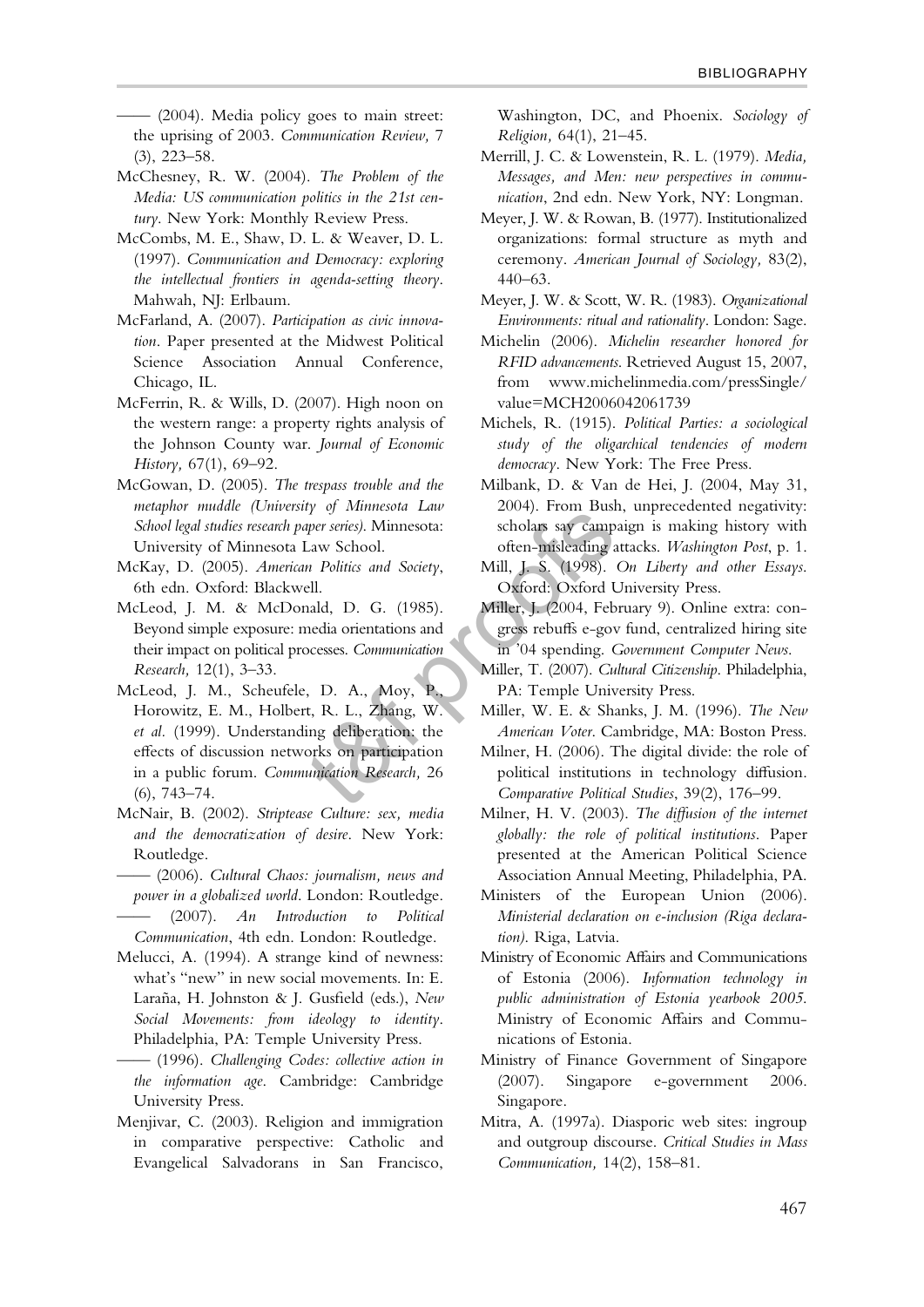- (1997b). Virtual community: Looking for india on the internet. In: S. G. Jones (ed.), Virtual Culture: identity and communication in cybersociety. Thousand Oaks, CA: Sage.
- —— (2001). Diasporic voices in cyberspace. New Media and Society, 3(1), 29–48.
- —— (2005). Creating immigrant identities in cybernetic space: examples from a non resident Indian website. Media, Culture and Society, 27, 371–90.
- Mobbs, P. (2000). Internet disintermediation and campaign groups: a study of the development of the internet, its effects on grassroots campaigning and larger campaign groups. Ecos, 21 (1), 25–32.
- Monge, P. R. & Contractor, N. S. (2003). Theories of Communication Networks. Oxford: Oxford University Press.
- Monge, P. R. & Fulk, J. (1999). Communication technologies for global network organizations. In: G. DeSanctis & J. Fulk (eds.), Communication Technologies and Organizational Forms. Thousand Oaks, CA: Sage.
- Collainty<br>
(eds.), Communication politics. Retrieved<br>
onal Forms. Thousand http://pol.moveon<br>
Moy, P., Manose<br>
alman, M., Flanagin, Dunsmore, K. (20<br>
lumsey, S. (1998).<br>
action in alliance-<br>
anizational Science, 9, Excelle Monge, P. R., Fulk, J., Kalman, M., Flanagin, A., Parnassa, C. & Rumsey, S. (1998). Production of collection action in alliancebased interorganizational communication and information systems. Organizational Science, 9, 411–33.
- Moody, G. (2001). Rebel Code: Linux and the open source revolution. London: Allen Lane.
- Moon, M. (2002). The evolution of e-government among municipalities rhetoric or reality. Public Administration Review, 62(4), 424–33.
- MORI (2001). Attitudes to voting and the political process survey. Retrieved November 22, 2007, from www.mori.com/polls/2001/elec\_comm. shtml
- Morley, D. & Robins, K. (1995). Spaces of Identity: global media, electronic landscapes and cultural boundaries. London: Routledge.
- Morris, D. (1999). Vote.Com: how big-money lobbyists and the media are losing their influence, and the internet is giving power back to the people. Los Angeles: Renaissance Books.
- Mosquera, M. (2001). New Senate balance of power won't change high-tech outlook. Retrieved November 22, 2007, from http://web.archive. org/web/20030426050718/http://www.inter netweek.com/story/INW20010525S0002
- Mossberger, K., Kaplan, D. & Gilbert, M. (2006). How concentrated poverty matters for the

"digital divide": motivation, social networks, and resources. Paper presented at the American Political Science Association Annual Meeting, Philadelphia, PA.

- Mossberger, K., Kaplan, D. & McNeil, R. (2007). Digital Citizenship: the internet, society and participation. Cambridge MA: MIT Press.
- Mossberger, K., Tolbert, C. & Gilbert, M. (2006). Race, place and information technology. Urban Affairs Review, 41(5), 583–620.
- Mossberger, K., Tolbert, C. J. & McNeal, R. S. (2008). Digital Citizenship: the internet, society, and participation. Cambridge, MA: MIT Press.
- Mossberger, K., Tolbert, C. J. & Stansbury, M. (2003). Virtual Inequality: beyond the digital divide. Washington DC: Georgetown University Press.
- Mouffe, C. (2000). The Democratic Paradox. London: Verso.
- (2005). On the Political. London: Routledge.
- MoveOn. (2007). Election 2006: people powered politics. Retrieved November 22, 2007, from http://pol.moveon.org/2006report
- Moy, P., Manosevitch, E., Stamm, K. & Dunsmore, K. (2005). Linking dimensions of internet use and civic engagement. Journalism and Mass Communication Quarterly, 82(3), 571–86.
- Mubarak, H. (2000). A message from His Excellency President Mohammed Hosni Mubarak of Egypt. Retrieved November 22, 2007, from www.mideastinfo.com/documents/Mubarak\_ letter.htm
- —— (2004). Opening speech by President Hosni Mubarak to the Arab reform conference. Arab Reform Conference. Alexandria, Egypt
- Mueller, M. (2002). Ruling the Root: internet governance and the taming of cyberspace. Cambridge, MA: MIT Press.
- Mulgan, G. (1997). Life after Politics: new thinking for the twenty-first century. London: Fontana.
- Murphy, E. (2006). Agency and space: the political impact of information technologies in the gulf Arab states. Third World Quarterly, 27(6), 1059–83.
- Murray, S. (2006, August 9). Lamont relies on netroots – and grassroots. Washington Post.
- Mutz, D. C. (2006). Hearing the Other Side: deliberative versus participatory democracy. New York: Cambridge University Press.
- Mutz, D. C. & Martin, P. S. (2001). Facilitating communication across lines of political difference. American Political Science Review, 95(1), 97–114.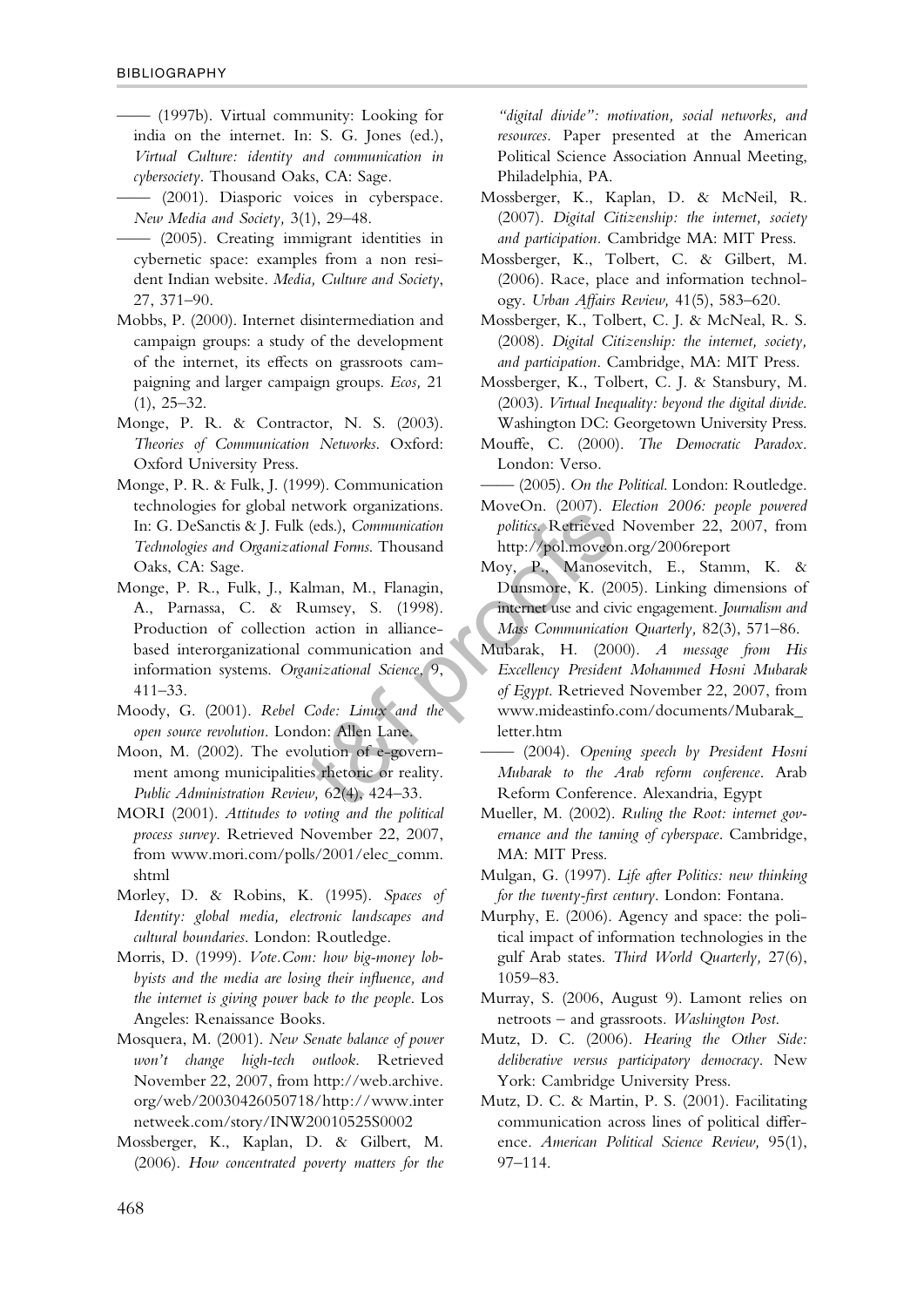- Myers, D. (1999). Demographic dynamism and metropolitan change: comparing Los Angeles, New York, Chicago, and Washington, DC. Housing Policy Debate, 10(4), 915-54.
- Naficy, H. (1993). The Making of Exile Cultures: Iranian television in Los Angeles. Minneapolis: Univeristy of Minnesota Press.
- Nagel, J. (1981). Politics and the organization of collective: the case of Nigeria, 1960–75. Political Behavior, 3(1), 87–116.
- Nahapiet, J. & Ghoshal, S. (1998). Social capital, intellectual capital, and the organizational advantage. Academy of Management Review, 23 (2), 242–66.
- Napoli, P. M. (1999). The marketplace of ideas metaphor in communications regulation. Journal of Communication, 49(4), 151–69.
- NASCIO (2005). The states and enterprise architecture: how far have we come? Lexington, KY: National Association of State Chief Information Officers.
- $-$  (2006). NASCIO's survey on IT consolidation and shared services in the states: a national assessment. Lexington, KY: National Association of State Chief Information Officers.
- National Academy of Science (1993). National collaboratories: applying information technology for scientific research. Computer Science and Telecommunications Board, National Academies Press.
- monnaton Oncess. (1993). Senang T<br>
vey on IT consolidation mail communication<br>
tates: a national assessment. Santa Monitonal Association of Neuendorf, K. A. (<br>
Officers. Guidebook. Thouss:<br>
(1993). National colla-<br>
Meuman, National Performance Review (1993). From red tape to results: creating a government that works better and costs less. Report of the National Performance Review. Washington, DC: U.S. Office of the Vice President.
- National Republican Senatorial Committee (2007). Excerpts from the National Republican Senatorial Committee campaign internet guide. Retrieved November 22, 2007, from www. politico.com/pdf/PPM44\_nrscexcerpts.pdf
- National Telecommunications and Information Administration (NTIA) (1995). Falling through the net: a survey of the "have nots" in rural and urban America. Washington, DC: U.S. Department of Commerce.
- —— (1998). Falling through the net II: new data on the digital divide. Washington, DC: U.S. Department of Commerce.
- —— (2002). A nation online: how Americans are expanding their use of the internet. Washington, DC: U.S. Department of Commerce.
- —— (2004). A nation online: entering the broadband age. Washington, DC: U.S. Department of Commerce.
- Naughton, J. (1999). A Brief History of the Future: the origins of the internet. London: Weidenfeld and Nicolson.
- Ned Lamont For Senate (2006). On the air! Retrieved November 23, 2007, from http:// nedlamont.com/blog/168/on-the-air
- Nee, V. & Ingram, P. (1998). Embeddedness and beyond: institutions, exchange, and social structure. In: M. C. Brinton & V. Nee (eds.), The New Institutionalism in Sociology. New York: Russell Sage Foundation.
- Negrine, R. & Papathanassopoulos, S. (1996). The "Americanization" of political communication: a critique. The Harvard International Journal of Press/Politics, 1(2), 45–62.
- Negroponte, N. (1995). Being Digital. New York: Knopf.
- —— (1998). Beyond digital. Wired, December.
- Neu, C. R., Anderson, R. H. & Bikson, T. K. (1999). Sending Your Government a Message: email communication between citizens and government. Santa Monica, CA: Rand Corporation.
- Neuendorf, K. A. (2002). The Content Analysis Guidebook. Thousand Oaks, CA: Sage.
- Neuman, S. B. & Celano, D. (2006). The knowledge gap: implications of leveling the playing field for low-income and middleincome children. Reading Research Quarterly, 41(2), 176–201.
- Neuman, W. R. (1991). The Future of the Mass Audience. Cambridge: Cambridge University Press.
- Neuman, W. R., McKnight, L. & Solomon, R. J. (1998). The Gordian Knot: political gridlock on the information superhighway. Cambridge, MA: MIT Press.
- Neustadt, R. E. (1997). The politics of mistrust. In: J. N. Nye, P. D. Zelikow & D. C. King (eds.) Why People Don't Trust Government. Cambridge, MA: Harvard University Press, pp. 197–202.
- Newell, J. (2001). Italian political parties on the web. Harvard International Journal of Press/ Politics, 6(4), 60–87.
- Newhagen, J. E. & Rafaeli, S. (1996). Why communication researchers should study the internet: a dialogue. Journal of Communication, 46(1), 4–13.
- Nie, N. H. (2001). Sociability, interpersonal relations, and the internet: reconciling conflicting findings. American Behavioral Scientist, 45, 420–35.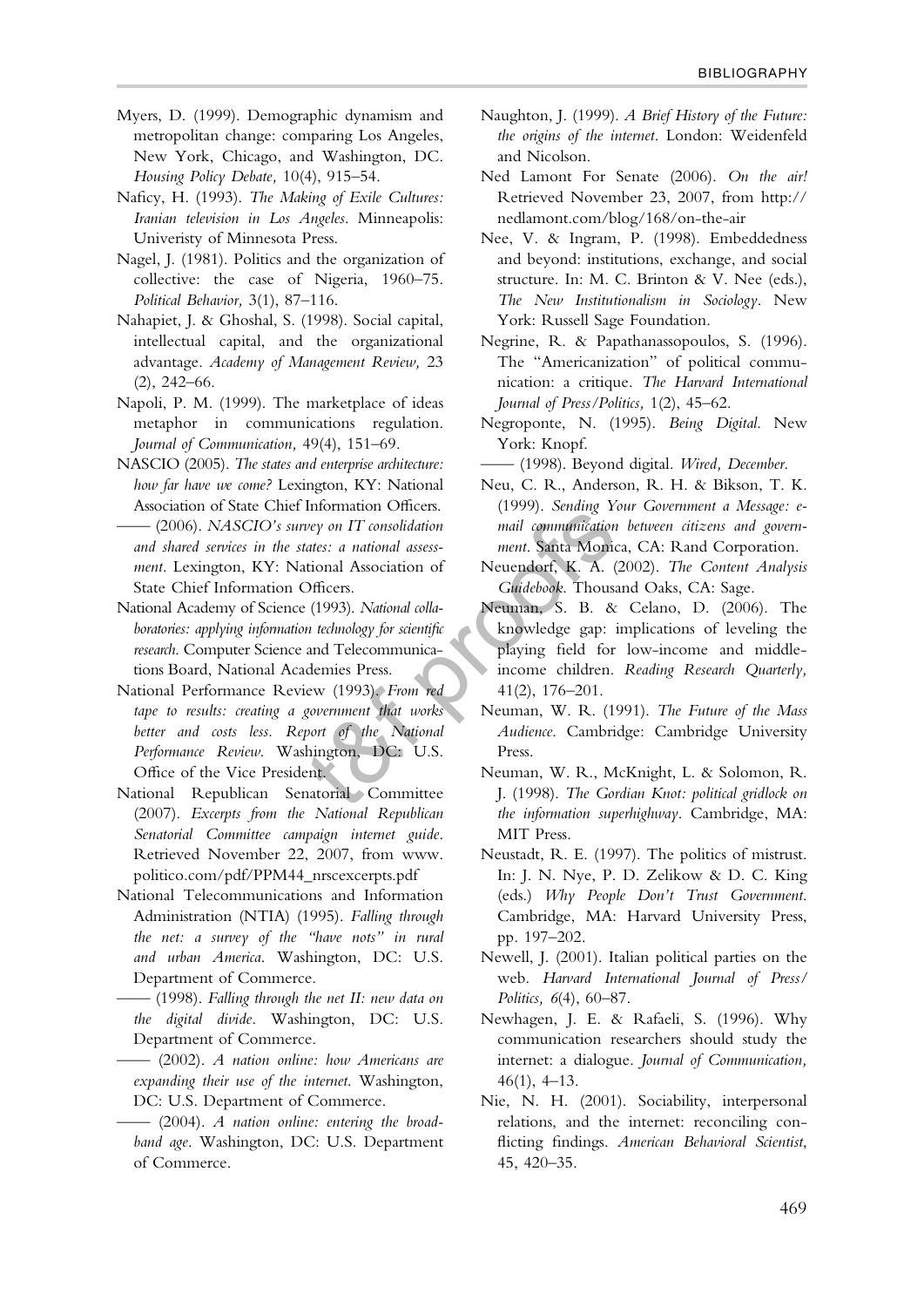- Nie, N. H. & Erbring, L. (2000). Internet and society: a preliminary report. Stanford Institute for the Quantitative Study of Society.
- Nielsen/NetRatings (2006). YouTube US web traffic grows 75 percent week over week. Retrieved March 20, 2007, from http://64.233.167.104/ search?q=cache:1PoVUO5z5vwJ:www.nielsennetratings.com/pr/pr\_060721\_2.pdf+youtube +unique+visitors&hl=en&ct=clnk&cd=1&gl=us
- —— (2007). Online newspaper blog traffic grows 210 per cent year over year. Retrieved January 17, 2007, from www.nielsen-netratings.com
- Nissenbaum, H. (2004). Hackers and the contested ontology of cyberspace. New Media and Society, 6(2), 195–217.
- —— (2004). Technology, values, and the justice system: privacy and contextual integrity. Washington Law Review, 79, 119–57.
- Nixon, P. G., Ward, S. J. & Gibson, R. K. (2003). Conclusions. In: R. K. Gibson, P. Nixon & S. Ward (eds.), Political Parties and the Internet: net gain? London: Routledge.
- Noam, E. M. (2005). Why the internet is bad for democracy. Communications of the ACM, 48  $(10), 57-8.$
- Noguchi, Y. (2006, October 29). In teens' web world, MySpace is so last year, social sites find fickle audience. Washington Post.
- Political Parties and the Tessler (ed.), Are<br>
Routledge.<br>
The internet is bad Bloomington: Index<br>
Example of the ACM, 48 (1999b). The<br>
er 29). In teens' web Eickleman & J.<br>
year, social sites find Media in the Musl<br>
on Pos Nohria, N. & Berkley, J. D. (1994). The virtual organization: bureacracy, technology, and the implosion of control. In: C. C. Heckscher & A. Donnellon (eds.), The Post-Bureacratic Organization: new perspectives on organizational change. Thousand Oaks, CA: Sage.
- NOI (2006). Transcript of online strategies in the 2006 election. Washington, DC: Centre For American Progress Action Fund.
- Nokia (2007). Nokia Europe technical specifications. Retrieved November 22, 2007, from http:// europe.nokia.com/A4307095
- Noland, M. (2005). Explaining Middle Eastern Authoritarianism. Washington, DC: Institute of International Economics.
- Norris, C. & Armstrong, G. (1999). The Maximum Surveillance Society: the rise of CCTV. Berg: Oxford.
- Norris, D. F. & Moon, M. J. (2005). Advancing e-government at the grassroots: tortoise or hare? Public Administration Review, 65(1), 64–75.
- Norris, P. (1998). Virtual democracy. Harvard International Journal of Press Politics, 3(2), 1–4.
- —— (2000). A Virtuous Circle: political communications in postindustrial societies. Cambridge: Cambridge University Press.
- $-$  (2001a). A failing grade? The news media and campaign 2000. Press/Politics, 6(2), 3–9.
- (2001b). Digital Divide: civic engagement, information poverty, and the internet worldwide. Cambridge: Cambridge University Press.
- —— (2002). Democratic Phoenix: reinventing political activism. Cambridge: Cambridge University Press.
- (2003). Preaching to the converted? Pluralism, participation and party websites. Party Politics, 9(1), 21-46.
- $-$  (2004). The bridging and bonding role of online communities. In: P. N. Howard & S. Jones (eds.), Society Online: the internet in context. Thousand Oaks, CA: Sage.
- Norton, A. R. (1999a). Associational life: civil society in authoritarian political systems. In M. Tessler (ed.), Area Studies and Social Science: strategies for understanding Middle East politics. Bloomington: Indiana University Press.
- (1999b). The new media, civic pluralism, and the slowly retreating state. In: D. F. Eickleman & J. W. Anderson (eds.), New Media in the Muslim World: the emerging public sphere. Bloomington: Indiana University Press.
- Norton, P. (2007). Four models of political representation: British MPs and the use of ICT. Journal of Legislative Studies, 13(3), 354–69.
- Nye, J. S. & Owens., W. A. (1996). America's information edge. Foreign Affairs, 75(2), 20–8.
- O'Brien, J. (1999). Writing in the body: gender (re)production in online interaction. In: P. Kollock & M. A. Smith (eds.), Communities in Cyberspace. London: Routledge.
- O'Toole, L. (1999). Pornocopia: porn, sex, technology and desire. London: Serpent's Tail.
- Oates, S., Owen, D. M. & Gibson, R. K. (2006). The Internet and Politics: citizens, voters, and activists. London: Routledge.
- Oberschall, A. (1973). Social Conflict and Social Movements. Englewood Cliffs, NJ: Prentice Hall.
- Office of the Vice President (1993). Reengingeering through information technology: National Performance Review accompanying report. Washington, DC: Office of the Vice President.
- Oliver, M. (2007). Minister says road zones solve privacy problem. Retrieved March 2, 2007, from www.guardian.co.uk/transport/Story/ 0,2025299,00.html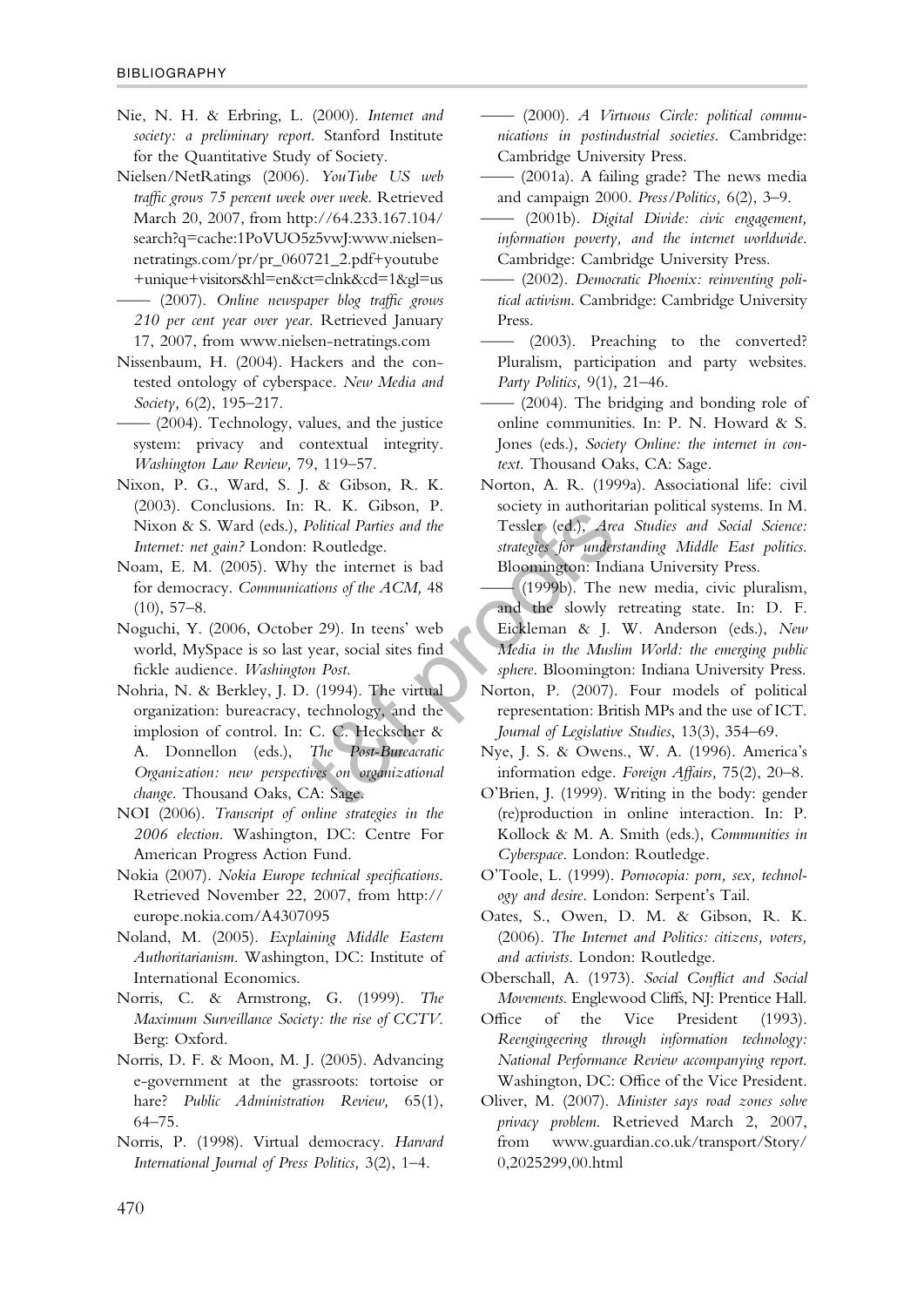- Olivers, D. (2004). Counter hegemonic dispersions: the World Social Forum model. Antipode, 36(2), 175–83.
- O'Loughlin, B. (2001). The political implications of digital innovations: the internet and tradeoffs of democracy and liberty in the developed world. Information, Communication and Society, 4(4), 595–614.
- Olson, M. (1965). The Logic of Collective Action: public goods and the theory of groups. Cambridge, MA: Harvard University Press.
- Olson, M. & Zeckhauser, R. (1966). An economic theory of alliances. Review of Economics and Statistics, 48(3), 266–79.
- OpenNet Initiative (2004). Bulletin 007. Retrieved November 23, 2007, from www. opennetinitiative.net/bulletins/007/
- —— (2005a). Country report: Tunisia. Retrieved November 23, 2007, from www.opennet initiative.net/studies/tunisia/
- $-$  (2005b). Internet filtering in China in 2004– 2005, a case study. Retrieved November 23, 2007, from www.opennetinitiative.net/studies/ china/
- $-$  (2005c). Internet filtering in Iran in 2004– 2005. Retrieved November 23, 2007, from www.opennetinitiative.net/studies/iran/
- —— (2005d). Special report: election monitoring in Kyrgyzstan. Retrieved November 23, 2007, from www.opennetinitiative.net/special/kg/
- $-$  (2006). The internet and elections: the 2006 presidential elections in Belarus. Retrieved November 23, 2007, from www.opennet initiative.net/studies/belarus/ONI \_Belarus \_ Country\_Study.pdf
- OpenStreetMap (2007). FAQ openstreetmap. Retrieved August 15, 2007, from http://wiki. openstreetmap.org/index.php/FAQ
- O'Reilly, T. (2005). What is Web 2.0?Design patterns and business models for the next generation of software. Retrieved November 12, 2007, from www.oreilly.com/lpt/a/6228
- Organization for Economic Cooperation and Development (OECD) (2006). OECD broadband statistics to December 2006. Paris: OECD.
- Ortony, A. (1993). Metaphor and Thought, 2nd edn. Cambridge and New York, NY: Cambridge University Press.
- Østergaard-Nielsen, E. (2003). The politics of migrants' transnational political practices. International Migration Review, 37(3), 760–86.
- Ostrom, E. (1990). Governing the Commons: the evolution of institutions for collective action. Cambridge: Cambridge University Press.
- Ott, D. (1998). Power to the people: the role of electronic media in promoting democracy in Africa. First Monday, 3(4).
- Overholser, G. & Jamieson, K. H. (eds.) (2005). Institutions of American Democracy: the press. Oxford: Oxford University Press.
- Oye, K. A. (1986). Explaining cooperation under anarchy: hypotheses and strategies. In: K. A. Oye (ed.), Cooperation Under Anarchy. Princeton: Princeton University Press.
- Paasonen, S. (2006). Email from nancy nutsucker: representation and gendered address in online pornography. European Journal of Cultural studies, 9(4), 403–20.
- Paasonen, S., Nikunen, K. & Saarenmaa, L. (eds.) (2007). Pornification: sex and sexuality in media culture. London, UK: Berg.
- man chimat Exchenge in China in 2004<br>
and chimat C. & Tuzz<br>
eved November 23,<br>
event/studies/
and networks in<br>
limitiative.net/studies/
and networks in<br>
limitative.net/studies/
in and the cl<br>
user 23, 2007, from<br>
the class Padovani, C. & Tuzzi, A. (2005). Communication governance and the role of civil society: words and networks in the World Summit on the Information Society. Reflections on participation and the changing scope of political action. In: J. Servaes & N. Carpentier (eds.), Towards a Sustainable Information Society: deconstructing WSIS. Bristol: Intellect.
	- Page, B. I. (1996). Who Deliberates? Mass media in modern democracy. Chicago: University of Chicago Press.
	- Palser, B. (2004). The online frontier. American Journalism Review, 78.
	- Papacharissi, Z. (2002). The virtual sphere: the net as a public sphere. New Media and Society, 4(1), 5–23.
	- —— (2007). The blogger revolution? Audiences as media producers. In: M. Tremayne (ed.) Blogging, Citizenship, and the Future of Media. New York, NY: Routledge.
	- Parasuraman, A. & Zinkhan, G. M. (2002). Marketing to and serving customers through the internet: an overview and research agenda. Journal of the Academy of Marketing Science, 30 (4), 286–95.
	- Pare, D. (2003). Internet Governance in Transition: who is the master of this domain? Lanham, MD: Rowman and Littlefield.
	- Park, H. W. (2002). The digital divide in South Korea: closing and widening divides in the 1990s. Electronic Journal of Communication, 12  $(1-2)$ .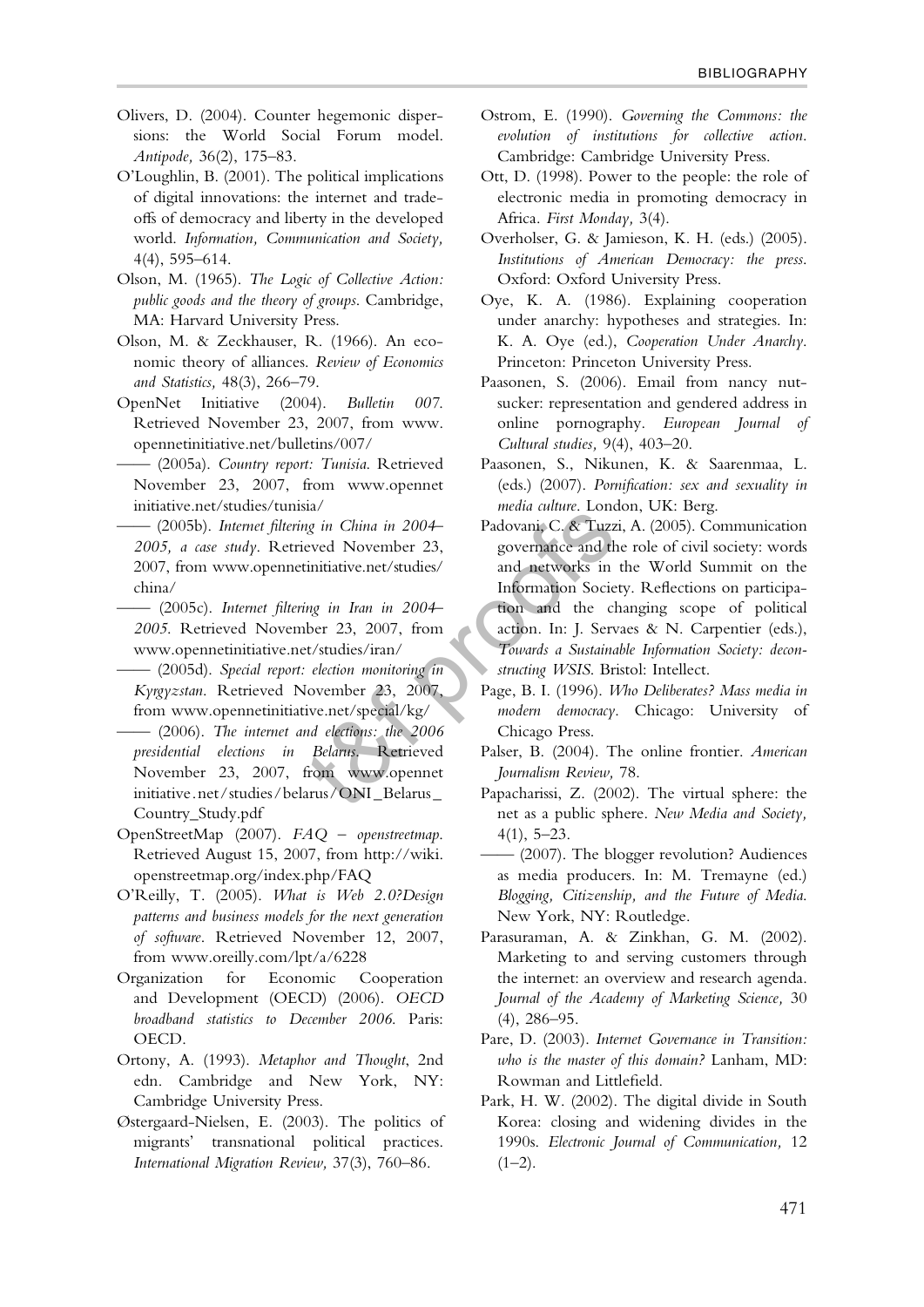- Park, H. W., Barnett, G. A. & Kim, C.-S. (2000). Political communication structure in internet networks: a Korean case. Sungkok Journalism Review, 11, 67–89.
- Paterson, C. (2006). News agency dominance in international news on the internet. Leeds: Centre for International Communications Research, University of Leeds.
- Patterson, T. (1993). Out of Order. New York: Knopf.
- Patterson, T. E. (1980). The Mass Media Election: how Americans choose their president. New York: Praeger.
- Patterson, T. E. & Seib, P. (2005). Informing the public. In: G. Overholser & K. H. Jamieson (eds.) The Press. New York: Oxford University Press.
- Pavlik, J. V. (1994). Citizen access, involvement, and freedom of expression in an electronic environment. In: F. Williams & J. V. Pavlik (eds.), The People's Right to Know: media, democracy, and the information highway. Hillsdale, NJ: Erlbaum.
	- —— (2001). Journalism and New Media. New York: Columbia University Press.
- —— (2004). A sea-change in journalism: convergence, journalists, their audiences and sources. Convergence, 10(4), 21-9.
- Pederson, K. & Saglie, J. (2005). New technology in ageing parties. Party Politics, 11(3), 359–77.
- Matthe Matthe Washington, DC.<br>
ht to Know: media, the People and the<br>
futures, and politics<br>
d New Media. New Washington DC:<br>
ty Press.<br>
in journalism: con-<br>
heir audiences and Democracies: what<br>
in journalism: con-<br>
pharr Peng, F. Y., Tham, N. I. & Xiaoming, H. (1999). Trends in online newspapers: a look at the U.S. web. Newspaper Research Journal, 20 (2), 52–63.
- Penn, I. (2007, July 28, 2007). Invasive IDS? St. Petersburg Times.
- Pentland, B. & Feldman, M. (2007). Narrative networks: patterns of technology and organization. Organization Science, 18(5), 781–95.
- Perelman, M. (2002). Steal this Idea: intellectual property rights and the corporate confiscation of creativity. New York: Palgrave.
- Peretti, J. (2001). Email correspondence with customer service representatives at Nike. Retrieved November 23, 2007, from http://shey.net/ niked.html
- —— (2003). Culture jamming, memes, social networks, and the emerging media ecology: the Nike sweatshop e-mail as an object to think with. Retrieved November 22, 2007, from http:// depts.washington.edu/ccce/polcommcampaigns/ peretti.html
- Perloff, R. M. (2003). The Dynamics of Persuasion: communication and attitudes in the 21st century, 2nd edn. Mahwah, NJ: Erlbaum.
- Pew Internet and American Life Project (2004). 2004 post-election tracking survey. Washington, DC: Pew Internet and American Life Project.
- $(2005)$ . Buzz, blogs, and beyond. Washington, DC: Pew Internet and American Life Project.
- —— (2006). Daily tracking survey—November 2006. Washington, DC: Pew Internet and American Life Project.
- —— (2007). Internet activities. Washington, DC: Pew Internet and American Life Project.
- Pew Research Center for the People and the Press (2003). Bottom line pressures now hurting coverage say journalists Washington, DC: Pew Research Center for the People and the Press.
- (2004). News audiences increasingly politicized. Washington, DC: Pew Research Center for the People and the Press.
- —— (2007). How young people view their lives, futures, and politics: a portrait of generation next. Washington DC: Pew Research Center for the People and the Press.
- Pharr, S. J. & Putnam, R. D. (2000). Disaffected Democracies: what's troubling the trilateral countries? Princeton: Princeton University Press.
- Phillips, D. J. (2005). Texas 9-1-1: emergency telecommunications, deregulation, and the genesis of surveillance infrastructure. Telecommunication Policy, 29(11), 843-56.
- Phillips, H. (2007). Strengthening democracy: fair and sustainable funding of political parties: the review of the funding of political parties. London: HMSO.
- Pianta, M. (2003). Democracy vs globalization: the growth of parallel summits and global movements. In: D. Archibugi (ed.), Debating Cosmopolitics. London: Verso.
- Pianta, M. & Silva, F. (2003). Parallel summits of global civil society: an update. In: M. Kaldor, H. Anheier & M. Glasius (eds.), Global Civil Society Yearbook 2003. Oxford: Oxford University Press.
- Pickard, V. W. (2006). United yet autonomous: indymedia and the struggle to sustain a radical democratic network. Media, Culture and Society, 28(3), 315–36.
- Pickerill, J. (2000). Environmentalists and the net: Pressure groups, new social movements and new ICTs. In: R. K. Gibson & S. J. Ward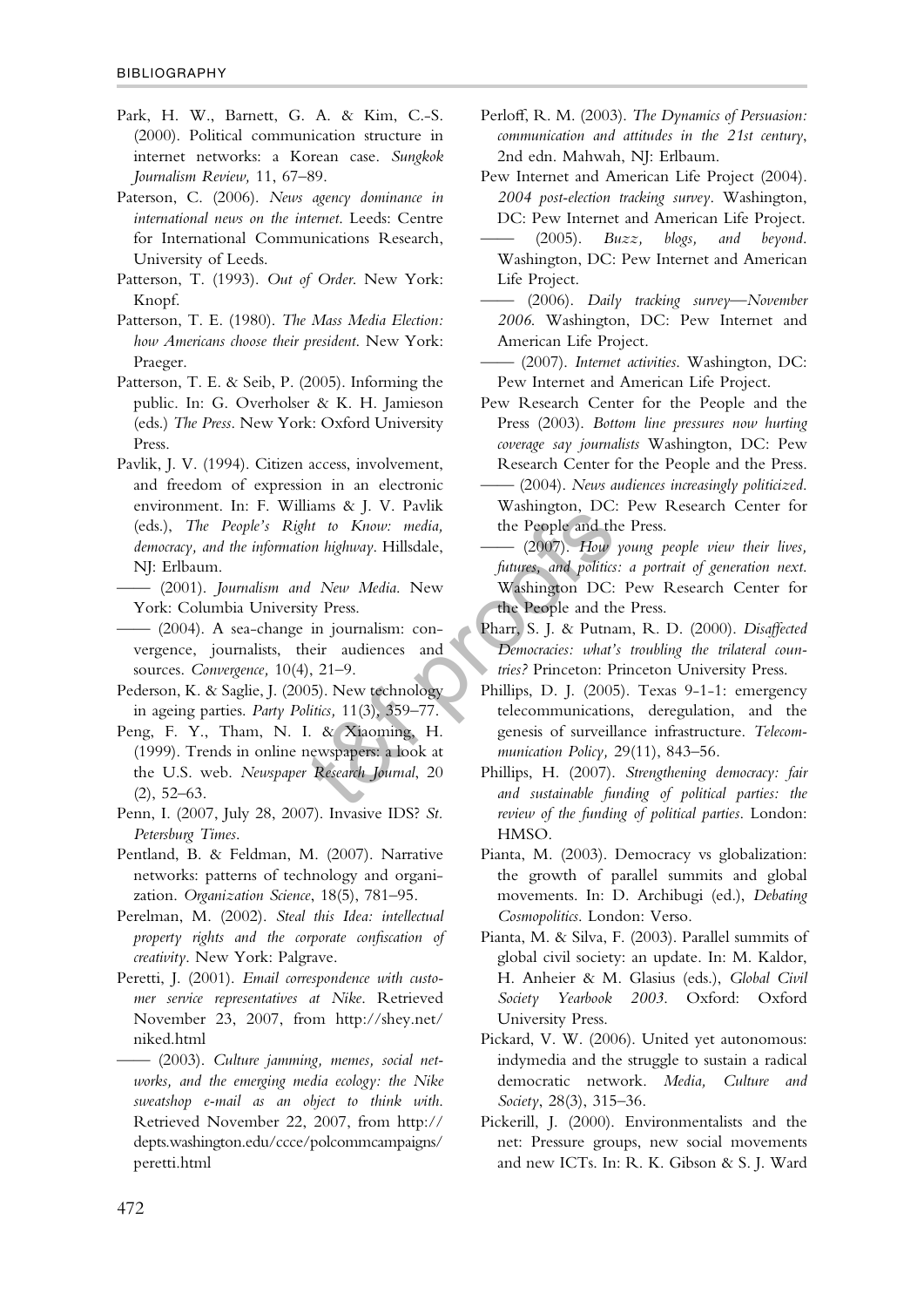(eds.), Reinvigorating Democracy? British politics and the internet. Aldershot: Ashgate.

- —— (2001). Weaving a green web: environmental protest and computer mediated communication in Britain. In: F. Webster (ed.), Culture and Politics in the Information Age: a new politics? London: Routledge.
- —— (2003). Cyberprotest: environmental activism online. Manchester: Manchester University Press.
- —— (2006). Radical politics on the net. Parliamentary Affairs, 59(2), 266–82.
- Piott, S. L. (2003). Giving Voters a Voice: the origins of the initiative and referendum in America. Columbia: University of Missouri Press.
- Pitkin, H. F. (1967). The Concept of Representation. Berkeley: University of California Press.
- Plant, S. (1995). The future looms: weaving women and cybernetics. Body and Society, 1 (1), 45–64.
- —— (1996). On the matrix: cyberfeminist simulations. In: R. Shields (ed.), Cultures of internet: virtual spaces, real histories, living bodies. London: Sage.
- —— (1997). Zeros and Ones. Digital women and the new technoculture. London: Fourth Estate.
- Pleyers, G. (2004). The social forums as an ideal model of convergence. International Social Science Journal, 56(182), 507–17.
- atana, eyestemmake matter Excusor, per<br>
lds (ed.), Cultures of 2004. Lanham, M<br>
histories, living bodies. Poster, M. (1995).<br>
sphere? Wired, Jan<br>
sphere? Wired, Jan<br>
sphere? Wired, Jan<br>
sphere? Wired, Jan<br>
sphere? Wired, J Podlas, K. (2000). Mistresses of their domain: how female entrepreneurs in cyberporn are initiating a gender power shift. Cyber Psychology and Behavior, 3 (5), 847–54.
- Poindexter, P. M., Heider, D. & McCombs, M. E. (2006). Watchdog or good neighbor? The public's expectations of local news. Harvard International Journal of Press/Politics, 11(1), 77–88.
- Polat, R. K. (2005). The internet and political participation: exploring the explanatory links. European Journal of Communication, 20(4), 435–59.
- Polletta, F. (1998). "It was like a fever … " Narrative and identity in social protest. Social Problems, 45(2), 137–59.
- —— (2006). It Was Like a Fever: storytelling in protest and politics. Chicago: University of Chicago Press.
- Pollitt, C. (2003). Joined-up government: a survey. Political Studies Review, 1(1), 34-49.
- Pollitt, C. & Boukhaert, G. (2004). Public Management Reform: a comparative analysis. Oxford: Oxford University Press.
- Popkin, S. L. (1994). The Reasoning Voter: communication and persuasion in presidential campaigns,

2nd edn. Chicago; London: University of Chicago Press.

- Porter, D. (1997). Introduction. In: D. Porter (ed.), Internet Culture. New York: Routledge.
- Portes, A. & Sensenbrenner, J. (1993). Embeddedness and immigration: notes on the social determinants of economic action. American Journal of Sociology, 98(6), 1320–50.
- Portes, A. & Zhou, M. (1992). Gaining the upper hand: economic mobility among immigrant and domestic minorities. Ethnic and Racial Studies, 15(4), 491.
- Post, D. & Johnson, D. R. (2006). The great debate: law in the virtual world. First Monday, 11(2).
- Postelnicu, M., Martin, J. & Landreville, K. (2006). The role of candidate web sites in promoting candidates and attracting campaign resources. In: A. P. Williams & J. C. Tedesco (eds.), The Internet Election: perspectives on the web campaign in 2004. Lanham, MD: Rowman and Littlefield.
- Poster, M. (1995). The internet as a public sphere? Wired, January.
- $(2001)$ . What's the Matter with the Internet? Minneapolis: University of Minnesota Press.
- Potter, W. J. & Levine-Donnerstein, D. (1999). Rethinking validity and reliability in content analysis. Journal of Applied Communication Research, 27(3), 258–84.
- Powell, W. (1990). Neither market nor hierarchy: network forms of organization. Research in Organizational Behavior, (12), 295–336.
- PQMedia (2006). Media companies to come out winners as 2006 political media spending heads for the record books. Retrieved November 2, from www.pqmedia.com/about-press-20061109-pmb 2006.html
- Preece, J. (2000). On-line Communities: designing usability and supporting sociability. New York: Wiley.
- Price, V. & Cappella, J. N. (2002). Online deliberation and its influence: the electronic dialogue project in campaign 2000. IT and Society, 1(1), 303–29.
- Price, V., Cappella, J. N. & Nir, L. (2002). Does more disagreement contribute to more deliberative opinion? Political Communication, 19(1), 95–112.
- Prior, M. (2003). Any good news in soft news? The impact of soft news preference on political knowledge. Political Communication, 20, 149–71.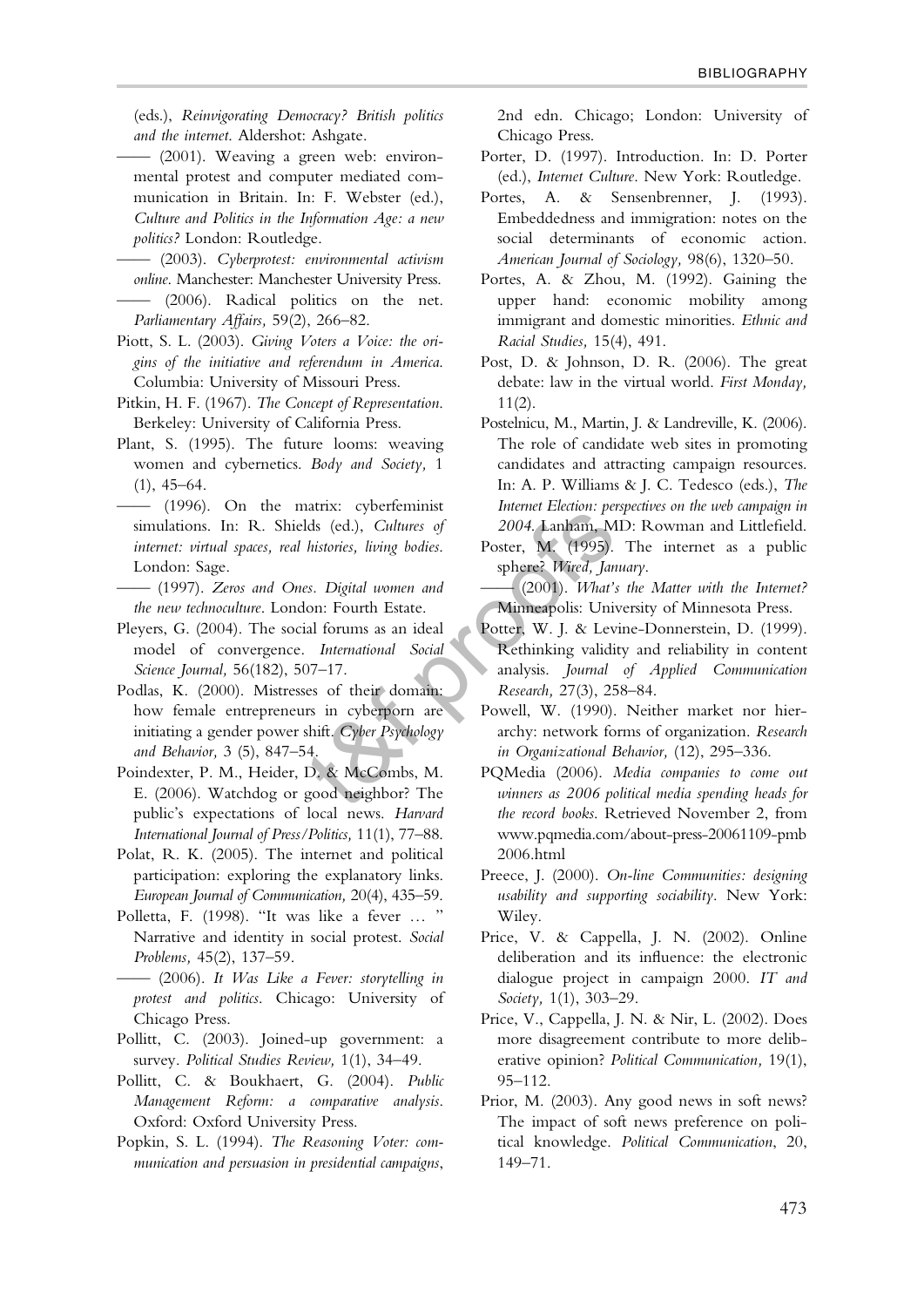- (2005). News vs. entertainment: how increasing media choice widens gaps in political knowledge and turnout. American Journal of Political Science, 49(3), 577–92.
- Project for Excellence in Journalism (2004). The state of the news media: an annual report on American journalism 2003. Washington, DC: Project for Excellence in Journalism.
- $-$  (2006). The state of the news media: an annual report on American journalism 2005. Washington, DC: Project for Excellence in Journalism.
- $-$  (2007). The state of the news media: an annual report on American journalism 2006. Washington, DC: Project for Excellence in Journalism.
- Putnam, R. (1994). Making Democracy Work: civic traditions in modern Italy. Princeton: Princeton University Press.
- Putnam, R. D. (1996). The strange disappearance of civic America. American Prospect, 24, 34–48.
- $-$  (2000). Bowling Alone: the collapse and revival of American community. New York: Simon and Schuster.
- Putnam, R. D., Feldstein, L. & Cohen, D. (2003). Better Together: restoring the American community. London: Simon and Schuster.
- Example and Review S. (2007). Energy<br>
the compete and Review Science is a fourneed to the the state of the American<br>
The Contenty, 8(3), 23<br>
restoring the American<br>
Reid, E. M. (1993).<br>
In and Schuster. The internet relati Puttnam Commission on the Communication of Parliamentary Democracy (2006). Members Only? Parliament in the Public Eye. London: Hansard Society.
- Pye, L. W. (1985). Asian Power and Politics: the cultural dimensions of authority. Cambridge, MA: Harvard University Press.
- Qvortrup, M. (2002). A Comparative Study of Referendums: government by the people. Manchester: Manchester University Press.
- Radin, M. J. (2006). A comment on information propertization and its legal milieu. Cleveland State Law Review, 54, 23–39.
- Rainie, L., Cornfield, M. & Horrigan, J. (2005). The internet and campaign 2004: the internet was a key force in politics last year as 75 million Americans used it to get news, discuss candidates in emails, and participate directly in the political process. Washington, DC: Pew Internet and American Life Project.
- Rainie, L. & Horrigan, J. (2007). Election 2006 online – January 2007. Washington DC: Pew Internet and American Life Project.
- Rainie, L. & Kohut, A. (2000). Tracking online life: how women use the internet to cultivate relationships with family and friends. Washington, DC: Pew Internet and American Life Project.
- Rappoport, P. N. & Alleman, J. (2003). The internet and the demand for news: Macroand microevidence. In: A. M. Knott (ed.), Crisis in Communications: lessons from September 11. London: Rowman and Littlefield.
- Rash, W. (1997). Politics on the Nets: wiring the political process. New York: W. H. Freeman & Co.
- Rathmann, T. A. (2002). Supplement or substitution? The relationship between reading a local print newspaper and the use of its online version. Communications: The European Journal of Communication Research, 27(4), 485–98.
- Rattray, G. J. (2001). Strategic Warfare in Cyberspace. Cambridge, MA: MIT Press.
- Ray, A. (2007). Naked on the internet: hookups, downloads and cashing in on internet sexploration. Emeryville: Seal Press.
- Reese, S. D., Rutigliano, L., Hyun, K. & Jeong, J. (2007). Mapping the blogosphere: professional and citizen-based media in the global news arena. Journalism and Mass Communication Quarterly, 8(3), 235–62.
- Reid, E. M. (1993). Electronic chat: social issues in internet relay chat. Media Information Australia, 67, 62–70.
- Rennie, D. (2005, January 28). Britons "Ignorant and hostile" Over EU constitution. Daily Telegraph.
- Reporters Without Borders (2006). List of 13 internet enemies in 2006. Retrieved July 11, 2006, from www.rsf.org/print.php3?id\_article=19603
- $(2007a)$ . Annual report 2007. Paris: Reporters Without Borders.
- —— (2007b). Blogger arrested and held for reporting on torture of detainees. Retrieved April 17, 2007, from http://allafrica.com/stories/printable/ 200704180322.html
- —— (2007c). The Dailymotion video-sharing website is accessible again. Retrieved November 22, 2007, from www.rsf.org/article.php3?id\_article= 21528
- Resnick, D. (1998). The normalization of cyberspace. In: C. Toulouse & T. W. Luke (eds.), The Politics of Cyberspace: a new political science reader. New York: Routledge.
- Resnick, P. (2001). Beyond bowling together: sociotechnical capital. In: J. Carroll (ed.), HCI in the New Millennium. Reading, MA: Addison-Wesley.
- Resnick, P. & Shah, V. (2002). Photo Directories: a tool for organizing sociability in neighborhoods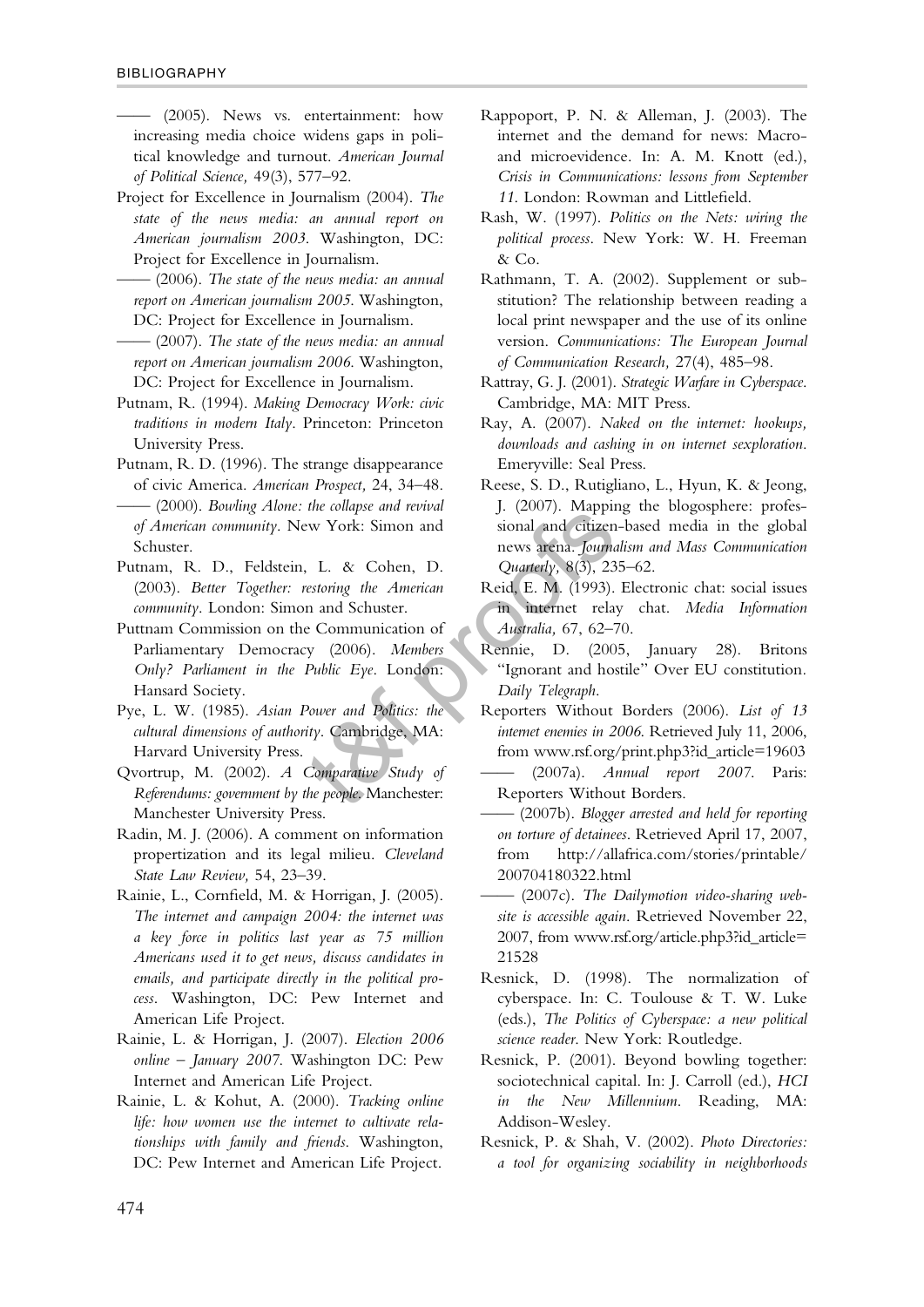and organizations: working paper. Ann Arbor, MI: School of Information, University of Michigan.

- Rhee, J. W. & Cappella, J. N. (1997). The role of political sophistication in learning from news: measuring schema development. Communication Research, 24(3), 197–233.
- Rheingold, H. (1991). Virtual Reality. New York: Simon and Schuster.
- $-$  (1993). The Virtual Community: homesteading on the electronic frontier. Boston, MA: Addison-Wesley.
- (1995). The Virtual Community: finding connection in a computerized world. London: Minerva.
- —— (2002). Smart Mobs: the next social revolution. Cambridge, MA: Basic Books.
- Rhine, R. J. (1967). The 1964 presidential election and curves of information seeking and avoiding. Journal of Personality and Social Psychology, 5(4), 416–23.
- Richard, M. (2004). Modeling the impact of internet atmospherics on surfing behavior. Journal of Business Research, 58(2), 1632–42.
- The Extendant Communication of Edge Control of Extremely and the terminology and praxis (5.8(2), 1632–42.<br>
The proofs are provided by the proofs and the proofs and the proofs and the proofs ocal newspapers' let-<br>
and Commu Richardson, J. E. & Franklin, B. (2004). Letters of intent: election campaigning and orchestrated public debate in local newspapers' letters to the editor. Political Communication, 21 (4), 459–78.
- Rittberger, V. (ed.). (1993). Regime Theory and International Relations. Oxford: Clarendon Press.
- Rivera, R. (2007, March 1). Council acts to make clubs safer. New York Times.
- Rochidi, N. (2004). Interview by Deborah L. Wheeler. World Trade Center Building, ICT Dar Project Office Cairo, Egypt.
- Rockwell, S. & Singleton, L. (2002). The effects of computer anxiety and communication apprehension on the adoption and utilization of the internet. Electronic Journal of Communication, 12(1).
- Rodan, G. (1998). The internet and political control in Singapore. Political Science Quarterly, 113(1), 63–89.
- Rodgers, J. (2003). Spatializing International Politics: analysing activism on the internet. London: Routledge.
- Rodgers, S. & Harris, M. A. (2003). Gender and e-commerce: an exploratory study. Journal of Advertising Research, 43(3), 322–9.
- Roe Smith, M. (1994). Technological determinism in American culture. In: M. Roe Smith & L. Marx (eds.), Does Technology Drive History: the dilemma of technological determinism. Cambridge, MA: MIT Press.
- Rogers, E. M. (1995). Diffusion of Innovations, 4th edn. New York: Free Press.
- (2003). Diffusion of Innovations, 5th edn. New York: Free Press.
- Rogers, R. (2002). Operating issue networks on the web. Science as Culture, 11(2), 191-214.
- $-$  (2004). Information Politics on the Web. Cambridge, MA: MIT Press.
- Rommes, E. (2002). Gender Scripts and the internet: the design of Amsterdam's digital city. Enschede: Twente University Press.
- Rosenau, J. N. & Czempiel, E. O. (eds.). (1992). Governance without Government: order and change in world politics. Cambridge: Cambridge University Press.
- Rosenthal, L. E. (2007). Information technology in the UAE. Retrieved November 22, 2007, from www.american.edu/carmel/lr2962a/ geographics.html
- Ruggie, J. (1993). Multilateralism Matters: the theory and praxis of an international form. New York: Columbia University Press.
- Rugh, W. (2004). Arab Mass Media: newspapers, radio, and television in Arab politics. Westport: Praeger Publishers.
- Rutenberg, J. (2004, May 25). Campaign ads are under fire for inaccuracy. New York Times, p. 1.
- Sabato, L. J. (1991). Feeding Frenzy: how attack journalism has transformed American politics. New York: Free Press.
- Sakkas, L. (1993). Politics on the internet. Interpersonal Computing and Technology: An Electronic Journal for the 21st Century, 1(2).
- Salaverria, R. (2005). An immature medium: strengths and weaknesses of online newspapers on September 11. Gazette, 67, 69–86.
- Salter, L. (2005). Colonization tendencies in the development of the world wide web. New Media and Society, 7(3), 291–309.
- Sanchez-Franco, M. J. & Roldan, J. L. (2005). Web acceptance and usage model: a comparison between goal-directed and experiential users. Internet Research, 15(1), 21–49.
- Sassi, S. (2000). The controversies of the internet and the revitalizations of political life. In: K. L. Hacker & J. van Dijk (eds.), Digital Democracy: issues of theory and practice. London: Sage.
- —— (2005). Cultural differentiation or social segregation? Four approaches to the digital divide. New Media and Society, 7(5), 684-700.
- Savicki, V., Kelley, M. & Lingenfelter, D. (1996). Gender language style and group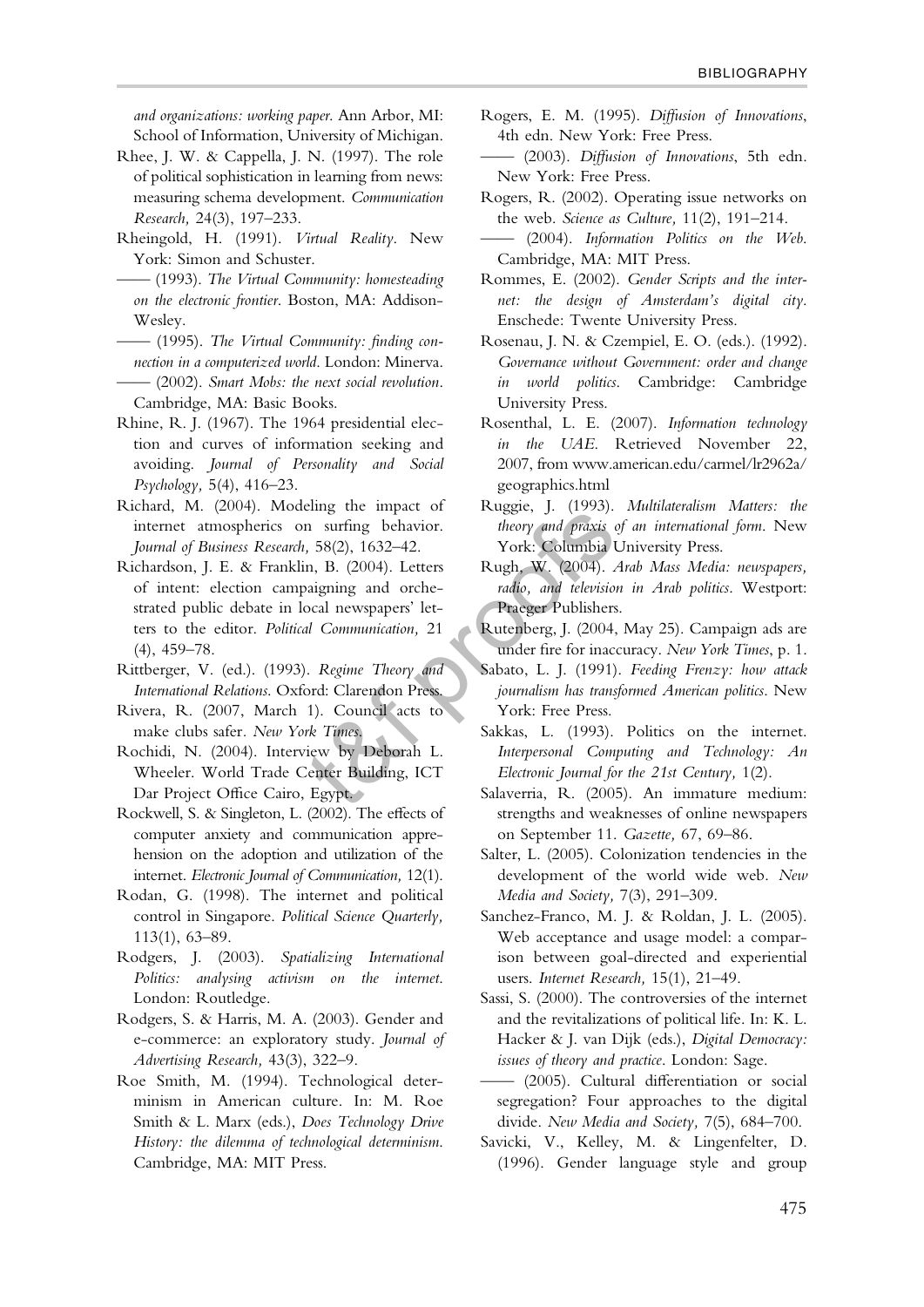composition in internet discussion groups. Journal of Computer-Mediated Communication, 2(3).

- Savin, R. (2006). Conspectus: major court decisions, 2005–6: in re application of the United States for an order (1) authorizing the use of a pen register and a trap and trace device and (2) authorizing release of subscriber information and/or cell site information, 396 f. Supp. 2d 294 (e.D.N.Y. 2005). CommLaw Conspectus, 14, 586.
- Scammell, M. (2000). The internet and civic engagement: the age of the citizen-consumer. Political Communication, 17(4), 351–55.
- Schaap, F. (2002). The Words That Took Us There: ethnography in a virtual reality. Amsterdam: Aksant.
- Schauer, T. (2005). Women's porno: the heterosexual female gaze in porn sites "for women". Sexuality and Culture, 9(2), 42–64.
- Schement, J. & Curtis, T. (1997). Tendencies and Tensions of the Information Age: the production and distribution of information in the United States. New Brunswick, NJ: Transaction.
- Schement, J. R. & Scott, S. C. (2000). Identifying temporary and permanent gaps in universal service. The Information Society, 16(2), 117–26.
- Scheufele, D. A. (2003). Media use survey. Ithaca, NY: Cornell University Survey Research Institute.
- 1777, Franchise and Communication, 1888.<br>
In Age: the production (1998). The<br>
no in the United States. American civic life.<br>
Schuler, D. & Da<br>
ott, S. C. (2000). Network Society: t<br>
d permanent gaps in cyberspace. Cambri Scheufele, D. A. & Nisbet, M. C. (2002). Being a citizen online: new opportunities and dead ends. Harvard International Journal of Press/ Politics, 7(3), 55–75.
- Scheufele, D. A., Nisbet, M. C. & Brossard, D. (2003). Pathways to participation? Religion, communication contexts, and mass media. International Journal of Public Opinion Research, 15(3), 300–24.
- Scheufele, D. A., Nisbet, M. C., Brossard, D. & Nisbet, E. C. (2004). Social structure and citizenship: examining the impact of social setting, network heterogeneity, and informational variables on political participation. Political Communication, 21(3), 315–38.
- Schiffauer, W. (1999). Islamism in the diaspora: the fascination of political Islam among second generation German Turks. Working paper. Transnational Communities Program, University of Oxford.
- Schiller, D. (1999). Digital Capitalism: networking the global marketing system. Cambridge, MA: MIT Press.

—— (2006). How To Think About Information. Urbana: University of Illinois Press.

- Schmitt, M. (2007). Mismatching funds. Retrieved November 22, 2007, from www.democracyjournal.org/printfriendly.php?ID=6516
- Schmitz, J. (1997). Structural relations, electronic media, and social change: the public electronic network and the homeless. In: S. G. Jones (ed.), Virtual Culture: identity and communication in cybersociety. Thousand Oaks, CA: Sage.
- Schoenbach, K., de Waal, E. & Lauf, E. (2005). Research note: online and print newspapers. European Journal of Communication, 20(2), 245–58
- Schönleitner, G. (2003). World social forum: making another world possible? In: J. Clark (ed.), Globalizing Civic Engagement: civil society and transnational action. London: Earthscan.
- Schudson, M. (1997). Why conversation is not the soul of democracy. Critical Studies in Mass Communication, 14(4), 1–13.
- —— (1998). The Good Citizen: a history of American civic life. New York: Free Press.
- Schuler, D. & Day, P. (2004). Shaping the Network Society: the new role of civil society in cyberspace. Cambridge, MA: MIT Press.
- Schumpeter, J. A. (1976). Capitalism, Socialism and Democracy, 5th edn. (new introduction by Tom Bottomore ed.). London: Allen and Unwin.
- Schwab, K. (2007). Arab world competitiveness report press release. Retrieved November 22, 3007, from www.weforum.org/en/media/ Latest%20Press%20Releases/AWCReportPR
- Schwartz, A., Flint, L., Mulligan, L. D., Suh, G., Mondal, I. & Dempsey, J. X. (2006). Digital Search And Seizure: updating privacy protections to keep pace with technology. Washington, DC: Center for Democracy and Technology.
- Science of Collaboratories (2007). Science of collaboratories website. Retrieved November 23, 2007, from www.scienceofcollaboratories.org
- Sciolino, E. (2005, May 31). The French decision. New York Times.
- Scott, A. & Street, J. (2001). From media politics to e-protest? The use of popular culture and new media in parties and social movements. In: F. Webster (ed.), Culture and Politics in the Information Age: a new politics? London: Routledge.
- Scott, B. (2005). A contemporary history of digital journalism. Television and New Media, 6 (1), 89–126.
- Scott, J. (2000). Social Network Analysis: a handbook (2nd edn.). London: Sage.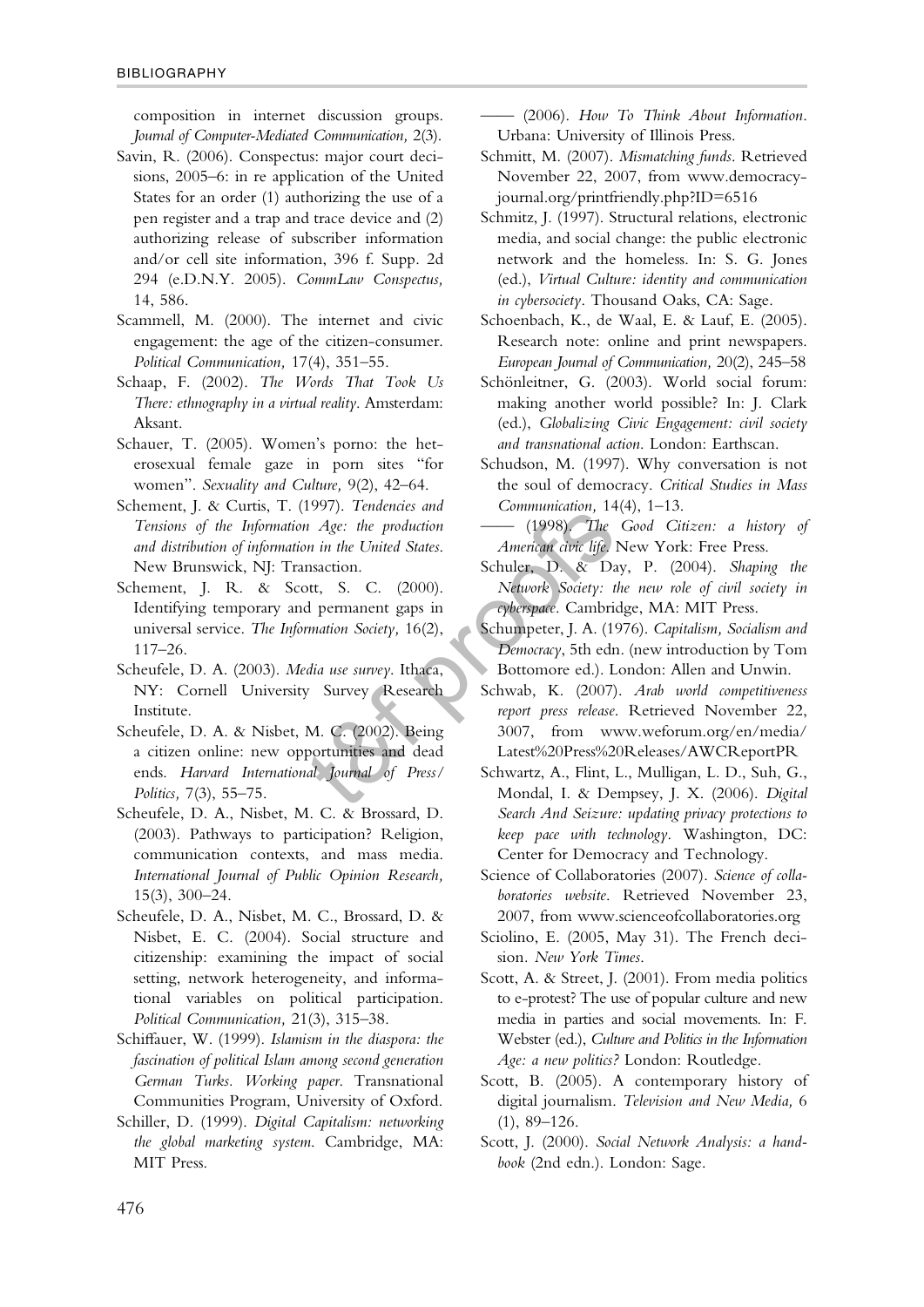- Scott, W. R. (1987). The adolescence of institutional theory. Administrative Science Quarterly, 32(4), 493–511.
- —— (1995). Institutions and Organizations: theory and research. Thousand Oaks, CA: Sage.
- Scott, W. R. & Christensen, S. (1995). The Institutional Construction of Organizations: international and longitudinal studies. Thousand Oaks, CA: Sage.
- Scott, W. R. & Meyer, J. W. (eds.). (1994). Institutional Environments and Organizations: structural complexity and individualism. Thousand Oaks, CA: Sage.
- SCP (Sociaal en Cultureel Planbureau) (2001). Trends in de tijd [Trends in time]. The Hague: SCP.
- Sears, D. & Chafee, S. (1979). Uses and effects of the 1976 debates: an overview of empirical studies. In: S. Kraus (ed.) The Great Debates. Bloomington, IN: Indiana University Press.
- Sears, D. O. & Freedman, J. L. (1967). Selective exposure to information: a critical review. Public Opinion Quarterly, 31(2), 194–213.
- Sefyrin, J. (2005). Understandings of gender and competence in ICT. Paper presented at the 6th International Women into Computing Conference, University of Greenwich.
- 1. L. (1967). Selective plan to track photons, V. (2007).<br>
1. L. (1967). Selective plan to track photons, V. (2007).<br>
1. a critical review. Times.<br>
1. a critical review. Times.<br>
1. a critical review. Times.<br>
1. a critical Seifert, J. W. & McLoughlin, G. J. (2007). State E-Government Strategies: identifying best practices and applications. Washington, DC: Congressional Research Service.
- Sell, S. (2003). Private Power, Public Law: the globalization of intellectual property rights. Cambridge: Cambridge University Press.
- Semetko, H. A. & Krasnoboka, N. (2003). The political role of the internet in societies in transition. Party Politics, 9(1), 77-104.
- Servaes, J. & Carpentier, N. (eds.). (2005). Towards a Sustainable Information Society: deconstructing WSIS. Bristol: Intellect.
- Setala, M. & Gronlund, K. (2006). Parlimentary websites: theoretical and comparative perspectives. Information Polity, 11(2), 149–62.
- Sey, A. & Castells, M. (2004). From media politics to networked politics: The internet and the political process. In: M. Castells (ed.), The Network Society: a cross-cultural perspective. London: Edward Elgar.
- Shade, L. R. (2002). Gender and Community in the Social Construction of the Internet. New York: Peter Lang.
- Shah, D., Kwak, N. & Holbert, R. (2001). "Connecting" and "disconnecting" with civic life: patterns of internet use and the production of social capital. Political Communication, 18(2), 141–62.
- Shah, D. V., Cho, J., Eveland Jr., W. P. & Kwak, N. (2005). Information and expression in a digital age: modeling internet effects on civic participation. Communication Research, 32(5), 531–65.
- Shah, D. V., McLeod, J. M. & Yoon, S. H. (2001). Communication, context, and community: an exploration of print, broacast and internet influences. Communication Research, 28 (4), 464–506.
- Shahin, J. & Neuhold, C. (2007). Connecting Europe: the use of "new" information and communication technologies within European Parliament standing committees. Journal of Legislative Studies, 13(3), 388–402.
- Shannon, V. (2007, February 20). Europe's plan to track phone and net use. New York pla.<br>Times.<br>C.
- Shapiro, C. & Varian, H. R. (1999). Information Rules: a strategic guide to the network economy. Boston: Harvard Business School Press.
- Shifman, L., Coleman, S. & Ward, S. J. (2007). Only joking? Online humour in the 2005 UK general election. Information Communication and Society, 10(4), 464–86.
- Shoemaker, P. J. & Reese, S. D. (1996). Mediating the Message: theories of influences on mass media content. New York: Longman.
- Siapera, E. (2005). Minority activism on the web: Between deliberation and multiculturalism. Journal of Ethnic and Migration Studies, 31(3), 499–519.
- Siddiquee, A. & Kagan, C. (2006). The internet, empowerment, and identity: an exploration of participation by refugee women in a community internet project in the United Kingdom. Journal of Community & Applied Social Psychology, 16(3), 189–206.
- Sikkink, K. (2002). Restructuring world politics: the limits and asymmetries of soft power. In: S. Khagram, J. V. Riker & K. Sikkink (eds.), Restructuring World Politics: transnational social movements, networks, and norms. Minneapolis, MN: University of Minnesota Press.
- Silvester, C. (ed.). (1993). The Penguin Book of Interviews. London: Viking.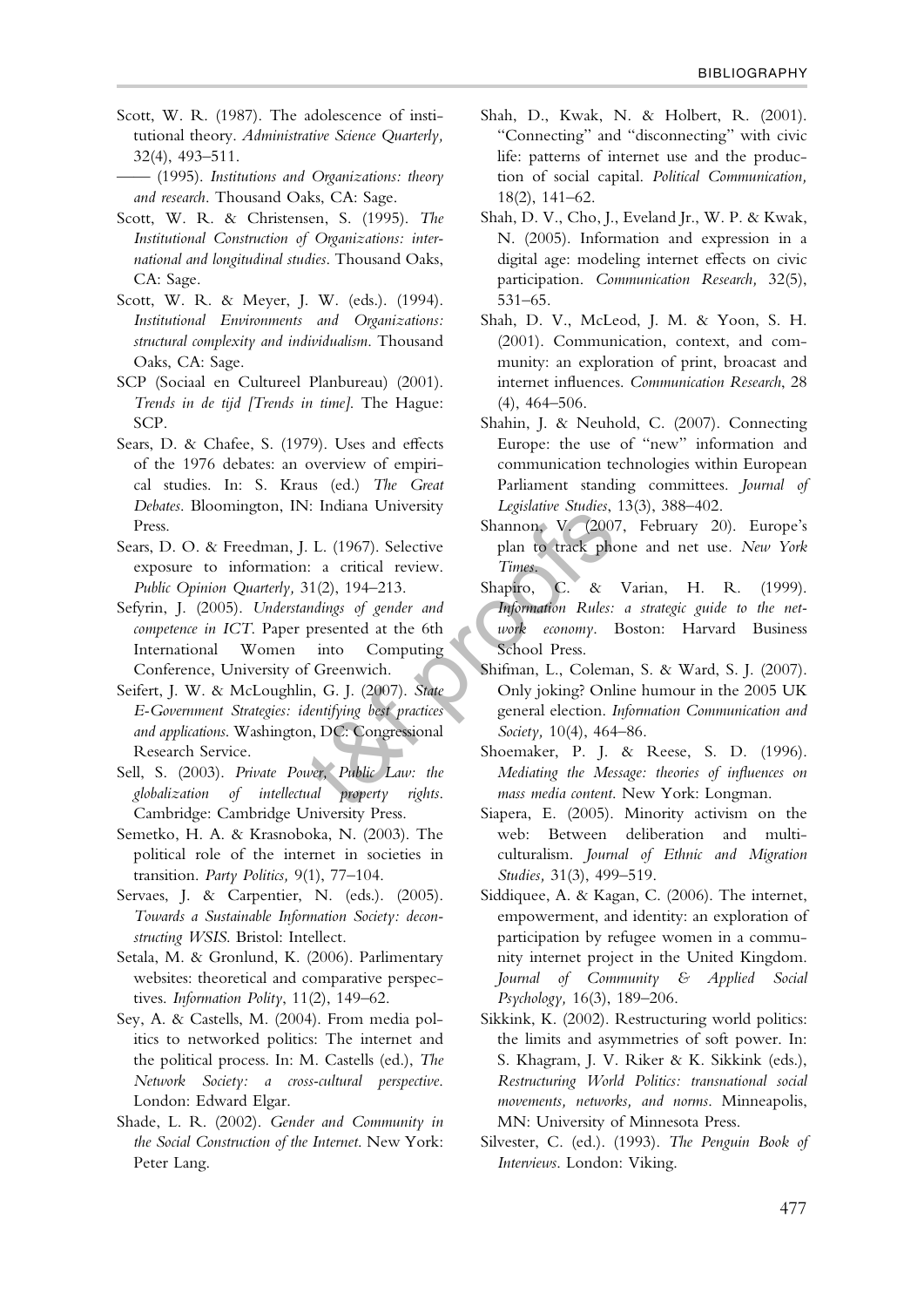- Simon, H. A. (1962). The architecture of complexity. Proceedings of the American Philosophical Society, 106 (December), 467–82.
- Simone, M. (2006). Codepink alert: mediated citizenship in the public sphere. Social Semiotics, 16(2), 345–64.
- Simonelis, A. (2005). A concise guide to the major internet bodies. Ubiquity, 6(5), 16–22.
- Singer, J. B. (2001). The metro wide web: changes in newspapers' gatekeeping role online. Journalism and Mass Communication Quarterly, 78(1), 65–80.
- —— (2003). Campaign contributions: online newspaper coverage of election 2000. Journalism and Mass Communication Quarterly, 80(1), 39–56. —— (2005). The political j-blogger: "normal-
- izing" a new media form to fit old norms and practices. Journalism, 6(2), 173–98.
- (2006). Stepping back from the gate: online newspaper editors and the co-production of content in campaign 2004. Journalism and Mass Communication Quarterly, 83(3), 265–80.
- A. Journalism and Mass supreme court. P<br>
A. Journalism and Mass supreme court. P<br>
83(3), 265–80. (2), 365–86.<br>
C-Velez, M. (2003). Stanley, L. (2001).<br>
community: online CA: UCSD Civic<br>
tualize their political Stanyer, J. Singer, J. B. & Gonzalez-Velez, M. (2003). Envisioning the caucus community: online newspaper editors conceptualize their political role. Political Communication, 20(4), 433–52
- Skowronek, S. (1982). Building a New American State: the expansion of national administrative capacities. New York: Cambridge University Press.
- Slackman, M. (2007a, March 28). Charges of vote rigging as Egypt approves constitution changes. New York Times.
- $-$  (2007b, March 25). Egypt to vote on expanding powers of the presidency. New York Times.
- —— (2007c, March 27). Foregone conclusion appears to keep Egyptian voters home. New York Times.
- Smith, C. (2007). One for the Girls! The pleasures and practices of reading women's porn. Bristol: Intellect.
- Smith, M. A. (2002). Ballot initiatives and the democratic citizen. Journal of Politics, 64(3), 892–903.
- Snow, D. & Benford, R. (1988). Ideology, frame resonance, and participant mobilization. In: B. Klandermans, H. Kriesi & S. Tarrow (eds.), From Structure to Action: comparing social movements research across cultures. Greenwich: JAI Press Inc.
- Snow, D., Rochford, E. B., Warden, S. & Benford, R. (1986). Frame alignment processes, micromobilization, and movement participation. American Sociological Review, 51(4), 464–81.
- Songer, D. & Sheehan, R. (1993). Interest group success in the courts: amicus participation in the Supreme Court. Political Research Quarterly, 46(2), 339–54.
- Sorauf, F. J. (1992). Inside Campaign Finance: myths and realities. New Haven and London: Yale University Press.
- South Korea Ministry of Information (2006). Korea Internet White Paper 2006. Seoul: South Korea Ministry of Information.
- Spar, D. L. (2001). Ruling the Waves: cycles of discovery, chaos, and wealth from the compass to the internet. New York: Harcourt.
- Sparks, C. (2000). From dead trees to live wires: the internet's challenge to the traditional newspaper. In: J. Curran & M. Gurevitch (eds.), Mass Media and Society, 3rd edn. London: Hodder Arnold.
- Spriggs, J. F. & Wahlbeck, P. (1997). Amicus curiae and the role of information at the supreme court. Political Research Quarterly, 50 (2), 365–86.
- Stanley, L. (2001). Beyond Access. San Diego, CA: UCSD Civic Collaborative.
- Stanyer, J. (2004). Politics and the media: a crisis of trust? Parliamentary Affairs, 57(2), 420–34.
- (2007). Modern Political Communication: mediated politics in uncertain times. Cambridge: Polity.
- Staples, B. (2003, November 10). Editorial observer: viewing California politics through the lens of a science fiction movie. New York Times.
- Starr, P. (1982). The Social Transformation of American Medicine. New York: Basic Books.
- —— (2004). The Creation of the Media. New York: Free Press.
- Stern, C. (2006, January 22). The coming tug of war over the internet. Washington Post.
- Stewart, A. (2007). Theories of Power and Domination. Thousand Oaks, CA: Sage.
- Steyaert, J. (2000). Digitale Vaardigheden: geletterdheid in de informatiesamenleving (Digital Skills: literacy in the information society). The Hague, Netherlands: Rathenau Instituut.
- Stinchcombe, A. L. (1990). Information and Organizations. Berkeley, CA: University of California Press.
- Stohl, C. (2005). Globalization theory. In: S. May & D. K. Mumby (eds.), Engaging Organizational Communication Theory and Research: multiple perspectives. Thousand Oaks, CA: Sage.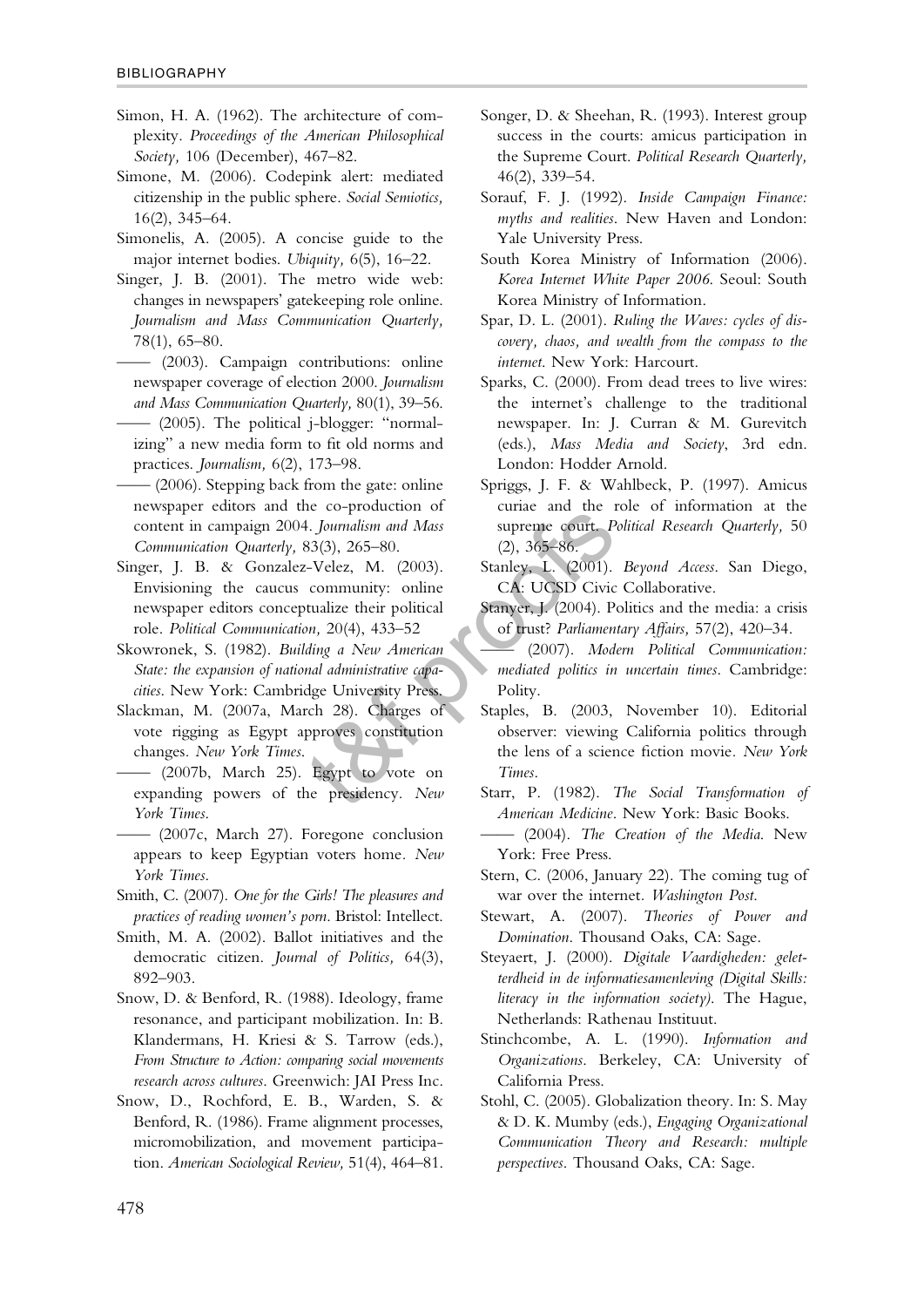- Strangelove, M. (2005). The Empire of Mind: digital piracy and the anti-capitalist movement. Toronto: University of Toronto Press.
- Street, J. (1992). Politics and Technology. New York: Guilford Press.
- Stromer-Galley, J. (2000). Online interaction and why candidates avoid it. Journal of Communication, 50(4), 111–32.
- $-$  (2002). New voices in the public sphere: a comparative analysis of interpersonal and online political talk. Javnost – The Public, 9(2), 23–42.
- Stromer-Galley, J. & Baker, A. B. (2006). Joy and sorrow of interactivity on the campaign trail: blogs in the primary campaign of Howard Dean. In: A. P. Williams & J. C. Tedesco (eds.), The Internet Election: perspectives on the web in campaign 2004. Lanham, MD: Rowman and Littlefield.
- Sum, N.-L. (2003). Informational capitalism and US economic hegemony: resistance and adaptations in East Asia. Critical Asian Studies, 35(2), 373–98.
- Sundar, S. S. (1999). Exploring receivers' criteria for perception of print and online news. Journalism and Mass Communication Quarterly, 76(2), 373–86.
	- —— (2000). Multimedia effects on processing and perception of online news: a study of picture, audio, and video downloads. Journalism and Mass Communication Quarterly, 77(3), 480–99.
- Sundar, S. S., Kalyanaraman, S. & Brown, J. (2003). Explicating web site interactivity: impression formation effects in political campaign sites. Communication Research, 30(1), 30–59.
- Sundar, S. S. & Nass, C. (2001). Conceptualizing sources in online news. Journal of Communication, 51(1), 52–72.
- Sunstein, C. (1993). On analogical reasoning. Harvard Law Review, 106(3), 741–91.
- Sunstein, C. R. (2001). Republic.Com. Princeton: Princeton University Press.
- Swanson, D. (2000). The homologous evolution of political communication and civic engagement: good news, bad news, and no news. Political Communication, 17(4), 409–14.
- Swartz, N. (2003). Estonia embraces cyberspace. Information Management Journal, (July–August).
- Swedberg, C. (2007, March 23). New RFID system takes security to heart. RFID Journal.
- Tanner, E. (2001). Chilean conversations: internet forum participants debate Pinochet's

detention. Journal of Communication, 51(2), 383–403.

Tarde, G. (1989). L'opinion et la foule. Paris: PUF.

- Tarrow, S. (1998). Fishnets, internets and catnets: globalization and transnational collective action. In: M. Hanagan, L. P. Moch & W. P. Brake (eds.), Challenging Authority. Minneapolis: University of Minnesota Press.
- Tarrow, S. G. (1998). Power in Movement: social movements and contentious politics, 2nd edn. Cambridge: Cambridge University Press.
- Taylor, P. (1984, August 13). Mondale says President's joke wasn't funny; Reagan's ad-lib on bombing gives foes ammunition. Washington Post.
- Tekwani, S. (2003). The Tamil diaspora, Tamil militancy, and the internet. In: K. C. Ho, R. Kluver & K. C. C. Yang (eds.), Asia.Com: Asia encounters the internet. New York: Routledge.

TeleNav Inc. (2007). TeleNav Track Features.

- Tewksbury, D. (2003). What do Americans really want to know? Tracking the behavior of news readers on the internet. Journal of Communication, 53(4), 694–710.
- The Council Council Council Council Council Council Council Council Council Council Council Council Council Council Council Council Council Council Council Council Council Council Council Council Council Council Council Co  $(2005a)$ . Online news reader specialization and its boundaries: implications for the fragmentation of American news audiences. Paper presented at the Annual Conference of the International Communication Association, New York.
	- —— (2005b). The seeds of audience fragmentation: specialization in the use of online news sites. Journal of Broadcasting and Electronic Media, 49(3), 332–40.
	- —— (2006). Exposure to the newer media in a presidential primary campaign. Political Communication, 23(3), 313–32.
	- Tewksbury, D. & Althaus, S. L. (2000a). An examination of motivations for using the world wide web. Communication Research Reports, 17(2), 127–38.
	- —— (2000b). Differences in knowledge acquisition among readers of the paper and online versions of a national newspaper. Journalism and Mass Communication Quarterly, 77(3), 457–79.
	- Tewksbury, D. & Maddex, B. (2001). Choosing what's right for you: a study of content personalization on the world wide web. Paper presented at the Annual Meeting of the US National Communication Association, Atlanta, GA.
	- Tewksbury, D., Weaver, A. & Maddex, B. (2001). Accidentally informed: incidental news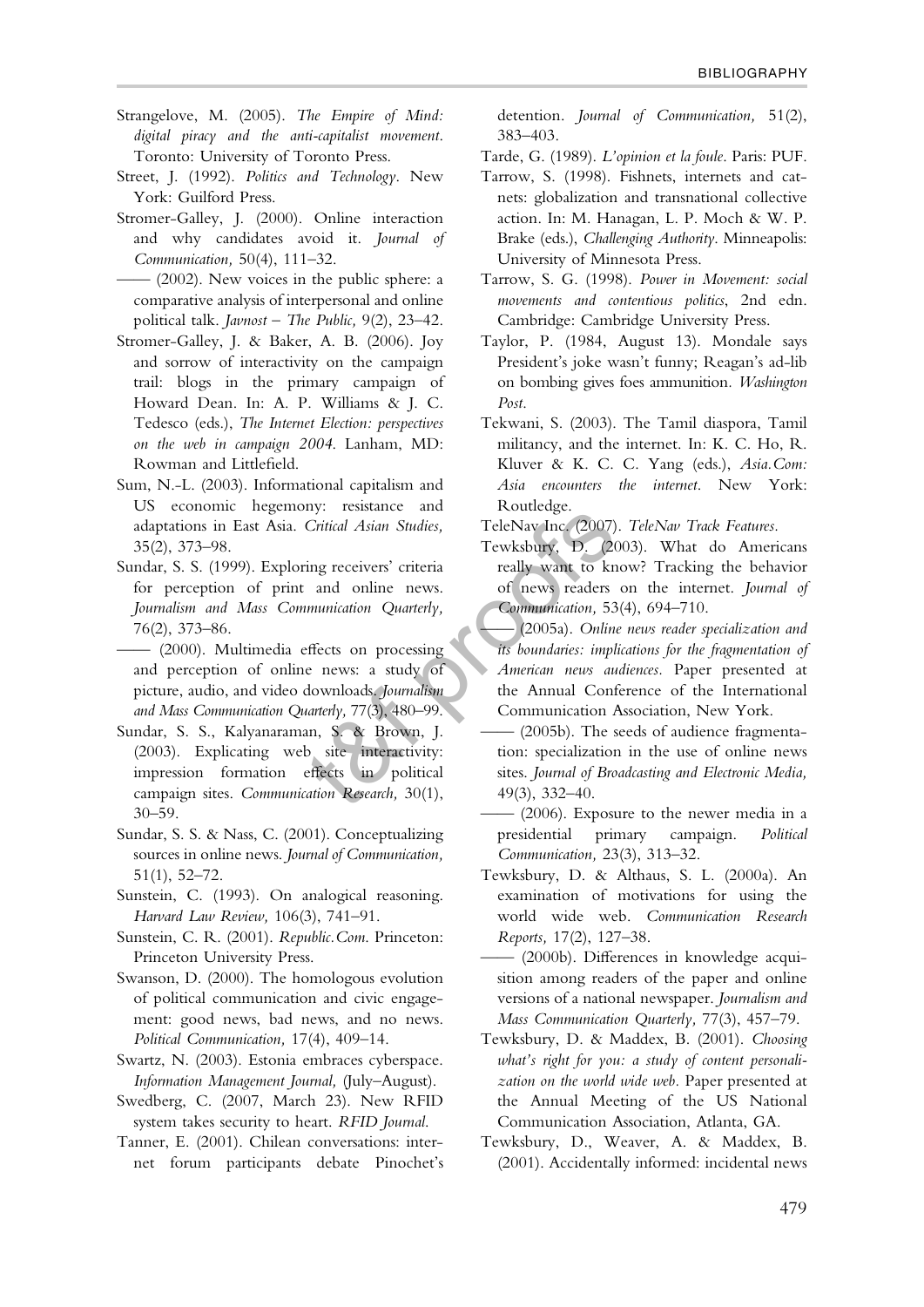exposure on the world wide web. Journalism and Mass Communication Quarterly, 78(3), 533–54.

- Thalheimer, M. (1994). High tech news or just "Shovelware"? Media Studies Journal, 8(1), 41–51.
- Thierer, A. D. (2000). How Free Computers are Filling the Digital Divide. Washington, DC: Heritage Foundation.
- Thomas, J. C. & Streib, G. (2003). The new face of government: citizen-initiated contacts in the era of e-government. Journal of Public Administration Research and Theory, 13(1), 83–102.
- Thompson, J. B. (2005). The new visibility. Theory, Culture and Society, 22(6), 31–51.
- Thompson, K. (2002). Border crossings and diasporic identities: media use and leisure practices of an ethnic minority. Qualitative Sociology, 25 (3), 409–18.
- Thurman, N. (2007). The globalisation of journalism online: a transatlantic study of news websites and their international readers. Journalism: Theory, Practice and Criticism, 8(3), 285–307.
- Tiefenbrun, S. W. (1986). Legal semiotics. Cardozo Arts and Entertainment Law Journal, 5, 89–156.
- Equisional Francesco Communication, 23<br>
e and Criticism, 8(3), learning on the<br>
Communication, 23<br>
S). Legal semiotics. Tremayne, M., Zhen<br>
meth Law Journal, 5, (2006). Issue put<br>
(2005). What is legal<br>
(2006). Issue put<br> Tiller, E. H. & Cross, F. (2005). What is legal doctrine? Chicago: Northwestern University School of Law Public Law and Legal Theory Research Paper Series.
- Tilly, C. (1978). From mobilization to revolution. Reading, MA: Addison-Wesley.
- Tkach-Kawasaki, L. M. (2003). Politics@Japan: party competition on the internet in Japan. Party Politics, 9(1), 105-23.
- Toennies, F. (1980). Gemeinschaft and gesellschaft [community and society]. In: L. Coser (ed.), The Pleasures of Sociology. New York: Mentor Books.
- Toft, A., Leuven, N. V., Bennett, W. L., Tomhave, J., Veden, M. L., Wells, C. et al. (2007). Which way for the northwest social forum? Seattle, WA: Centre for Communication and Civic Engagement.
- Tolbert, C. & McNeal, R. (2003). Unraveling the effects of the internet on political participation. Political Research Quarterly, 56(2), 175–85.
- Tolbert, C. & Mossberger, K. (2006). The effects of e-government on trust and confidence in government. Public Administration Review, 66 (3), 354–69.
- Townsend, A. M. & Bennett, J. T. (2003). Privacy, technology, and conflict: emerging

issues and action in workplace privacy. Journal of Labor Research, 24(2), 195–205.

- Trammell, K. D. (2006). The blogging of the President. In: A. P. Williams & J. C. Tedesco (eds.), The Internet Election: perspectives on the web in campaign 2004. Lanham, MD: Rowman and Littlefield.
- Trechsel, A. H. & Kriesi, H. (1996). Switzerland: the referendum and initiative as a centerpiece of the political system. In: M. Gallagher & P. V. Uleri (eds.), The Referendum Experience in Europe. New York: St. Martin's Press.
- Tremayne, M. (2004). The web of context: applying network theory to the use of hyperlinks in journalism on the web. Journalism and Mass Communication Quarterly, 81(2), 237–49.
- Tremayne, M. (ed.). (2006). Blogging, Citizenship and the Future of Media. New York: Routledge.
- Tremayne, M. & Dunwoody, S. (2001). Interactivity, information processing, and learning on the world wide web. Science Communication, 23(2), 111–34.
- Tremayne, M., Zheng, N., Lee, J. K. & Jeong, J. (2006). Issue publics on the web: applying network theory to the war blogosphere. Journal of Computer-Mediated Communication, 12(1).
- Trend, D. (ed.). (2001). Reading Digital Culture.
- Oxford: Blackwell. Trippi, J. (2004). The Revolution Will Not Be
- Televised: democracy, the internet, and the overthrow of everything. New York: Harper Collins.
- Tuchman, G. (1978). Making News: a study in the construction of reality. New York: Free Press.
- Tucker, J. (2000). The information revolution. Middle East Journal, 54(3), 351–465.
- Turkle, S. (1995). Life on the Screen: identity in the age of the internet. New York: Simon and Schuster.
- Twist, J. (2006). The year of the digital citizen. Retrieved November 22, 2007, from http:// news.bbc.co.uk/1/hi/technology/4566712.stm
- UAE Yearbook (2007). IT and education. Dubai: UAE National Media Council.
- U.K. Electoral Commission (2005). Registers. Retrieved November 22, 2007, from www. electoralcommission.org.uk/regulatory-issues/ registers.cfm
- U.K. Prime Minister's Strategy Unit and Department of Trade and Industry (2005). Connecting the UK: the digital strategy. London: Cabinet Office.
- United Nations (2004). Human development report 2004. Geneva: United Nations.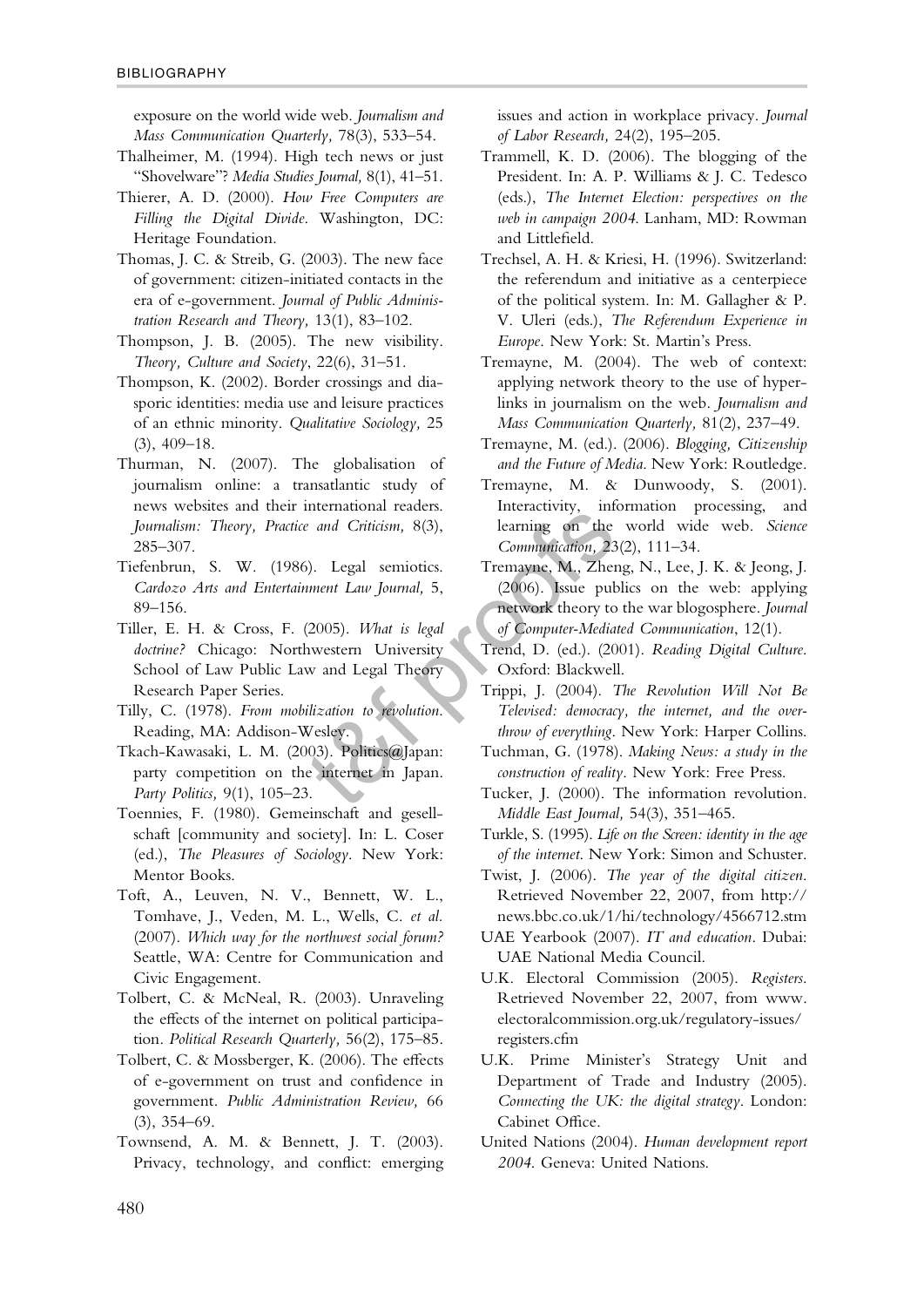- United Nations Conference on Trade and Development (2003). E-commerce and development report 2003. New York: UNCTAD.
- United Nations Development Program (2004). Arab human development report 2004: freedom and good governance. Stanford: Stanford University Press.
- United Nations General Assembly (2001). 56/183: World Summit on the Information Society. New York: United Nations General Assembly.
- University of California, Los Angeles Center for Communication Policy (2001). The UCLA internet report 2001: surveying the digital future, year two. Los Angeles: University of California.
- —— (2003). The UCLA internet report: surveying the digital future, year three. Los Angeles: University of California.
- UNPAN and the Center for Administrative Innovation in the Euro-Mediterranean Region (2004). Best practices in the European countries: The Netherlands. New York: United Nations Online Network in Public Administration and Finance.
- U.S. Bureau of the Census (2003). E-stats: measuring the electronic economy. Washington, DC: U.S. Bureau of Census.
- U.S. Department of Agriculture (2007). The national animal identification system: pilot projects/ field trials summary. Washington, DC: U.S. Department of Agriculture.
- U.S. Department of Defense (2003). Information Operations Roadmap. Washington, DC: Department of Defense.
- U.S. Executive Office of the President (2001). The President's management agenda, 2002. Retrieved November 22, 2007, from www. whitehouse.gov/omb/budget/fy2002/mgmt.pdf
- Uslaner, E. M. (2000). Social capital and the net. Communications of the ACM, 43(12), 60–4.
- —— (2004). Trust, civic engagement, and the internet. Political Communication, 21(2), 223–42.
- Valentino, N. A., Hutchings, V. L. & Williams, D. (2004). The impact of political advertising on knowledge, internet information seeking, and candidate preference. Journal of Communication, 54(2), 337–54.
- Van Aelst, P. & Walgrave, S. (2002). New media, new movements? The role of the internet in shaping the "anti-globalization" movement. Information, Communication and Society, 5(4), 465-93.
- van de Donk, W., Loader, B., Nixon, P. & Rucht, D. (eds.). (2004). Cyberprotest: new media, citizens and social movements. London: Routledge.
- van de Donk, W., Tops, P. & Snellen, I. (eds.). (1995). Orwell in Athens: A perspective on informatization and democracy. Amsterdam: IOS Press.
- van der Wurff, R. (2005). The impacts of the internet on newspapers in Europe. Gazette, 67, 107–20.
- van Dijk, J. (1999). The Network Society: social aspects of new media. Thousand Oaks CA: Sage.
- $(2000)$ . Widening information gaps and policies of prevention. In: K. Hacker & J. v. Dijk (eds.), Digital Democracy: issues of theory and practice. London: Sage Publications.
- —— (2003). A framework for digital divide research. Electronic Journal of Communication, 12(1).
- —— (2004). Divides in succession: possession, skills and use of the new media for participation. In: E. Bucy & J. Newhagen (eds.), Media Access: social and psychological dimensions of new technology use. Hillsdale NJ: Lawrence Erlbaum, pp. 233–54.

(2006). The Network Society: social aspects of new media, 2nd edn. Thousand Oaks CA: Sage.

- European countries:<br>
he European countries:<br>
c Administration and<br>
c Administration and<br>
(2003). E-stats: mea-<br>
(2003). E-stats: mea-<br>
p. Washington, DC:<br>
(2006). The New media, 2nd ediculture (2007). The New media, 2nd ed van Dijk, J., Hanenburg, M. & Pieterson, W. (2006). Gebruik van nederlandse elektronische overheidsdiensten in 2006, een enquête naar motieven en gedrag van burgers [Usage of Dutch electronic government services in 2006, a survey of the motives and behavior of citizens]. Enschede: University of Twente, Department of Behavioral Sciences.
	- van Dijk, J. A. G. M. (2005). The Deepening Divide: inequality in the information society. Thousand Oaks: Sage.
	- —— (2007). De e-surfende burger: Is de digitale kloof gedicht? [The e-surfing citizen: has the digital divide closed?]. In: J. Steyaert & J. de Haan (eds.), Gewoon digitaal, jaarboek ICT en samenleving. Amsterdam: Boom.
	- van Dijk, L., De Haan, J. & Rijken, S. (2000). Digitalisering van de leefwereld [Digitization of everyday life: a survey of information and communication technology and social inequality]. The Hague: Sociaal en Cultureel Planbureau.
	- van Doorn, N., van Zoonen, L. & Wyatt, S. (2007a). Writing from experience: presentations of gender identity on weblogs. European Journal of Women's Studies, 14(2), 143–59.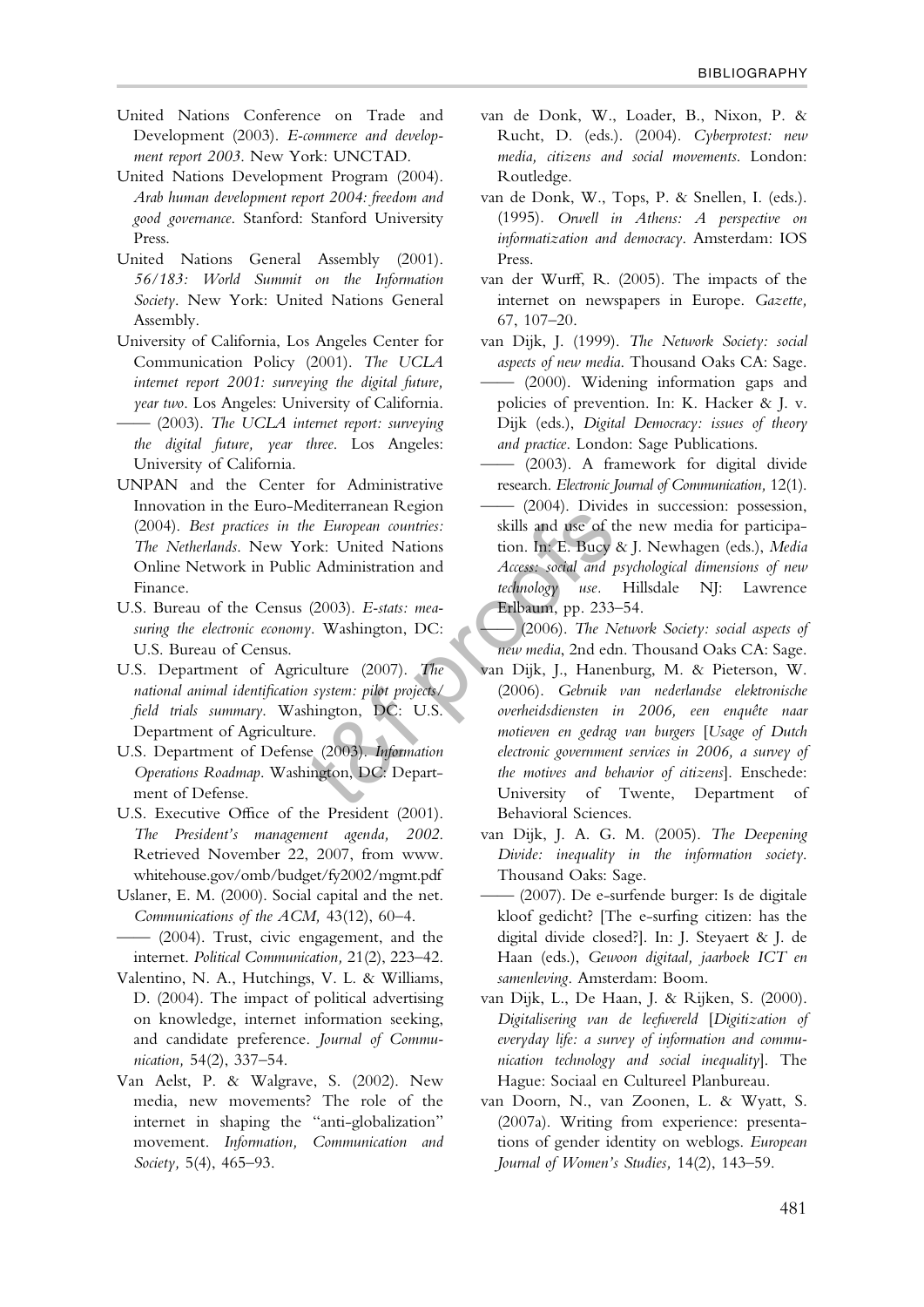(forthcoming). A body of text: gender and sexuality in text-based computer-mediated communication. Feminist Media Studies.

- van Slyke, C., Comunale, C. L. & Belanger, F. (2002). Gender differences in perceptions of web-based shopping. Communications of the ACM, 45(8), 82–86.
- Vanhanen, T. (2003). Democratization: the comparative analysis of 170 countries. New York: Routledge.
- Vargas, J. A. (2007a, February 17). Young voters find voice on facebook. Washington Post.
- —— (2007b, March 2). YouTube gets serious with links to candidates. Washington Post.
- Vedres, B., Bruszt, L. & Stark, D. (2004). Organizing technologies: genre forms of online civic association in eastern Europe. Annals of the American Academy of Political and Social Science, 30, 1–18.
- Verba, S., Nie, N. H. & Kim, J.-O. (1987). Participation and Political Equality: a seven-nation comparison. Chicago: University of Chicago Press.
- Verba, S., Schlozman, K. L. & Brady, H. E. (1995). Voice and Equality: civic voluntarism in American politics. Cambridge, MA: Harvard University Press.
- Vertovec, S. (2001). Transnationalism and identity. Journal of Ethnic and Migration Studies, 27 (4), 573–82.
- Villeneuve, N. (2006). The filtering matrix: integrated mechanisms of information control and the demarcation of borders in cyberspace. First Monday, 11(1).
- Virilio, P. (1997). Open Sky. London: Verso.
- von Hippel, E. (2005). Democratizing Innovation. Cambridge: MIT Press.
- Vreese, C. H. d. (2007). The Dynamics of Referendum Campaigns an International Perspective. Basingstoke: Palgrave MacMillan.
- Wade, R. H. (2002). Bridging the digital divide: new route to development or new form of dependency. Global Governance, 8(4), 443-66.
- Wajcman, J. (2004). Technofeminism. Cambridge: Polity.
- $(2007)$ . From women and technology to gendered technoscience. Information, Communication and Society, 10(3), 287–98.
- Walgrave, S. & Rucht, D. (eds.). (2008). Protest Politics: anti-war mobilization in western democracies. Minnesota, MN: University of Minnesota Press.
- Walker, J. L. (1991). Mobilizing interest groups in America: patrons, professions and social movements. Ann Arbor: University of Michigan Press.
- Wall, D. (1999). Earth First! And the Anti-roads Movement: radical environmentalism and comparative social movements. London: Routledge.
- Wall, M. (2005). Blogs of war: weblogs as news. Journalism, 6(2), 153–72.
- Wanta, W. (1997). The Public and the National Agenda: how people learn about important issues. Mahwah, NJ: Lawrence Erlbaum.
- Ward, S. & Lusoli, W. (2005). From weird to wired: MPs, the internet and representative politics in the UK. Journal of Legislative Studies, 11(1), 57-81.
- Ward, S. J. (2005). The internet, e-democracy and the election: virtually irrelevant? In: A. Geddes & J. Tonge (eds.), Britain Decides: the UK general election 2005. London: Palgrave.
- Ward, S. J. & Francoli, M. (2007). Twenty-first century soapboxes? MPs and their blogs. Paper presented at the annual conference of the PSA, University of Bath. April 12–14, 2007.
- Ward, S. J. & Gibson, R. K. (2003). On-line and on message? Candidate websites in the 2001 general election. British Journal of Politics and International Relations, 5(2), 188–205.
- Ward, S. J., Gibson, R. K. & Lusoli, W. (2003). Online participation and mobilization in the UK. Parliamentary Affairs, 56(4), 652–68.
- The Extra Contrast Contrast Contrast Contrast Contrast Contrast Control Control Control Control Control Control Control Control Control Control Control Control Control Control Control Control Control Control Control Contro Ward, S. J., Owen, D., Davis, R. D. & Taras, D. (2007). Parties and election campaigning online: a new era? In: R. D. Davis, D. Owen, D. Taras & S. J. Ward (eds.), Making a Difference? The internet and elections in comparative perspective. Lanham, MD: Lexington Books.
	- Ward, S. J. & Vedel, T. (2006). Introduction: the potential of the internet revisited. Parliamentary Affairs, 59(2), 210–25.
	- Ward, S. J. & Voerman, G. (2000). New media and new politics. Green parties, intra-party democracy and the potential of the internet (an anglo-Dutch comparison). In: Jaarboek 1999 documentatiecentrum nederlandse politieke partijen. Groningen: Universiteitsdrukkerij Rijksuniversiteit Groningen.
	- Wardrip-Fruin, N. & Montfort, N. (2003). The New Media Reader. Cambridge: MIT Press.
	- Ware, A. (1996). Political Parties and Party Systems. Oxford: Oxford University Press.
	- Warf, B. & Vincent., P. (2007). Multiple geographies of the Arab internet. Area, 39(1), 83–96.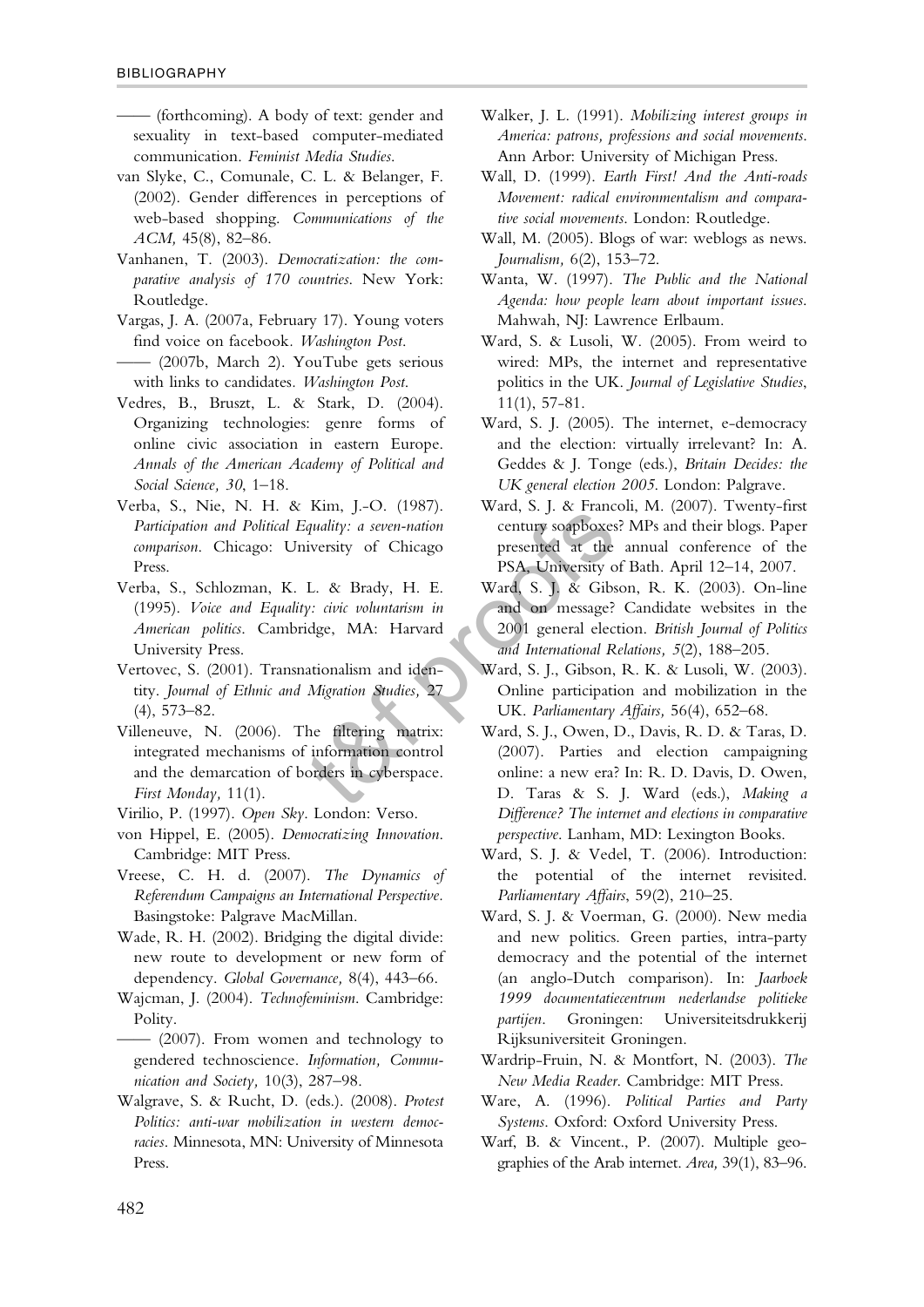- Warschauer, M. (2003). Technology and Social Inclusion: rethinking the digital divide. Cambridge: MIT Press.
- Washbourne, N. (2001). Information technology and new forms of organizing. In: F. Webster (ed.), Culture and Politics in the Information Age: a new politics? London: Routledge.
- Washington Poll (2006). Public policy attitudes. Seattle, Washington.
- Waskul, D. D. (ed.). (2004). Net.Sexxx: readings on sex, pornography, and the internet. New York: Peter Lang.
- Watts, D. (2003). Six Degrees: the science of a connected world. London: Heinemann.
- Watts, D. & Strogatz, S. (1998). Collective dynamics of a "small world" networks. Nature, 393, 440–2.
- Weare, C. & Lin, W. (2000). Content analysis of the World Wide Web: opportunities and challenges. Social Science Computer Review, 18, 272–329
- Webb, P. (2000). The Modern British Party System. London: Sage.
- Weber, S. (2004). The Success of Open Source. Cambridge, MA: Harvard University Press.
- Websense Inc. (2007). URL categories. Retrieved November 22, 2007, from www.websense. com/global/en/ProductsServices/MasterData base/URLCategories.php
- Webster, F. (2002). Theories of the Information Society. London: Routledge.
- Webster, J. G. & Lin, S. F. (2002). The internet audience: web use as mass behavior. Journal of Broadcasting & Electronic Media, 46(1), 1–12.
- Webster, J. G. & Phalen, P. F. (1997). The Mass Audience: rediscovering the dominant model. Mahwah, NJ: Erlbaum.
- Weinberger, D. (2007). Everything is Miscellaneous: the power of the new digital disorder. New York: Henry Holt and Company.
- Welch, E. W., Hinnant, C. & Moon, M. J. (2005). Linking citizen satisfaction with egovernment with trust in government. Journal of Public Administration Research and Theory, 15 (1), 271–91.
- Wellman, B., Quan-Hasse, A., Boase, J., Chen, W., Hampton, K. N., de Diaz, I. I., et al. (2003). The social affordances of the internet for networked individualism. Journal of Computer-Mediated Communication, 8(3).
- West, D. M. (2000). Assessing e-Government: the internet, democracy, and service delivery by state

and federal governments. Washington, DC: World Bank.

- (2003a). State and federal e-government in the United States. Providence, RI: Center for Public Policy, Brown University.
- $(2003b)$ . Urban e-government, 2003. Providence, RI: Center for Public Policy, Brown University.
- (2004). Urban e-government, 2004. Retrieved November 22, 2007, from www.insidepolitics. org/egovt04city.html
- (2005). Digital Government: technology and public sector performance. Princeton: Princeton University Press.
- $-$  (2006). State and federal e-government in the United States, 2006. Retrieved August 17, 2007, from www.insidepolitics.org/egovt06us. pdf
- (2007). State and federal e-government in the United States, 2007. Retrieved August 20, 2007, from www.insidepolitics.org/egovt07us. pdf
- Westerdal, J. (2007). Dot xxx is voted down, dot xxx fires back. Retrieved March 29, 2007, from http://blog.domaintools.com/2007/03/dot-xxxis-voted-down-dot-xxx-fires-back/.
- Wheeler, D. (2001a). Beyond global culture: Islam, economic development and the challenges of cyberspace. Digest of Middle Eastern Studies, 10(1), 1–26.
- Modern British Party<br>
Modern British Party<br>
Westerdal, J. (2007)<br>
The Westerdal Community Press.<br>
Lategories. Retrieved<br>
Categories. Retrieved<br>
Services/MasterData<br>
Example://blog.domain<br>
Lategories. Retrieved<br>
Services/Ma —— (2001b). New technologies, old culture: a look at women, gender and the internet in Kuwait. In: C. Ess & F. Sudweeks (eds.), Culture, Technology, Communication: towards an intercultural global village. New York: SUNY Press, 187–212.
	- Wheeler, D. L. (2003a). Egypt: building an information society for international development. Review of African Political Economy, 30 (98), 627–42.
	- $(2003b)$ . Living at e-speed: a look at Egypt's e-readiness. In: I. Limam (ed.), Challenges and Reforms of Economic Regulation in Mena Countries. Cairo: University of Cairo Press.
	- (2004). Blessings and curses: women and the Internet Revolution in the Arab world. In: N. Sakr (ed.) Women and the Media in the Middle East. London: IB Taurus, pp. 138–61
	- —— (2006a). Empowering Publics: information technology and democratization in the Arab world: lessons from internet cafes and beyond. Oxford: Oxford Internet Institute.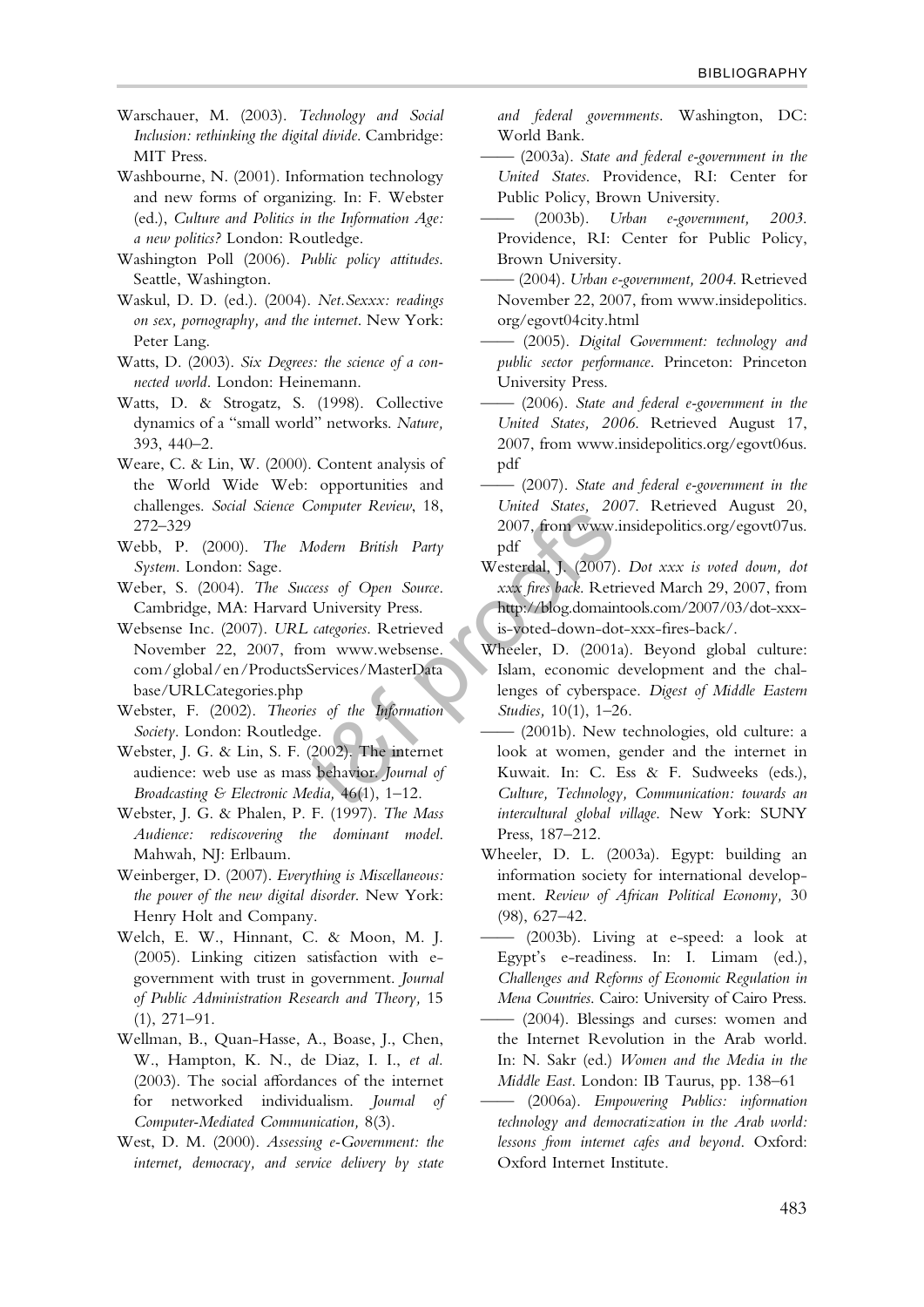- (2006b). The Internet and the Middle East: global expectations and local imaginations in Kuwait. Albany: SUNY Press.
- Whitaker, C. (2004). The WSF as open space. In: J. Sen, A. Anand, A. Escobar & P. Waterman (eds.), Challenging Empires. New Delhi: Viveka Foundation.
- White, D. M. (1964). The gatekeeper: a case study in the selection of news. In: L. A. Dexter & D. M. White (eds.), People, Society, and Mass Communications. New York: Free Press.
- Whitehouse, A. (2006). Women, careers and information technology: an introduction. Labour & Industry,  $16(3)$ ,  $1-6$ .
- Wiklund, H. (2005). A Habermasian analysis of the deliberative democratic potential of ictenabled services in Swedish municipalities. New Media & Society, 7(5), 701–23.
- Wilding, F. (1998). Where is the feminism in cyberfeminism? Retrieved November 26, 2007, from www.andrew.cmu.edu/user/fwild/ faithwilding/wherefem.pdf
- Wilhelm, A. G. (2000). Democracy in the Digital Age: challenges to political life in cyberspace. New York: Routledge.
- —— (2004). Digital Nation: toward an inclusive information society. Cambridge, MA: MIT Press.
- Williams, A. (2007, March 18). The future President, on your friends list. New York Times.
- Williams, A. P. & Tedesco, J. C. (eds.). (2006). The Internet Election: perspectives on the web in campaign 2004. Lanham: Rowman and Littlefield.
- Williams, F. (1994). On prospects for citizens' information services. In: F. Williams & J. V. Pavlik (eds.), The People's Right to Know: media, democracy, and the information highway. Hillsdale, NJ: Erlbaum.
- Williams, F. & Pavlik, J. V. (1994). Epilogue. In: F. Williams & J. V. Pavlik (eds.), The People's Right to Know: media, democracy, and the information highway. Hillsdale, NJ: Erlbaum.
- Williams, H. (2005). Driving the public policy debate: internet governance and development. In: W. J. Drake (ed.), Reforming Internet Governance: perspectives from the working group on internet governance. New York: United Nations ICT Task Force.
- Wilson, E. J. (2004). The Information Revolution and Developing Countries. Cambridge: MIT Press.
- Wilson, E. J. & Wong, K. R. (eds.). (2007). Negotiating the Net in Africa. Boulder, CO: Lynne Rienner.
- Winneg, K., Kenski, K. & Jamison, K. (2005). Detecting the effects of deceptive presidential advertising in the spring of 2004. American Behavioral Scientist, 49, 114–29.
- Winneg, K. & Stroud, T. (2005). Using the Internet to Learn about the Presidential Candidates and Issue Positions in the 2004 Presidential Primary and General Election Campaigns. Paper presented at the American Association for Public Opinion Research Annual Conference.
- Winston, B. (1998). Media Technology and Society: a history from the telegraph to the internet. London: Routledge.
- Wise, C. R. (2002). Special report: organizing for homeland security. Public Administration Review, 62(2), 131–44.
- Witmer, D. F. & Katzman, S. L. (1997). On-line smiles: does gender make a difference in the use of graphic accents? Journal of Computer-Mediated Communication, 2(4).
- Witt, L. (2004). Is public journalism morphing into the public's journalism? National Civic Review, Fall, 49–57.
- Communisty Communisty Communisty<br>
Communisty Communisty Communisty Communisty Control of the public's<br>
the public's<br>
the public's<br>
into the public's<br>
for property, Fall, 49–5<br>
if in cyberspace. New Wojcieszak, M. &<br>
a: tow Wojcieszak, M. & Mutz, D. (2007). Online Groups and Political Deliberation: does the internet facilitate exposure to disagreement? Paper presented at the Political Communication Division.
	- Wolfinger, R. & Rosenstone, S. J. (1980). Who Votes? New Haven: Yale University Press.
	- Wolinsky, H. (2003, November 9). Chipping away at your privacy. Chicago Sun-Times.
	- Working Group on Internet Governance (2005). Report of the working group on internet governance. Geneva: United Nations.
	- World Summit on the Information Society (2002). First meeting of the preparatory committee: World Summit on the Information Society (No. WSIS03/ PREP-(Rev.1)-E). Geneva: UNESCO/ International Telecommunication Union.
	- $-$  (2003a). WSIS action plan (No. WSIS-03/ Geneva/doc/0005). New York: United Nations.
	- (2003b). WSIS declaration of principles (No. WSIS-03/Geneva/doc/0004). New York: United Nations.
	- —— (2005). Tunis commitment (No. WSIS-05/ TUNIS/DOC/7-E). Paris: UNESCO and Geneva, ITU.
	- World Summit on the Information Society Civil Society (2003). Shaping information societies for human needs. Paris: UNESCO and Geneva, ITU.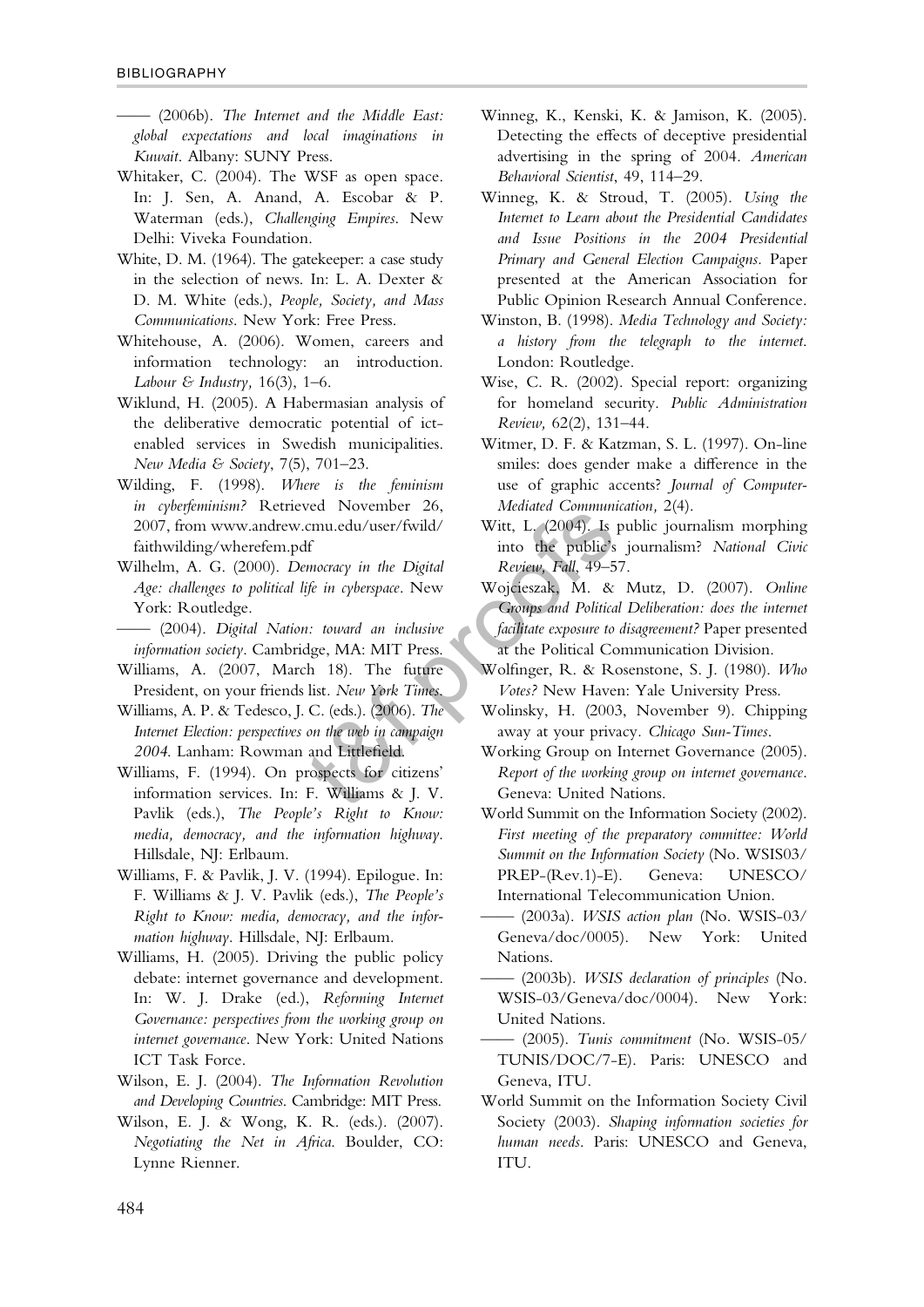—— (2005). Much More Could Have Been Achieved. Geneva: UNESCO/International Telecommunication Union.

- World Values Study Group (2000). World values survey. Ann Arbor, MI: Institute for Social Research.
- Wright, T., Boria, E. & Breidenbach, P. (2000). Creative player actions in FPS online video games: playing counter-strike. The International Journal of Computer Game Research, 2(2).
- Wring, D. & Horrocks, I. (2001). The transformation of political parties. In: B. Axford & R. Huggins (eds.), New Media and Politics. London: Sage.
- Wu, H. D. & Bechtel, A. (2002). Web site use and news topic and type. Journalism and Mass Communication Quarterly, 79(1), 73–86.
- Wu, T. (2006). The world trade law of censorship and internet filtering. Chicago Journal of International Law, 7(1), 263–87.
- Wulf, W. A. (1989). The National Collaboratory: a white paper. Paper presented at the Towards a National Collaboratory Workshop, Rockefeller University, New York, NY.
- Xenos, M. & Foot, K. A. (2005). Politics as usual, or politics unusual: position-taking and dialogue on campaign websites in the 2002 US elections. Journal of Communication, 55(1), 165–89.
- Extram, J. E. (2008)<br>
attional Collaboratory: a<br>
red at the Towards a<br>
Theoretical at the Content of Marvard Law Review<br>
NY. Journal of Commun<br>
NY. Journal of Commun<br>
NY. Journal of Commun<br>
Dural of Commun<br>
on-taking and d Yan, W. (2006). Survey: more Brazilians gain access to internet. Retrieved November 25, 2007, from http://news.xinhuanet.com/english/ 2006–11/24/content\_5369766.htm
- Yates, J. & Orlikowski, W. J. (1992). Genres of organizational communication: a structurational approach to studying communication and media. Academy of Management Review, 17 (2), 299–326.
- Yervasi, C. (1996). Confessions of a net surfer: net chick and grrrls on the web. Postmodern Culture, 7(1).
- YouTube (2006). Allen's listening tour. Retrieved November 26, 2007, from www.youtube. com/watch?v=9G7gq7GQ71c
- Yuan, Y., Fulk, J., Shumate, M., Monge, P. R., Bryant, J. & Matsaganis, M. (2005). Individual participation in organizational information commons: the impact of team level social influence and technology-specific competence. Human Communication Research, 31(2), 212–40.
- Yun, H. K. (2004). Infocomm security: going offline is not an option. Cisco Security Summit. Singapore: Cisco Systems.
- Zaller, J. R. (1992). The Nature and Origins of Mass Opinion. Cambridge: Cambridge University Press.
- Zayani, M. (ed.). (2005). The al-Jazeera Phenomenon. Boulder, CO: Paradigm Publishers.
- Zewail, A. (2004). Roadmap to a muslim renaissance. New Perspectives Quarterly, Fall.
- Zhou, M. & Cai, G. (2002). Chinese language media in the United States: immigration and assimilation in American life. Qualitative Sociology, 25(3), 419–41.
- Zhou, Y. & Moy, P. (2007). Parsing framing processes: the interplay between online public opinion and media coverage. Journal of Communication, 57(1), 79–98.
- Zittel, T. (2003). Political representation in the networked society: the Americanization of European systems of responsible party government? Journal of Legislative Studies, 9(3), 32–53.
- Zittrain, J. L. (2006). The generative internet. Harvard Law Review, 119(7), 1974–2040.
- Zoonen van, L. (2002). Gendering the internet: claims, controversies and cultures. European Journal of Communication, 17(5), 5–23.
- Zukin, C. & Snyder, R. (1984). Passive learning: when the media environment is the message. Public Opinion Quarterly, 48(3), 629–38.

## Legal cases

- Access Now v. Southwest Airlines, 227 F. Supp. 2d 1312 (U.S. Dist. 2002).
- Arrow, K. et al. Brief of Amici Curiae, MGM v. Grokster, 2004 U.S. Briefs 480 (2005).
- Association of American Publishers et al. Brief of Amici Curiae, U.S. v. ALA, 2002 U.S. Briefs 361 (2003).
- ACLU et al. Brief of Amici Curiae, Universal City v. Corley, 2000 U.S. 2nd Cir. Briefs 9185 (2001).
- Buckley v. Valeo, 424 U.S. 1 (1976).
- Intel Corp. v. Hamidi, 30 Cal 4th, 1342 (Sup. Ct 2003).
- Intel Corp. Brief of Amicus Curiae, MGM v. Grokster, 2005 U.S. S. Ct. Briefs 480 (2005).
- Intellectual Property Professors et al. Brief of Amici Curiae, MGM v. Grokster, 2004 U.S. Briefs 480 (2005).
- Lott, T. et al. Brief of Amici Curiae, U.S. v. ALA, 2002 U.S. Briefs 361 (2003).
- Metro-Goldwyn-Mayer Studios et al. Reply Brief, MGM v. Grokster, 2004 U.S. Briefs 480 (2005).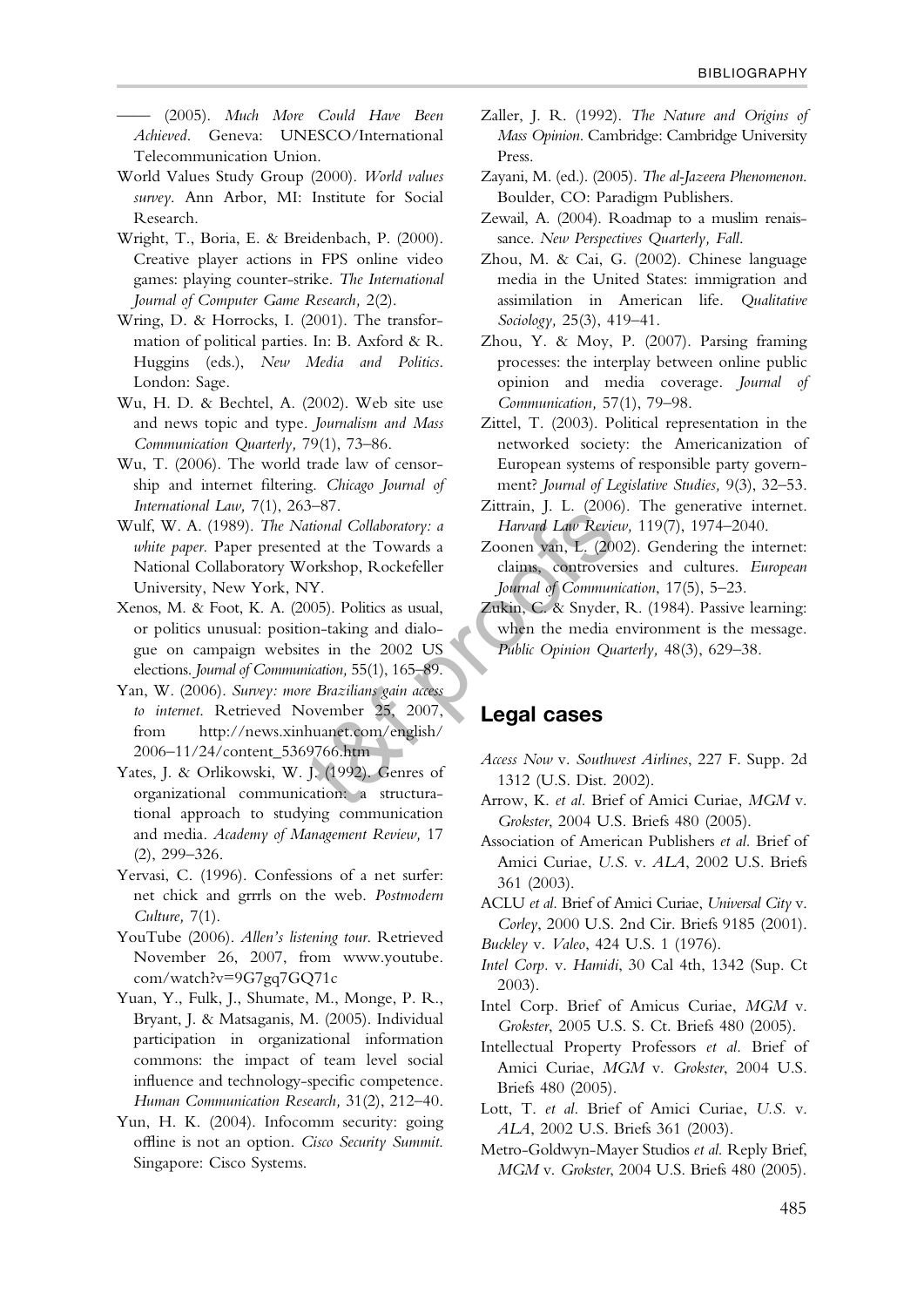- MGM v. Grokster, 545 U.S. 913 (2005).
- Multnomah County Public Library et al. Brief, U.S. v. ALA, 2002 U.S. Briefs 361 (2003).
- National Venture Capitalists Association, Amicus Brief, 2004 U.S. Briefs 480 (2005).
- Reno v. ACLU, 521 U.S. 844, (1997).
- Smith, P., Testimony, oral argument, U.S. v. ALA, 2003 U.S. Trans Lexis 20 (2003).
- Sony v. Universal City, 464 U.S. 417 (1984).
- Taranto, R., Testimony, oral argument, 2005 U.S. Trans Lexis 27 (2005).
- United States, Brief for Intervenor, 2000 U.S. 2nd Cir. Briefs 9185 (2001).
- United States v. ALA, 539 U.S. 194 (2003).
- Universal City Studios v. Corley, 273 F.3d 429 (2nd Cir. 2001).
- Universal City Studios v. Reimerdes, 111 F. Supp. 2d 294 (U.S. Dist. 2000).

**CATALLES**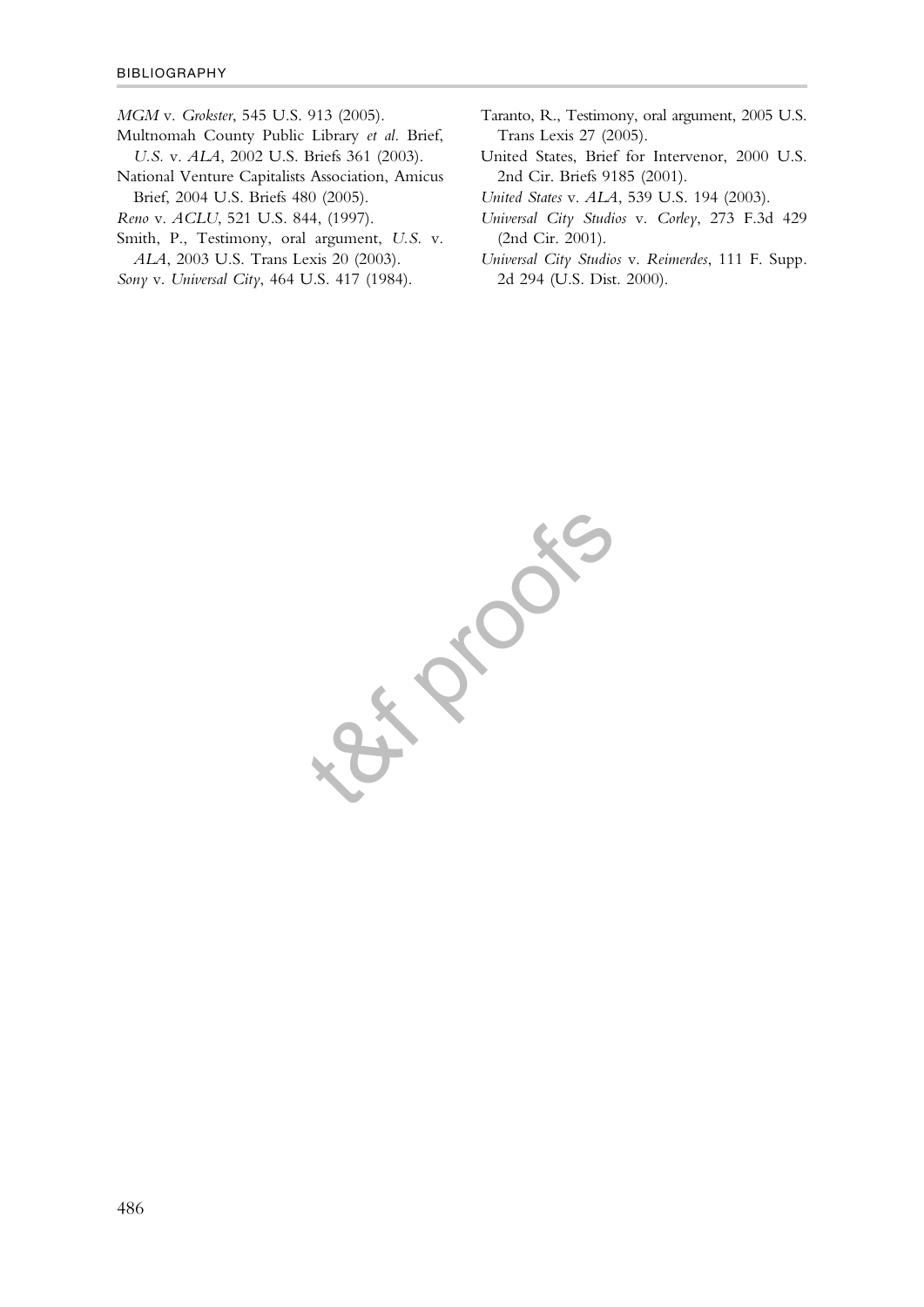## Index

Abdullah, King of Jordan 311

- about this book 1–2; approach 2; collective intelligence 5; consumerism, political engagement through 6–7; critique and creativity, internet as combination of 428; democratic experimentalism 6; diversity of methodologies and evidence 427–28; findings in this collection 424–26; growth of field 2–3; informational value 6; interactivity 7–8; multiple domains of inquiry 426–27; negative roles of internet 425–26; omniverous news habits 430–32; online video 7–8; outline 8–9; panoramic perspective 9; platform for discourse, internet as 4–5; political content propagation 6–7; political omnivores, rise of 428–32; positive roles of internet 424–25; research directions 3–4; studying internet politics 426–28; surprising roles of internet 426; Web 2.0 4–8; wired states and political parties, rise of 432–33
- Abrahamson, J.B. et al. 234, 235
- Abrams v. United States (1919) 352
- absent ties in social activism 253–54
- Accenture 116, 126

access: and ability, variability in 181–82, 184; in Europe 289–300, 303–4; to information online 234–35, 236; maps, access to 345; material and physical access in Europe 291–94; physical access, emphasis on 301–2; policy solutions beyond limited access 182–83; skills access 294–97, 303; solution to access problem, policies for 300–303, 304; usage access 297–99, 303; World Information Access Project 40, 432–33

- Access Denied (Deibert, R.J. et al.) 335n2
- Access Now v. Southwest Airlines (2002) 351
- accountability in global media environment 229
- Acevedo, M. and Krueger, J.I. 74
- ACLU et al. 356
- activism: activist networks, technology and 249–50, 258; fall in Europe 26; relationships within 247; see also social activism

428; democratic Adkins, R.E. and Do<br>
of methodologies and advertising online 19-<br>
in this collection agenda building online 19-<br>
3; informational value agonism, pluralistic 2:<br>
le domains of inquiry Agre, P.E. 243<br>
nterne Adam, A. 266 Adamic, L. and Glance, N. 150 Adams, J. 335 Adams, P.C. and Rina, G. 281, 282 Adkins, R.E. and Dowdle, A.J. 66 advertising online 19–20 agenda building online 194 agonism, pluralistic 239–41 Agre, P.E. 243 Aguirre, B.E. and Saenz, R. 283 Ahlers, D. 201, 206, 209, 211, 213 Ahrens, F. 22 Akdeniz, Y. 235 Akrich, M. 268, 270 Al-Jazeera TV 207; global media environment 217, 218, 221, 224, 227, 228; new immigrants and civic society 285 Alba, R.D. and Logan, J.R. 283 Albrecht, S. 98 Aldrich, J.H. 73 Alexa Web Service 188 Alexander, Lamar 14 Algeria 306, 307, 308, 319 Allan, S. 204, 205, 213 Allen, A. 266 Allen, George 22, 60, 69 Allen, K. 209 Alterman, J.B. 309, 310 alternative media online 240 Alternative Press Center 205 alternative sources of news 207–8 Althaus, S.L. 144 Althaus, S.L. and Tewksbury, D. 135, 192, 194, 234, 430 Altintas, K. 335 Alvarez, R.M. and Hall, T.E. 175 Alvarez, R.M. and Nagler, J. 176 American Legion 80 American Library Association 182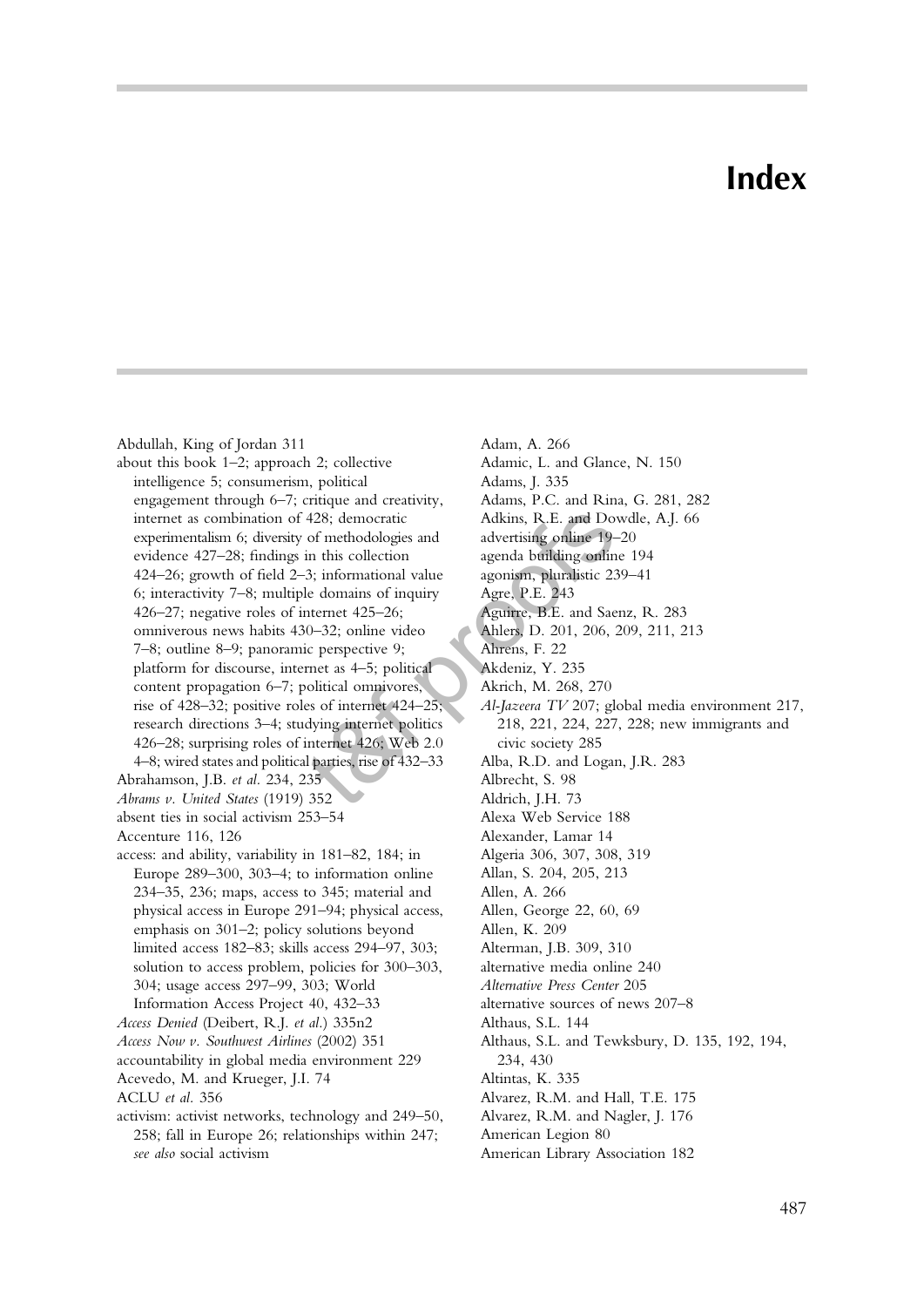For 341<br>
170<br>
170 Balkenende, Jan Peter<br>
170 Balkenende, Jan Peter<br>
170 Balkenende, Jan Peter<br>
170 Balken, J. 349, 350<br>
political identity 305 Ball-Rokeach, Sandra<br>
319; AOL 311; Arab<br>
1811-Rokeach, S.J.al.<br>
conversation, American Publishers Association (APA) 358 Amnesty International 80 Anderson, B. 280 Anderson, C. 4–5 Anderson, J. 320 Anderson, K. 204 Anderson, P.J. and Ward, G. 225 Anderson, R. and Murdoch, S. 325 Anderson, T. and Hill, P. 349 Andrejevic, M. 6 Ang, I. 313 Annenberg Public Policy Center 131, 133, 137, 143n3 Anstead, Nick 8, 56–71, 426, xii Anthropolgy Today 320 anti-globalization websites 240 anti-Iraqi war marches 76 AOL (America Online): Arab world, internet use and political identity 311; News on 205, 208, 209; public spaces online 242 Appadurai, A. 275, 280, 286 application sharing 412 Applied Autonomy, Institute for 341 AR ("argument repertoire") 170 Arab world, internet use and political identity 305– 20; Algeria 306, 307, 308, 319; AOL 311; Arab blogosphere 314–16; Arab conversation, new openness in 313–14; Arab politics and new media 309–10; Bahrain 307, 308, 319; blogs, regional impact of 315; blogs and chat 314–19; blogs in Egypt, arrest for 310, 314–15; Cairo internet café, observation from 317–18; dissident action 310; Dubai Internet City project 311; Egypt 306, 307, 308, 310, 311–12, 314; Freedom House 313; further reading guide 319–20; internet and meanings, top-down approach 311–14; internet café users 309, 316–19; internet diffusion in context 306–10, 319; internet use and constructions of meaning 314–19; Iran 314; Iraq 307, 308; Jordan 306, 307, 308, 311, 312, 314; Jordan internet café, observation from 317–18; Kuwait 306, 307, 308; Lebanon 306, 307, 308; Libya 307, 308; Morocco 306, 307, 308; Oman 306, 307, 308; Palestine 307, 308; Politics of Small Things (Goldfarb, J.C.) 315–16; Qatar 307, 308, 313; REACH initiative in Jordan 314; satellite TV 309; Saudi Arabia 307, 308, 314; states and the internet 311–14; Syria 306, 307, 308, 314, 319; top-down approach to internet 311–14, 319; Tunisia 306, 307, 308, 314, 319; Turkey 306; United Arab Emirates (UAE) 306, 307, 308, 311, 313; World Competitiveness Report 313; Yemen 307, 308 Archdeacon, T.S. 419 ARD-ZDF 290 Arendt, H. 97, 145, 244, 316 Arieanna 75

Arirang TV 286 ARPANET 376, 384 Arquilla, J. 335 Arrow, Kenneth 359 Ashby, W. 77 AsiaInfo (Kyrgyz ISP) 333 Associated Press 310 Atkins, D.E. et al. 414 Atkins, W. 224 AT&T 242 Attwood, F. 266, 267 audience: independence of audiences of online news 187; limitations on audience input 210–11, 212; segmentation of 187; use of online news 190–92 Aune, M. et al. 270 Axelrod, R. 402 Ayres, R.U. and Williams, E. 178 Bahrain 307, 308, 319 Baker, Norman 86–87 Balganesh, S. 352, 362 Balkenende, Jan Peter 157 Balkin, J. 349, 350 Ball-Rokeach, Sandra J. 9, 275–87, 426, xii Ball-Rokeach, S.J.al. 276, 280, 286 ballot measures: knowledge of 168–69, 171; online news consumption and 169 Barber, B. 32, 170 Barber, B., Mattson, K. and Peterson, J. 152 Barcan, R. 271 Barlow, J.P. 351 Barnhurst, K.G. 189 Barrett, Craig 408 Barry, B. and Dauphin, J. 371 Barsoum, G.F. 318 Bartels, L. 144 Barzelay, M. 118 Baum, J. and Oliver, P. 100 Bauman, Z. 227, 241, 245 Baumgartner, F.R. and Jones, B.D. 350 Baumgartner, F.R. and Leech, B.L. 78 Baumgartner, Jody C. 13–24, xii Baym, N. 262 BBC News 157 BBC News 24 218, 221, 224 BBC News Online 157, 204, 207, 209, 210, 221, 371 Bebo 65, 221 Beck, U. 251, 259 Beck, U. et al. 241 Becker, Gary 359 Becker, L.B. and Dunwoody, S. 133 Becker, L.B. and Whitney, D.C. 133 Beckerman, G. 313–14, 315 Beckert, J. 100

Behind the Blip (Fuller, M,) 383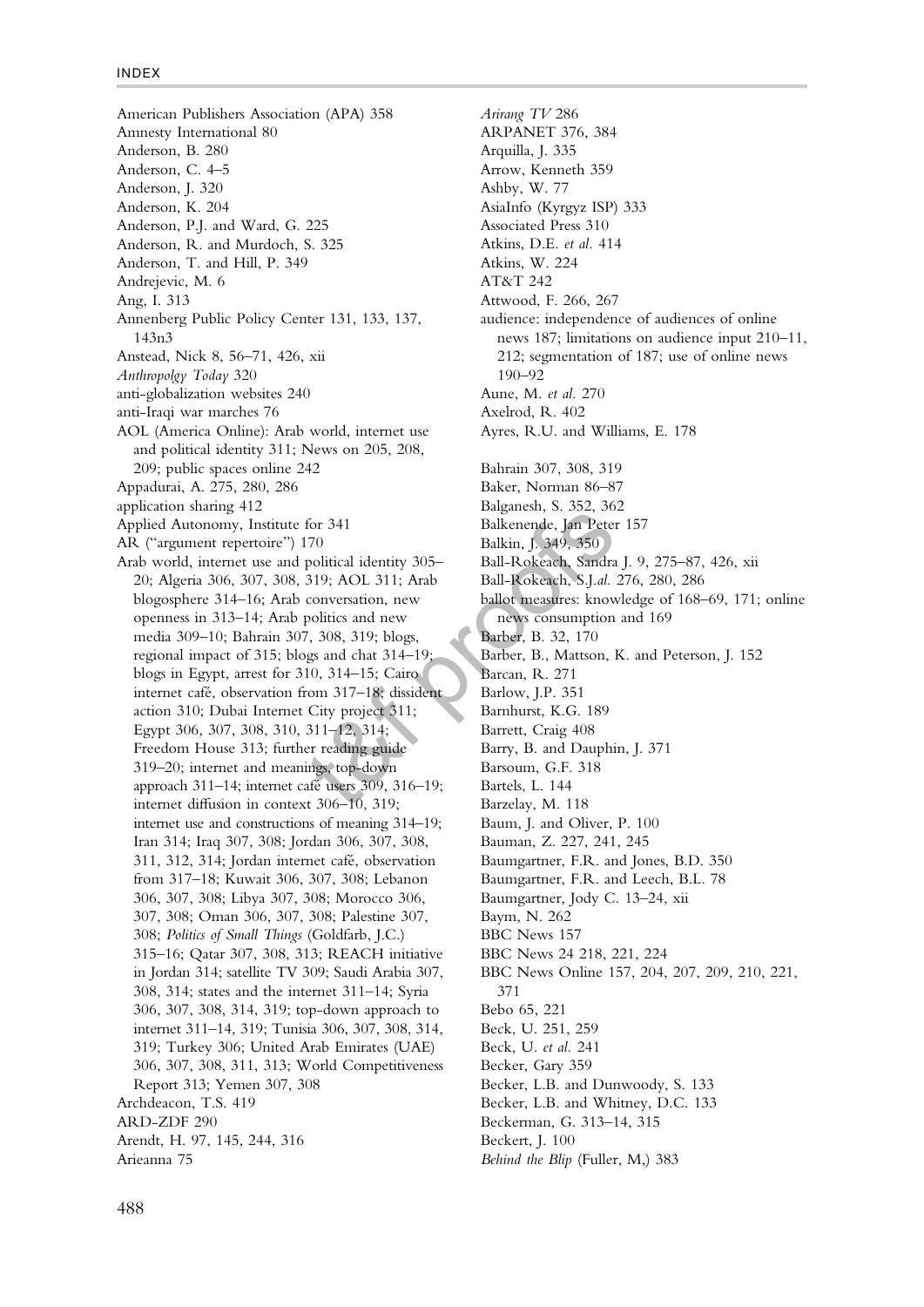16, 21, 21, 32, 35, 21, 32, 326<br>
8, 236 Bueckler, S. 246<br>
5, 79, 85, 171, 424 Bunz, U. et al. 297<br>
14 Stohl, C. 254 bureaucratic reform an<br>
135, 145, 146, 147, Bush administration<br>
76, 184, 234, 238, agenda<sup>19</sup> 104–6; bur Bekkers, V. 170 Bell, D. 231, 273 Bellamy, C. and Taylor, J.A. 38, 116 Bellin, E. 305 Benford, R.D. and Snow, D.A. 248, 259 Benkler, Y. 363, 374, 375 Bennett, C.J. and Crow, L. 340, 344, 348 Bennett, L. 136 Bennett, L. and Serrin, W. 136 Bennett, W. Lance 9, 73, 246–60, 425, xii Bennett, W.L. 32, 85, 151 Bennett, W.L. and Lagos, T. 250 Bennett, W.L. and Manheim, J.B. 154 Bennett, W.L., Breunig, C. and Givens, T. 247 Bennett, W.L. et al. 248, 255, 256, 259 Benoliel, J. 362 Berelson, B. 186 Berger, B.L. 353 Berkowitz, B.D. 335 Berry, J.M. 74 Best, S.J. et al. 191 Bimber, B. and Davis, R. 14, 18, 19, 24, 55, 69, 71, 145, 147, 150, 155, 158, 236 Bimber, B. et al. 8, 73, 75, 76, 79, 85, 171, 424 Bimber, B., Flanagin, A.J. and Stohl, C. 254 Bimber, Bruce 33, 38, 72–85, 135, 145, 146, 147, 148, 154, 155, 171, 175, 176, 184, 234, 238, 240, 243, 254, 277, xii Bipartisan Campaign Finance Reform Act (2002) 67–68 Blair, Tony 61, 218, 220 Blavin, J.H. and Cohen, I.G. 362 Blears, Hazel 64–65 blogs: Arab blogosphere 314–16; and chat in Arab world 314–19; in Egypt, arrest for 310, 314–15; election campaigns in United States 17, 20–21; global media environment 226; place blogs 204; public spaces online 237, 238; regional impact of in Arab world 315; Web 2.0 204–5 Blumler, Jay 97 Blumler, J.G. and Gurevitch, M. 231, 239 Boase, J. et al. 152 Boczkowski, P. 188, 189, 200, 429 Boddy, W. 381 Bogdanor, V. 65 Bolter, J.D. and Grusin, R. 189, 200 Bonfadelli, H. 168, 299, 415, 416 Boogers, M. and Voerman, G. 239 Bosmajian, H.A. 351 bounded openness 373–74 Bowers-Brown, J. 28 Bowler, S. and Donovan, T. 161, 162, 163 Bowler, Shaun 172 Bradley, Bill 18, 19 Bradley, C.D. 14 Brailov, Marc 422 Braman, S. 374

Branton, R.P. 162 Brasher, B.E. 281 Brazil 417, 418–19 Bretschneider, S. 117 Bridges.org 372 Brint, S.nd Karabel, J. 100 broadband: broadband opportunities 183; municipal broadband, potential for 182–83; narrowband versus broadband 299–300 Broder, D. 161, 171 Broder, J. 20 Brody, R. 144 Brosnan, M.J. 291 Brouwer, L. 279 Brown, Gordon 218 Brown, Sherrod 22 Browning, G. 24 Brundidge, Jennifer 8, 144–56, 425, xii Bruns, A. 97, 213 Buckley v. Valeo (US Supreme Court, 1976) 67 Bucy, E.P.al. 276 Budge, I. 32, 38 Buechler, S. 246 Bunz, U. et al. 297 bureaucratic reform and e-government in US 99–113; Bush administration, "Presidential management agenda" 104–6; business lines, building shared services 108–9; CDHS (California Department of Health Services) 110; Clinger-Cohen Act (1996) 105; Clinton administration, "reinvention of government" 102–4; cross-agenct web portals 102–3; cross-agency initiatives 106–7; cross-agency relationships 111–12; E-Government Act (2002) 107, 108; e-government research, future prospects 111–12; FedBizOpps.gov 106; formal institutions 100; further reading guide 112–13; governance 107–8; Government Performance and Results Act (GPRA, 1993) 103, 105; government-togovernment projects 106–7; ICTs 99, 100, 101–2, 105; informal institutions 100; initiatives and institutional developments (1993–2008) 102–9; INPHO (Information Network for Public Health Officials) 104; institutional research dimensions 111–12; institutions 100–101; local and state e-government developments 109–11; middle level institutions ("middleware") 100–101; MIIS (Multi-level Integrated Information System) 101; NASCIO (National Association of State Chief Information Officers) 109, 110; NPR (National Performance Review) 103–4; OMB (Office of Management and Budget) 106, 107–8; oversight 107–8; President's Management Agenda 105–6, 108; Quicksilver initiative 106–7; shared services 106–7, 108–9; societal internet uses 102–3; technological challenges 112; web-based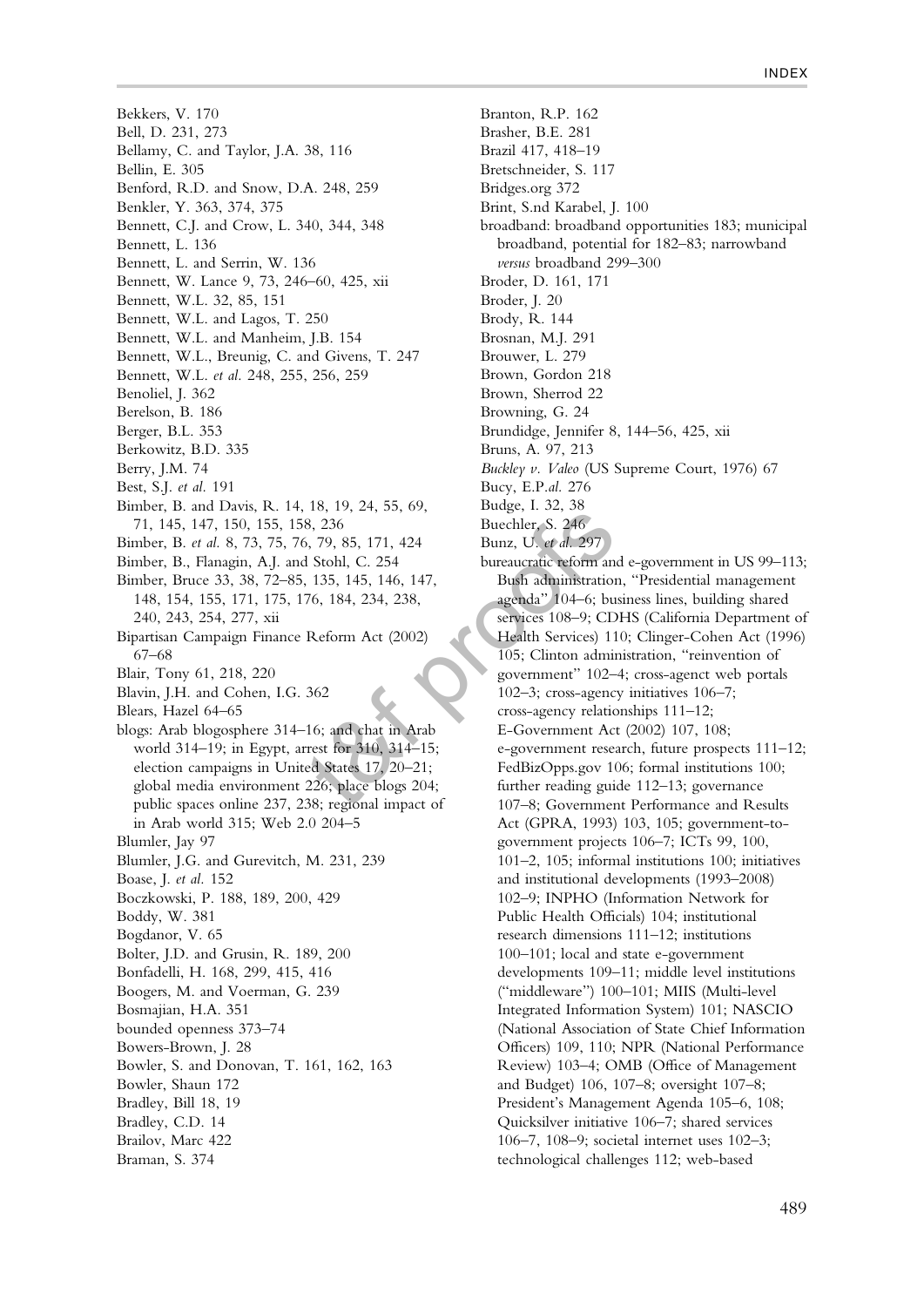governemnt, development of 102; Weberian bureaucracy and American state 101–2 Burke, A.t al. 266 Burkhalter, S.t al. 170 Burnett, R.nd Marshall, P.D. 44 Burnham, D. 116 Burt, E.nd Taylor, J. 31 Burt, R.S. 100 Burton, C. 420 Burton, J.nd Williams, F. 420 Bush, George H.W. 14, 21 Bush, George W. 15, 17, 18, 60, 132, 133, 134, 138, 139, 165, 218, 228, 379–80; administration of 105, 108; administration of, "Presidential management agenda" 104–6 Bush, J. 167 Bushell-Embling, D. 340 business bias on internet 134 business lines, building shared services 108–9 Butler, D. and Ranney, A. 172 Butler, David 172 Butler, J. 264 Button, M. and Ryfe, D. 414 Buxton, N. 30 Cairo internet café, observation from 317–18 Cameron, David 8, 61, 70 Cammaerts, B. and Carpentier, N. 388, 389, 400n6 Campaign for Freedom of Information (CFOI) 89 campaigns: communications in US 15–17; finance in elections 66–68, 70; operations in US 15; see also election campaigns in US; parties and election campaigns; social activism Campbell, A.A. et al. 175, 176 Campbell, J. 135 Campbell, J.E. 274 Can, F. 262 candidates: and campaigns in US 13–14; election of, direct democracy and 161–62; recruitment and selection of 65–66 Cappella, J. et al. 167, 170 Cappella, J.N. and Jamieson, K.H. 132, 136, 142, 148, 233 Cardoso, Fernando Henrique 388, 414 Cardoso Report (2004) 398, 402 Carey, J. 232 Carlaw, K. et al. 374 Cass, R.A. 353 Cassidy, W.P. 188, 189 Castells, M. 73, 277, 282 Castells, M. and Himanen, P. 423 Castles, S. and Davison, A. 282, 286 Cave, J. et al. 385 CDHS (California Department of Health Services) 110 Ceasar, J.W. and Busch, A.E. 18 censorship: Chinese censorship 224; globalization of online censorship 327–28; methods of

Calidera's Hernet P<br>
Chen, P. 88<br>
Chen, P. 88<br>
Chen, P. 88<br>
Chen, P. 88<br>
Chengy, Dick 133<br>
Childera's Internet P<br>
1357, 358, 361, 421<br>
China: blocking of in<br>
r, N. 388, 389, 400n6<br>
China: blocking of in<br>
Fromation (CFOI) investigating 326–27; Russian censorship 224–25; Saudi censorship 224; sophistication of censorship 328–30 Center for Communication and Civic Engagement 250 Cerf, Vint 383n2 Ceruzzi, P. 368 Chadwick, A. and May, C. 117, 174 Chadwick, Andrew 1–9, 24, 55, 56–71, 76, 212, 250, 383n1, 399, 424–34, 426, 432, xii Chaffee, S.H. 191 Chaffee, S.H. and Frank, S. 133, 140 Chaffee, S.H. and Kanihan, S.F. 146 Chaffee, S.H. and Metzger, M.J. 187, 424 Chaffee, S.H. and Schleuder, J. 431 Chaffee, S.H. et al. 151 Chaffee, S.H., Zhao, X. and Leshner, G. 133 Chalaby, J.K. 221 Chan, B. 280, 282 Chan, J.K.C. and Leung, L. 189 Chang, J. 418–19 Charles II 220 Chen, P. 88 Cheney, Dick 133 Children's Internet Protection Act (CIPA, 2000) 357, 358, 361, 421 China: blocking of internet 329; censorship in 224 Chirac, Jacques 157 Cho, J. et al. 299 Choi, J.H. et al. 191 ChoicePoint 341 Chua, S.L., Chen, D.T. and Wong, A.F.L. 291 Chung, D.S. 210–11 Churchill, Winston S. 220 CIA World Factbook Online 49, 417 Citizens as Legislators (Bowler, S., Donovan, T. and Tolbert, C.) 172 civic society: consequences of internet use, past research on 135–36; engagement and internet use 276–77, 286; engagement in public spaces online 233–34; engagement relationship, new immigrants 282–86; as key stakeholder in WSIS 387–90; narcissism, benefits of 236–39; and politics of participation 396–97, 398 Clark, J. 32, 252 Clark, J. and Themudo, N. 29 Clash of Civilisations (Huntington, S.) 227 class and internet use 283 classification of internet governance issues 395–96 Clayton, R. et al. 331 Clinger-Cohen Act (1996) 105 Clinton, Hillary 13, 21, 23, 61 Clinton, William J. 13, 14, 220, 420, 422; administration of 105, 107. 112; administration of, "reinvention of government" 102–4; Clinton-Gore re-election campaign 14 closed circuit TV systems 339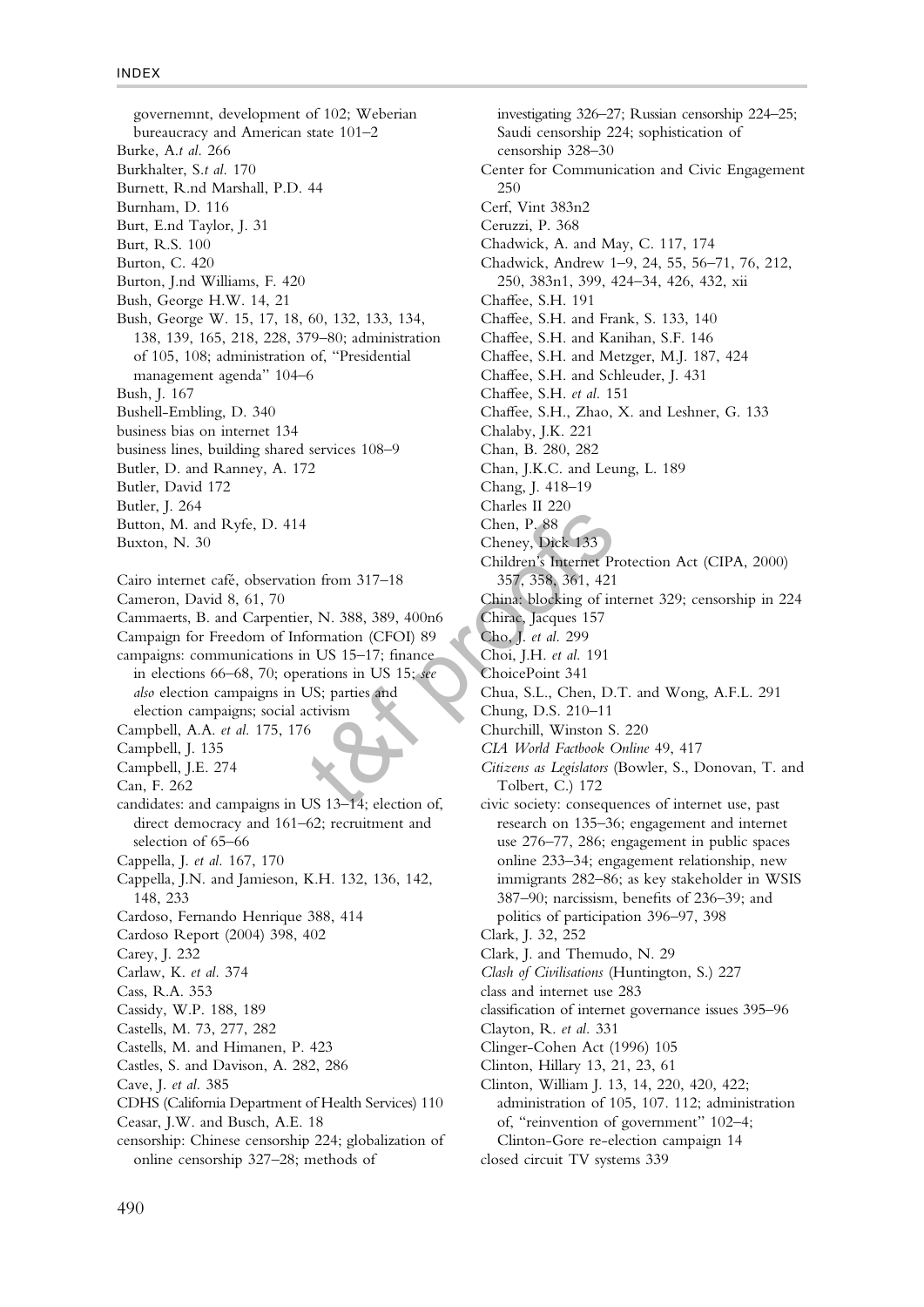6<br>
Total web use 4, 5<br>
Crowley J.E. and Skc<br>
Crowston, K. and W<br>
olitical web use 4, 5<br>
Crowston, K. and W<br>
Cukier, Ken 408<br>
Cukier, Ken 408<br>
Cukier, Ken 408<br>
Cukier, Ken 408<br>
Cukier, Ken 408<br>
Cukier, Ken 408<br>
Cukier, Ken CNN 60; global media environment 217, 221, 222, 224, 225, 228; public spaces online 237; Web 2.0 203, 204, 206, 208, 209 coalitions in networks 253–54, 258 Cobb, R.W. and Elder, C.D. 177 Cockburn, C. 268 Cockburn, C. and Fürst-Dilic´ 270 Cockburn, C. and Ormond, S. 268, 274 Cogburn, Derrick L. 9, 401–14, 425, xii Cogburn, D.L., Johnsen, J.F. and Battacharrya, S. 410 Cohen, E.A. 335 Cohen, E.L. 188 Cohen, J. 170 Cohen, J.E. 351, 362 Cohen, R. and Rai, S. 252 Coleman, S. and Blumler, J. 97, 98 Coleman, S. and Hall, N. 56 Coleman, S. and Ross, K. 97 Coleman, S. et al. 88 Coleman, Stephen 8, 26, 38, 86–98, 237, 241, 425, xii collective action 72–73, 74–76 collective action space 82 collective identification 252–53 collective intelligence from political web use 4, 5 Collins, P.M. 353 commercial filtering technologies 330–31 commercialization of public spaces online 234, 235–36, 242–43 communication environment: new immigrants and civic society 285–86; parties and election campaigns 68–70 Communications Decency Act (CDA, 1996) 361, 421 Community Technology Centers: digital citizenship 177, 183, 420; new immigrants and civic society 280 Compaine, B.M. 179 A Comparative Study of Referendums (Qvortrup, M.) 172 ComScore 203, 212 Conboy, M. 217 connectedness: and electoral web production practices 43, 48; and internet use 284–85 Connecting Parliament with the Public (House of Commons Select Committee on Modernization) 91 Consalvo, M. 265 Consalvo, M. and Paasonen, S. 273 content analysis 325 content filtering: commercial filtering technologies 330–31; geopolitics of internet control 325, 326– 27, 328–30, 331, 332, 334, 335 convergence of locational surveillance 340–41 Converse, P.E. 134, 144, 197 Cooke, L. 189

Copsey, N. 33, 34 Copyright Act (US, 1980) 367 Cornell University Survey Research Institute 155n1, 427 Cornfield, M. 14, 16, 18, 19, 21, 239 Cornfield, M. and Rainie, L. 147 Cornfield, M. et al. 239 Corrado, A. 187 Corrupt and Illegal Practices Act (1883) 68 COTELCO (Center for Research on Collaboratories and technology Enhanced Learning Communities) 409 Cowhey, P.F. 414 creation of online news 188–89 Cronin, B. and Davenport, E. 265, 266, 267 cross-agency initiatives in bureaucratic reform 106–7 cross-agency relationships and e-government 111–12 cross-agency web portals 102–3 cross-services integration and public management 122–23 cross-subsidy on Web 2.0 209–10 Crowley J.E. and Skocpol, T. 73, 74 Crowston, K. and Williams, M. 44 Cukier, Ken 408 Cultural Citizenship (Miller, T.) 245 cultural diversity, stimulation of 303 cultural globalization 227–28 Curtis, Adam 227 Cutting Code (MacKenzie, A.) 383 cyber-infrastructure, potential of 412–13 "cybergrrls" 267 cyberspace: experimentation in 263–65; metaphoric construction of 350–55; see also property in cyberspace cyborg theory 263 cynicism 131, 132, 136, 137, 140, 142, 148, 233; corrosive cynicism 226; political cynicism 139 Dacin, T. et al. 100 Dahl, R.A. 134, 144, 152, 154–55 Dahlberg, L. 236 Dahlgren, P. 170, 234, 239 Dahlgren, P. and Gurevitch, M. 203 Daily Express 210 Daily Kos 7, 20, 205 Daily Telegraph 211 DailyMotion, Tunisian blocking of 323–24 Dalton, R.J. 26, 27 Dalton, R.J. and Wattenberg, M.P. 33 Danet, B. 263 Danziger, J. 102 data: data flow, petabytes of 221–22, 223; importance of 4, 6; protection of, in EU 342–43, 346 Davidow, W.H. and Malone, M.S. 81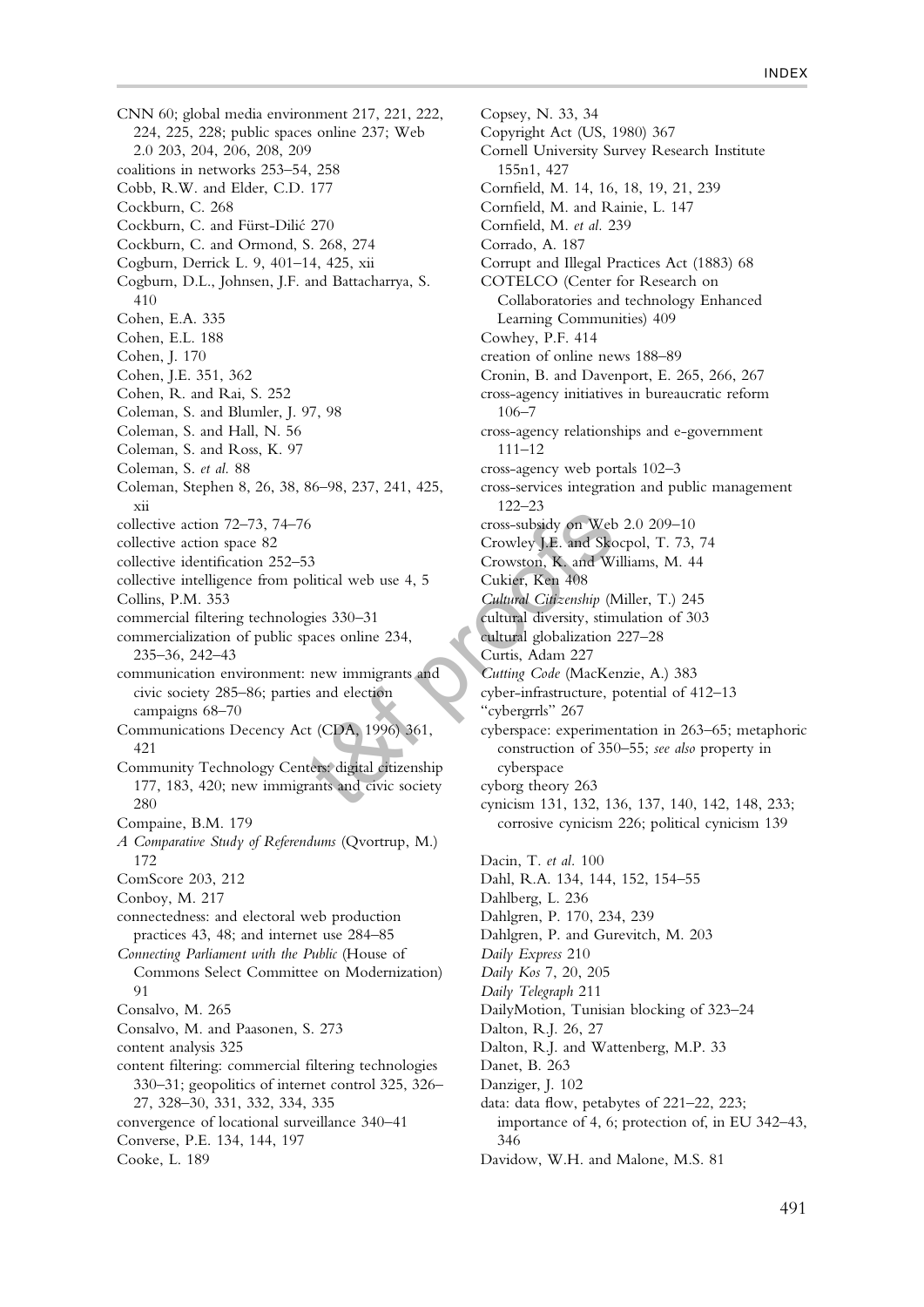- Davis, G.F. 24, 188, 200
- Davis, G.F. et al. 72, 85
- Davis, R. et al. 8, 39, 61, 425
- Davis, Richard 13–24, 58, 71, 135, 236, 240, 425, xiii
- Davis, S. et al. 24, 231
- Davison, R.M., Martinsons, M.G. and Kock, N. 402
- de Vreese, C.H. and Semetko, H.A. 158, 161, 162, 163, 172
- Dean, Howard 13, 16, 17, 18, 19, 56, 60, 64, 65, 66, 68, 71
- decentralization 33, 35, 37, 198
- deception, role of internet in identification of 131–43; Annenberg Public Policy Center 131, 133, 137, 143n3; "business bias" 134; civic consequences of internet use, past research on 135–36; cynicism 132; Dirty Politics: deception, distraction and democracy (Jamieson, K.) 133; distribution of political information 134; experts, tyranny of 134; FactCheck 137; false claims, differentiation of 142; further reading guide 142; information, role in democratic society 134–35; National Annenberg Election Survey (2004) 137–42; National Annenberg Election Survey (2004), statistical analysis and results 139–42; presidential campaign, 2004 US 131–43; press, information and democratic society 133–37, 142; press fact and fiction 132; traditional news as custodian of fact 136–37; YouTube.com 131

deference: global media environment 220; parliamentary democracy, visibility of 95–96

- DEG ("digital-era governance") 114, 117, 120, 126
- Deibert, R.J. and Rohozinski, R. 334, 335
- Deibert, R.J. and Villeneuve, N. 325
- Deibert, Ronald J. 9, 323–36, 425, xiii deliberative impact of internet 159, 169–70
- della Porta, D. 252, 253, 259
- della Porta, D. and Tarrow, S. 252
- Delli Caprini, M.X. and Keeter, S. 134, 144
- Delli Carpini, M.X. and Williams, B.A. 148
- Delli Carpini, M.X. et al. 170
- demand-based online operations 90
- Demanding Choices (Bowler, S. and Donovan, T.) 172
- Democracy Index 47, 49–50, 52
- democratic benefits of internet use 174–75
- democratic experimentalism on Web 2.0 4, 6
- democratic governments, bridging the divide 416
- democratic institutions and internet policy 421–22 democratization: demos, democratic process and
- judgements of the 144; narcissism, effect of 238– 39; ongoing process of 218–19, 229; potential of online media for 231
- Denning, D. 335
- Der Derian, J. 335
- Derrida, J. 233
- design of online news 189–90
	- Dessauer, C. 188, 189, 200
	- Deuze, M. 187–88, 188, 189, 201, 205, 210, 211, 213
	- Devereaux, Zach 383n1
	- DeWolfe, Chris 22–23
	- D'Haenens, L. 284
	- D'Haenens, L., Jankowski, N. and Heuvelman, A. 193
	- D'Haenens, L., Koeman, J. and Saeys, F. 282, 287
	- Dia, X. and Norton, P. 88
	- Diani, M. 30, 253
	- Diani, M. and Donati, P. 27
	- The Diffusion of Innovations (Rogers, E.) 422
	- digital changes in public management 123–25
- Exercise of the main of the main of the main of the main of the main of the proofs on Survey (2004) inequality, reductional inequality, reductional inequality, reductional inequality, reductional inequality, reductional in digital citizenship 173–85; access and ability, variability in 181–82, 184; broadband opportunities, comprehensive approaches to 183; Community Technology Centers 177, 183, 420; democratic benefits of internet use 174–75; digital divide, definition of 177–79; digital inequality, evolution of research on 177–78; digital inequality, factors driving 178–79; digital inequality, reduction of disparities 179; educational inequality, necessity of 183; frequency of use and activities online 181; further reading guide 184–85; information literacy 181–82; involvement in politics and government online 175–77, 183–84; Latinos, language and education problems of 180–81; minorities and technology 179–80; municipal broadband, potential for 182–83; National Telecommunications and Information Administration (NTIA) 177–78, 180, 182, 303; policy solutions beyond limited access 182–83; political disparities, internet and magnification of 176–77; politics and government online, growth and impact of 174–75, 183–84; poverty and segregation 180; race and ethnicity, role of 179–81; reading skills, critical nature of 182; segregation and concentrated poverty 180; technical skills 181–82; young, internet and promise of engagement of 175
	- Digital City (Amsterdam) 268–69
	- digital deceit 331–33
	- digital divide, definition of 177–79
	- digital divide, internet diffusion and 415–23; Brazil 417, 418–19; country profiles 416–21; democratic governments, bridging the divide 416; democratic institutions and internet policy 421–22; economic development 415; Estonia 417, 419–20; further reading guide 422–23; interaction, mediation and 422; political factors 416; Singapore 417–18, 420; societal change 415–16; technical knowledge 415–16; United States 417, 418, 420–21
	- digital divide, potential for widening of 144–45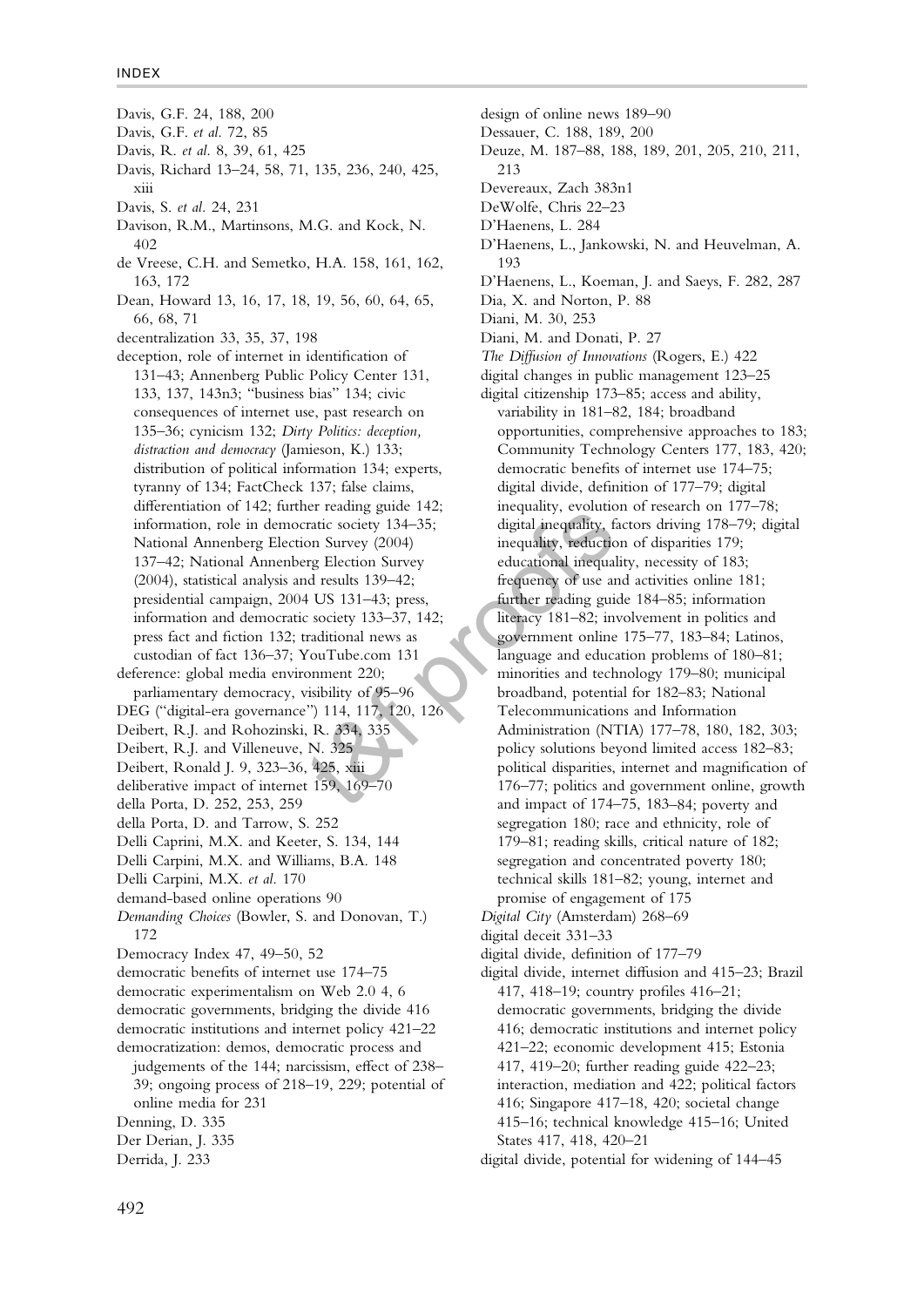Digital Divide (Norris, P.) 184 digital division in Europe 288–304; access in Europe 289–300, 303–4; cultural diversity, stimulation of 303; digital literacy 303; disenfranchisement 303–4; electronic voting 304; further reading guide 304; inclusion, policy areas for 302–3; information society for all 302–3; interactivity 300; material and physical access 291–94; motivation for internet connection 289–91, 302–3; narrowband versus broadband 299–300; physical access, emphasis on 301–2; skills access 294–97, 303; social and cultural differences 300; solution to access problem, policies for 300–303, 304; usage access 297–99, 303 digital enablement of Parliamentary communications 96–97 digital-era governance, emergence of 119–25 digital inequality: evolution of research on 177–78; factors driving 178–79; reduction of disparities 179 digital literacy 303 Digital Millennium Copyright Act (US, DMCA) 368 digital repositories 411 Digital Solidarity Fund 387 digital technologies and intellectual property 368– 70 DiMaggio, P. and Celeste, C. 181 DiMaggio, P. and Powell, W. 76, 84, 100, 107 DiMaggio, P.J. 100 Dimmick, J. et al. 190 direct democracy: contexts of, variation within 5 European political organizations 32; mechanisms of 159–60; parliamentary democracy, visibility of 94–95; problems and prospects for 160–63, 171–72; processes of 157–58 Dirty Politics: deception, distraction and democracy (Jamieson, K.) 133 disaggregation 118 discovery in election campaigns in US 14–15 discussion forums online 149–50 disenfranchisement in Europe 303–4 disintermediation 124; and democratic erosion 32 dissident action in Arab world 310 distribution of political information 134 diversity: in online news 208–9, 212; in social activism 252–53 The Divided West (Habermas, J.) 244 El-Diwany, S. 313 DNS tampering 333–34 Doerschler, P. 283 Doherty, B. 27, 28, 32, 33 Dole, Bob 14 Donohue, G. et al. 146 Donovan, Todd 172 Doppelt, J. and Shearer, E. 430

t Act (US, DMCA)<br>  $\frac{1}{404-5}$ ; of change i<br>  $\frac{404-5}{105-97}$ <br>
ectual property 368-<br>
e-government: definition<br>
for research 111-11.<br>
181<br>
76, 84, 100, 107<br>
e-Government Act (2)<br>
e-Government Act (2)<br>
e-Government Act ( Dougherty, M. and Foot, K. 46 Dourish, P. 347, 348 Dowell, W.T. 327, 335 Downing, J.D.H. 152, 212 Downs, A. 74, 146 Drake, W.J. 399 Drew, D. and Weaver, D. 169 Drezner, D. 335 Driscoll, C. 267 DRM ("digital rights management") 368, 369, 371, 374 Drucker, P.F. 81 Dubai Internet City project 311 Dunleavy, P. and Margetts, H. 116, 118, 122, 123, 124, 126 Dunleavy, P. et al. 112, 117, 118, 120, 127 Dutta-Bergman, M.J. 190, 198 Dutton, W.H. et al. 202, 385, 386, 392, 394, 398 Dutton, William H. 9, 384–400, 425, xiii Duverger, M. 63 Dworkin, Andrea 266 Dwyer, P. et al. 60, 66 dynamics: of change in global internet governance 404–5; of multi-stakeholder decision-making 395–97 e-government: definition of 114; future prospects for research 111–12; research on 115–17 E-Government Act (2002) 107, 108 e-Government News 183 e-mail communications in US elections 16–17 Ebbinghaus, B. and Visser, J. 26 Economic and Social Commission for Western Asia 312 Economist 167, 408 Edmiston, K.D. 110, 111 education: inequality in 183; and internet use 283 Edwards, John 20, 23, 65, 133 Edwards, L. 170 Egypt: Arab world, internet use and political identity 306, 307, 308, 310, 311–12, 314; Cairo internet café, observation from 317–18 Ehrlich, E. 13 Eickelman, D.F. and Anderson, J.W. 310 Eid, G. 305 Elcat (Kyrgyz ISP) 333 Eldersveld, Samuel J. 62, 71 election campaigns in United States 13–24; advertising online 19–20; blogs 17, 20–21; campaign communications 15–17; campaign operations 15; candidates and campaigns 13–14; discovery 14–15; e-mail communications 16–17; experimentation 14–15; exploration 14–15; fund-raising 18–19; further reading guide 23–24; home pages 16; internet, advent and popularization of 13; internet campaigning,

history of 14; maturation 15–19; media-controlled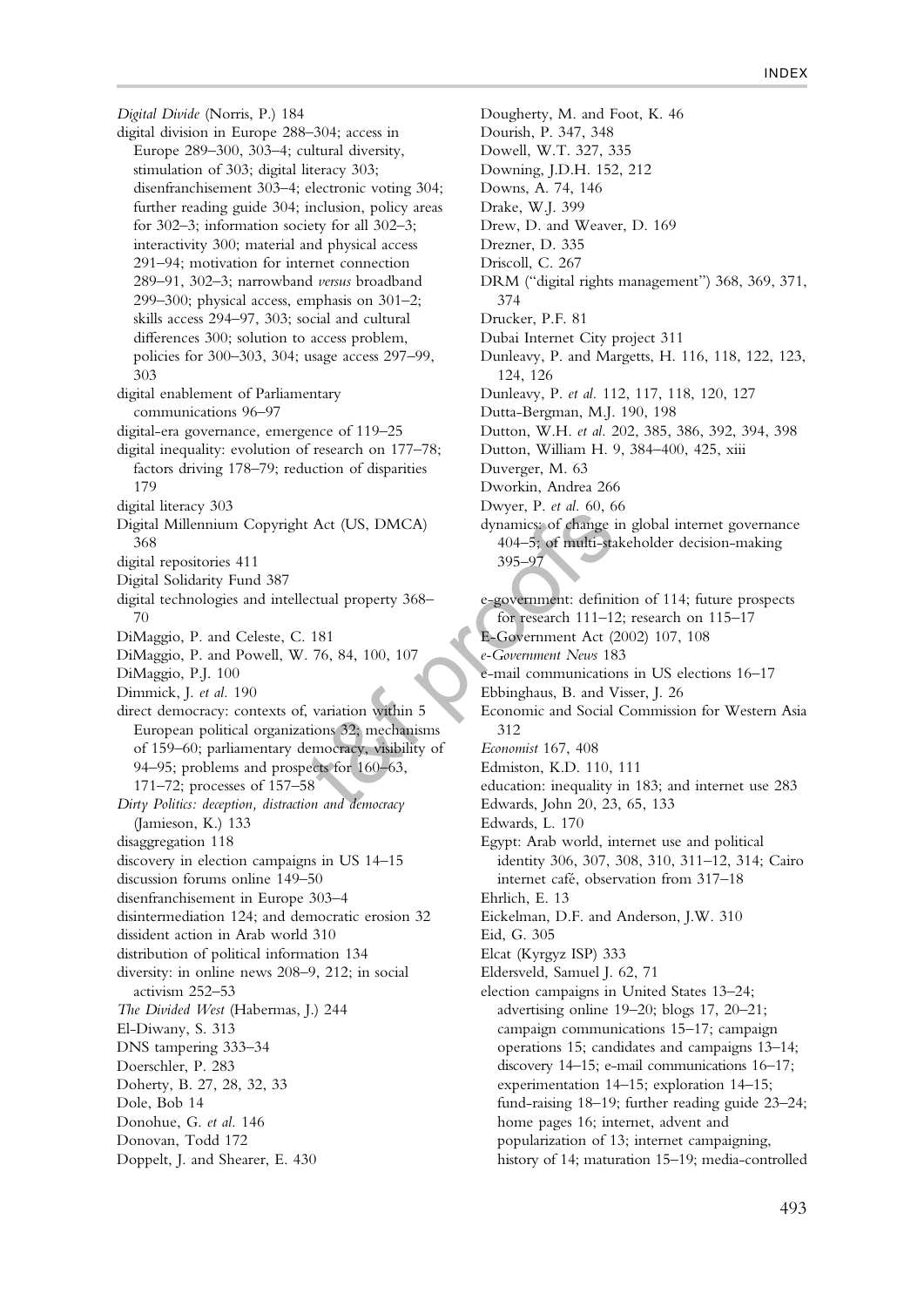Extra dimensional technological<br>
through 29; Web 2<br>
technological through 29; Web 2<br>
through 29; Web 2<br>
through 29; Web 2<br>
technology European referendum<br>
res of 41; web European Union (EU<br>
51-52; World Values 299, 428<br>
Ev online communication 19–21; mobilization 17–18; post-maturation, beyond candidate website 19–23; social networking 22; support networking 23; user-controlled online communication 21–23; video recording 21–22; volunteer recruitment 17–18; websites 16 electoral web production practices 40–55; connecting 43, 48; Democracy Index 47, 49–50, 52; Engagement Index 47, 50, 52; Freedom House 49, 50; further reading guide 54–55; genre effects 52, 54; HDI (Human Development Index) 47, 49, 52; human development 49, 52; ICTs 41–42; informing 42–43, 46; inter-rater reliability 45–46; Internet and Elections Project 42, 44–45, 45–54; involving 43, 46–47; measurement of 45–51; mobilizing 43, 48–49; national developments, comparison of 49–50; New Media Index 47, 51, 52; Participation Index 47, 50, 52; political culture 44, 50, 51–52, 54; political development 43–44, 47, 49–50, 52, 54; political practices and cultures 41, 53–54; producer types 44–45, 51; site producer types 51, 52; spheres analyzed 55n2; technological development 49, 52; transnational technology diffusion 40; web practices, comparison of 46–49; web sphere, structures of 41; web spheres, power of genre in 51–52; World Values Survey (WVS) 50 electronic voting 304 elite demagoguery 154 Elmer, Greg 9, 376–83, 425–26, xiii empowerment, Web of 266–68 engagement: technological change and 80–82; see also political engagement online Engagement Index 47, 50, 52 Engaging the Electronic Electorate (E4) Project 143n3 Engel, M. 218 Entman, R. 148, 248 EPG (Electronic Publishing Group) 88–89 Epstein, L.D. 62, 63 ERS (Emergency Response System) 337–39 ESD (Electronic Services Delivery) 123–24 Estonia: digital divide, internet diffusion and 417, 419–20; Ministry of Economic Affairs and Communications 419–20 Etzioni, A. 144, 350 Eurobarometer 167, 168, 291, 428 European Commission 301–2, 346, 347, 348 European direct democracy 160 European political organizations 25–39; activism, fall in 26; decentralization of control and authority 33; direct democracy 32; disintermediation and democratic erosion 32; equalization 32–33; further reading guide 38–39; geographical reach, extension of 28–29; hierarchies, flattening of 31; horizontal

dimension 31; ICTs (Information and Communication Technologies) 25–26, 32, 33; individuals within organizations, role of 27; internal democracy 27; internet as activist tool 29–30; internet as democratic tool 31; internet as outsiders' medium 32–33; internet as recruitment tool 28–29; interorganizational change 32–34, 38; intraorganizational change 28–31, 37–38; normalization 33–34; opportunity structures, categories of 35–36; organizational capacity 36; organizational incentives 36–37; organizational links, strengthening of 30; organizational reach, extension of 28–29; participation, decline in levels of 26–27; passivity, internet and 30; political participation and organizational change 26–28, 37–38; politics as usual 33–34; representative democracy, decline and crisis? 26–28, 37; strategies and activity online, framework development 34–37; supporter engagement, deepening of 29–30; systemic and technological opportunity structures 35–36; vertical dimension 31; virtual sphere, recruitment through 29; Web 2.0 30 European referendums and online politics 166–67 European Union (EU) 302–3, 342, 343, 346, 348 Eurostat 290, 291, 292, 293, 294, 295, 296, 298, 299, 428 Evans, Karen 107 Eveland Jr, W.P. 146, 187 Eveland Jr, W.P. and Dunwoody, S. 186–87, 189, 191, 193, 199 Eveland Jr, W.P. et al. 146, 190, 193 evolution of media environment 217–21 exclusion filtering 325 experimentation, election campaigns in US 14–15 experts, tyranny of 134 Eyerman, R. and Jamieson, A. 253, 259 Facebook 5, 21; gender, internet and theorizing on 270, 271; global media environment 221; parties and election campaigns 61; technological change and political organization 81; Web 2.0 202

- FactCheck.org 137, 143n1, 428
- fair trade campaigning 247–48, 255–56, 259
- Fairlie, R. 178, 180
- Fallows, J. 179, 226, 233, 430
- Faris, R. and Villeneuve, N. 328, 332
- Farrall, Kenneth Neil 9, 349–63, 426, xiii
- Farrell, D. and Webb, P. 27
- Farrell, D. et al. 59, 69
- Fauconnier, G. and Turner, M. 362
- FEAP (Federal Enterprise Architecture Programs) 121

Fearon, J.D. 147

- FedBizOpps.gov 106
- Federal Communication Commission 342
- Federal Election Campaign Act (1971) 67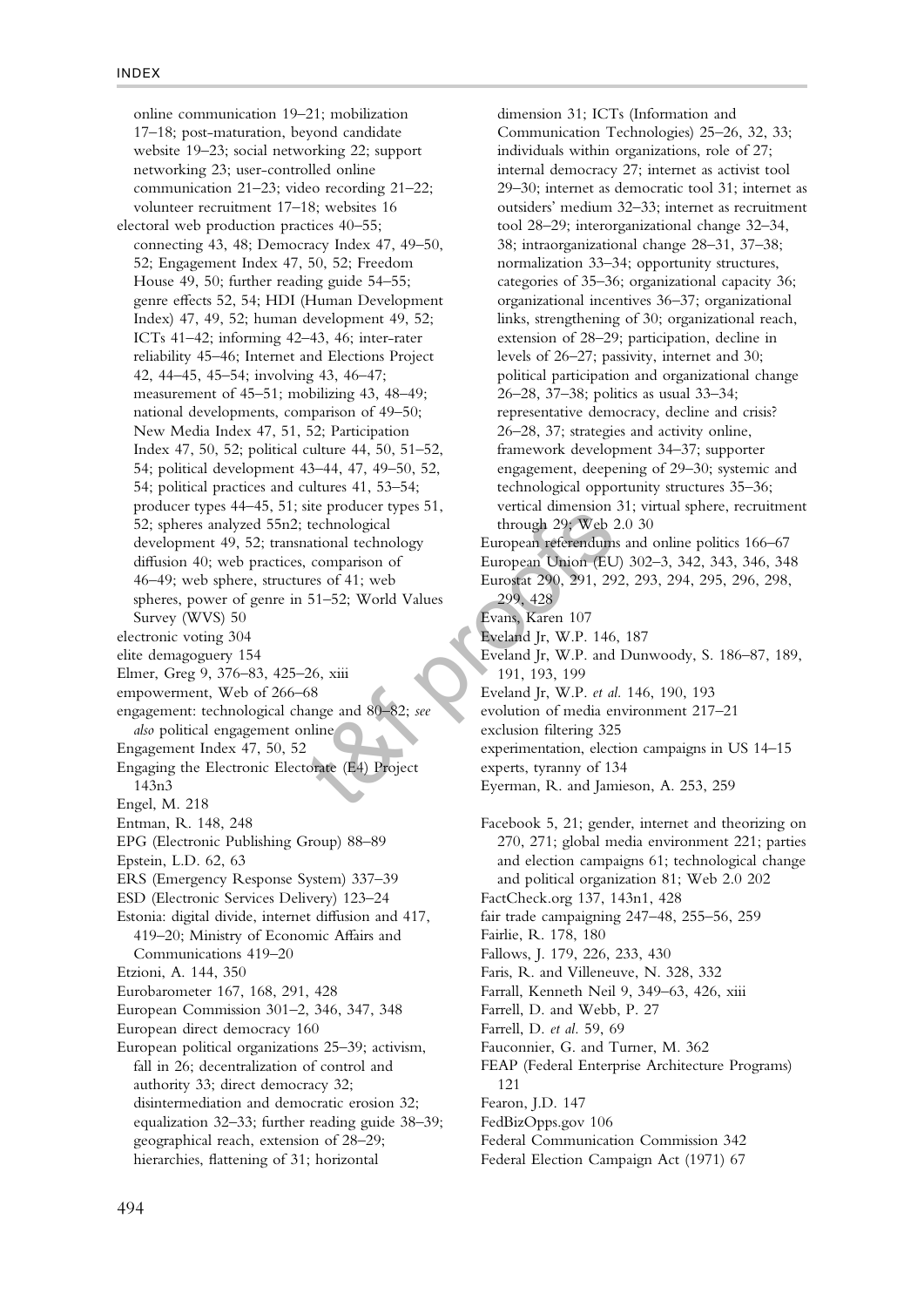t&f proofs Federal Election Commission 67 female sexuality, resignification of 267 feminine discourse 262; see also gender Ferber, B. et al. 88 Ferdinand, P. 75, 423 Ferguson, R. 340 Festinger, L. 150, 151 Fielding, S. 26 filtering the public sphere 357–59; see also content filtering Filzmaier, P. 88 Finn, P. 419 Finnegan, M. 22 Fisher, D. et al. 253 Fisher, W. and Ponniah, T. 256 Flanagin, A.J. et al. 76, 79, 81, 85 Flanagin, A.J., Stohl, C. and Bimber, B. 252 Flanagin, Andrew J. 72–85, xiii Flavian, C. and Gurrea, R. 191 Flickr 21 Foot, Kirsten A. 40–55, 426, xiii Foot, K.M. and Schneider, S.M. 24, 41, 42, 44, 48, 71 Foot, K.M. et al. 8, 50, 55n1, 57, 71, 426 For the Many or the Few (Matsusaka, J.G.) 172 Forbes, Steve 14 Ford, Harold 21 form and content of online news 187–90 formal institutions 100 Forman, Mark 107 FOSS ("free and open-source softwate") 370, 37 Fountain, Jane E. 99–113, 117, 127, 426, xiii Fountain, J.E. and Osorio-Urzua, C. 113 Fox, Michael J. 21 Fox, S. 181 Fox, S. and Livingstone, G. 177, 180, 181 Fox News 207 fragmentation of online news 196, 199 Francia, Peter L. 13–24, xiii Francia, P.L. and Hernson, P.S. 15 Franda, M. 320 Frank, D. 108 Franklin, B. 69 Franklin, M.I. 404 Franzen, A. 276 Fraser, N. 234, 316 Freedman, D. 206, 209, 213 Freedom Forum 428 Freedom House 218; Arab world, internet use and political identity 313; electoral web production practices 49, 50 Frey, D. 150 Friedlos, D. 340 Friere, P. 402 Frissen, P. 88 Froehling, O. 281 Froomkin, A,M. 355

Fulk, J. et al. 85 Fuller, J.E. 175 Fuller, M, 383 fund-raising in US election campaigns 18–19 further reading guide: Arab world, internet use and political identity 319–20; bureaucratic reform and e-government in US 112–13; deception, role of internet in identification of 142; digital citizenship 184–85; digital divide, internet diffusion and 422–23; digital division in Europe 304; election campaigns in United States 23–24; electoral web production practices 54–55; European political organizations 38–39; gender, internet and theorizing on 273–74; global internet governance, multi-stakeholder participation in 413–14; global media environment 229; information and direct democracy 172; locational surveillance 348; new immigrants and civic society 286–87; online news 199–200; openness, globalizing the logic of 375; parliamentary democracy, visibility of 98; parties and election campaigns 71; political engagement online 155; politics of protocols 383; politics of the internet, multi-stakeholder policy making 399; property in cyberspace, political economy of 362–63; public management change and e-government 127; public spaces online 244–45; social activism 259–60; technological change and political organization 85; Web 2.0 213

Fulk, J. 81

Galaskiewics, J. and Wasserman, S. 253 Galbraith, J.R. and Kazanjiam, R.K. 81 Gallagher, Michael 172 Galloway, A. 377, 383 Galston, W.A. 145 Galusky, W. 30 Gandy, Jr., Oscar H. 9, 349–63, 426, xiii Gans, Herbert J. 134 Garnham, N. 231 Garrett, K.R. 150, 151, 152 Garrido, M. and Halavais, A. 252, 253 Garrie, D.B. 350 Garrison, B. 188 Garud, R. et al. 100 Gasco, M. 102 Gastil, J. 170 Gastil, J. and Crosby, N. 170 Gastil, J. et al. 145, 162 Gates Foundation 182 Geens, S. 323 Gelman, A. and King, G. 135 gender: as identity 264; and internet use 283; relationships in CMC 262, 264–65 gender, internet and theorizing on 261–74; "cybergrrls" 267; cyberspace experimentation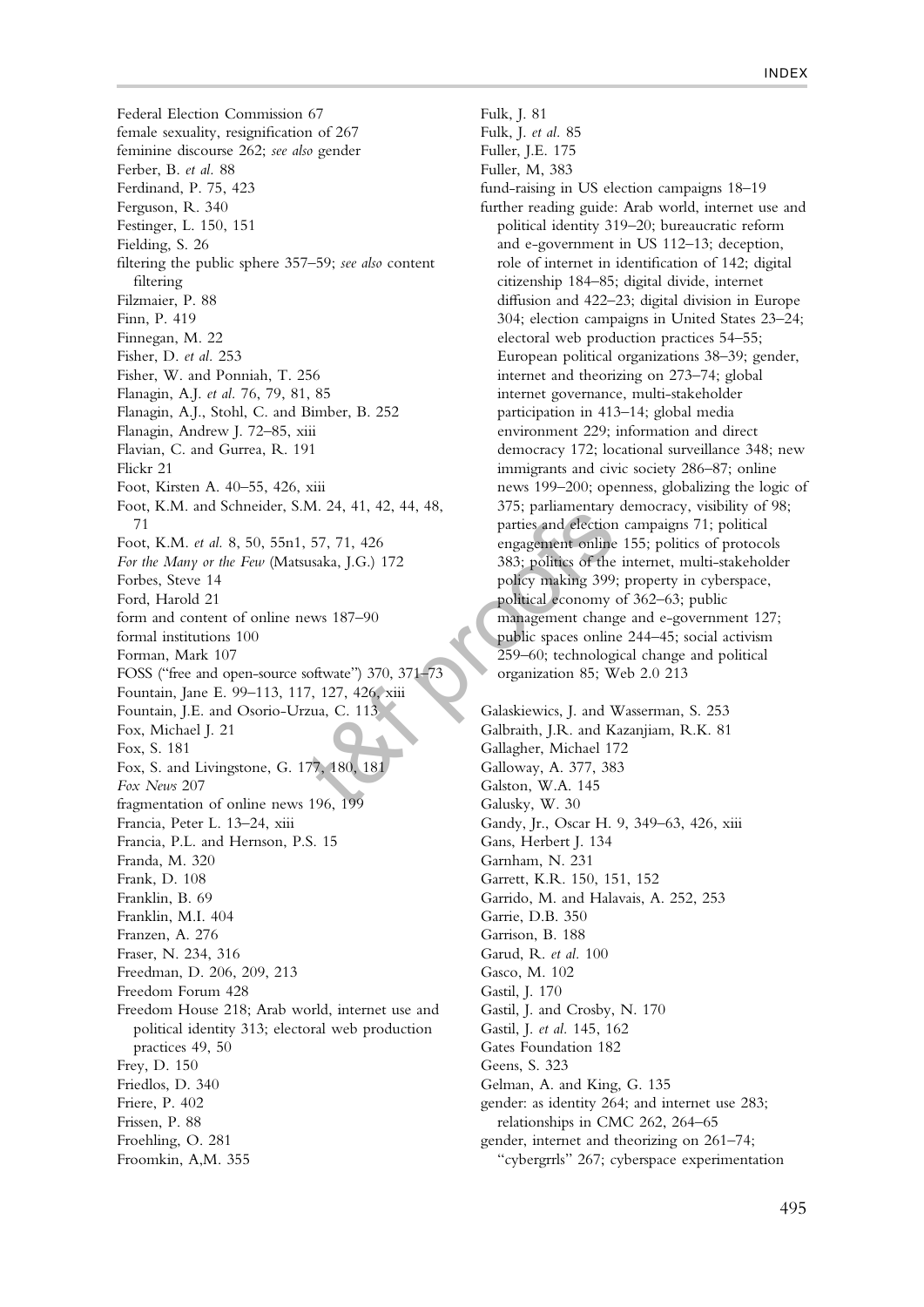263–65; cyborg theory 263; Digital City (Amsterdam) 268–69; embodied experience, importance of 264; empowerment, Web of 266–68; Facebook 270, 271; female sexuality, resignification of 267; feminine discourse 262; further reading guide 273–74; gender as identity 264; gender as social structure 271–72; gender bending 264; gender differences online 261–63; gender relationships in CMC 262, 264–65; ICTs 269, 270, 271; identity, gender as 261–65, 273; IRC ("internet relay chat") 263; Life on the Screen (Turkle, S.) 263; male domination 262; marketing "the feminine" online 265; MUDs (Multi User Dungeons) 262, 263; multidisciplinarity, need for 261; MySpace 270, 271, 272; pornography 265–66; situated practices and spaces 268–70; social structure, gender as 265–70, 273; techno-social spaces, uses of 268–69, 270–72; Web 2.0 270–72, 273; Web 2.0, new questions and outcomes? 270–72, 273; World Conference on Women (1995) 267; YouTube 270, 271, 272 genre effects 52, 54

geographical reach 28–29

- geopolitics of internet control 323–36; censorship, methods of investigating 326–27; Chinese blocking 329; commercial filtering technologies 330–31; computer network attack, blocking by 333–34, 334–35; content analysis 325; content filtering 325, 326–27, 328–30, 331, 332, 334, 335; DailyMotion, Tunisian blocking of 323–24; digital deceit 331–33; DNS tampering 333–34; exclusion filtering 325; globalization of online censorship 327–28; Google Earth 326; inclusion filtering 325; infrastructure of internet 324–26; internet connections, beneath the surface of 324–26; internet security companies 331; IXPs (internet exchange points) 324; localization filtering 329; OpenNet Initiative (ONI) 323–24, 326, 327, 329, 333, 335, 335n2; routers 325; sophistication of censorship 328–30; states, internet challenges to 323–24, 334; Tunisia 323–24; VOIP ("voice over internet protocol") services 328–29 Geras, Norman 226 Gerber, E.R. 158, 171
- Gershon, P. 121, 122
- GESIS 291, 304
- Ghareeb, E. 306
- Ghoshal S. and Bartlett, C. 73
- Gibbs, J. et al. 284
- Gibson, O. 211
- Gibson, Rachel 25–39, 426, xiii
- Gibson, R.K. and Rommele, A. 35, 55
- Gibson, R.K. and Ward, S.J. 31, 55
- Gibson, R.K. et al. 29, 35, 39, 41–42, 55, 57, 61, 276 Giddens, A. 73, 223, 241, 251, 259, 277, 286

Giddings, P.J. 98

- Gitlin, T. 148, 237
- Global Deliberative Dialogue on Internet Governance 428
- global governance of IP 365–68
- global internet governance, multi-stakeholder participation in 401–14; application sharing 412; cyber-infrastructure, potential of 412–13; digital repositories 411; dynamics of change 404–5; emergent participatory practices 409–10; further reading guide 413–14; ICANN 406; IGF 408; international regimes, knowledge and networks 402–3; internet governance 403–5; multistakeholder participation, enablement of 410–13; participation, enablement of? 405–6; presence awareness 411; research questions, theoretical framework and 401–3; transnational policy networks 413; UN Global Alliance for ICTs and Development 408–9; UN World Summit on the Information Society 403–4; web-conferencing 412; WGIG 407–8; WSIS 406–7, 413
- giotal information flow 2<br>
information flow 2<br>
229; *Al-Jazeera TV*<br>
229; *Al-Jazeera TV*<br>
BBC News 24-218<br>
226; chaos rather t<br>
filtering technologies<br>
catack, blocking by<br>
224, 225, 228; cult<br>
malysis 325; content<br>
30, 3 global media environment 217–29; acceleration of information flow 222–23, 228; accountability 229; Al-Jazeera TV 217, 218, 221, 224, 227, 228; BBC News 24 218, 221, 224; Bebo 221; blogs 226; chaos rather than control 223–25, 228–29; Chinese censorship 224; CNN 217, 221, 222, 224, 225, 228; cultural globalization 227–28; data flow, petabytes of 221–22, 223; deference 220; democratization, ongoing process of 218–19, 229; evolution of media environment 217–21; expansion of information flow 221–22, 228; Facebook 221; further reading guide 229; globalized public sphere, evaluation of 225–27; interactivity, rise of 223; mass participation, rise of 223; MySpace 221, 223; Netscape Mosaic 221; online environment, complexity of 226; politics and internet 225, 228–29; The Power of Nightmares (Adam Curtis documentary) 227; real-time news 222; Russian censorship 224–25; Saudi censorship 224; top-down media apparatus 219–21; YouTube 221, 223
	- Goffman, E. 238
	- Goldfarb, J.C. 315–16
	- Goldfarb, Z.A. 64
	- Goldsmith, J. 335
	- Goldsmith, J. and Wu, T. 335, 414
	- Goldstein, B. 78, 335
	- Google 345; Google Earth 326; Google News 205, 206; politics of protocols 377–78, 379; public spaces online 242, 243; symbiotic business model 380–82, 382–83
	- Gorbachev, Mikhail 225
	- Gore, Al 15–16, 17, 59, 103, 306
	- Gore-Lieberman site 15
	- Gore Report on Reinventing Government (Gore, A.) 103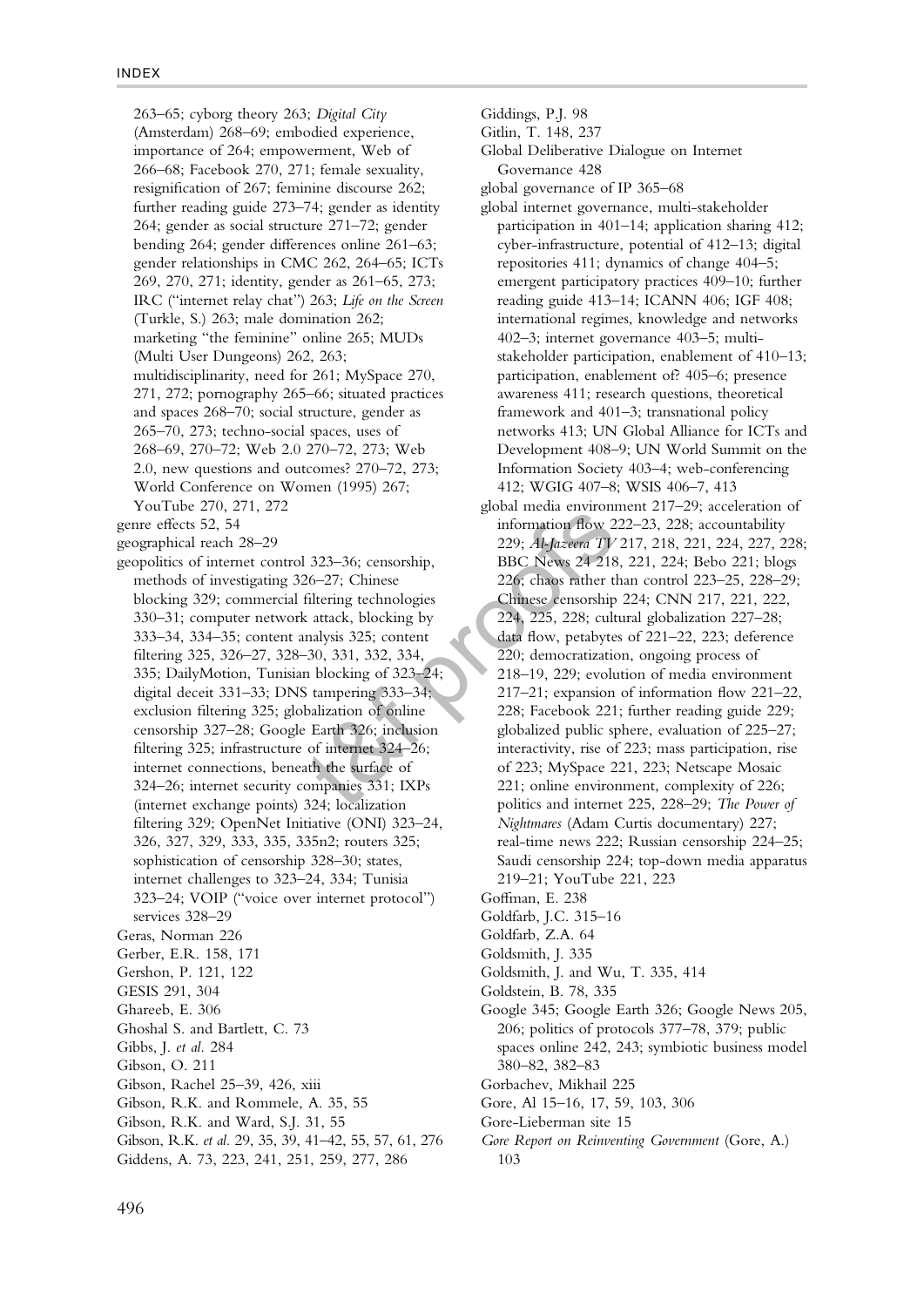Governance 117 government-citizen interaction 115, 123–25 Government Performance and Results Act (GPRA, 1993) 103, 105 government-to-government projects 106–7 GPL (General Public License) 369–70 Graber, D.A. 13, 151, 186 Graf, J. and Darr, C. 175 Graf, J. et al. 18, 19, 68 Gramm, Phil 14 Granick, J. 335 Granovetter, M.S. 152, 253, 254, 260 Grant, A. 68 Gray, M. and Caul, M. 26 Gray, V. and Lowery, D. 78 Green, D.P. and Shapiro, I. 76 Green, N. and Smith, S. 342–43 Greene, A.M. et al. 31, 39 Greenwood, R. and Hinings, C.R. 100 Greenwood, R. et al. 100 Greer, J. and LaPointe, M. 59 Greer, J.D. and Mensing, D. 201, 202, 203 Grignou, B. and Patou, C. 31 Grossman, L.K. 24, 234, 235 Guardian 204, 207, 226 Guarnizo, L.E. et al. 283, 284, 285, 287 Guerilla News Network 205 guide to further reading see further reading guide Guillén, M. and Suárez, S. 416 Gunkel, D. 288, 289 Gunkel, D.J. and Gunkel, A.H. 231 Gunter, B. 201, 206, 213 Gurak, L.J. 73 Gustafson, K.E. 265 GWACS (Government-Wide Acquisition Contracts) 121, 122 Habermas, J. 82, 145, 155, 231, 232, 234, 235, 236, 239, 240, 244, 414 Hachigan, N. 335 Hacker, J.S. et al. 180 Hacker, K.L. and van Dijk, J. 423 Hackett, Paul 66 Haddon, L. 270 Hafkin, N. and Taggert, N. 309 Hafner, K. and Lyon, M. 399 Haggerty, K.D. and Ericson, R.V. 347, 348 Hajnal, P.I. 423 Halbert, D. 367, 375 Hall, S. 276, 286 Hammer, M. and Champy, J. 103 Hampton, K.N. and Wellman, B. 276, 279 Hanafi, S. 281 Hands, J. 243 Hansard 88, 89, 90 Hansard Society 92 Harding, S.G. 268

Heckscher, C.C. and<br>
Heckscher, C.C. and<br>
Heckscher, C.C. and<br>
Heckscher, C.C. and<br>
Heileman, R. 66<br>
1. 235, 287<br>
Heinz, J.P. 78<br>
Heinz, J.P. 78<br>
Heinz, J.P. 78<br>
Heinz, J.P. 78<br>
Heinz, J.P. 78<br>
Heinz, J.P. 78<br>
Heinz, J.P. Hardy, Bruce W. 131–43, 425, xiii Hardy, B.W. and Scheufele, D.A. 135, 145, 149, 194 Hardy, B.W. et al. 8, 425, 428 Hargadon, A. and Douglas, Y. 100 Hargittai, E. 191, 297 Hargittai, E. and Shafer, S. 182 Hargreaves, I. and Thomas, J. 202 Harmel, R. and Janda, K. 62 Harper, C. 136 Harraway, D. 262–63 Harris Interactive 346 Harrison, T. and Falvey, L. 144 Hart, R.P. 233, 235, 237 Hartley, J. 217 Haufler, V. 403 Havick, J. 187 Hawk, B., Rieder, D.M. and Oviedo, O. 383 Hayden, C. and Ball-Rokeach, S.J. 280, 286, 287 HDI (Human Development Index) 47, 49, 52, 428 Healy, A. and McNamara, D. 175 Hechter, M. and Okamoto, D. 283 Heckscher, C.C. and Donellon, A. 73, 81 Heeks, R. and Bailur, S. 102 Heileman, R. 66 Heinz, J.P. 78 Heller, M. 362 Herbsleb, J.D. et al. 411 Herbst, S. 233 Herman, B. and Gandy, O. 349 Herring, S.C. 261–62 Herring, S.C. et al. 237, 262 Hersch, Seymour 228 Hersh, S. 220 Heydermann, S. 314 Hick, S.F. and McNutt, J.G. 423 Hickson, D. et al. 76 hierarchies, flattening of 31 Hill, K.A. and Hughes, J.E. 234, 235, 276 Hiller, H.H. and Franz, T.M. 284 Hindman, M. 5, 60, 68 Hirji, F. 277 HM Revenue and Customs 121 Ho, K.C. et al. 41 Hobolt, S.B. 157, 158, 159, 160, 161, 163, 169, 172 Hodkinson, S. 29 Hoff, J. 88 Hoff, J. et al. 38, 39 Hoffman, A. 100 Hoffman, D.L. et al. 178 Hoffman, L.H. 136, 141, 189, 198 Holbrook, T.M. 135 Holmes, D. 275 Hood, C. and Margetts, H. 127 Hood, C. et al. 122 Hoogvelt, A. 282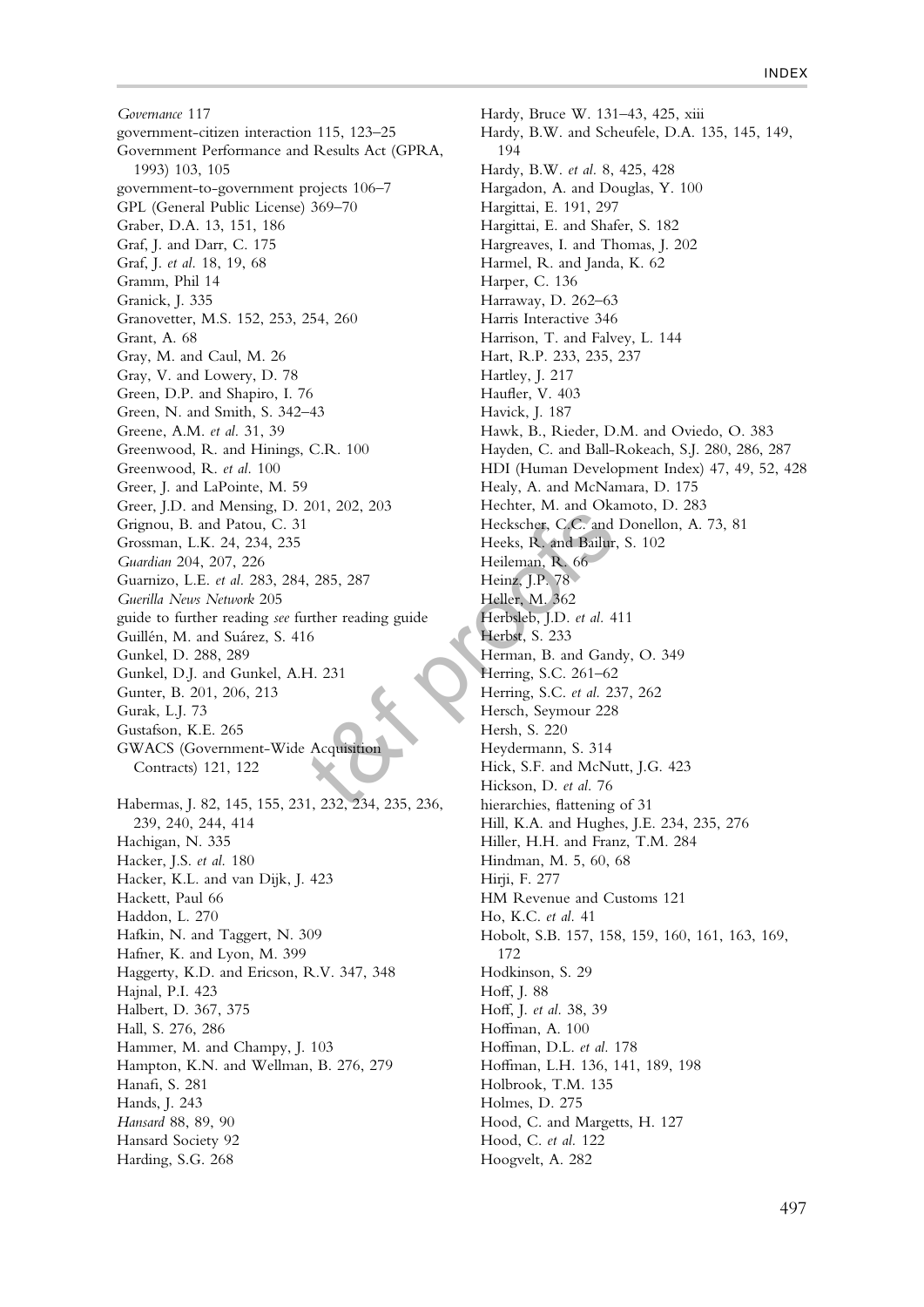the weather of the propen interest and the solid and the solid and the solid and the solid and the solid and the solid and the solid and the solid and the solid and the solid and the solid and the solid space of the solid Hopkins, H. 206 Hopkins, K. and Matheson, D.M. 198 Horrigan, J. 146, 178, 179 Horrigan, J. and Rainie, L. 190, 300 Horrigan, J. et al. 170 Houston, F. 188 Howard, Philip N. 1–9, 15, 18, 40, 44, 53, 55, 61, 69, 145, 148, 152, 154, 243, 383n1, 424–34, xiii Howard, P.N. et al. 154, 181, 276, 277, 299 Howes, M. 277 Huang, Z. 110 Huckfeldt, R. and Sprague, J. 145, 150 Huckfeldt, R., Johnson, P.E. and Sprague, J. 149, 155 Hug, Simon 172 Hughes, D.M. 266 human development 49, 52; HDI (Human Development Index) 47, 49, 52, 428 Human Rights Watch 335 Hume, E. 189 Hunter, D. 351, 362 Huntington, Samuel 227 Hussein, Saddam 226 Hutton Enquiry 222 hybrid influence, public spaces online 242–43 hybrid internet use 278, 282 hyper-modernism 115–16 hypertext: hyperlinks as binding ties 355–57; in online news 189, 193 i2 Inc 340 ICANN (Internet Corporation for Assigned Numbers) 383n2, 386–87, 391, 396, 397, 403, 404–5, 406, 412–13 ICTs (Information and Communication Technologies) 384, 386, 394; bureaucratic reform and e-government in US 99, 100, 101–2, 105; electoral web production practices 41–42; European political organizations 25–26, 32, 33; gender, internet and theorizing on 269, 270, 271; ICT4D (ICT for Development) 386, 387, 393; parliamentary democracy, visibility of 87–88, 91 identity: gender as 261–65, 273; narratives and network dynamics 250–54, 258; negotiation of, new immigrants and 276

IGF (Internet Governance Forum) 387, 390, 392, 393, 394, 395, 398, 399, 405, 408, 412

Imfeld, C. and Scott, G.W. 188

- immigration: policies of host society 285; reasons for and internet use 283–84; see also new immigrants and civic society
- incentivization 118–19 inclusion, policy areas for 302–3
- inclusion filtering 325
- inclusiveness in social activism 252–53
- independence of audiences of online news 187

indirect engagement 145

indirect representation 94–95 individual-level influences: analysis of 152–54;

measures of 152; results of analysis 152–54

Indymedia: public spaces online 240; Web 2.0 205

information: access to online 234–35, 236; democratization of 197–98, 199; in electoral web production 42–43, 46; role in democratic society 134–35

information and direct democracy 157–72; AR ("argument repertoire") 170; ballot measures, knowledge of 168–69, 171; ballot measures, online news consumption and 169; candidate elections and direct democracy 161–62; case studies 163–67; choices, complexity facing voters 161–62; deliberative impact of internet 159, 169–70; direct democracy, mechanisms of 159–60; direct democracy, problems and prospects for 160–63, 171–72; direct democracy processes 157–58; direct democratic contexts, variation within 162–63; endorsements, knowledge of 169; European direct democracy 160; European referendums and online politics 166–67; further reading guide 172; informational impact of internet 159, 168–71; Initiative and Referendum Institute, USC 165, 172; internet and direct democracy 167–71, 172; organizational impact of internet 159, 171; presidential election 2004, direct democracy and internet use 165–66; US direct democracy 159–60; Washington State, state-wide initiatives 163–65; world stage, direct democracy and 158 information flow: acceleration of 222–23, 228; expansion of 221–22, 228 information literacy 181–82 information networks in social activism 246–47 Information Polity 98 information richness 145–49, 154 information society: for all in Europe 302–3; information capitalism and 375 information tracking 96–97 infrastructure: change in locational surveillance 346; of internet 324–26 Ingber, S. 352 Inglehart, R. and Welzel, C. 237, 240, 245 Initiative and Referendum Institute, USC 165, 172 INPHO (Information Network for Public Health Officials) 104 institutions: bureaucratic reform and e-government in US 100–101; institutional engagement 80–81; institutional research dimensions 111–12; relationship between 58–59; secrecy of, democratic visibility and 86–87 Institutions of American Democracy (Annenberg Democracy Project) 143 Intel Corp. 360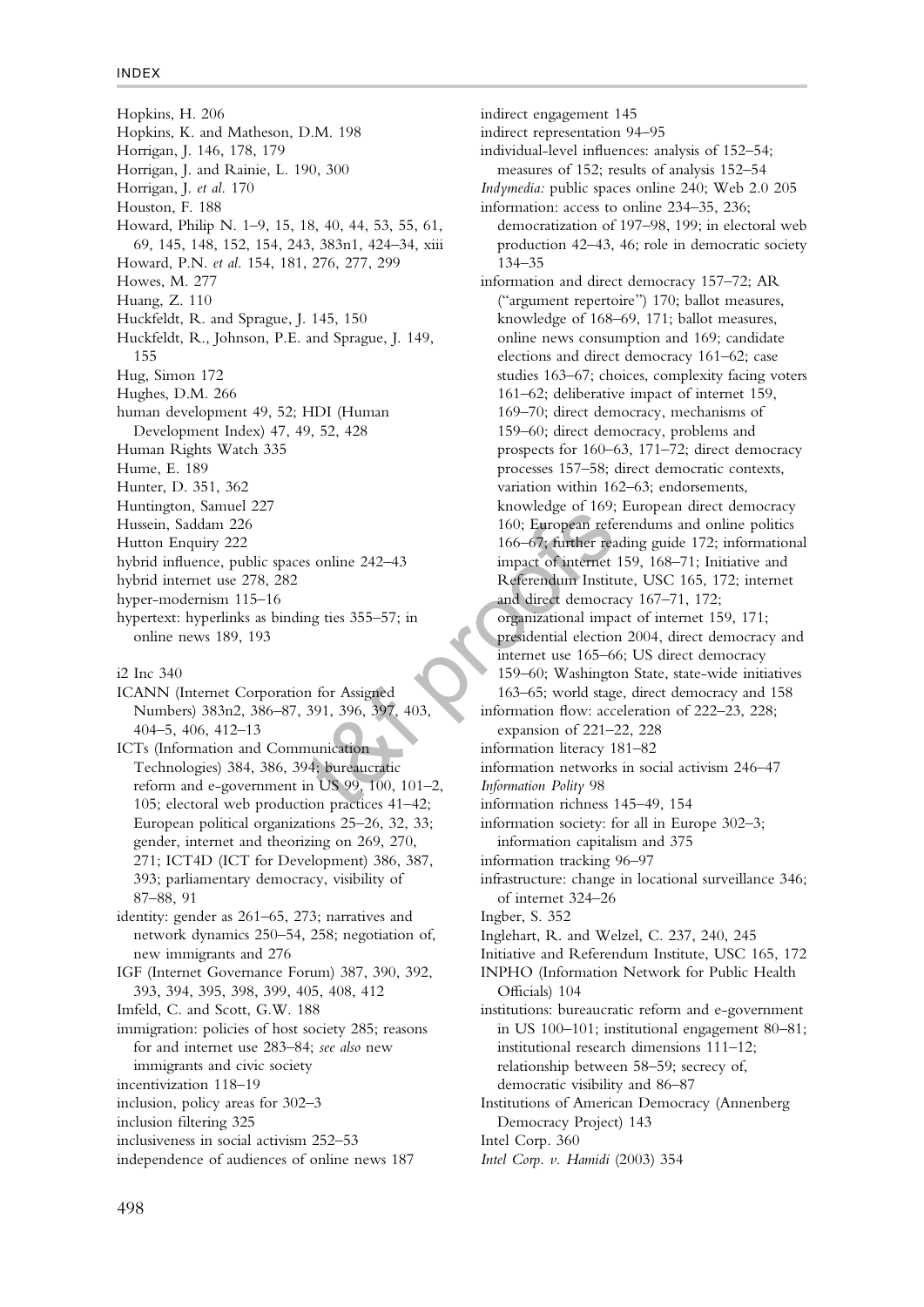- inter-rater reliability 45–46
- interaction: interactive news 190; mediation and 422; technological change and political organization 79–80
- interactivity: digital division in Europe 300; rise of 223
- interest group mobilization 77–78
- internal democracy 27
- internal perspectives, property in cyberspace 354–55
- International Organization 414
- international regimes, knowledge and networks 402–3
- International Telecommunication Union 47, 49, 52, 56, 387, 427
- Example the contributions and a contribute of the set of the contributions and a state contribution and state of the state of the state of the state of the state of the state of the state of the state of the state of the internet: as activist tool 29–30; advent and popularization of 13; affordances of 83–84; café users in Arab world 309, 316–19; campaigning, history of 14; connections, beneath the surface of 324–26; consultation on Parliament's use of 91– 94; contextual factors in internet use 285–86; contingent model, immigrants' use for civic engagement 277–82; deliberative impact of internet 159, 169–70; democratic benefits of internet use 174–75; democratic institutions and internet policy 421–22; as democratic tool 31; diffusion in context 306–10, 319; and direct democracy 167–71, 172; dynamics of 82–83; education and use of 283; election campaigns, catalysts and anti-catalysts for 62–70; filtering of 335–36n4; flexibility of 82–83; gender and use of 283; generation and use of 284; governance of 397–98, 403–5; governance of, phases of 390–93; hubs and online news 192, 197; individual-level factors in use of 283–85, 286; informational impact of 159, 168–71; infrastructure of 324–26; integration of content, role in 431; interaction and engagement 82–84; and meanings, top-down approach 311–14; motivation for internet connection 289–91, 302–3; as outsiders' medium 32–33; passivity and 30; as platform for political discourse 4–5; policy-making, changing politics of 384–86, 397–98; political disparities, internet and magnification of 176–77; as recruitment tool 28–29; religion and use of 284; replication of content, role in 431; security companies 331; societal uses 102–3; top-down approach to 311–14, 319; use and constructions of meaning 314–19; young, promise of engagement of 175
- Internet and Elections Project: electoral web production practices 42, 44–45, 45–54; parties and election campaigns 57
- Internet Corporation for Assigned Names and Numbers (ICANN) 383n2, 386–87, 391, 396, 397, 403, 404–5, 406, 412–13
- Internet Engineering Taskforce 377, 378, 382, 390
- Internet Governance Project 409
- Internet Society 377, 382, 390

Internet Systems Consortium 136 Internet World Stats 306, 307, 417 interorganizational change in Europe 32–34, 38 intraorganizational change in Europe 28–31, 37–38 Introna, L. and Nissembaum, H. 379 involvement: electoral web production and 43, 46–47; in politics and government online 175–77, 183–84 IPRs (Intellectual Property Rights) 364–68, 370–71, 373–75, 394 Iran 314 Iraq 307, 308 IRC ("internet relay chat") 263 Irigary, Luce 263 IXPs (internet exchange points) 324 Iyengar, S. 148, 155 Jackson, B. and Jamison, K. 132 Jackson, Brooks 143 Jackson, N. 61 Jacobs, L.R. and Skocpol, T. 184 Jacobs, N. 374, 375 Jaffe, J.M. et al. 262 Jalonick, M.C. 22 Jamieson, K. and Hardy, B. 132, 133, 136, 137, 142 Jamieson, K. and Waldman, P. 132, 136 Jamieson, Kathleen Hall 131–43, 143, xiii Jamieson, K.H. et al. 143 Janda, K. 63, 71 Jankowski, Nicholas W. 40–55, xiii Jankowski, N.W. and van Selm, M. 235 Janssen, D. and Kies, R. 170 Jefferson, Thomas 133 Jenkins, G.S. 17 Jennings, M.K. and Zeitner, V. 77, 135 Jensen, J.L. 170, 239 Jensen, M.J. et al. 240 Johnson, P.E. 80 Johnson, T.J. and Kaye, B.K. 136, 137, 190, 191, 231, 276, 277 Johnson, T.J. et al. 192 Johnston, P. 342 Johnston, R., Hagen, M.G. and Jamieson, K.H. 135 Jones, B.D. 177 Jones, B.D. and Baumgartner, F.R. 177 Jones, S.G. 234, 235 Jones-Correa, M. 283 Jordan 306, 307, 308, 311, 312, 314; internet café, observation from 317–18; REACH initiative in 314 Jordan, A.G. 27 Jordan, A.G. and Mahoney, W.A. 27, 30 Jordan, Eason 229

- Jordan, T. 30
- Jordan, T. and Taylor, P. 354
- Jordan Times 314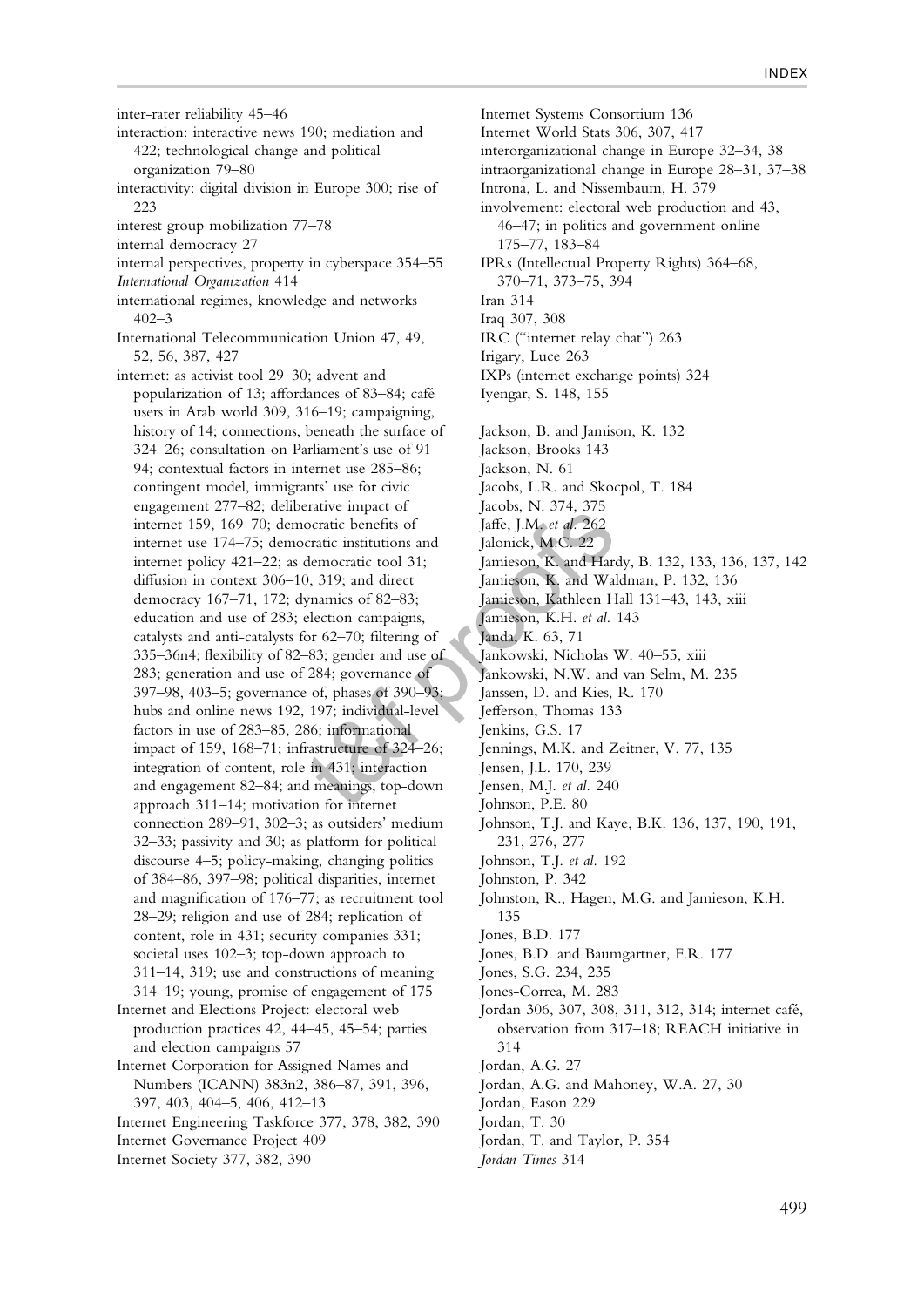402-3: technical kyanton (402-3: technical kyanton)<br>
402-3: technical kyanton (402-3: technical kyanton).<br>
5, 146, 155, 178, 181,<br>
Kobayashi, T. et al. 2<br>
Koshaas, R. 245<br>
Koster, M. 378-79, 3<br>
Kothmale Communit<br>
400n8<br>
m, Journal of Ethnic and Migration Studies 287 Journal of Industrial Relations 39 Journal of Legislative Studies 98 Journal of Public Administration Research and Theory 117 Journalism, Project for Excellence in 202–11, 213 Juels, A. 340 Jung, J.-Y. et al. 181, 284, 286, 287 Kaestle, D.F. et al. 182 Kahin, B. and Keller, J. 376 Kahn, R. and Kellner, D. 33, 75 Kaid, L.L. 19, 135, 136, 234 Kain, J. 180 Kalathil, S. and Boas, T.C. 75, 229, 305, 335, 416, 423 Kaldor, M. 252 Kaldor-Robinson, J. 281 Kamalipour, Y. 40 Kamm, Oliver 226 Kane, T. 305 Kasarda, J.D. 180 Katz, E. 147, 150, 187, 196 Katz, J.E. and Aspden, P. 276, 277 Katz, J.E. and Rice, R.E. 145, 146, 155, 178, 181, 184, 290 Katz, J.E. et al. 276, 277 Kaufmann, J. 403 Kavanagh, D. 59 Kavanaugh, A.L. and Patterson, S.J. 277 Kaye, B.K. and Johnson, T.J. 191 Kaye, K. 20 Kaylor, C. et al. 110 Kearney, J.D. and Merrill, T. 353 Keck, M. and Sikkink, K. 246, 25 Kelly, R. 68 Kendall, L. 262 Kenix, L. 240 Kennedy, John F. 220 Kensinger, L. 267 Kenski, K. and Jamieson, K.H. 135, 140, 142 Keohane, R. 402, 413 Keohane, R. and Nye, J. 402 Kerbel, M.R. and Bloom, J.D. 237 Kerr, O.S. 270, 354–55 Kerry, John 15, 16, 17, 18, 19, 60, 132, 133, 134, 138, 139 Key, V.O. 62 Kibby, M. 266 Kibby, M. and Costello, B. 266 Kidd, D. 254 Kim, J. et al. 147 Kim, J.Y. 170 Kim, M.Y. et al. 276 Kim, Y.-C. and Ball-Rokeach, S.J. 276, 280, 281, 285 Kim, Y.-C. et al. 77, 277, 284, 287

Kim, Y.M. 197, 199 Kim, Yong-Chan 9, 275–87, 426, xiv Kimber, R. 61 Kinder, D.R. 151 Kiousis, S. 189 Kirchner, H. 306 Kirsch, I.S. et al. 182 Kitschelt, H. 35 Klapper, J.T. 422 Klein, H. 404 Kleiner, A. and Lewis, L. 182 Kling, R. 231 Klingemann, H.-D. 26 Klotz, R.J. 59, 69 Kluver, R. and Banerjee, I. 41 Kluver, R. et al. 24, 39, 40, 41, 71 Kluver, Randolph 40–55, 418, xiv Knobloch, S. et al. 199 Knobloch-Westerwick, S. et al. 191 knowledge: of ballot measures 168–69, 171; of endorsements 169; gap hypothesis 146; international regimes, knowledge and networks 402–3; technical knowledge 415–16 Kobayashi, T. et al. 235 Kohut, A. 239, 277 Koolhaas, R. 245 Koster, M. 378–79, 383n5 Kothmale Community Radio and Internet Project 400n8 Kraemer, K. and King, J. 116, 117, 127 Kraemer, K. and Kling, R. 116 Kranich, N. 390 Kranzberg, Melvin 230–31 Krasner, S.D. 402, 414 Kraut, R. et al. 276, 277 Krebs, K. 421 Kreimer, S.F. 354 Kretchmer, S. and Carveth, R. 179 Kriesi, H. et al. 27, 35 Kroløkke, C.H. 267 Krosnick, J.A. 196, 197 Krueger, B.S. 175 Kulikova, S.V. and Perlmutter, D.D. 240 Kush, C. 24 Kuwait 306, 307, 308 Kwak, N. et al. 147 Kyllonen, P. and Chrystal, R. 175 LA Times 207 labor law and workplace regulation 344–45 Lacharite, J. 335 Laegran, A.S. 270, 274 Lakoff, G. and Johnson, M. 351 Lamont, Ned 19, 21, 22, 60, 65, 66 Lander, M. 422 Landes, William 359 Landes, W.M. and Posner, R.A. 350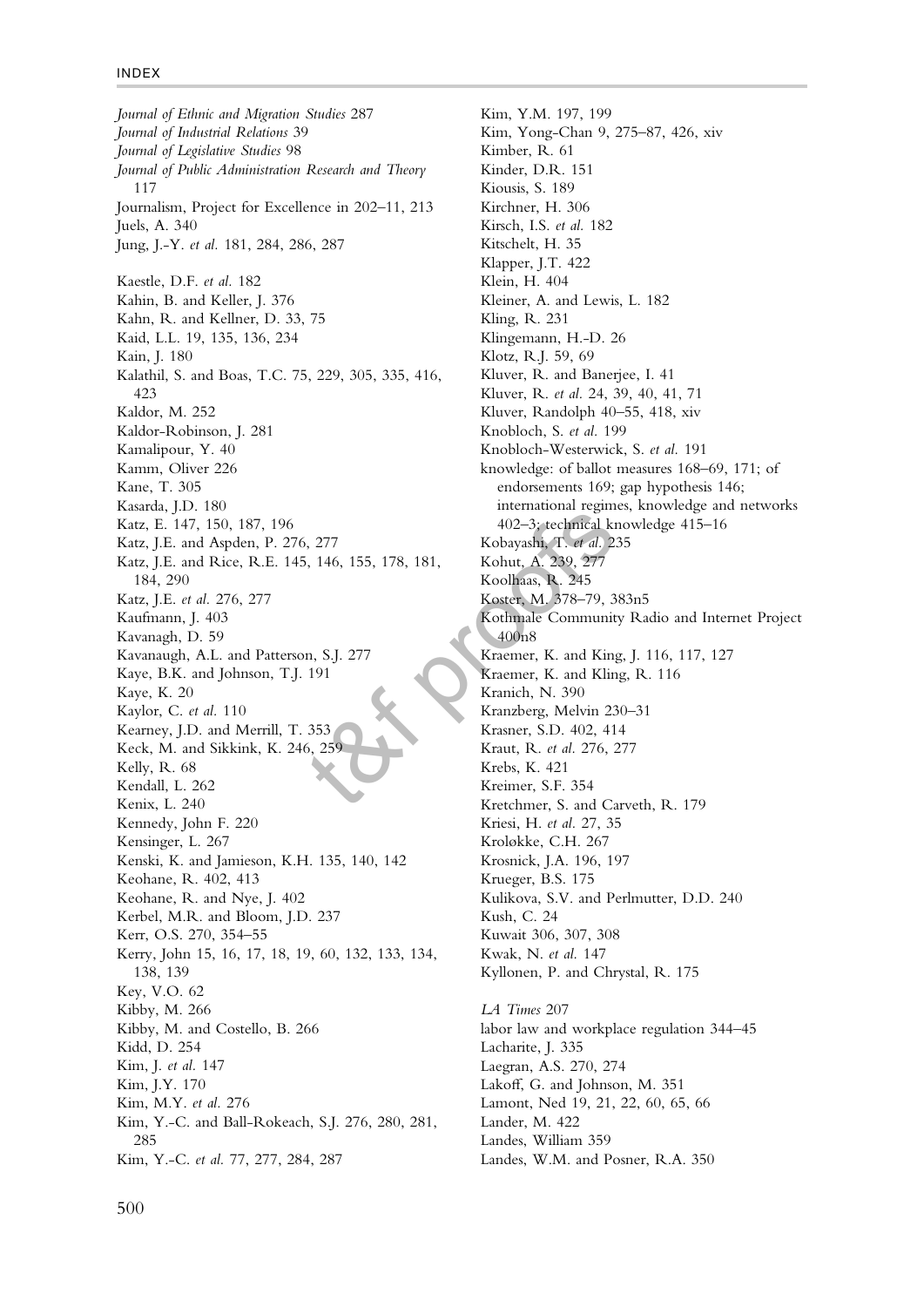Lane, F. 265 Lane, G. and Thelwall, S. 347 Langlois, Ganaele 383n1 Langman, L. 240 Lappin, T. 344 LaRose, R. and Eastin, M.S. 191 Lasch, C. 230, 231, 237, 238 Latinos, language and education problems of 180–81 Latour, B. 250, 270, 377 Launching into Cyberspace (Franda, M.) 320 Lawson-Borders, G. and Kirk, R. 188, 194 Lazer, D. and Mayer-Schönberger, V. 113 Leadbeater, C. and Mulgan, G. 32 Leake, C. 340 learning effects: experiment-based studies 192–93; survey-based studies 192 Lebanon 306, 307, 308 Lebert, J. 33, 34 Leblebici, H. et al. 100 LeDuc, L. 160, 162, 172 Lee, E. 29 legislative process, digital media and 88 Leib, E.J. 161 Leiner, B.M. et al. 384, 391 Lemley, M.A. 362 Lenhart, A. 181 Lenhart, A. and Fox, S. 212 Lerner, D. 422 Lessig, L. 236, 362, 380 Leston-Bandeira, C. 88 Levitt, Steven 359 Lewin, K. 402 Lewinsky, Monica 228 Lewis, H. 335 Li, C. 327, 335 Li, Q. 262 Li, X. 189, 201, 213 Libicki, M.C. 335 Libya 307, 308 Lieberman, Joseph 5, 21, 60 Life on the Screen (Turkle, S.) 263 Liff, S. 399n1 Lijphart, A. 62 like-mindedness, unity in 149–52, 154–55 Lillie, J.J.M. 265, 266 Lim, J. 188 Lin, N. 77, 276 Lincoln-Douglas 243 LINUX 372, 374 Lippmann, W. 186, 219 Lipton, J. 354 Lizza, R. 18, 22 Lloyd, J. 226 local and state e-government 109–11 local websites 204 localization filtering 329

tia and 88<br>
Les Angeles Times 20<br>
Les Angeles Times 20<br>
Les Angeles Times 20<br>
Les Angeles Times 20<br>
Les Les Les Les Angeles Times 20<br>
Les Les Les Angeles Times 20<br>
Les Angeles Times 20<br>
Les Angeles Times 20<br>
Les Angeles T locational surveillance 337–48; closed circuit TV systems 339; control and normalization of 347; convergence 340–41; data protection in EU 342–43, 346; emergency response system (ERS) 337–39; further reading guide 348; infrastructural change in 346; labor law and workplace regulation 344–45; location-based services 337–39; maps, access to 345; mobile phones 337–39; privacy law in US 343–44; privacy paradigm, dominance of 346; radio frequency identification (RFID) 339–40, 347; regulatory responses 346–47; security paradigm, dominance of 346; social activities "contextual integrity" of 347; social movements 345–46; surveillance, structuring order of 341–46; surveillance and control in public management 116; techniques and practices of 337–41; Urban tapestries project 347; workplace regulation 344–45 Locke, John 350–51 London, S. 152 Long, N.E. 399 long tail, theory of 4–5 Los Angeles Times 20 Lott, Trent 194, 229 Loughlan, P. 354 Lowrey, W. 194 Lowrey, W. and Anderson, W. 188, 210, 211, 212, 213 Lowry, R. 18 Lula da Silva, Luiz Inacio 418, 422 Lupia, A. 158, 159, 161 Lupia, A. and Matsusaka, J.G. 158, 160 Lupia, A. and McCubbins, M.D. 134 Lupia, L. and Sin, G. 76, 85 Luskin, R.C. et al. 170 Lusoli, W. and Ward, S.J. 29, 30, 39 Lynch, M. 188, 309–10 Lyon, D. 347 Lyotard, J.F. 233 MacAskill, E. 66 McCain, John 16, 18, 19, 21, 59, 65, 66, 229 McCain-Feingold Finance Reform Act (2002) 67–68 McCarthy, J. and Zald, M. 253 McCaskill, Claire 22 McCaughey, M. and Ayers, M.D. 39, 75 McChesney, R. 208, 213, 236, 242, 243 McCombs, M.E. et al. 147 McFarland, A. 184 McFerrin, R. and Wills, D. 349 McGowan, D. 351, 352, 354 MacGregor, P. 209, 212 Macintosh, A. et al. 88 McKay, D. 65 MacKenzie, A. 383 MacKinnon, Catherine 266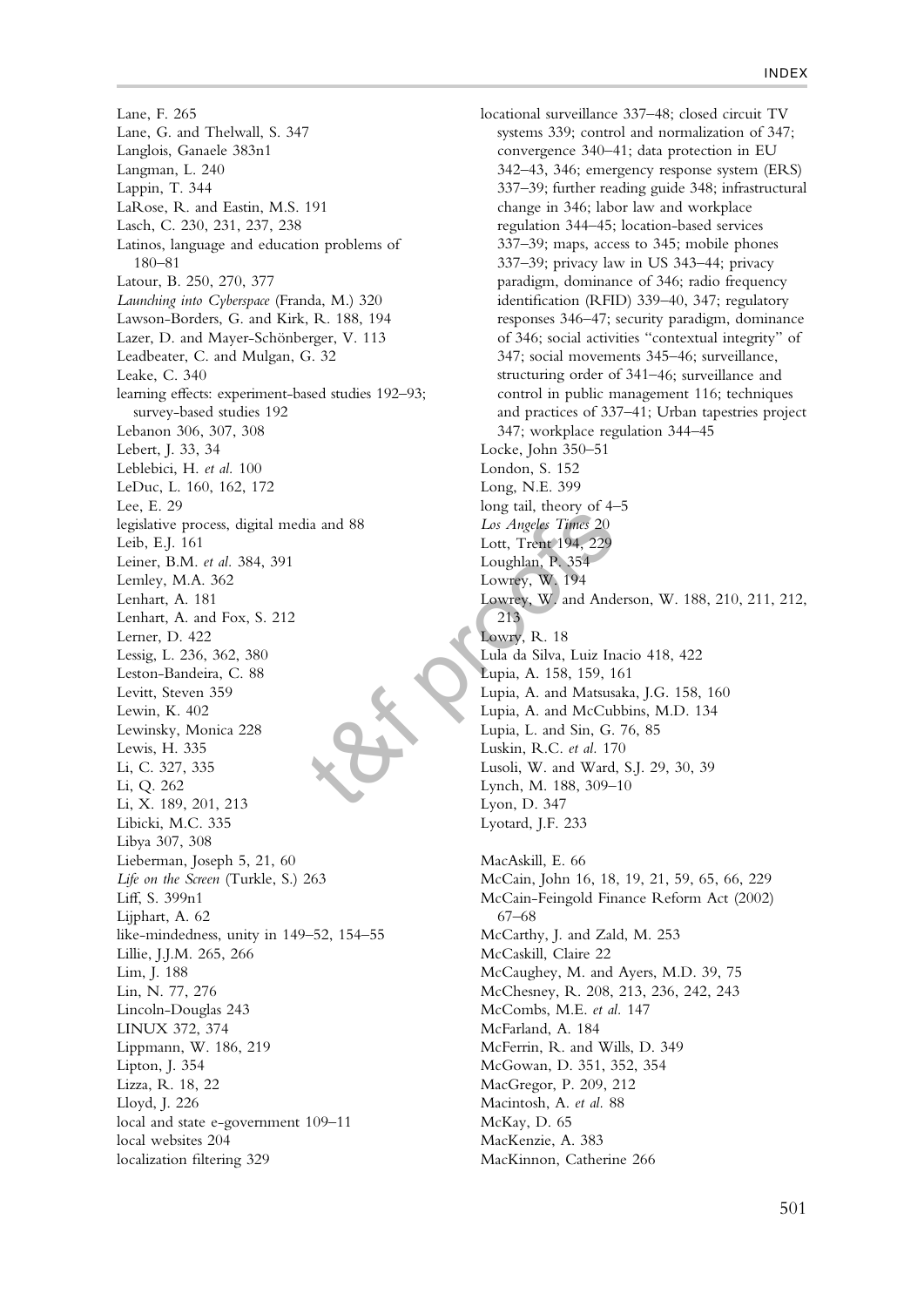7, 24, 34, 38, 58, 71,<br>
Modernization, House<br>
Committee, on 91<br>
Monge, P.R. and Co<br>
d Levy, J. 13<br>
Monge, P.R. and Hull<br>
05-8<br>
Moody, G. 374, 375<br>
Moody, G. 374, 375<br>
Moody, G. 374, 375<br>
Moody, G. 374, 375<br>
Moody, G. 374, MacLean, D. 406 McLeod, J.M. and McDonald, D.G. 146 McLeod, J.M. et al. 147 McNair, Brian 9, 217–29, 219, 220, 266, 424, xiv Madden, M. 202 Madison, M.J. 349 Magid, L. 339, 340 Maguire, S. et al. 100 Mahmud, Abdul-Moneim 314 Mair, P. and Von Biezen, I. 26 Malbin, M.J. and Cain, C.A. 66 male domination 262 Malina, A. 234 Maltby, S. and Keeble, R. 229 Manjoo, F. 17 Manovich, L. 189 maps, access to 345 Marcella, R. et al. 239 March, J.G. and Olsen, J.P. 57 March, L. 35 Margetts, H. and Yared, H. 125 Margetts, Helen 8, 27, 114–27, 425, xiv Margolis, M. and Resnick, D. 7, 24, 34, 38, 58, 71, 135, 236 Margolis, M. et al. 236 Margolis, M., Resnick, D. and Levy, J. 13 Margulis, S. 362 market leaders on Web 2.0 205–8 Martin, C.H. and Stronach, B. 42 Marvin, C. 231 Marwell, G. and Oliver, P. 85, 254 mass participation, rise of 223 Massey, B.L. and Luo, W. 189 Massey, D.S. and Denton, N.A. 180 Matei, S. and Ball-Rokeach, S.J. 276, 277, 286, 287 material and physical access 291–94 Matsusaka, J.G. 158, 160, 161, 172 maturation, election campaigns in US 15–19 May, C. and Sell, S. 366, 367, 375 May, Christopher 9, 364–75, 426, xiv Mayo, E. and Steinberg, T. 90 Mayor's Advisory Council, Chicago 183 media-controlled online communication 19–21 media sectors, Web 2.0 and convergence of 204 MeetUp 73, 81, 83 Melucci, A. 85, 246, 253, 259 Menjívar, C. 284 Merrill, J.C. and Lowenstein, R.L. 187, 195, 196 Metamorphosis Project (USC) 280, 428 metaphor: dominance and distortion through 352–53; strategic use of 353; as twin-edged sword 351–52 Metaphors We Live By (Lakoff, G. and Johnson, M.) 351 Meyer, J.W. and Rowan, B. 100 MFN ("most-favored nation") treatment 366

MGM v. Grokster (2005) 359–61, 361–62 Miami Herald 207 michelinmedia.com 340 Michels, R. 28, 397 Middle East Journal 320 MIIS (Multi-level Integrated Information System) 101 Milbank, D. and Van de Hei, J. 132 Miliband, David 61 Mill, J.S. 145, 155 Miller, T. 108, 245 Miller, W.E. and Shanks, J.M. 144 Milner, H.V. 422 Milton, Daniel 9, 415–23, 425, xiv minorities and technology 179–80 MissyUSA.com 279 Mitra, A. 235, 279, 287 Mobbs, P. 33 mobile phones 337–39 mobilization: election campaigns in US 17–18; in electoral web production 43, 48–49; online 241; tactics of elites 154–55 Modernization, House of Commons Select Committee on 91 Monge, P.R. and Contractor, N.S. 81 Monge, P.R. et al. 85 Monge P.R. and Fulk, J. 73 Moody, G. 374, 375 Moon, M. 117 MORI 61 Morley, D. and Robins, K. 275, 286 Morocco 306, 307, 308 Morris, D. 13, 24, 32, 59, 71 Morris, Jonathan S. 13–24, xiv Mosquera, M. 422 Mossberger, K. et al. 77, 173, 174, 175, 176, 178, 179, 180, 181, 182, 184, 304 Mossberger, Karen 8, 173–85, 425, xiv Mouffe, C. 233, 241 MoveOn 7, 60–61, 68, 69, 250 Moy, P. et al. 135, 234 Moynihan, Daniel Patrick 133 MpURL Membersnet 61, 63, 64, 69 MSNBC 203, 206, 209 Mubarak, Hosni 310, 311–12 Much More Could Have Been Achieved (WSIS Civil Society) 387 MUDs (Multi User Dungeons) 262, 263 Mueller, M. 376–77, 403, 414 Mulgan, G. 26 multi-stakeholder: approach of WSIS, success or failure? 388–90, 398; origins of WSIS 387–88; participation, enablement of 410–13; perspective, implications of 393–94 multiaxial information environment 148 multidisciplinarity, need for 261 municipal broadband, potential for 182–83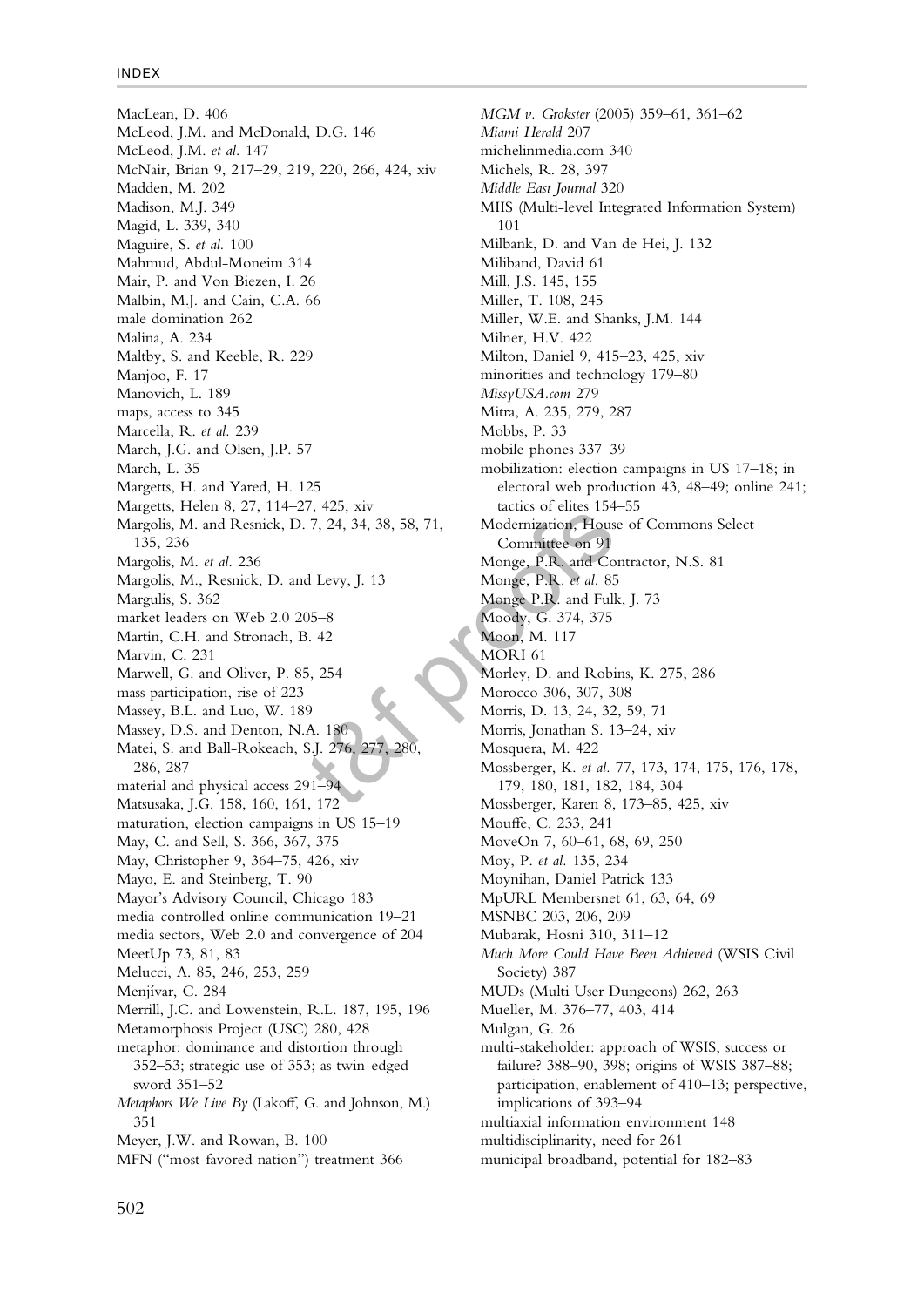Murdoch, Rupert 225 Murphy, E. 320 Murray, S. 60

Mutz, D.C. 155

Mutz, D.C. and Martin, P.S. 150

Myers, D. 276, 278

MySociety 90–91

MySpace.com 5, 21; gender, internet and theorizing on 270, 271, 272; global media environment 221, 223; parties and election campaigns 61; public spaces online 242; technological change and political organization 73, 81; Web 2.0 202

Naficy, H. 282

Nagel, J. 73

Nahapiet, J. and Ghoshal, S. 100

Napoli, P.M. 352–53

The Culture of Narcissism (Lasch, C.) 237

- narratives: and frames as analytical constructs 248–49, 259; identities and technology networks 254–58, 258–59; identity and network dynamics 250–54, 258; public and private opinion, narratives of 231–32
- narrowband versus broadband 299–300
- NASCIO (National Association of State Chief Information Officers) 109, 110
- Nash, Victoria 399n1
- National Academy of Science Report (1993) 414
- National Annenberg Election Survey (NAES, 2004) 131, 132, 133, 137–42, 427; statistical analysis and results 139–42

National Association of State Chief Information Officers (NASCIO) 109–10

national developments, comparison of 49–50

- national differences, explanations for 56–58
- National Performance Review (Clinton-Gore) 103, 119
- National Republican Senatorial Committee 61
- National Telecommunications and Information Administration (NTIA) 177–78, 180, 182, 303
- National Venture Capitalist Association (NVCA) 360
- Naughton, J. 224
- Nazif, Ahmad 312
- Nee, V. and Ingram, P. 101
- needs-based holism 122–23
- Negrine, R. and Papathanassopoulos, S. 59
- Negroponte, N. 187, 203, 231, 373
- Nelson, Ted 380
- Netscape Mosaic 221
- Netville digital neighborhood 279
- network: attacks, blocking by 333–34, 334–35;
- composition 247, 258–59; simplification 122 Neu, C.R. et al. 178
- Neuendorf, K.A. 45
- Neuman, S.B. and Celano, D. 416

Neuman, W.R. 146, 155

Neuman, W.R., McKnight, L. and Solomon, R. 421

- Neustadt, R.E. 136
- The New Media Index 47<br>
infon, narratives of the secondary and the secondary 285; individue<br>
299–300 use 283–85, 286; NisyluSA.com<br>
110 examples the secondary of State Chief and the secondary of State Chief Report (1993) 4 new immigrants and civic society 275–87; Al-Jazeera TV 285; Arirang TV 286; assimilation internet use, connecting to "here" 278, 279–80; civic engagement and internet use 276–77, 286; civic engagement relationship, internet use type and 282–86; class and internet use 283; communication environment 285–86; Community Technology Centers 280; connectedness and internet use 284–85; contextual factors in internet use 285–86; contingent model, immigrants' use of internet for civic engagement 277–82; education and internet use 283; emigrant policies of home countries 285; further reading guide 286–87; gender and internet use 283; generation and internet use 284; host society, political environment of 285; hybrid internet use 278, 282; identity, negotiation of 276; immigration, reasons for and internet use 283–84; immigration policies of host society 285; individual-level factors in internet use 283–85, 286; Metamorphosis Project (USC) 280; MissyUSA.com 279; Netville digital neighborhood 279; PALESA (Palestinian Scientists and Technologists Abroad) 281; religion and internet use 284; residence duration and internet use 284; socio-economic differences 285; Telemundo 286; transnational internet use, connecting to "there" 278, 280–81; typology of immigrant internet usage 282–86; virtual internet use 278, 281–82 New Media Index 47, 51, 52 The New Media Reader (Wardrip-Fruin, N. and Montfort, N.) 383 The New Politics of Surveillance and Visibility (Haggerty, K.D. and Ericson, R.V., Eds.) 348 New York Times 137, 150, 191, 192, 194, 207, 209, 238 Newell, J. 57 Newhagen, J.E. and Rafaeli, S. 236 news: consumption of, political effects of 195–98; media use, political engagement online 145–47; niche news providers 204–5, 212; reconfiguration of news markets 203–5, 212–13; and Web 2.0 202–3 Nie, N.H. 135 Nie, N.H. and Erbring, L. 30, 135, 178, 277 Nielsen/NetRatings 210 Nissenbaum, H. 347, 354 Nixon, P.G. et al. 39n2 Noam, E.M. 243 Noguchi, Y. 22 Nohria, N. and Berkley, J.D. 81 NOI 60, 69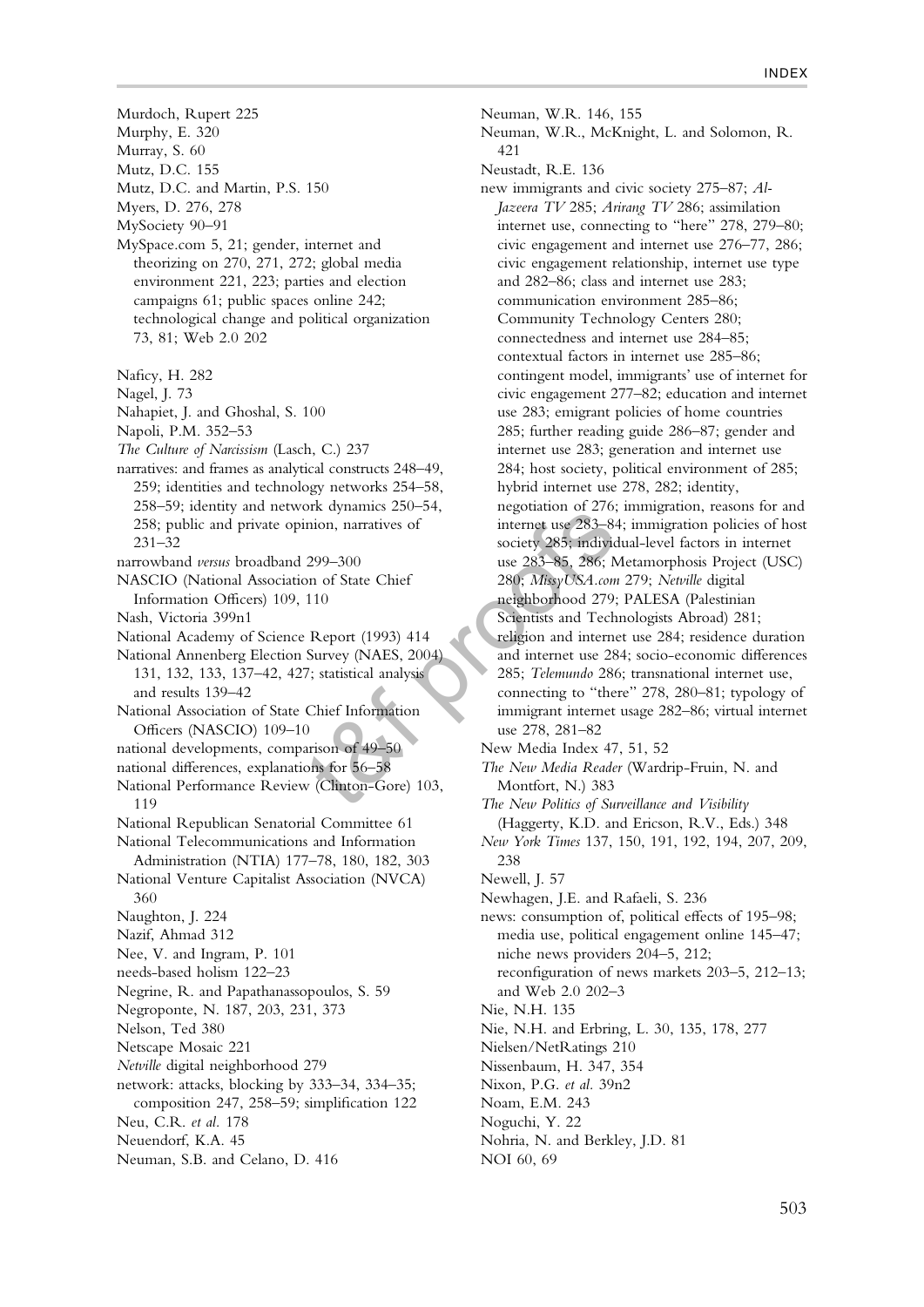(which the actual discussion of 155–56n2<br>
Start Cooperation and Compensation and Compension and Compensation and Compension and Compensation and Compension and Density organization: capacity organizations 36; of  $\sigma$ 10; o Nokia 341 Noland, M. 305 non-hierarchical networks 76–77 normalization: European political organizations 33–34; normalizers and optimists, debate between 58–59 Norris, C. and Armstrong, G. 348 Norris, D.F. and Moon, M.J. 111, 117, 127, 174 Norris, P. 26, 29, 34, 35, 41, 42, 43, 49, 55, 144, 145, 151, 184, 190, 277, 415, 423, 432 Northwest Social Forum (NWSF) 248, 256–58 Norton, A.R. 310, 315, 319 Norton, P. 88, 98 NPM (New Public Management) reforms 114, 118, 119, 120, 121, 122, 123, 126 NPR (National Performance Review) 103–4 NRA (National Rifle Association) 81 Nye, J.S. and Owens, W.A. 335 Oates, S. et al. 39 Obama, Barack 22, 23, 61, 64, 65, 66 Oberschall, A. 72 O'Brien, J. 264 OECD (Organization for Economic Cooperation and Development) 179 offline political discussion, assessment of 155–56n2 Oliver, M. 340, 346 Olivers, D. 256 O'Loughlin, B. 236 Olson, M. 73, 74–75, 79, 85 Olson, M. and Zeckhauser, R. 74 Oman 306, 307, 308 OMB (Office of Management and Budget) 106, 107–8 one-stop provision 123 online: civic association 73–74; consultations 92–94; environment, complexity of 226; involvement in politics and government online 175–77, 183–84; non-events in Britain 61–62; success in US 59–61 online news 186–200; agenda building and setting 194; aggregators 205; audience use 190–92; content of 189; creation of 188–89; design of 189–90; effects of reading 192–95; form and content 187–90; fragmentation 196, 199; further reading guide 199–200; future research, ideas for 198–99; getting news online 190–91; hypertext 189, 193; independence of audiences 187; information democratization 197–98, 199; interactive news 190; internet hubs 192, 197; investigation, need for more 198–99; issue agendas, development of 194; learning effects, experiment-based studies 192–93; learning effects, survey-based studies 192; news consumption, political effects of 195–98; polarization 196–97, 199; psychology of learning online 193; reading news online 191–92;

segmentation 196, 199; segmentation of audiences 187; specialization 195–96, 199 open-source news 212 open source software in Africa 370–73 openness, globalizing the logic of 364–75; bounded openness 373–74; Copyright Act (US, 1980) 367; Digital Millennium Copyright Act (US, DMCA) 368; digital technologies and intellectual property 368–70; DRM ("digital rights management") 368, 369, 371, 374; FOSS ("free and open-source softwate") 370, 371–73; further reading guide 375; global governance of intellectual property 365–68; GPL (General Public License) 369–70; information society, information capitalism and 375; IPRs (Intellectual Property Rights) 364–68, 370–71, 373–75, 394; LINUX 372, 374; MFN ("most-favored nation") treatment 366; open source software in Africa 370–73; TRIPS (Trade Related Aspects of Intellectual Property Rights) agreement 365–67, 371; UNESCO 371; WIPO (World Intellectual Property Organization) 366, 367; WTO (World Trade Organization) 366–67, 371 OpenNet Initiative (ONI) 323–24, 326, 327, 329, 333, 335, 335n2, 428 OpenStreetMap 345 O'Reilly, Tim 4, 6, 9n1 organization: capacity for, European political organizations 36; of membership of parties 63–65, 70; organizational fecundity 73, 74–78, 84; organizing and 78–79; structures of 73, 76–77 organizations: impact of internet on 159, 171; incentives for European political organizations 36–37; links between, strengthening of 30; organizational reach, extension of 28–29 Ortony, A. 362 Østergaard-Nielsen, E. 280, 283, 285, 286, 287 Ostrom, E. 402 O'Toole, L. 266, 274 Overholser, Geneva 143 Oye, K.A. 402 Paasonen, S. 266 Paasonen, S. et al. 266 Padovani, C. and Tuzzi, A. 389 Page, B.I. 170 PALESA (Palestinian Scientists and Technologists Abroad) 281 Palestine 307, 308 Palfrey, John G. 335n2 Palser, B. 189 Papacharissi, Zizi 9, 230–45, 426, xiv Parasuraman, A. and Zinkhan, G.M. 265 Pare, D. 377 Park, H.W. 296, 299 Park, H.W. et al. 55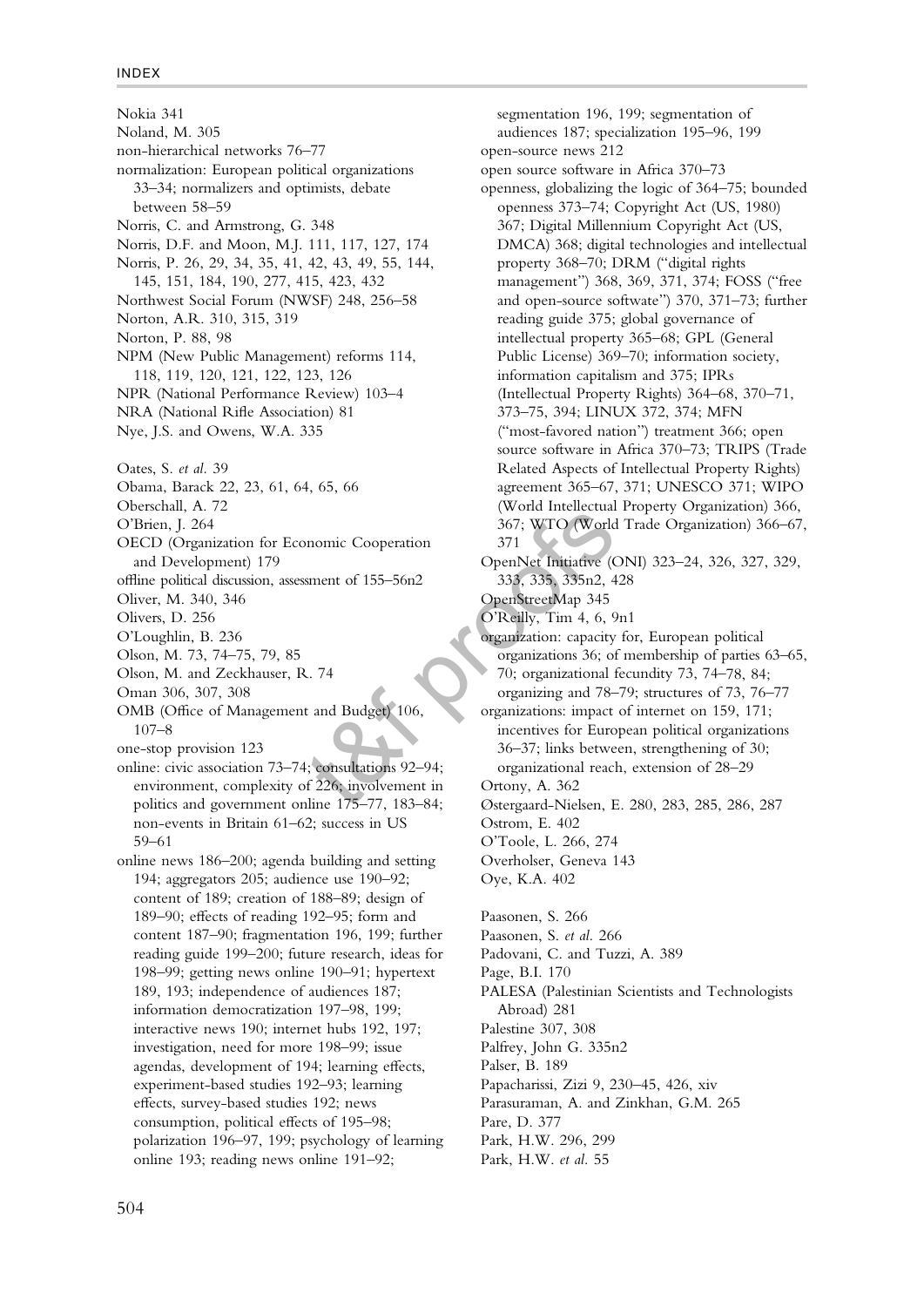Parliamentary Affairs 98

- parliamentary democracy, visibility of 86–98; Connecting Parliament with the Public (House of Commons Select Committee on Modernization) 91; deference 95–96; demand-based online operations 90; digitally enables Parliamentary communications 96–97; direct democracy 94–95; EPG (Electronic Publishing Group) 88–89; further reading guide 98; Hansard 88, 89, 90; Hansard Society 92; ICTs 87–88, 91; indirect representation 94–95; information tracking 96–97; institutional secrecy, democratic visibility and 86–87; internet, consultation on Parliament's use of 91–94; legislative process, digital media and 88; Modernization, House of Commons Select Committee on 91; MySociety 90–91; online consultations 92–94; Parliament, visibility to public of 88–91, 97–98; public, Parliamentary visibility of 91–94, 98; public communication, tracking flow of 97; public distrust of Parliament 86–87; Puttnam Commission on the Communication of Parliamentary Democracy 91; representation, concept of 96; representation, speaking for 94–97, 98; representative government 94–95; social networking 90; TheyWorkForYou 90; visibility, digital technologies and 87–88
- participation: civil society and politics of 396–97, 398; decline in levels of 26–27; enablement of? 405–6

Participation Index 47, 50, 52

parties and election campaigns 56–71; Bipartisan Campaign Finance Reform Act (2002) 67; campaign finance 66–68, 70; candidate recruitment and selection 65–66; communication environment 68–70; Corrupt and Illegal Practices Act (1883) 68; Facebook 61; Federal Election Campaign Act (1971) 67; Federal Election Commission 67; further reading guide 71; institutions, relationship between 58–59; Internet and Elections Project 57; internet election campaigns, catalysts and anti-catalysts for 62–70; MpURL Membersnet 61, 63, 64, 69; MySpace 61; national differences, explanations for 56–58; normalizers and optimists, debate between 58–59; online non-events in Britain 61–62; online success in United States 59–61; optimists and normalizers, debate between 58–59; organization of membership 63–65, 70; party-controlled TV 69; party organization and electoral environment 62–70; Political Parties, Elections and Referendum Act (PPERA, 2000) 68; representative democracy optimism 59; separation of powers 63; sociological determinism 58; systemic institutional pluralism 62–63, 70; technological determinism 58, 59; UK Election Commission 67; United States and

orday<br>
or 96; representation,<br>
or 96; representation,<br>
or 192<br>
or exerces the pharm of Pharm and Planta M. 253<br>
pianta M. 253<br>
Pianta M. 263<br>
pianta M. 263<br>
pianta M. 263<br>
pianta M. 263<br>
pianta M. 263<br>
pianta M. 263<br>
piant Britain, comparisons between 70–71; Web 2.0 65; Webcameron.org 61, 70 The Passing of Traditional Society (Lerner, D.) 422 passivity, internet and 30 Paterson, C. 208, 209, 212 Patterson, T.E. 132, 136, 142, 233, 237 Patterson, T.E. and Seib, P. 133 Pavlik, J.V. 188, 210, 213, 234 Pederson, K. and Saglie, J. 39 Peltu, Malcolm 9, 384–400, 425, xiv Peng, F.Y. et al. 136 Penn, I. 340 Pentland, B. and Feldman, M. 247, 260 Pepys, Samuel 220 Perelman, M. 375 Peretti, J. 253 Perloff, R.M. 190 Pew Internet and American Life Project 165, 166, 169, 171, 174, 176, 178, 179, 180, 181, 185, 213, 427, 434n2 Pew Research Center 22, 194, 202, 211 Pew Research Center for People and Press 131, 192 Pharr, S.J. and Putnam, R.D. 26 Phillips, David J. 9, 66, 337–48, 426, xiv Pianta, M. 253 Pianta, M. and Silva, F. 253 Pickard, V.W. 240 Pickerill, J. 27, 30, 31, 33, 34, 39 Pinochet, Augusto 170 Piott, S.L. 160 Pitkin, Hannah 96 place blogs 204 Plant, S. 263 Pleyers, G. 256 pluralistic agonism 239–41 Podlas, K. 267 Poindexter, P.M. et al. 140 polarization of online news 196–97, 199 Polat, R.K. 168, 169 Political Campaigning in Referendums (de Vreese,C. and Semetko, H.) 172 political culture 44, 50, 51–52, 54 political development 43–44, 47, 49–50, 52, 54 political discussion 147; online, assessment of 155–56n2 political economy and transformation of cyberspace 350 political engagement online 144–56; demos, democratic process and judgements of the 144; digital divide, potential for widening of 144–45; discussion forums online 149–50; elite demagoguery 154; further reading guide 155; indirect engagement 145; individual-level

> influences, analysis of 152–54; individual-level influences, measures of 152; individual-level influences, results of analysis 152–54; information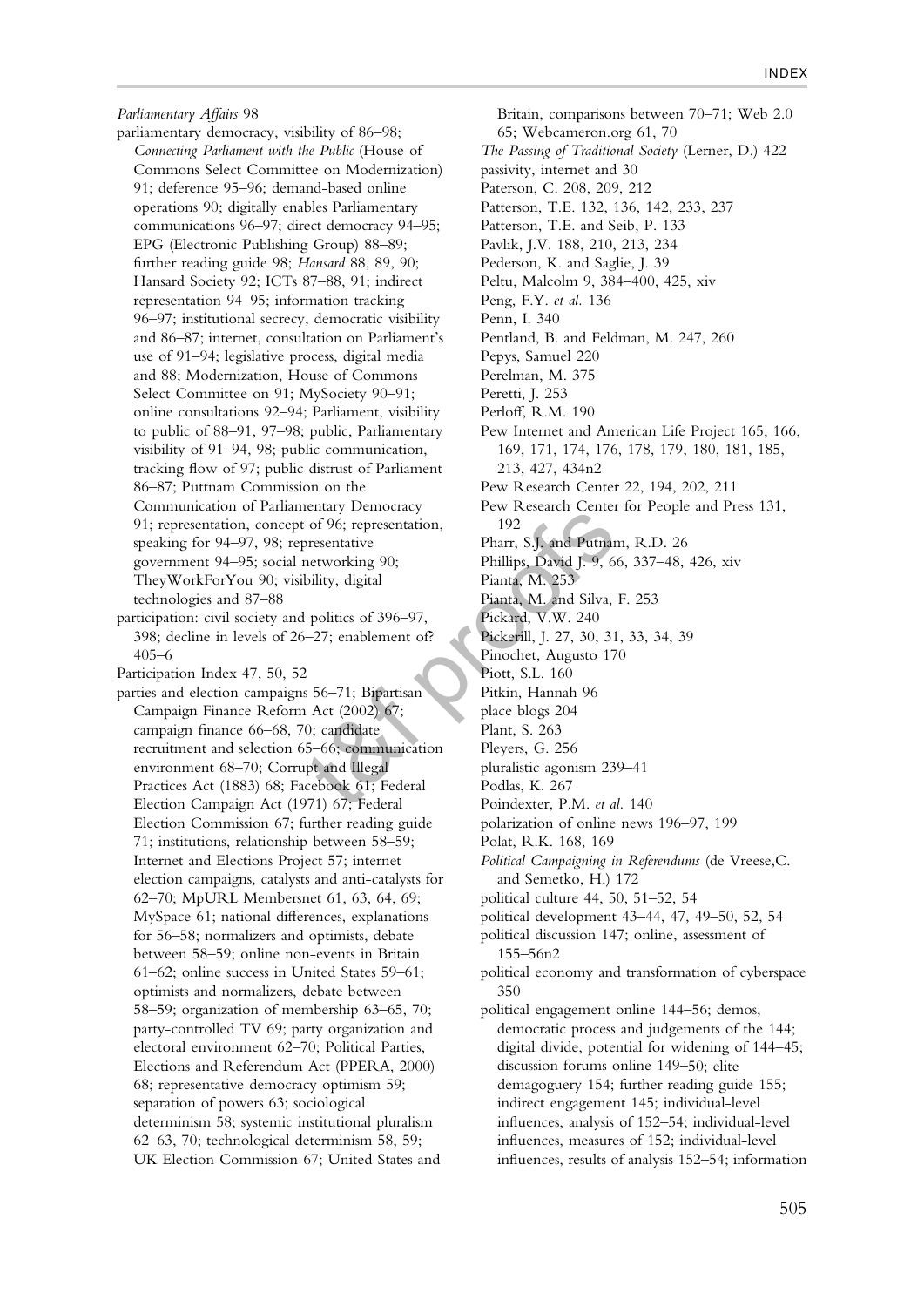richness 145–49, 154; knowledge gap hypothesis 146; like-mindedness, unity in 149–52, 154–55; mobilization tactics of elites 154–55; multiaxial information environment 148; news media use 145–47; political discussion 147; political participation 147–49; public and private spheres, porous boundaries between 151–52, 154; reinvigoration of, internet and 144; selective exposure 150–51, 152; social boundaries, weakening of 151–52; sophistication and "enlarged mentality" 145; subtlety in engagement 145

- political factors in digital divide 416 political participation: online 147–49; and organizational change in Europe 26–28, 37–38
- Political Parties, Elections and Referendum Act (PPERA, 2000) 68
- political potential of online news media 231
- political practices and cultures 41, 53–54
- political uses of digital media 239–40
- politics: and government online, growth and impact of 174–75, 183–84; and internet in global media environment 225, 228–29; reinvigoration of, internet and 144; as usual in European political organizations 33–34
- Politics and Technology (Street, J.) 423
- Politics as Usual (Margolis, M. and Resnick, D.) 58
- The Politics of Direct Democracy (LeDuc, L.) 172
- politics of protocols 376–83; ARPANET 376, 384; commanding a standard 378–79; further reading guide 383; Google 377–78, 379; Google's symbiotic business model 380–82, 382–83; Internet Engineering Taskforce 377, 378, 382, 390; Internet Society 377, 382; protocol, voluntary nature of 382; robots.txt exclusion commands 377, 378, 379–80; site maps 380–82; techno-governmentality 376; W3 (World Wide Web Consortium) 377, 401; Webcrawler (AOL) 378; White House robots.txt files 379–80, 382
- Politics of Small Things (Goldfarb, J.C.) 315–16 politics of the internet, multi-stakeholder policy
- making 384–400; civil society and politics of participation 396–97, 398; civil society as key stakeholder in WSIS 387–90; classification of internet governance issues 395–96; dynamics of multi-stakeholder decision-making 395–97; further reading guide 399; governance challenge of WSIS 385–86; internet governance, comparison of traditional and WSIS processes 391; internet governance, phases of 390–93; internet governance and WSIS 390–93, 397–98; internet policy-making, changing politics of 384–86, 397–98; multi-stakeholder approach of WSIS, success or failure? 388–90, 398; multi-stakeholder origins of WSIS 387–88; multi-stakeholder perspective, implications of 393–94; participation, civil society and politics of

t&f proofs 396–97, 398; policy-making paradigm, WSIS as exemplar of? 386–87, 398; social research, information society and 398–99; special influence manipulation, insulation against 393; World Summit on the Information Society 399n1, 428; WSIS, case study 386–87 Polletta, F. 251, 259 Pollit, C. 120 Pollitt, C. and Boukhaert, G. 117 Polyarchy Dataset 55n6 Popkin, Samuel L. 134 Pornocopia (O'Toole, L.) 274 pornography 265–66 Porter, D. 144 Portes, A. and Sensenbrenner, J. 280 Portes, A. and Zhou, M. 283 Post, D. and Johnson, D.R. 351 Postel, Jon 391 Postelnicu, M. et al. 17, 18 Poster, M. 235, 273 postmodern society and public sphere 233, 237 Potter, W.J. and Levine-Donnerstein, D. 45 poverty and segregation 180 Powell, W. 81 The Power of Nightmares (Adam Curtis documentary) 227 PQMedia 19 Preece, J. 276 presence awareness 411 President, US Executive Office of the 105–6; President's Management Agenda 105–6, 108 presidential campaign, 2004 US 131–43; direct democracy and internet use 165–66 press: fact and fiction 132; information and democratic society 133–37, 142; traditional news as custodian of fact 136–37 The Press Effect (Jamieson, K.H. and Waldman, P.) 143 Press Think (Jay Rosen blog) 137 Price, V. and Cappella, J.N. 147, 151 Price, V., Cappella, J.N. and Nir, L. 145 Price, V. et al. 147, 149 Prime Minister's Strategy Unit, UK 183 Prior, M. 140, 190, 192 privacy law in US 343–44 privacy paradigm, dominance of 346 private sphere 244 producer types 44–45, 51 professional journalists, Web 2.0 impact on 211 property in cyberspace, political economy of 349–63; Abrams v. United States (1919) 352; Access Now v. Southwest Airlines (2002) 351; central cases and their metaphors 355–61; Children's Internet Protection Act (CIPA, 2000) 357, 358, 361, 421; Communications Decency Act (CDA, 1996) 361, 421; cyberspace, metaphoric construction of 350–55; external perspectives 354–55; filtering

the public sphere 357–59; further reading guide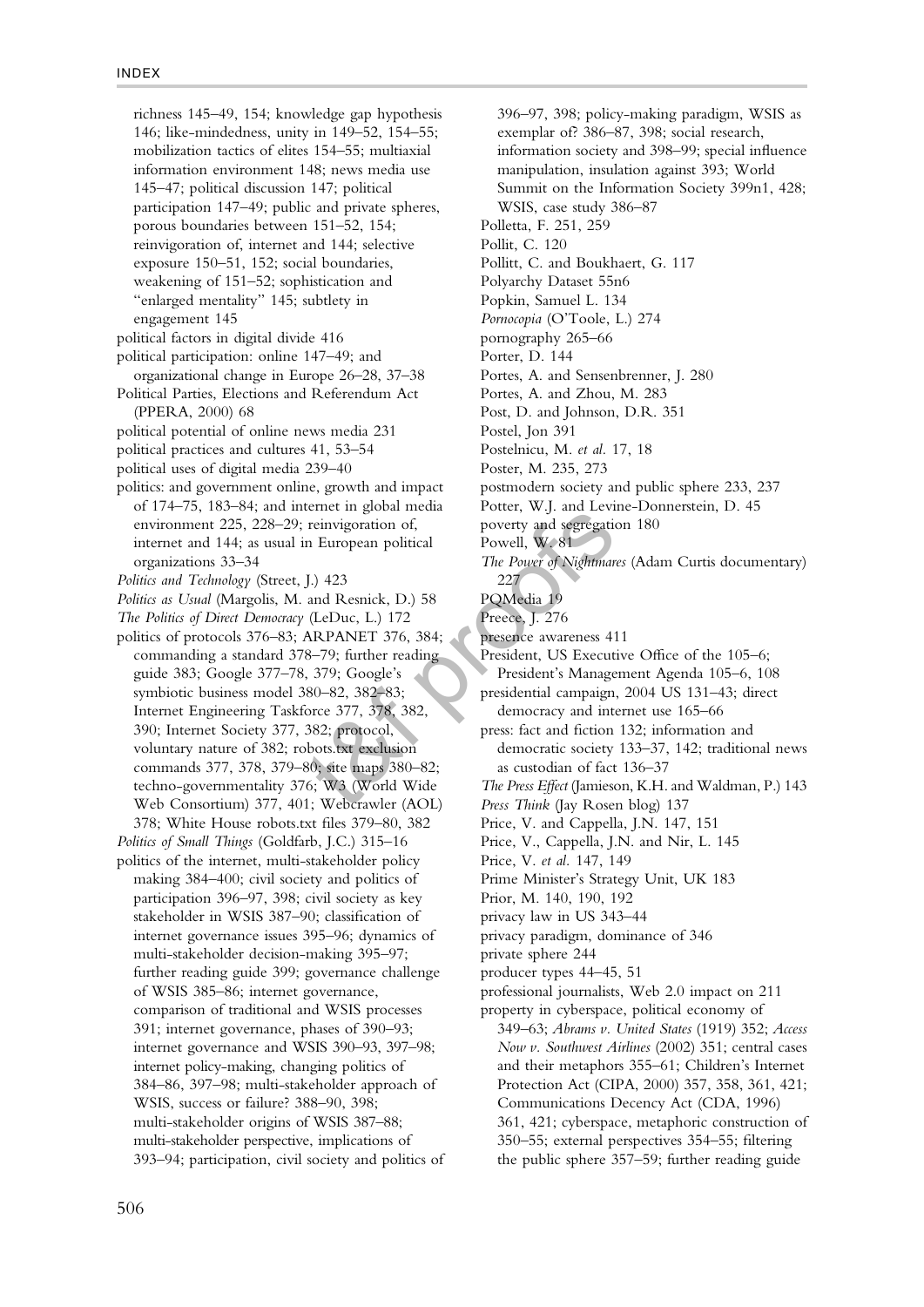- 362–63; hyperlinks as binding ties 355–57; Intel Corp. v. Hamidi (2003) 354; internal perspectives 354–55; metaphor as twin-edged sword 351–52; metaphoric dominance and distortion 352–53; MGM v. Grokster 359-61, 362; perspective, tyranny of 354–55; political economy and transformation of cyberspace 350; property v. liberty interests 353–54, 361–62; Reno v. ACLU (1997) 361; safe havens and engineer's crystal ball 359–61; strategic use of metaphor 353; United States v. American Libraries Association (ALA) 357–59; Universal City Studios v. Reimerdes 355–57, 361
- protests and campaigns 247
- protocol, voluntary nature of 382
- Protocol (Galloway, A.) 383
- psychology of learning online 193
- public: communication by, tracking flow of 97; distrust of Parliament by 86–87; Parliamentary visibility of 91–94, 98; and private opinion, narratives of 231–32; and private spheres, porous boundaries between 151–52, 154
- Public Administration Review 117
- 17<br>
27, 1971<br>
17<br>
17<br>
17<br>
27, 2002<br>
17<br>
27, Putman, R.D. 77<br>
27, Putman, R.D. 24, 26<br>
integration 122–23;<br>
232, 237, 251, 277<br>
23, 237, 251, 277<br>
23, 237, 251, 277<br>
23, 237, 251, 277<br>
23, 237, 251, 277<br>
23, 237, 251, 277<br> public management change and e-government 114–27; Accenture 116, 126; competition changes 118; cross-services integration 122–23; DEG ("digital-era governance") 114, 117, 120, 126; digital-era governance, emergence of 119–25; digitization changes 123–25; disaggregation 118; disintermediation 124; e-government, definition of 114; e-government research 115–17; ESD (Electronic Services Delivery) 123–24; FEAP (Federal Enterprise Architecture Programs) 121; further reading guide 127; future for governance and research 126–27; government-citizen interaction 115, 123–25; GWACS (Government-Wide Acquisition Contracts) 121, 122; hyper-modernism 115–16; incentivization 118–19; needs-based holism 122–23; network simplification 122; NPM (New Public Management) reforms 114, 118, 119, 120, 121, 122, 123, 126; one-stop provision 123; political agenda, IT policies and 115, 117; public management before e-government 117–19; reintegration 120–22; segmentation by customer 124–25; surveillance and control 116; UNPAN (UN Public Administration Network) 116; ZTT ("zero touch technology") 124
- Public Management Reform (Pollitt, C. and Boukhaert, G.) 117
- Public Opinion (Lippmann, W.) 219
- public spaces online 230–45; alternative media online, importance for political transition 240; anti-globalization websites 240; AOL 242; atomized uses of online media 239; AT&T 242; blogs 237, 238; civic engagement 233–34; civic narcissism, benefits of 236–39; CNN 237;

commercialization 234, 235–36; commercially public spaces 242–43; democratizing effect of narcissism 238–39; democratizing potential of online media 231; direct engagement, confusion in 240–41; exclusion from public sphere 234; further reading guide 244–45; Google 242, 243; hybrid influence 242–43; Indymedia 240; information, access to 234–35, 236; mobilization online 241; MySpace.com 242; pluralistic agonism 239–41; political potential of online news media 231; political uses of digital media 239–40; postmodern society and public sphere 233, 237; private sphere 244; public and private opinion, narratives of 231–32; public sphere, premise of 232–34, 243–44; reciprocity 234, 235, 236; self-expression, emphasis on 237; state and public sphere 232–33; subversion and direct representation 239–41; subversion online 241; video blogs (vlogs) 238; virtual sphere 1.0 234–36; virtual sphere 2.0 236–43; YouTube.com 242, 243 Putin, Vladimir 218 Putman, R.D. 77 Putman, R.D., Feldstein, L. and Cohen, D. 77 Putnam, R.D. 24, 26, 27, 30, 73, 100, 151, 155,

232, 237, 251, 277, 280, 285 Puttnam Commission on the Communication of Parliamentary Democracy 91 Pye, L.W. 53

Qatar 307, 308, 313 Quicksilver initiative 106–7 Qvortrup, M. 158, 162, 172

race and ethnicity 179–81 Radin, M.J. 354 Rainie, L. and Horrigan, J. 174, 176, 206, 207, 212 Rainie, L. and Kohut, A. 276 Rainie, L. et al. 131–32, 147, 151 Ranney, Austin 172 Rappoport, P.N. and Alleman, J. 190 Rash, W. 234, 235 Rathman, T.A. 190 Rattray, G.J. 335 Ray, A. 267, 271 REACH initiative in Jordan 314 reading: online news 191–92; skills, critical nature of 182 Reagan, Ronald 21 real-time news 222 reciprocity, public spaces online 234, 235, 236 Reedy, Justin 8, 157–72, 425, xiv Reese, S.D. et al. 194 The Referendum Experience in Europe (Gallagher, M. and Uleri, P.V.) 172 Referendums Around the World (Butler, D. and Ranney, A.) 172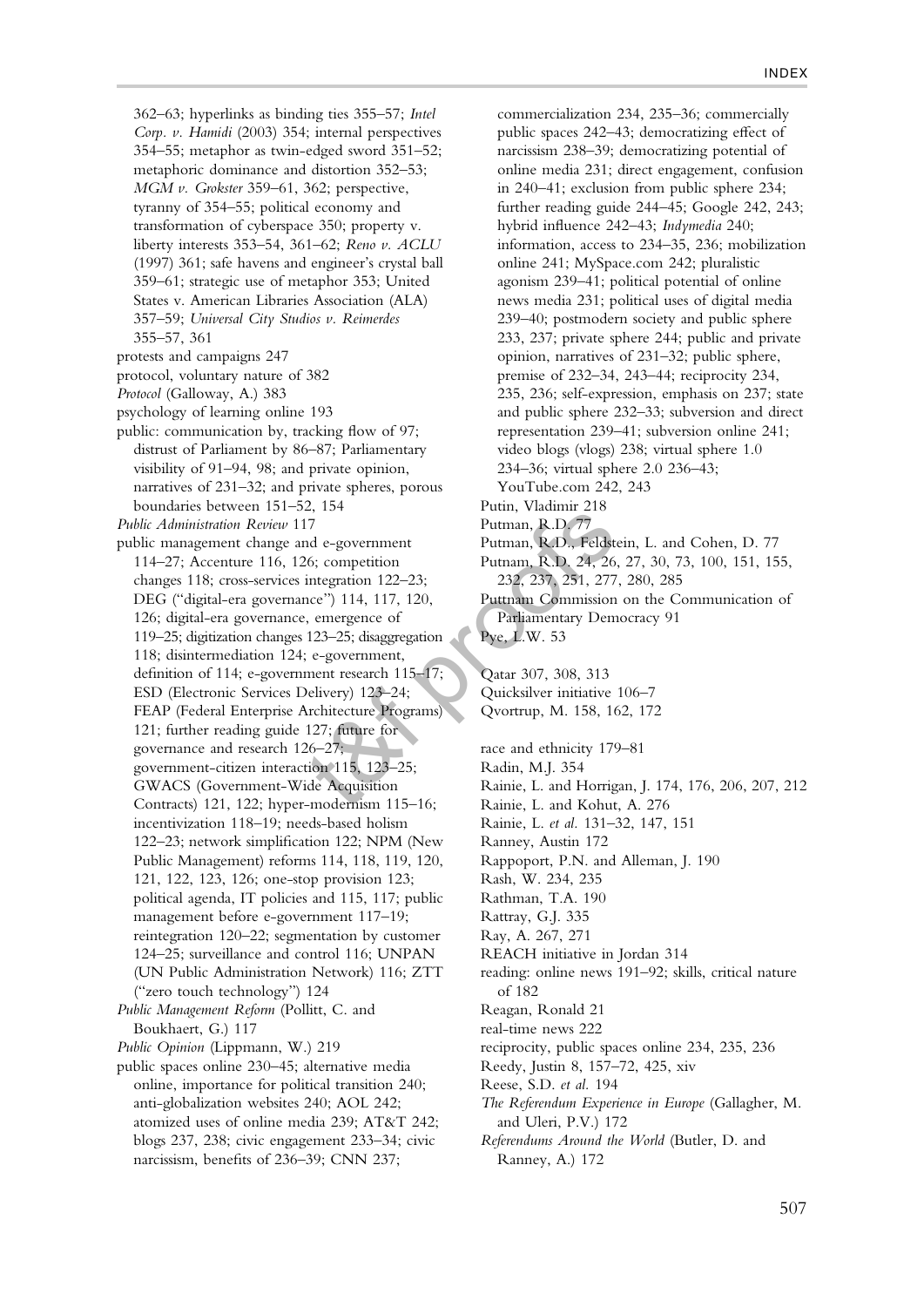regulatory responses to locational surveillance 346– 47 Reid, E.M. 263 reintegration in public management 120–22 reinvigoration of politics, internet and 144 Reith, John 87 religion and internet use 284 Rennie, D. 167 Reno v. ACLU (1997) 361 Reporters Without Borders 312, 313, 323 representation: concept of 96; representative government 94–95; speaking for..... 94–97, 98 The Concept of Representation (Pitkin, H.) 96 representative democracy: decline and crisis? 26–28, 37; optimism for 59 Resnick, D. 33 Resnick, P. 411 Resnick, P. and Shah, V. 411 RFID (Radio Frequency Identification) 339–40, 347 Rhee, J.W. and Cappella, J.N. 146 Rheingold, H. 32, 135, 144, 171, 281 Rhine, R.J. 151 Rice, Ronald E. 8, 144–56, 425, xiv Richard, M. 191 Richardson, J.E. and Franklin, B. 210 Riga Declaration (EC, 2006) 302 Rittenberg, Jason 8, 186–200, 425, xiv Rivera, R. 342 robots.txt exclusion commands 377, 378, 379–80 Rochidi, N. 309 Rockwell, S. and Singleton, L. 291 Rodan, G. 335, 418 Rodgers, J. 28–29 Rodgers, S. and Harris, M.A. 265 Roe Smith, M. 59 Rogers, E.M. 40, 179, 254, 422 Rogers, R. 251, 260 Rogerson, Kenneth S. 9, 415–23, 425, xiv Rohozinski, Rafal 335n2 Rommes, E. 268–69 Romney, George 21 Romney, Mitt 22 Roosevelt, Franklin D. 102 Rosen, Jay 137 Rosenau, J.N. and Czempiel, E.O. 402 Rosenthal, L.E. 311 Rousseau, Jean Jacques 95 routers 325 Ruggie, J. 413 Rugh, W. 309 Russian censorship 224–25 Rutenberg, J. 137 Sabato, L.J. 21 al-Saggaf, Yeslam 317 Sakkas, L. 14

171, 251<br>
Schneider, Steven M.<br>
125, xiv<br>
Schoenbach, K. et al.<br>
125, xiv<br>
Schoenbach, K. et al.<br>
Schönleitner, G. 256<br>
1302<br>
1302<br>
1425, xiv<br>
Schudson, M. 186, 22<br>
Schuler, D. and Day,<br>
Schuler, D. and Day,<br>
Schuler, D. a Salaverria, R. 188 Salter, L. 236 Sanchez-Franco, M.J. and Roldan, J.L. 191 Sassi, S. 234 satellite TV 309 Saudi Arabia 307, 308, 314; censorship in 224 Savicki, V. et al. 262 Savin, R. 343 El-Sayed, H. and Westrup, C. 314 Scammell, M. 238 Schaap, F. 274 Schauer, T. 266 Schement, J. and Curtis, T. 235 Schement, J.R. and Scott, S.C. 183 Scheufele, D.A. 153, 155n1 Scheufele, D.A. and Nisbet, M.C. 145, 147, 192, 236 Scheufele, D.A. et al. 145 Schiffauer, W. 281 Schiller, D. 236, 242 Schmitt, M. 68 Schmitz, J. 235 Schneider, Steven M. 40–55, xiv Schoenbach, K. et al. 194, 198 Schönleitner, G. 256 Schudson, M. 186, 234, 237, 240 Schuler, D. and Day, P. 422, 423 Schumpeter, Joseph 95 Schwab, K. 313 Schwartz, A. et al. 343 Science of Collaboratories 410 Sciolino, E. 157 Scofield, John 108 Scott, A. and Street, J. 33 Scott, B. 34, 201, 204, 205, 209, 210, 211, 213 Scott, J..253 Scott, W.R. 76, 82, 100 Scott, W.R. and Christensen, S. 82 Scott, W.R. and Meyer, J.W. 76, 82 SCP (Social and Cultural Planning, Netherlands) 298 Sears, D. and Chaffee, S. 140 Sears, D.O. and Freedman, J.L. 151 Seattle "Battle" of 75–76, 205 Seattle Post Intelligencer 207 security paradigm, dominance of 346 Sefyrin, J. 270 segmentation: of audiences for online news 187; by customer 124–25; online news 196, 199 segregation and concentrated poverty 180 Seifert, J.W. and McLoughlin, G.J. 109, 110 selective exposure 150–51, 152 self-expression 237 Sell, S. 366, 367 Semetko, H.A. and Krasnoboka, N. 240 separation of powers 63 Servaes, J. and Carpentier, N. 398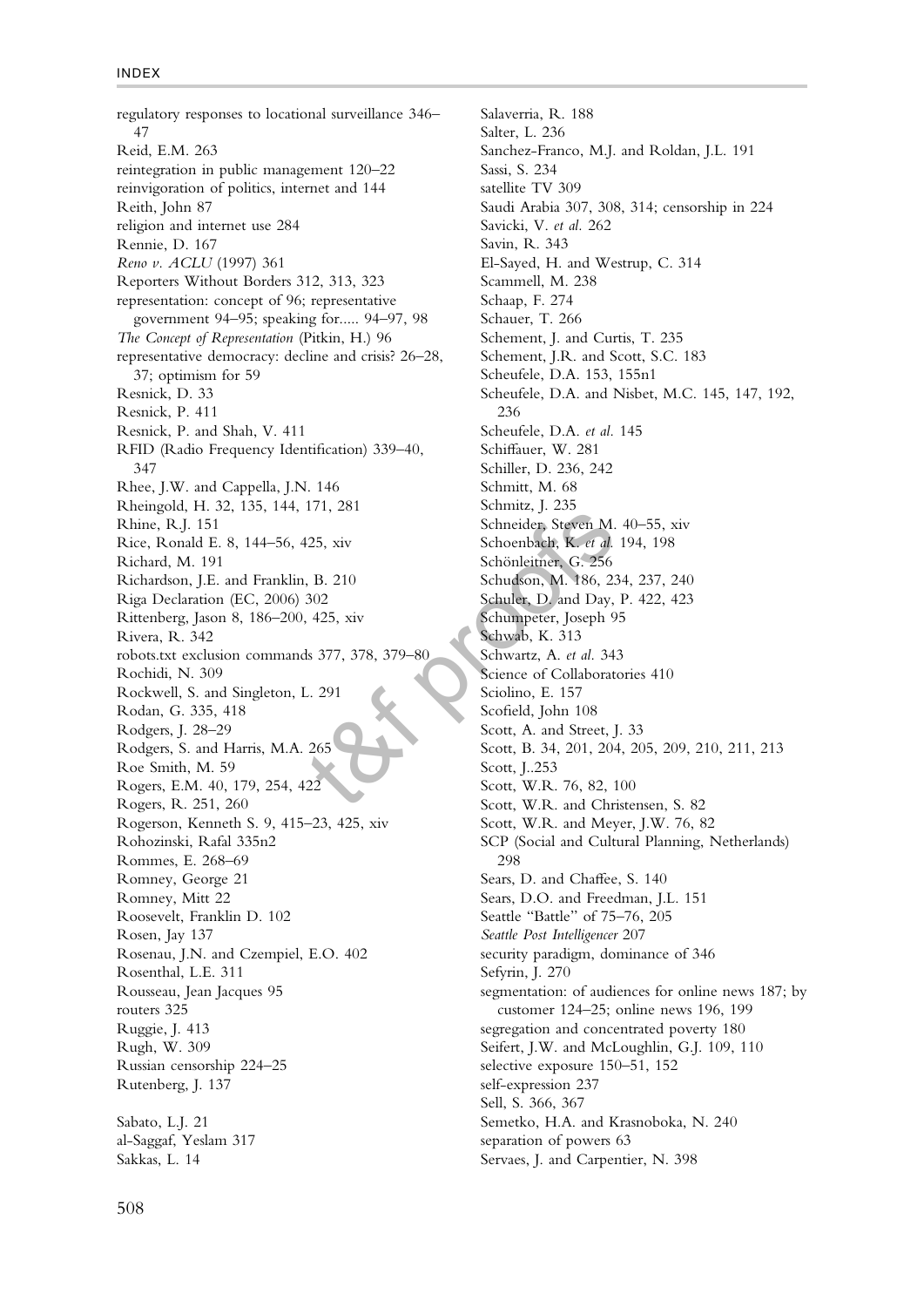tagles, B, 158<br>
Staples, B, 158<br>
Staples, B, 158<br>
Star Tribune 207<br>
Star Tribune 207<br>
Star Tribune 207<br>
Star Tribune 207<br>
Star Tribune 207<br>
Star Tribune 207<br>
Star Tribune 207<br>
Star Tribune 207<br>
Star Tribune 201<br>
Star Trib Setala, M. and Gronlund, K. 88, 98 Sey, A. and Castells, M. 145–46 Shade, L.R. 265, 267, 273 Shah, D., Kwak, N. and Holbert, R. 77, 276 Shah, D.V. et al. 135, 147, 149, 151, 188, 189, 198, 234, 240 Shah, D.V., McLeod, J.M. and Yoon, S.H. 277 Shahin, J. and Neuhold, C. 88, 98 Shannon, V. 342 shared services 106–7, 108–9 Shifman, L. et al. 38 Shoemaker, P.J. and Reese, S.D. 148 Siapera, E. 280 Siddiquee, A. and Kagan, C. 280, 281, 286, 287 Sierra Club 80 Sikkink, K. 259 Silvester, C. 220 Simone, M. 240 Simonelis, A. 390 Singapore 417–18, 420; Ministry of Finance 420 Singer, J.B. 188, 189, 210, 213 Singer, J.B. and Gonzalez-Valez, M. 189 site maps 380–82 site producer types 51, 52 6, Perri 120 6, Perri, et al. 120, 122 skills access 294–97, 303 Skowronek, S. 101 Slackman, M. 310 small-scale forms of political engagement 4, 6–7 Small Tech (Hawk, B., Rieder, D.M. and Oviedo, O.) 383 Smith, C. 267 Smith, M.A. 168 Smith, P. 359 Snow, D. and Benford, R. 251, 259 Snow, D. et al. 259 social activism 246–60; absent ties 253–54; activist networks and technology 249–50, 258; activist relationships 247; coalitions in networks 253–54, 258; collective identification 252–53; diversity 252–53; fair trade campaigning 247–48, 255–56, 259; further reading guide 259–60; identity, narratives and network dynamics 250–54, 258; inclusiveness 252–53; information networks 246–47; narratives, identities and technology networks 254–58, 258–59; narratives and frames as analytical constructs 248–49, 259; network composition 247, 258–59; Northwest Social Forum (NWSF) 248, 256–58; permanent campaigns 246–47; protests and campaigns 247; social forums 247; strong ties 253–54; targets of campaigns 247; trade justice campaign 248, 255–56, 259; transnational advocacy 246–47; weak ties 253–54; "World says No War" 247, 254–55 social activities "contextual integrity" of 347

social and cultural differences 300 social boundaries, weakening of 151–52 social capital 77 social mobilization 77 social movements 345–46 social networking: election campaigns in United States 22; parliamentary democracy, visibility of 90 social research, information society and 398–99 social structure, gender as 265–70, 273 societal change, digital divide and 415–16 societal internet uses 102–3 sociological determinism 58 Songer, D. and Sheehan, R. 353 Sony v. Universal City (1984) 359, 361–62 Sorauf, F.J. 67 Spar, D.L. 350 Sparks, C. 201, 204, 206, 208 Spotila, John 108 Spriggs, J.F. and Wahlbeck, P. 353 Stanley, L. 179 Stanyer, James 7, 8–9, 201–13, 426, xv Staples, B. 158 Star Tribune 207 Starr, P. 100, 217 Stern, C. 393 Stewart, A. 227 Steyaert, J. 294 Stinchcombe, A.L. 77 Stohl, Cynthia 72–85, xv StopBadware.org 400n11 Strangelove, M. 375 Street, J. 423 Stromer-Galley, J. 6, 17, 152 subversion: and direct representation 239–41; public spaces online 241 Suleiman, Abdel Kareem Nabil 315 Sullivan, Andrew 221 Sum, N.-L. 372 Sun 211 Sundar, S.S. 190, 193 Sundar, S.S. and Nass, C. 191 Sundar, S.S. et al. 189 Sunday Telegraph 211 Sunstein, C.R. 24, 34, 135, 145, 151, 155, 169–70, 187, 197, 199, 200, 203, 352 surveillance see locational surveillance Swanson, D. 239 Swartz, N. 419 Swedberg, C. 340 Syria 306, 307, 308, 314, 319 Tampa Tribune 211 Tanner, E. 170 Taranto, Richard 360 Tarde, G. 147 Tarrow, S. 74, 283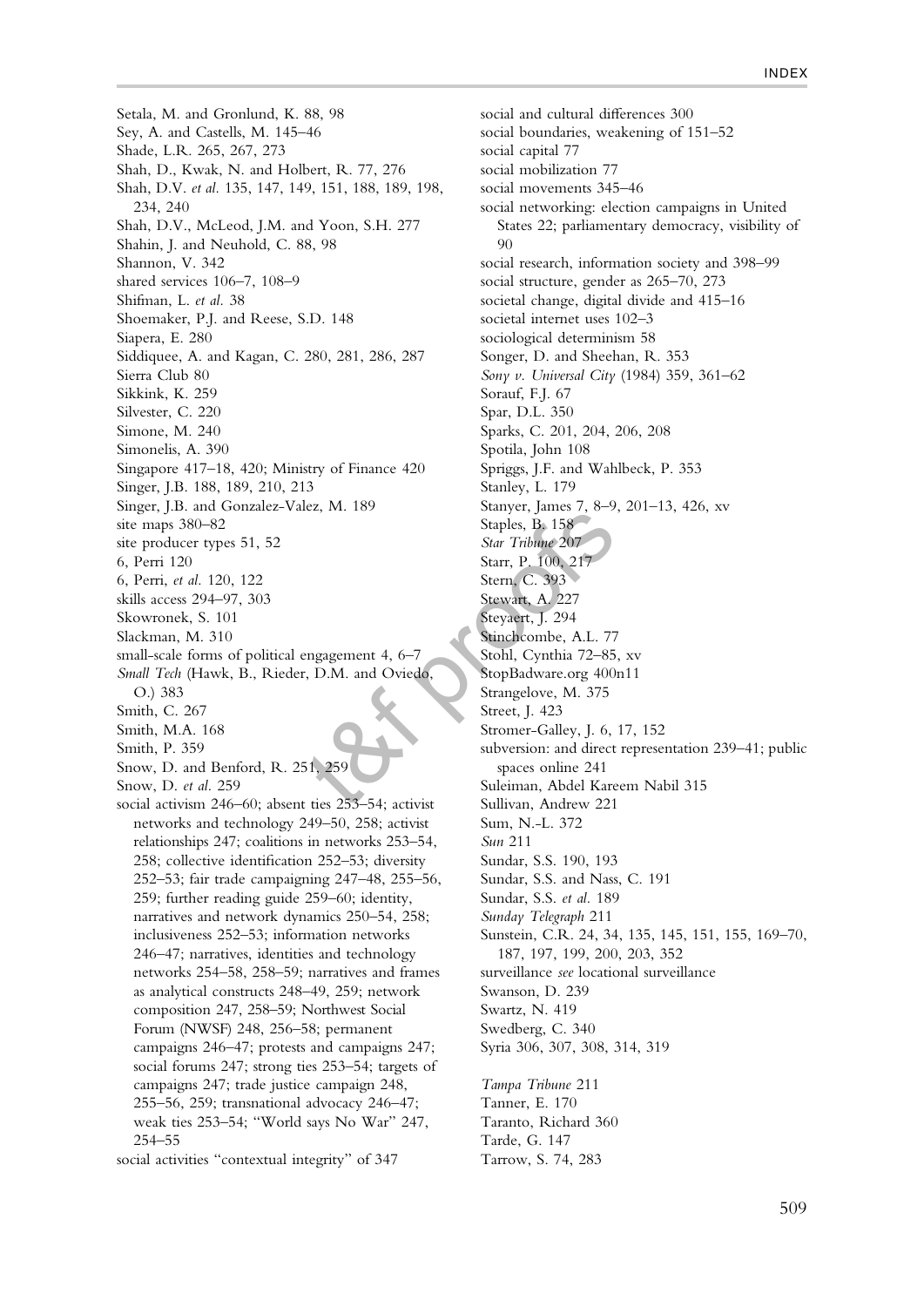Taylor, P. 21 technical knowledge, digital divide and 415–16 technical skills, digital citizenship and 181–82 techno-governmentality 376 techno-social spaces, uses of 268–69, 270–72 TechnoFeminism (Wajcman, J.) 274 technological change and political organization 72–85; affordances of internet 83–84; American Legion 80; Amnesty International 80; anti-Iraqi war marches 76; collective action 72–73, 74–76; collective action space 82; engagement 80–82; Facebook 81; flexibility of internet 82–83; further reading guide 85; institutional engagement 80–81; interaction 79–80; interest group mobilization 77–78; internet, interaction and engagement 82–84; internet dynamics 82–83; MeetUp 73, 81, 83; MySpace 73, 81; non-hierarchical networks 76–77; NRA (National Rifle Association) 81; online civic association 73–74; organizational fecundity 73, 74–78, 84; organizational structures 73, 76–77; organizing and organization 78–79; Seattle, "Battle" of 75–76; Sierra Club 80; social capital 77; social mobilization 77; theoretical integration across perspectives 78–84, 84–85 technological determinism 58, 59 technological development, web production 49, 52 Tekwani, S. 281 Telemundo 286 TeleNav Inc. 338–39 Tewksbury, D. and Althaus, S.L. 150, 191, 192 Tewksbury, D. and Maddex, B. 197 Tewksbury, D. et al. 192 Tewksbury, David 8, 186-200, 425 Thalheimer, M. 429 TheyWorkForYou 90 Thierer, A.D. 179 Thomas, J.C. and Streib, G. 175 Thompson, J.B. 87, 282 Thurman, N. 207, 212, 213 Thurmond, Storm 194 Tiefenbrun, S.W. 351 Tiller, E.H. and Cross, F. 350, 353 Tilly, C. 72, 253 Time 270 Times of London 207 Tkach-Kawasaki, L.M. 55, 57 Toennies, F. 82 Toft, A. et al. 248 Toft, Amoshaun 9, 246–60, 425, xv Tolbert, C. and McNeal, R. 175, 194 Tolbert, C. and Mossberger, K. 175 top-down approach to internet 311–14, 319 top-down media apparatus 219–21 Torvalds, Linus 374 Townsend, A.M. and Bennett, J.T. 344 Trade and Industry, UK Dept of 183

The Street Contract Contract Contract Contract Contract Contract Contract Contract Contract Contract Contract Contract Contract Contract Contract Contract Contract Contract Contract Contract Contract Contract Contract Cont trade justice campaign 248, 255–56, 259 Trammell, K.D. 17 transnational advocacy 246–47 transnational internet use 278, 280–81 transnational policy networks 413 transnational technology diffusion 40 Tremayne, M. 189, 237 Tremayne, M. and Dunwoody, S. 193 Tremayne, M. et al. 150 Trend, D. 273 Treschel, A. and Kriesi, H. 160 Trippi, J. 13, 17, 59, 60, 71 TRIPS (Trade Related Aspects of Intellectual Property Rights) agreement 365–67, 371 Tuchman, G. 148 Tunisia: Arab world, internet use and political identity 306, 307, 308, 314, 319; geopolitics of internet control 323–24 Turk, Michael 17 Turkey: Arab world, internet use and political identity 306 Turkle, S. 263, 264, 281 Twist, J. 210 UAE Yearbook 311 UCLA 290, 296, 299, 300 UK Election Commission 67 Uleri, Pier Vincenzo 172 United Arab Emirates (UAE) 306, 307, 308, 311, 313 United Nations 387; Development Program 313; Global Alliance for ICTs and Development 408–9; Human Development Index 47, 49, 52, 428; UNCTAD 369, 372, 373; UNESCO 371, 387; UNPAN (UN Public Administration Network) 116; World Summit on the Information Society (WSIS) 403–4 United States: Agriculture Dept. 340; and Britain, comparisons between 70–71; Defense Dept. 333; digital divide, internet diffusion and 417, 418, 420–21; direct democracy 159–60; news consumption 429–31 United States v. ALA (2003) 357–59 Universal City Studios v. Reimerdes/Corley (2000) 355–56, 357, 361 Unspun (Jamieson, K.H. and Jackson, B.) 143 Urban Tapestries project 347 USA Today 207 usage access 297–99, 303 user-controlled online communication 21–23 user experience, richness in 4, 7 user-generated news sites 203 Uslaner, E.M. 235, 276 Valentino, N.A. et al. 55 van Aelst, P. and Walgrave, S. 240

van de Donk, W. et al. 32, 39, 116

van der Wurff, R. 210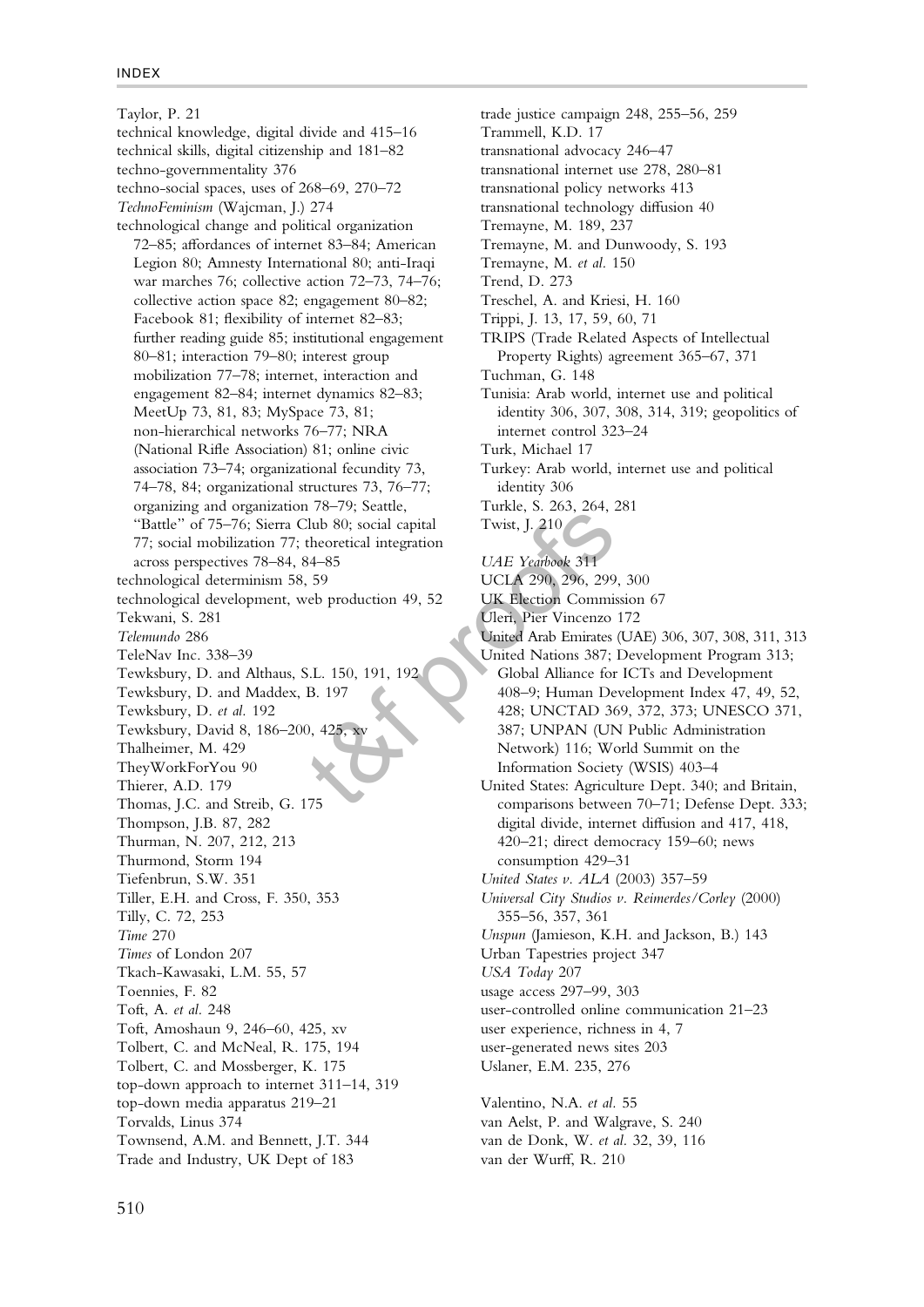82<br>  $64-5$ ; market lead<br>
onvergence of 20<br>
MySpace 202; new<br>
moviders 204-5, 2<br>
moviders 204-5, 2<br>
moviders 204-5, 2<br>
providers 204-5, 2<br>
providers 204-5, 2<br>
propagation of contium) 377, 401<br>
ortium) 377, 401<br>  $4, 6-7$ ; r van Dijk, J. et al. 296 van Dijk, J., Hanenburg, M. and Pieterson, W. 290 van Dijk, Jan A.G.M. 9, 43, 179, 181, 185, 288–304, 425, xv van Doorn, N. et al. 264, 272 van Doorn, Niels 9, 261–74, 426, xv Van Hannen's democracy rankings 428 van Slyke, C. et al. 265 van Zoonen, Liesbet 9, 261–74, 426, xv Vanden Berg, Jessica 69 Vanhanen, T. 47, 52 Vargas, J.A. 21, 22 Vedres, B. et al. 44 Ventura, Jesse 15, 16, 59 Verba, S. et al. 53, 146, 147, 155, 176, 184 Vertovec, S. 285, 287 Vice President, Office of the US 103 video blogs (vlogs) 238 video recording election campaigns 21–22 Villanueva, Edgar 372 Villeneuve, N. 335 Virilio, P. 227 virtual internet use 278, 281–82 virtual sphere 1.0 234–36 virtual sphere 2.0 236–43 Voices of Europe (Hug, S.) 172 VOIP ("voice over internet protiocol") services 328–29 volunteer recruitment 17–18 von Hippel, E. 373, 375 W3 (World Wide Web Consortium) 37 Wade, R.H. 371 Wajcman, J. 263, 264, 268, 274 Waldman, Paul 143 Walgrave, S. and Rucht, D. 255 Walgrave, Stefan 260 Walker, J.L. 78, 80 Wall, D. 27 Wall, M. 194 Wall Street Journal 207, 218 Wanta, W. 148 Ward, S. and Lusoli, W. 88 Ward, S.J. and Francoli, M. 61 Ward, S.J. and Gibson, R.K. 31 Ward, S.J. and Vedel, T. 34, 39n1 Ward, S.J. and Voerman, G. 55 Ward, S.J. et al. 33, 34, 39n2 Ward, Stephen 25–39, 56, 71, 426, xv Wardrip-Fruin, N. and Montfort, N. 383 Ware, A. 63, 66, 71 Warf, B. and Vincent, P. 328 Warschauer, M. 181, 182, 185, 303, 304, 306 Washbourne, N. 31 Washington Poll (2006) Public Policy Attitudes 163, 164, 165 Washington Post 207, 379

Washington State, state-wide initiatives 163–65 Waskul, D.D. 266, 274 Watts, D. 222 Weare, C. and Lin, W. 136 Web 2.0 201–13; Alternative Press Center 205; alternative sources of news, use of 207–8; AOL News 205, 208, 209; audience input 210–11, 212; BBC News Online 157, 204, 207, 209, 210, 221; blogs 204–5; CNN 203, 204, 206, 208, 209; collective intelligence from political web use 4, 5; cross-subsidy 209–10; data, importance of 4, 6; democratic experimentalism 4, 6; diversity in online news 208–9, 212; European political organizations 30; Facebook 202; financial uncertainty and cross-subsidy 209–10; further reading guide 213; gender, internet and theorizing on 270–72, 273; Google News 205, 206; Guerilla News Network 205; Indymedia 205; internet as platform for political discourse 4–5; Journalism, Project for Excellence in 202–11, 213; limitations on audience input 210–11, 212; local websites 204; long tail, theory of 4–5; market leaders 205–8; media sectors, convergence of 204; MSNBC 203, 206, 209; MySpace 202; new questions and outcomes? 270–72, 273; news and 202–3; niche news providers 204–5, 212; online news aggregators 205; open-source news 212; parties and election campaigns 65; place blogs 204; principles of 4; professional journalists, impact on 211; propagation of content over multiple applications 4, 6–7; reconfiguration of news markets 203–5, 212–13; Seattle, "Battle" of 205; small-scale forms of political engagement 4, 6–7; user experience, richness in 4, 7; user-generated news sites 203; website ownership and diversity in online news 208–9, 212; Yahoo! 205, 206; YouTube 202 Webb, Jim 22, 60, 69 Webb, P. 64, 66 Webcameron.org 8, 61, 70 Webcrawler (AOL) 378 Weber, S. 5, 375 Websense 331 Webster, F. 350 Webster, J.G. and Lin, S.F. 39, 191 Webster, J.G. and Phalen, P.F. 196, 199 Weinberger, D. 5 Welch, E.W. et al. 175 Wellman, B. and Gulia, M. 276 Wellman, B. et al. 282 Wells, Chris 8, 157–72, 425, xv West, D.M. 109, 110, 112, 117, 127, 174, 175, 182 Westerdal, I. 405 WGIG (Working Group on Internet Governance) 387, 407–8 Wheeler, Deborah L. 9, 305–20, 425, xv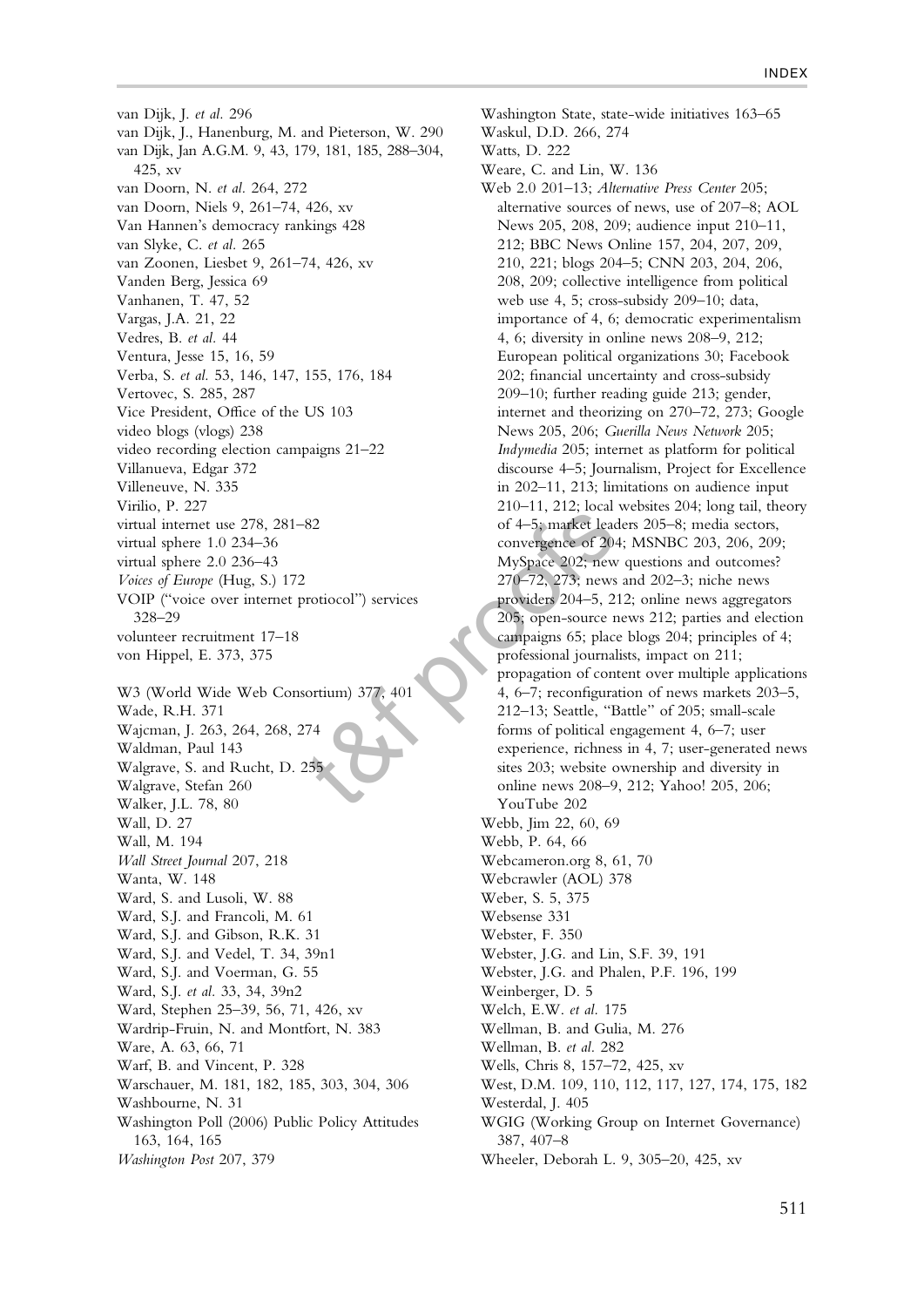Yervasi, G. 267<br>
Yervasi, G. 267<br>
S.L. 262<br>
YouTube.com 5, 7–8<br>
of internet in ident<br>
. 149, 152<br>
e, S.J. 175, 176<br>
media environmen<br>
online 242, 243; Wuan, Y. *et al.* 85<br>
Yun, H.K. 420<br>
ort 313<br>
ort 313<br>
m (1995) 267<br>
Za Whitaker, C. 253 White, D.M. 188 White House robots.txt files 379–80, 382 Whitehouse, A. 265 Wiklund, H. 102 Wilding, F. 267 Wilhelm, A.G. 24, 175, 304 Williams, A. 23 Williams, A.P. and Tedesco, J.C. 24, 55 Williams, F. 234 Williams, F. and Pavlik, J.V. 234 Williams, H. 393, 395 Wilson, E.J. 40, 53, 55, 416, 421, 422, 423 Wilson, E.J. and Wong, K.R. 423 Wilson, Harold 220 Winer, Dave 4 Winneg, K. and Stroud, T. 132, 135, 141 Winneg, K. at al. 132 Winneg, Kenneth 131–43, xv Winston, B. 368, 375 WIPO (World Intellectual Property Organization) 366, 367 Wise, C.R. 121 Witmer, D.F. and Katzman, S.L. 262 Witt, L. 188 Wojcieszak, M. and Mutz, D. 149, 152 Wolfinger, R. and Rosenstone, S.J. 175, 176 Wolinsky, H. 346 workplace regulation 344–45 World Bank 427 World Competitiveness Report 313 World Conference on Women (1995) 267 World Information Access Project 40, 432–33 World Internet Project 400n10 World Internet Usage and Population Statistics 231 "World says No War" 247, 254–55 World Values Survey (WVS) 47, 50, 52, 55, 428 Wright, T. et al. 264 Wring, D. and Horrocks, I. 32 WSIS (World Summit on the Information Society)

399n1, 403–4, 428; case study 386–87; global

internet governance, multi-stakeholder participation in 406–7, 413; governance challenge of 385–86; internet governance, comparison of traditional and WSIS processes 391; internet governance and 390–93, 397–98; multi-stakeholder approach, success or failure? 388–90, 398; multi-stakeholder origins 387–88; policy-making paradigm, exemplar of? 386–87, 398; WSIS Civil Society 387, 388, 389, 397, 404, 428 WTO (World Trade Organization) 366–67, 371 Wu, H.D. and Bechtel, A. 191 Wu, T. 335 Wulf, W.A. 410 Xenos, M. and Foot, K.A. 44 Xenos, Michael 40–55, xv Yahoo! 205, 206 Yan, W. 418 Yates, J. and Orlikowski, W.J. 44 Yemen 307, 308 Yervasi, C. 267 YouTube.com 5, 7–8, 21, 22, 60; deception, role of internet in identification of 131; gender, internet and theorizing on 270, 271, 272; global media environment 221, 223; public spaces online 242, 243; Web 2.0 202 Yuan, Y. et al. 85 Yun, H.K. 420 Zaller, J.R. 151, 155 Zayani, M. 224 Zewail, A. 314 Zhou, M. and Cai, G. 276, 287 Zhou, Y. and Moy, P. 188 Zittel, T. 35, 38, 57, 88 Zittrain, J.L. 335n2, 363, 385 ZTT ("zero touch technology") 124

Zukin, C. and Snyder, R. 192